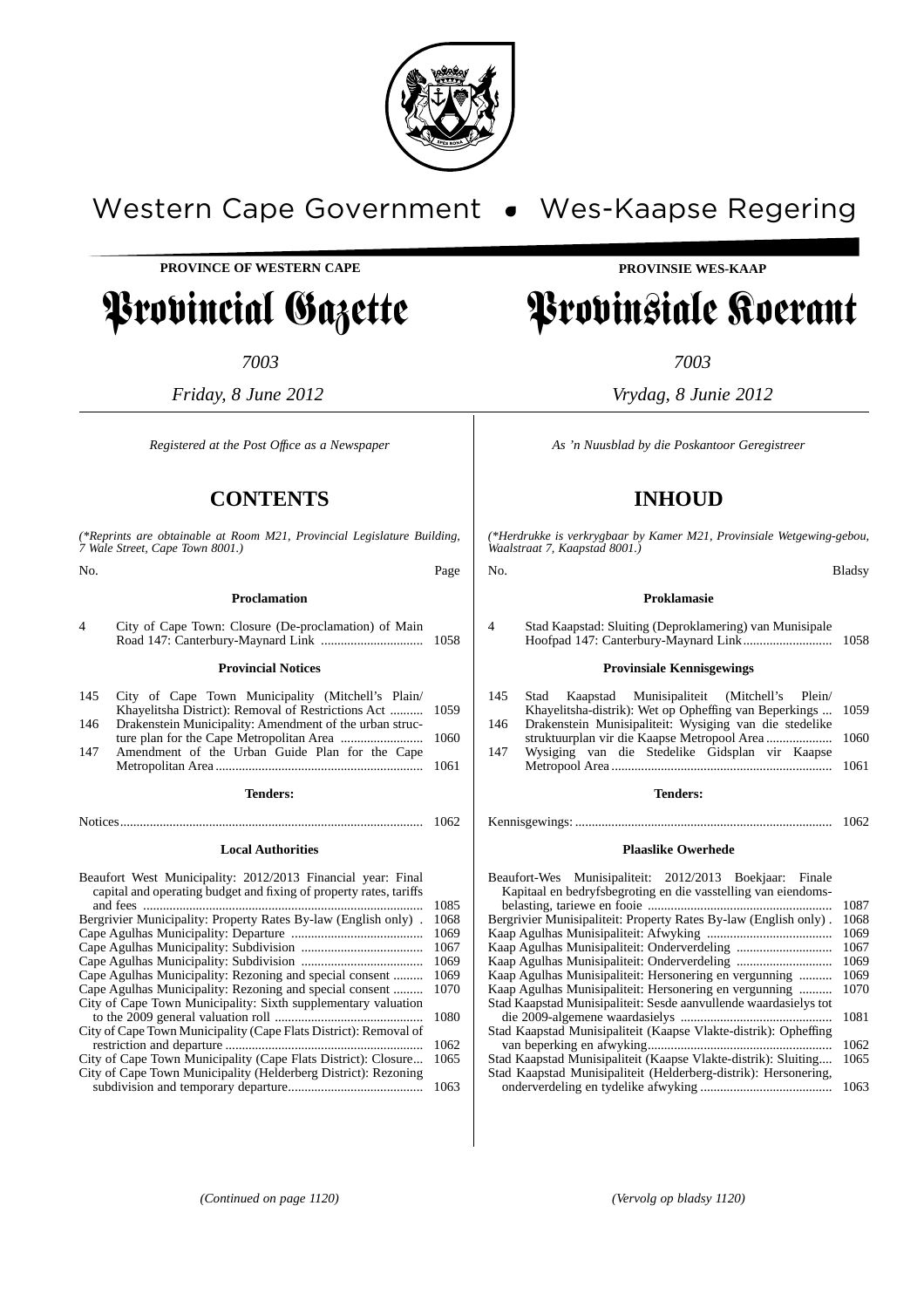#### **PROCLAMATION**

### PROVINCE OF WESTERN CAPE

#### ROADS ORDINANCE, 1976 (ORDINANCE NO 19 OF 1976)

#### NO. 4/2012

#### CITY OF CAPE TOWN: CLOSURE (DE-PROCLAMATION) OF MAIN ROAD 147: CANTERBURY-MAYNARD LINK

Under section 3 of the Roods Ordinance, 1976 (Ordinance No. 19 of 1976), I hereby declare that the existing public road described in the schedule and situated in the City of Cape Town area, the location and route of which are indicated by means of an unbroken red line marked A-B on plan RL. 59/5, which is filed in the offices of the Executive Manager, Roads and Transport Management, 9 Dorp Street, Cape Town and the Municipal Manager, City of Cape Town, 12 Hertzog Boulevard, Cape Town, shall be closed.

Dated at Cape Town this 1st day of June 2012.

15 Matin

MR JJC MOUTON, EXECUTIVE MANAGER, PROVINCIAL ROADS AND TRANSPORT MANAGEMENT

### **SCHEDULE**

Main Road 147, from Main Road 101 near the eastern beacon of Erf 170672, Cape Town to Main Road 106 near the north-western beacon of Erf 972, Cape Town: a distance of about 1,05km.

#### **PROKLAMASIE**

#### PROVINSIE WES-KAAP

## ORDONNANSIE OP PAAIE, 1976 (ORDONNANSIE NR 19 VAN 1976)

NR. 4/2012

### STAD KAAPSTAD: SLUITING (DEPROKLAMERING) VAN MUNISIPALE HOOFPAD 147: CANTERBURY-MAYNARD LINK

Kragtens artikel 3 van die Ordonnansie op Paaie, 1976 (Ordonnansie nr 19 van 1976), verklaar ek hierby dat die bestaande openbare pad in die Bylae beskrywe en binne die gebied van die Stad Kaapstad geleë, waarvan die ligging en roete is soos aangedui deur middel van 'n ongebroke rooi lyn gemerk A-B op plan RL. 59/5 wat geliasseer is in die kantoor van die Uitvoerende Bestuurder: Paaie en Vervoerbestuur, Dorpstraat 9, Kaapstad en die Munisipale Bestuurder, Stad Kaapstad, Hertzog Boulevard 12, Kaapstad gesluit is.

Gedateer te Kaapstad op hede die 1ste dag van Junie 2012.

15 Mat

MNR JJC MOUTON, UITVOERENDE BESTUURDER, PROVINSIALE PAAIE EN VERVOERBESTUUR

#### **BYLAE**

Hoofpad 147, vanaf Hoofpad 101 naby die oostelike baken van Erf 170672, Kaapstad na Hoofpad 106 naby die noord-westelike baken van Erf 972, Kaapstad: 'n afstand van ongeveer 1,05km.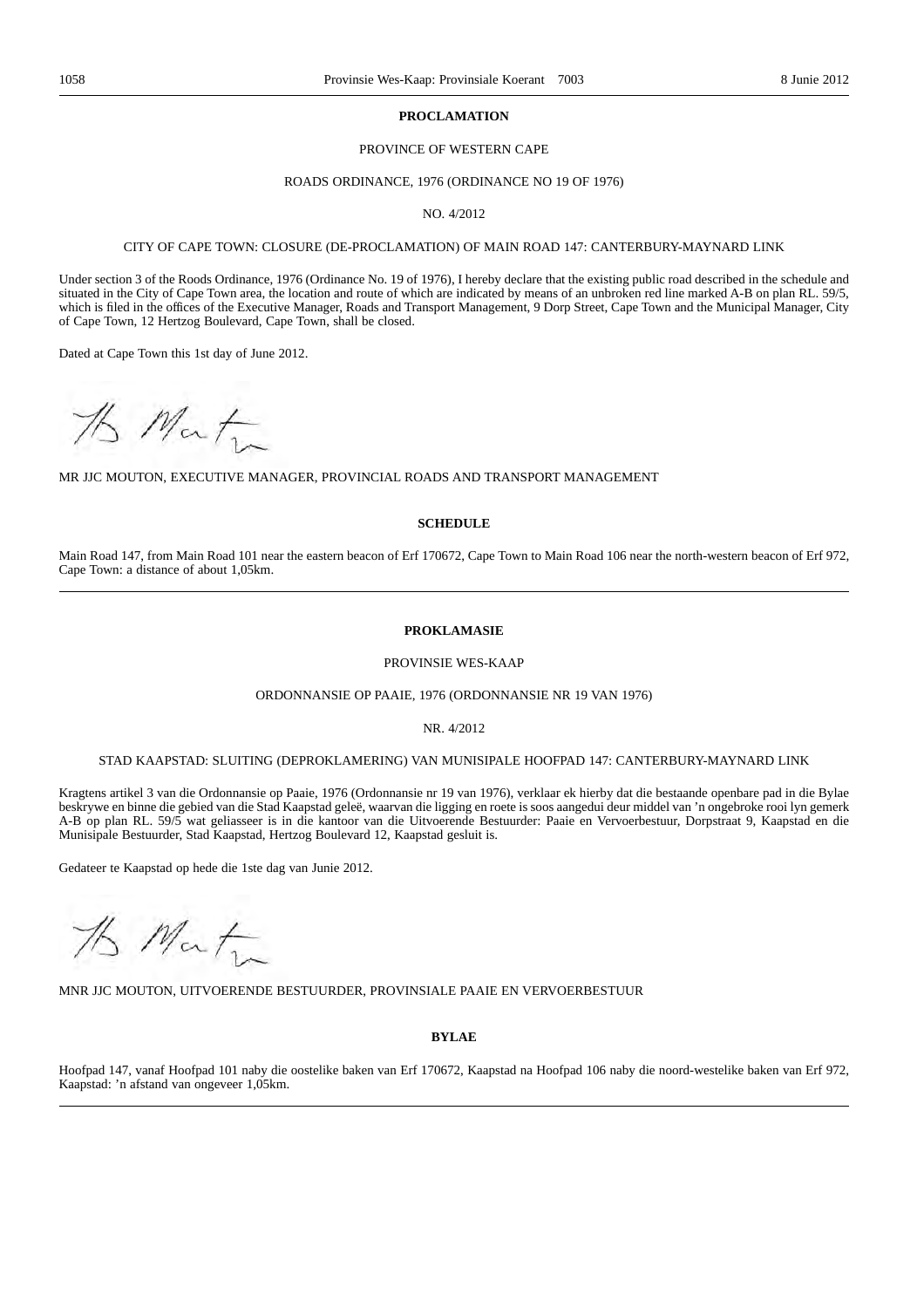#### **UMPOPOSHO**

### IPHONDO LENTSHONA KOLONI

#### I-ORDINANCE YEENDLELA, 1976 (I-ORDINANCE 19 ka 1976)

#### NOMBOLO 4/2012

#### ISIXEKO SASEKAPA: UKUVALWA (URHOXISO LOMPOPOSHO) I-MAIN ROAD 147: CANTERBURY-MAYNARD LINK

NgokweCandelo 3 le-Ordinance yeeNdlela, 1976 (i-Ordinance 19 ka 1976), ndazisa ukuba indlela kawonkewonke echazwe kwishedyuli nekwingingqi yesiXeko saseKapa, indawo nendlela ziboniswe ngomgca odibeneyo obumvu ophawulwe A-B kwisicwangciso RL.59/5, kwii-ofisi zoMlawuli oPhetheyo kuLawulo lweeNdlela noThutho, 9 Dorp Street, eKapa noMlawuli kaMasipala, isiXeko saseKapa, 12 Hertzog Boulevard, eKapa, iza kuvalwa.

Isayinwe eKapa 1 ngomhla kaJuni 2012.

15 Matin

MNU JJC MOUTON, UMLAWULI OPHEZULU, ULAWULO LWEENDLELA ZEPHONDO NEZOTHUTHO

## **ISHEDYULI**

Main Road 147, ukusuka eMain Road 101 kufutshane ne-eastern beacon yesiza 170672, eKapa ukuya eMain Road 106 kufutshane ne-north-western beacon yesiza 972, eKapa: umgama omalunga ne-1,05km.

## **PROVINCIAL NOTICES**

The following Provincial Notices are published for general information.

ADV. B. GERBER, DIRECTOR-GENERAL

Provincial Building, Wale Street, Cape Town.

P.N. 145/2012 8 June 2012

### CITY OF CAPE TOWN

### (MITCHELL'S PLAIN/KHAYELITSHA DISTRICT)

#### REMOVAL OF RESTRICTIONS ACT, 1967 (ACT 84 OF 1967)

Notice is hereby given that the Minister of Local Government, Environmental Affairs and Development Planning, properly designated as competent authority in terms of paragraph (a) of State President Proclamation No. 160 of 31 October 1994, in terms of section 2(1) of the Removal of Restrictions Act, 1967 (Act 84 of 1967), and on application by the owner of Erf 48, Penhill, removes condition B. (c) as contained in Deed of Transfer No. T. 18541 of 2009, and amends condition B. (a) to read as follows:

''That the lot be used for residential and cattery purposes only''.

### **PROVINSIALE KENNISGEWINGS**

Die volgende Provinsiale Kennisgewings word vir algemene inligting gepubliseer.

ADV. B. GERBER, DIREKTEUR-GENERAAL

Provinsiale-gebou, Waalstraat, Kaapstad.

P.K. 145/2012 8 Junie 2012

#### STAD KAAPSTAD

#### (MITCHELL'S PLEIN/KHAYELITSHA DISTRIK)

#### WET OP OPHEFFING VAN BEPERKINGS, 1967 (WET 84 VAN 1967)

Kennis geskied hiermee dat die Minister van Plaaslike Regering, Omgewingsake en Ontwikkelingsbeplanning, behoorlik aangewys as bevoegde gesag ingevolge paragraaf (a) van Staatspresident Proklamasie Nr. 160 van 31 Oktober 1994 kragtens artikel 2(1) van die Wet op Opheffing van Beperkings, 1967 (Wet 84 van 1967), en op aansoek van die eienaar van Erf 48, Penhill, hef voorwaarde B. (c) soos vervat in Transportakte Nr. T. 18541 van 2009, op en wysig voorwaarde B. (a) om te lees soos volg:

''That the lot be used for residential and cattery purposes only''.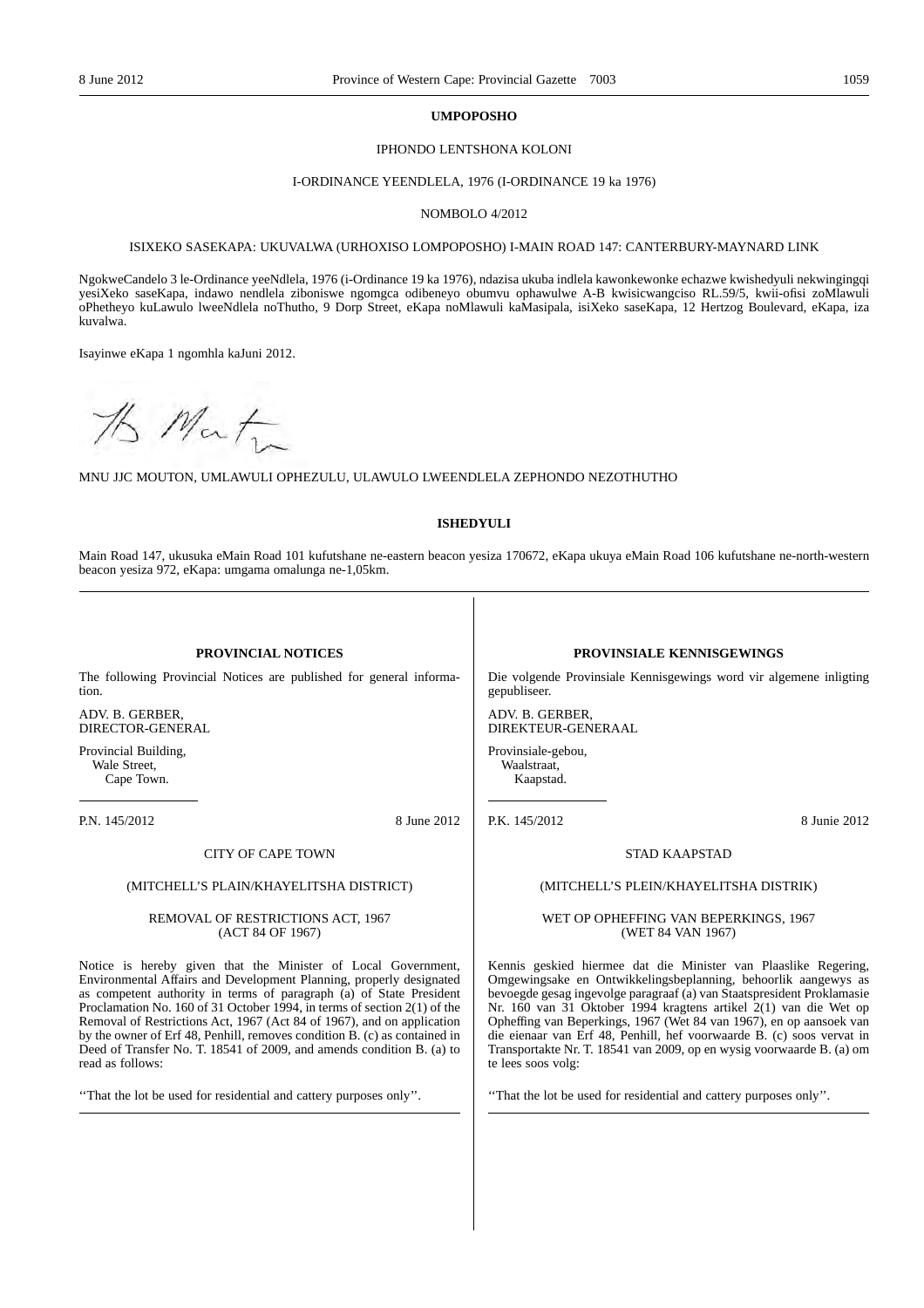P.N. 146/2012 8 June 2012

#### DRAKENSTEIN MUNICIPALITY AMENDMENT OF THE URBAN STRUCTURE PLAN FOR THE CAPE METROPOLITAN AREA: VOLUME 4: PAARL/ WELLINGTON: ERVEN 2883 AND 2598, PAARL

By virtue of sections 27 and 37 of the Physical Planning Act, 1991 (Act 125 of 1991) and section 4(7) of the Land Use Planning Ordinance, 1985 (Ordinance 15 of 1985), Minister A Bredell, Minister of Local Government, Environmental Affairs and Development Planning, on 30 May 2012 amended the Urban Structure Plan for the Cape Metropolitan Area, Volume 4: Paarl/Wellington (made known as a Guide Plan in Government Notice No. 2192 of 6 September 1991 and declared as Urban Structure Plan in Government Notice No. 157 of 9 February 1996), by changing the designation of Erven 2883 and 2598, Paarl, as indicated on the attached plan, from ''Industrial Purposes'' to ''Urban Development''.

### P.K. 146/2012 8 Junie 2012

#### DRAKENSTEIN MUNISIPALITEIT

#### WYSIGING VAN DIE STEDELIKE STRUKTUURPLAN VIR DIE KAAPSE METROPOOL AREA: VOLUME 4: PAARL/ WELLINGTON: ERWE 2883 EN 2598, PAARL

Kragtens artikels 27 en 37 van die Wet op Fisiese Beplanning, 1991 (Wet 125 van 1991) en artikel 4(7) van die Ordonnansie op Grondgebruikbeplanning, 1985 (Ordonnansie 15 van 1985), het Minister A Bredell, Minister van Plaaslike Regering, Omgewingsake en Ontwikkelingsbeplanning, op 30 Mei 2012, die gebruiksaanwysing van Erwe 2883 en 2598, Paarl, op die Stedelike Struktuurplan vir die Kaapse Metropool, Volume 4: Paarl/Wellington (bekend gemaak as 'n Gidsplan in Goewermentskennisgewing Nr. 2192 van 6 September 1991 en verklaar as Stedelike Struktuurplan in Goewermentskennisgewing Nr. 157 van 9 Februarie 1996), gewysig vanaf ''Nywerheidsdoeleindes'' na ''Stedelike Ontwikkeling'' soos op die aangehegte plan aangedui.

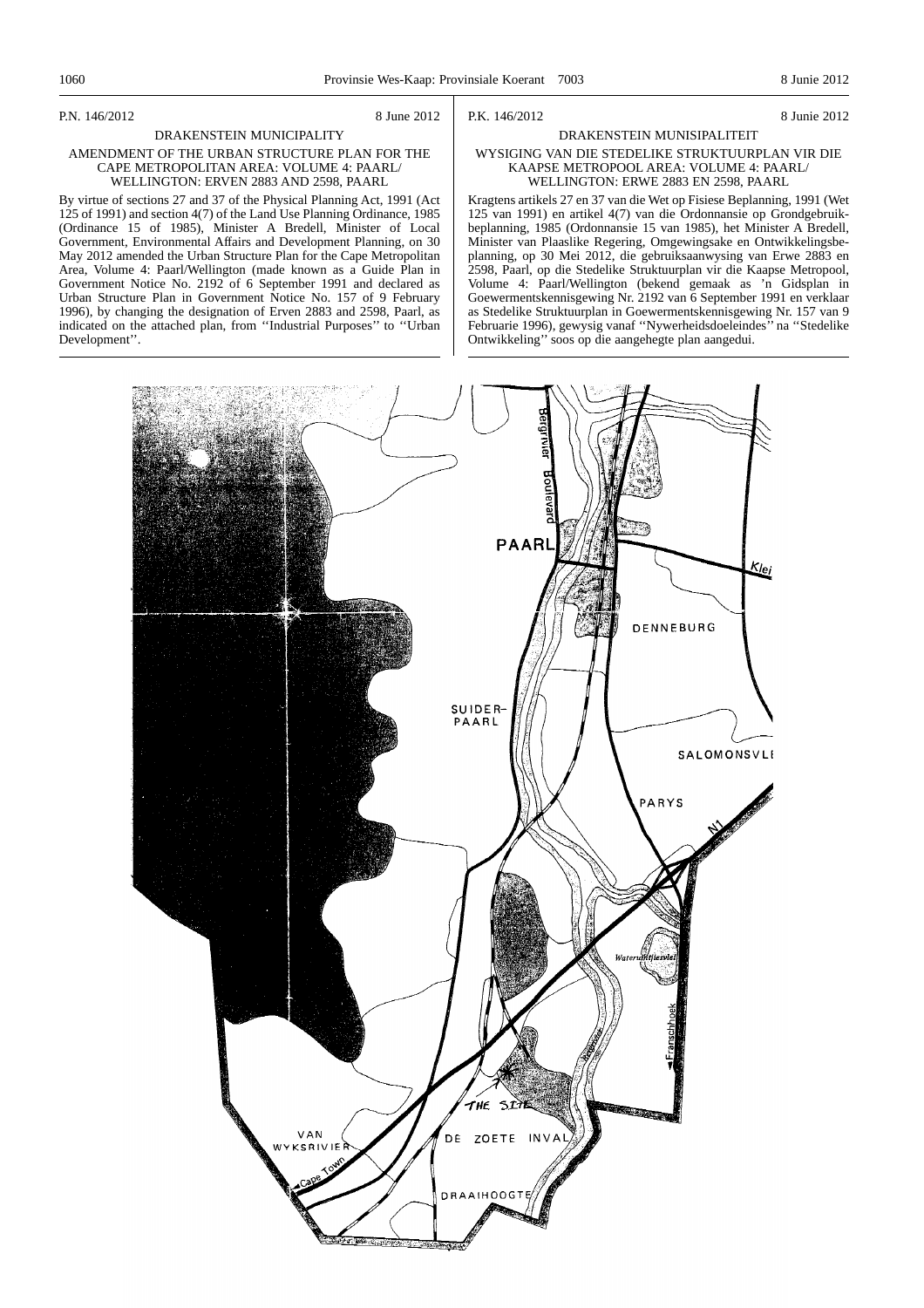#### P.N. 147/2012 8 June 2012

### AMENDMENT OF THE URBAN GUIDE PLAN FOR THE CAPE METROPOLITAN AREA: ERF 10373, CONSTANTIA

By virtue of section 4(7) of the Land Use Planning Ordinance, 1985 (Ordinance 15 of 1985), Minister A Bredell, Minister of Local Government, Environmental Affairs and Development Planning, on 26th October 2009, amended the Urban Structure Plan for the Cape Metropolitan Area, Noordhoek, (made known as a Guide Plan in Government Notice No. 1708 of 9 February 1996, and declared as an Urban Structure Plan in Government Notice No. 2192 of 6 September 1991 and declared as an Urban Structure Plan in Government Notice No. 160 of 9 February 1996), by changing the designation of Portions one (1), two (2), three (3), four (4), five (5), seven (7) and eight (8) of Erf 10373, Constantia, as indicated on the attached map, from ''Agricultural Purposes'' to ''Urban Development Purposes''.

E17/3/4/2/CG1/S Erf 10373, Constantia

#### P.K. 147/2012 8 Junie 2012

## WYSIGING VAN DIE STEDELIKE GIDSPLAN VIR KAAPSE METROPOOL AREA: ERF 10373, CONSTANTIA

Kragtens artikel 4(7) van die Ordonnansie op Grondgebruikbeplanning, 1985 (Ordonnansie 15 van 1985), het Minister A Bredell, Minister van Plaaslike Regering, Omgewingsake en Ontwikkelingsbeplanning, op 19 Desember 2011 die Stedelike Struktuurplan vir die Kaap Metropool (bekendgemaak as 'n Gidsplan in Goewermentskennisgewing Nr. 22192 van 6 Desember 1991, en verklaar as 'n Stedelike Struktuurplan in Goewermentskennisgewing No. 160 van 9 Februarie 1996), gewysig deur die gebruiksaanwysing van Gedeeltes een (1), twee (2), drie (3), vier (4), vyf (5), sewe (7) and agt (8) van Erf 10373, Constantia, soos aangedui op die bygaande kaart, vanaf ''Landbou'' na ''Stedelike Ontwikkeling'', te verander.

E17/3/4/2/CG1/S Erf 10373, Constantia

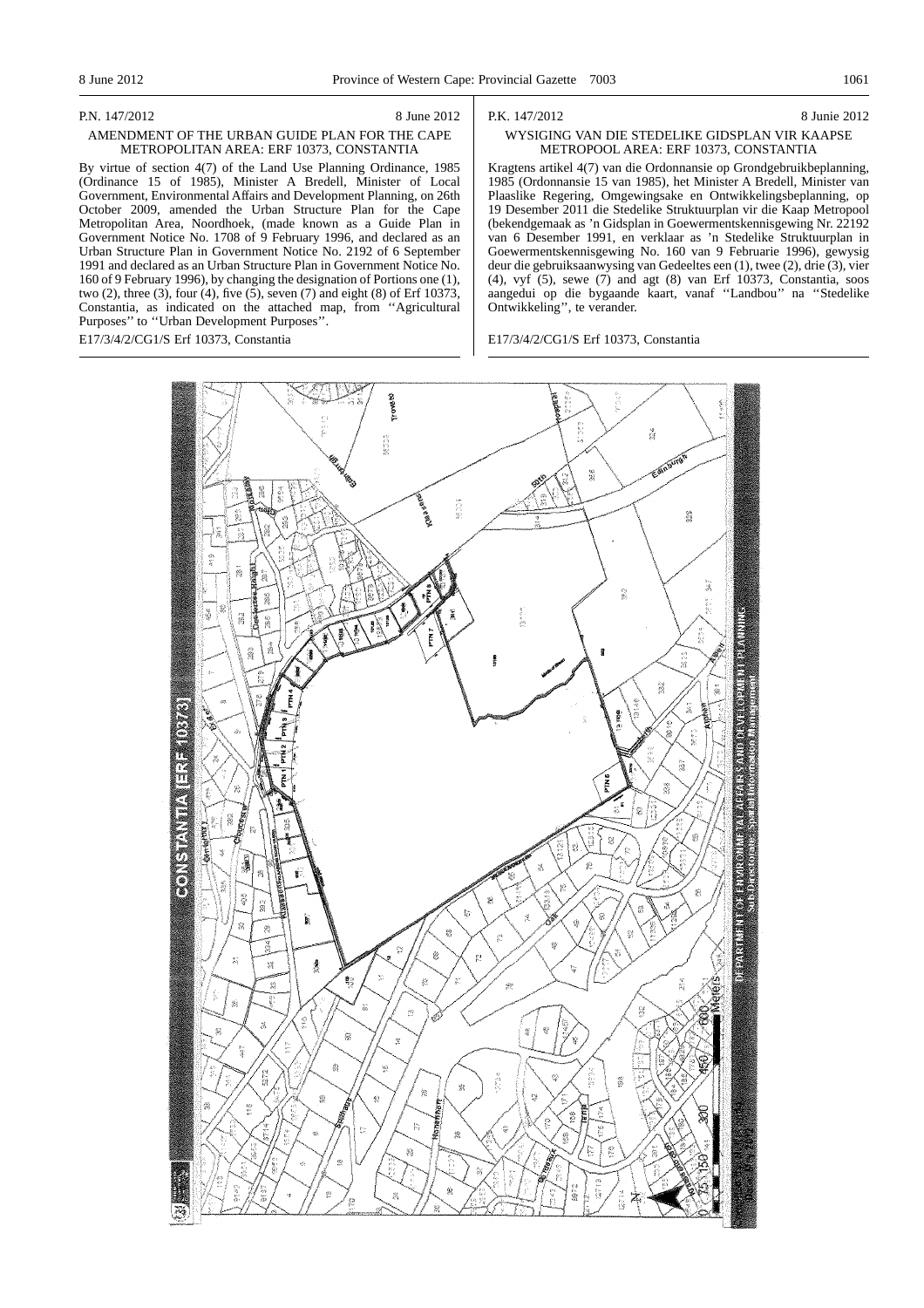#### **TENDERS**

**N.B.** Tenders for commodities/services, the estimated value of which exceeds R20 000, are published in the Government Tender Bulletin, which is obtainable from the Government Printer, Private Bag X85, Pretoria, on payment of a subscription.

#### **TENDERS**

**L.W.** Tenders vir kommoditeite/dienste waarvan die beraamde waarde meer as R20 000 beloop, word in die Staatstenderbulletin gepubliseer wat by die Staatsdrukker, Privaatsak X85, Pretoria, teen betaling van 'n intekengeld verkrygbaar is.

## **NOTICES OF LOCAL AUTHORITIES KENNISGEWING DEUR PLAASLIKE OWERHEDE**

## CITY OF CAPE TOWN (CAPE FLATS DISTRICT)

## REMOVAL OF RESTRICTION AND DEPARTURE

• Erf 2246, No 41 Brookford Road, Lotus River/Grassy Park *(second placement)*

Notice is hereby given in terms of Section 15(2) of the Land Use Planning Ordinance 15 of 1985 and Section 3(6) of the Removal of Restrictions Act 84 of 1967 that the undermentioned application has been received and is open to inspection at the office of the District Manager at Ledger House, corner of Aden Avenue and George Street, Athlone, and that any enquiries may be directed to Mr M Collison, PO Box 283, Athlone 7760 or e-mail to mark.collison@capetown.gov.za or objections.capeflats@capetown.gov.za, tel (021) 684-4343, fax (021) 684-4410 weekdays during 08:00-14:30. The application is also open to inspection at the office of the Director, Land Management: Region 2, Provincial Government of the Western Cape, at Room 601, No 1 Dorp Street, Cape Town, weekdays from 08:00-12:30 and 13:00-15:30 (Mondays to Friday). Telephonic enquiries in this regard may be made at (021) 483-4033 and the Directorate's fax number is (021) 483-3098. Any objections, with full reasons therefor, may be lodged in writing at the office of the abovementioned Director: Land Management at Private Bag X9086, Cape Town, 8000 on or before 9 July 2012, quoting the above Act and the objector's erf number. Any objections received after aforementioned closing date may be disregarded.

*Applicant:* J Damons

*Application number:* 199873

*File Reference:* LUM/30/2246

*Nature of application:*

#### *Removal of Restriction:*

1. Removal of Restrictive title conditions applicable to Erf 2246, No 41 Brookford Road, Grassy Park, in order to legalise the existing carport and maid's room. The lateral and rear building restrictions will be encroached upon.

*Departure:*

2. First storey setback 0.0m in lieu of 1.0m from the west boundary.

ACHMAT EBRAHIM, CITY MANAGER

 $8 \text{ June } 2012$  24648

## STAD KAAPSTAD (KAAPSE VLAKTE-DISTRIK)

### OPHEFFING VAN BEPERKING EN AFWYKING

#### • Erf 2246, Brookfordweg 41, Lotusrivier/Grassy Park *(tweede plasing)*

Kennisgewing geskied hiermee ingevolge artikel 3(6) van die Wet op Opheffing van Beperkings, Wet 84 van 1967, en artikel 15(2) van die Ordonnansie op Grondgebruikbeplanning, no. 15 van 1985, dat onderstaande aansoek ontvang is en ter insae beskikbaar is by die kantoor van die Distriksbestuurder, Beplanning en Bou-ontwikkelingsbestuur, Ledger House, h/v Adenlaan en Georgestraat, Athlone, en dat enige navrae gerig kan word aan mnr M Collison, Posbus 283, Athlone 7760, e-posadres na mark.collison@capetown.gov.za of objections.capeflats@capetown.gov.za, tel (021) 684-4343, of faksno. (021) 684-4410, weeksdae gedurende 08:30-14:30. Die aansoek is ook ter insae beskikbaar by die kantoor van die Direkteur: Grondbestuur, Streek 2, Provinsiale Regering van die Wes-Kaap, Kamer 601, Utilitas-gebou, Dorpstraat 1, Kaapstad van 08:00-12:30 en 13:00-15:30 (Maandag tot Vrydag). Telefoniese navrae in dié verband kan aan (021) 483-4033 gerig word, en die Direktoraat se faksno. is (021) 483-3098. Enige besware, met volledige redes, moet voor of op 9 Julie 2012 skriftelik aan die kantoor van bogenoemde Direkteur: Grondbestuur, Departement van Omgewingsake en Ontwikkelingsbeplanning, Privaatsak X9086, Kaapstad 8000, gerig word, met vermelding van bogenoemde toepaslike wetgewing en die beswaarmaker erfnommer. Enige besware wat na voormelde sluitingsdatum ontvang word, kan dalk buite rekening gelaat word.

*Aansoeker:* J Damons

*Aansoekno.:* 199873

*Lêerverw.:* LUM/30/2246

#### *Aard van aansoek:*

*Opheffıng van beperking:*

1. Opheffing van beperkende titelvoorwaardes wat op erf 2246, Brookfordweg 41, Grassy Park, van toepassing is, ten einde die bestaande motorafdak en bediendekamer te wettig. Die sy- en agterste boulynbeperkings sal oorskry word.

*Afwyking:*

2. Afwyking om toe te laat dat die eerste verdieping se inspringing 0.0m in plaas van 1.0m van die westelike grens is.

ACHMAT EBRAHIM, STADSBESTUURDER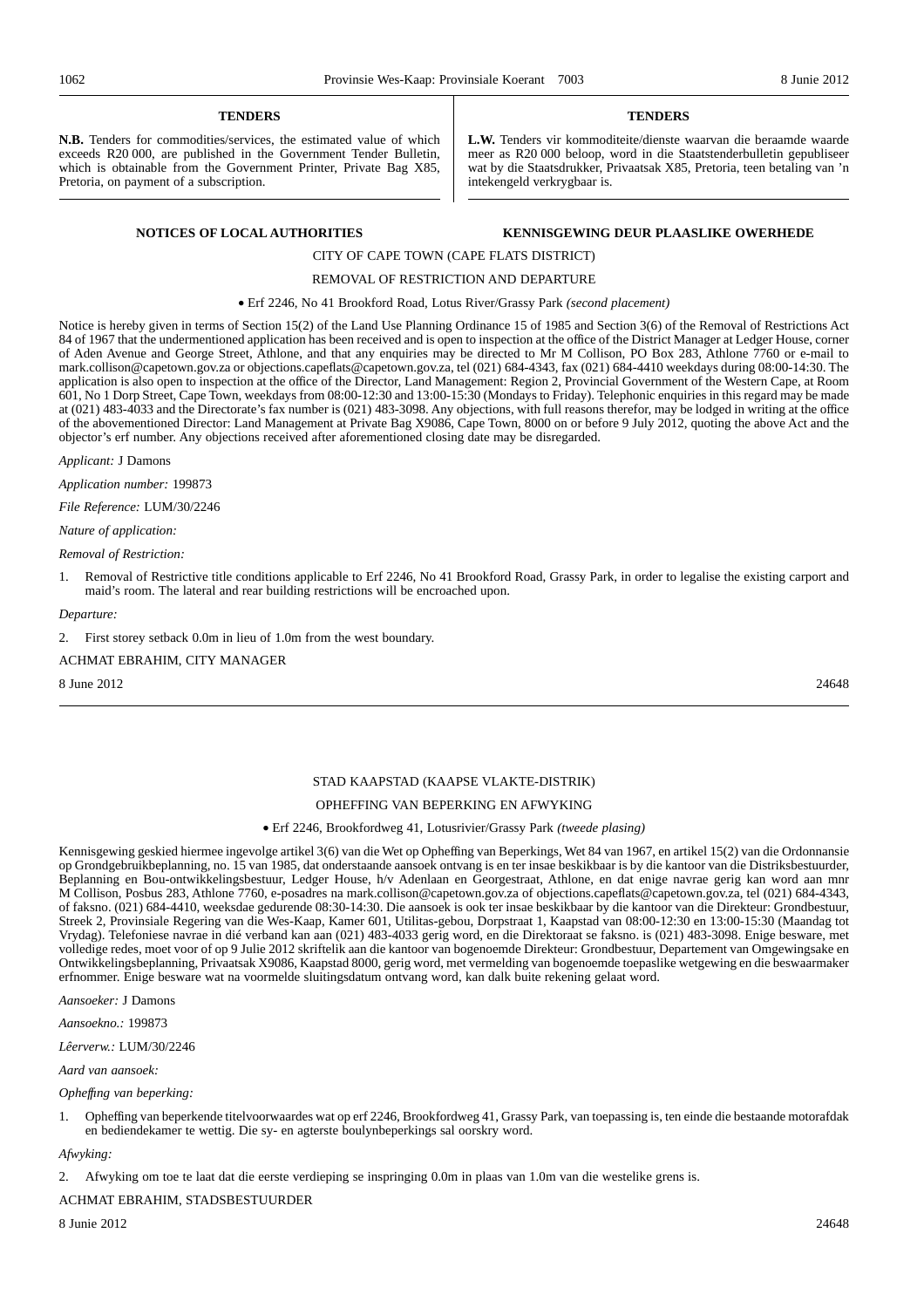### CITY OF CAPE TOWN (CAPE FLATS DISTRICT)

#### UKUSUSWA KWESITHINTELO NOTYESHELO LOMQATHANGO

#### • Isiza-2246, esinguNomb. 41, e-Brookford Road, e-Lotus River/Grassy Park *(sikhutshwa okwesibini)*

Kukhutshwa isaziso ngokweCandelo-15(2) loMpoposho woCwangciso lokuSetyenziswa koMhlaba onguNomb. 15 wangowe-1985 nangokweCandelo-3(6) loMthetho ongokuSuswa keziThintelo onguNomb. 84 wangowe-1967 sokuba isicelo esikhankanywe ngezantsi apha sifunyenwe kwaye sivulelekile ukuba sihlolwe kwi-ofisi yoMphathi wesiThili ese-Ledger House, kwikona ye-Aden Avenue ne-George Street, e-Athlone, 7760 okanye u-imeyilele ku-mark.collison@capetown.gov.za okanye kwa-objections.capeflats@capetown.gov.za, umnxeba (021) 684-4343, iifeksi (021) 684-4410 kwiintsuku eziphakathi evikini ukususela ngeye-08:00-14:30. Isicelo esi sikwavulelekile ukuba sihlolwe kwi-ofisi yoMlawuli woLawulo loMhlaba, kwiNgingqi-2, kubuRhulumente bePhondo laseNtshona Koloni, kwiGumbi-601, kwaNomb. 1, e-Dorp Street, eKapa, kwiintsuku eziphakathi evekini ukususela ngeye-08:00-12:30 nokususela kweyo-13:00-15:30 (ngoMvulo ukuya ngoLwesihlanu). Imibuzo ngomnxeba ngokuphathelene nalo mbandela ingenziwa kwa-(021) 483-4033 nakwinombolo yefeksi yoMlawuli engu-(021) 483-3098. Naziphina izichaso ezinezizathu ezivakalayo ke ngoko zingangeniswa ngokubhaliweyo kwi-ofisi yoMlawuli ekhankanywe ngentla apha engeyoLawulo loMhlaba, kwa-Private Bag X9086, Cape Town, 8000 ngomhla okanye phambi kowe-9 Julayi 2012, ucaphule loMthetho ungentla nenombolo yesiza somchasi. Naziphina izichaso ezifunyenwe emva komhla wokuvalwa okhankanywe ngentla apha, zingangahoywa.

*Umfaki-sicelo:* J Damons

*Inombolo yesicelo:* 199873

#### *Isalathiso somqulu:* LUM/30/2246

#### *Ubume besicelo: UkuSuswa kwesiThintelo:*

1. Ukususwa kwemiqathango yesiThintelo setayitile ngokujoliswe kwiSiza-2246, esikwaNomb. 41 Brookford Road, e-Grassy Park, ukuze kubesemthethweni ikhapoti esele imiselwe kunye negumbi lomncedisi wasekhaya. Kuyakuthi kufakelelwe izithintelo zomda osecaleni nongasemva.

*Utyeshelo lomqathango:*

2. Ukucuthwa komgangatho wokuqala ubengu-0.0m endaweni yesi-1.0m ukususela kumda osentshona.

### ACHMAT EBRAHIM, CITY MANAGER

 $8 \text{ June } 2012$  24648

## CITY OF CAPE TOWN (HELDERBERG DISTRICT) REZONING, SUBDIVISION & TEMPORARY DEPARTURE

#### • Erf 8130, cnr/o De Beers Road & N2, Somerset West

Notice is hereby given in terms of Sections 17, 15 & 24 of Ordinance 15 of 1985 and the Somerset West Zoning Scheme Regulations that the undermentioned application has been received and is open to inspection at the office of the District Manager at the First Floor, Municipal Offices, cnr/o Victoria & Andries Pretorius Streets, Somerset West. Objections may be lodged to PO Box 19, Somerset West, 7129, e-mail to objections.helderberg@capetown.gov.za, tel (021) 850-4346 or fax (021) 850-4487 weekdays during 08:00-14:30. Any objections, with full reasons therefor, may be lodged in writing at the office of the abovementioned District Manager on or before 9 July 2012, quoting the above relevant legislation, the application number and the objector's erf and phone numbers and address. Any objections received after aforementioned closing date may be considered invalid.

*Applicant:* City of Cape Town (S Mba)

*Owner:* City of Cape Town

*Application number:* 216936

*Notice number:* 14/2012

*Erf number:* Erf 8130, Somerset West

*Address:* cnr/o De Beers Road & N2, Somerset West

*Nature of application:*

- (a) The rezoning of Erf 8130, cnr/o De Beers Road & N2 (10 Gum Street) from public open space to subdivisional area for single residential, cemetery, public street and public open space purposes.
- (b) The subdivision of the property into 12 portions to create 8 single residential zoned portions, 1 portion for cemetery purposes and 1 portion for public street purposes to regularize existing uses and 2 portions for public open space, one of which would accommodate the existing community hall.
- The temporary departure of the property to permit a portion of the community hall to be used for a Place of Instruction (crèche).

ACHMAT EBRAHIM, CITY MANAGER

8 June 2012 24649

## STAD KAAPSTAD (HELDERBERG-DISTRIK) HERSONERING, ONDERVERDELING EN TYDELIKE AFWYKING

• Erf 8130, h/v De Beers-weg en N2, Somerset-Wes

Kennisgewing geskied hiermee ingevolge artikels 17, 15 en 24 van Ordonnansie 15 van 1985 en Somerset-Wes se Soneringskemaregulasies dat onderstaande aansoek ontvang is en ter insae beskikbaar is by die kantoor van die Distriksbestuurder, 1e Verdieping, Munisipale Kantore, h/v Victoria- & Andries Pretoriusstraat, Somerset-Wes. Navrae kan gerig word aan Posbus 19, Somerset-Wes 7129, tel (021) 850-4346, faksno. (021) 850-4487, of e-posadres objections.helderberg@capetown.gov.za, gedurende 08:00-14:30 op weeksdae. Besware, met volledige redes daarvoor, moet voor of op 9 Julie 2012 skriftelik by die kantoor van die Distriksbestuurder, 1e Verdieping, Munisipale Kantore, h/v Victoria- & Andries Pretoriusstraat, Somerset-Wes, ingedien word, met vermelding van bogenoemde toepaslike wetgewing en die beswaarmaker se erf- en telefoonnommer en adres. Enige besware wat na die voormelde sluitingsdatum ontvang word, kan dalk ongeldig geag word.

*Aansoeker:* Stad Kaapstad (S Mba)

*Eienaar:* Stad Kaapstad

*Aansoekno.:* 216936

*Kennisgewingno.:* 14/2012

*Erfno.:* Erf 8130, Somerset-Wes

*Adres:* h/v De Beers-weg en N2, Somerset-Wes

*Aard van aansoek:*

- (a) Die hersonering van erf 8130, h/v De Beers-weg en N2 (Gumstraat 10), van openbare oopruimte na onderverdelingsgebied vir begraafplaas-, openbarestraat-, openbare-oopruimte- en enkelresidensiële doeleindes.
- Die onderverdeling van die eiendom in 12 gedeeltes om 8 enkelresidensiële gedeeltes, 1 begraafplaasgedeelte en 1 openbarepadgedeelte te skep om bestaande gebruike te regulariseer, en 2 gedeeltes openbare oopruimte, waarvan een die bestaande gemeenskapsaal sal akkommodeer.
- 'n Tydelike afwyking vir die eiendom om toe te laat dat 'n gedeelte van die gemeenskapsaal as plek van onderrig (crèche) gebruik word. ACHMAT EBRAHIM, STADSBESTUURDER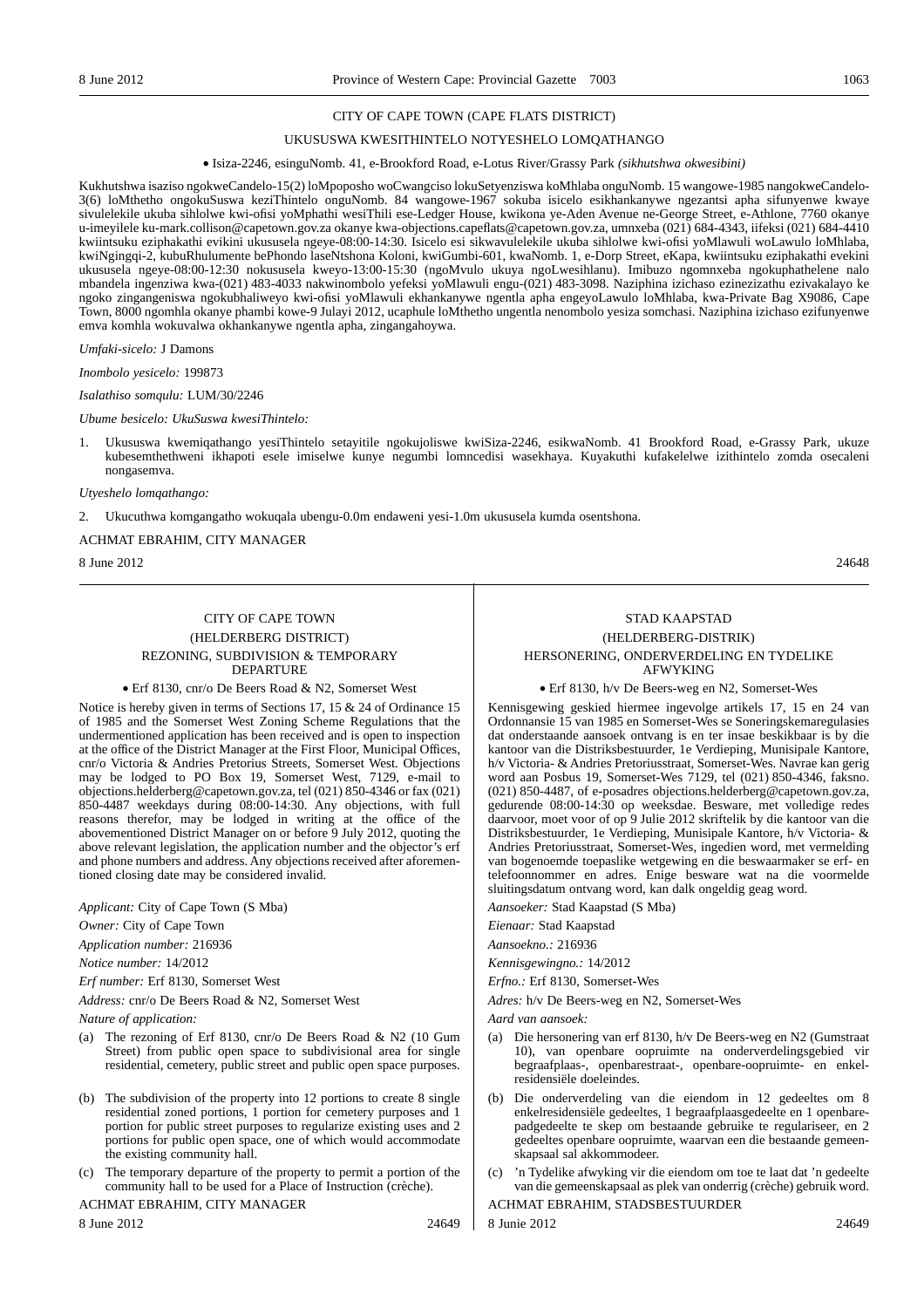## CITY OF CAPE TOWN (HELDERBERG DISTRICT) REZONING, DEPARTURE & APPROVAL OF SITE DEVELOPMENT PLAN

#### • Erf 3085, 15 Stellendal Road, Somerset West

Notice is hereby given in terms of Sections 17 and 15 of Ordinance 15 of 1985 and the Somerset West Zoning Scheme Regulations that the undermentioned application has been received and is open to inspection at the office of the District Manager at the First Floor, Municipal Offices, cnr/o Victoria & Andries Pretorius Streets, Somerset West. Objections may be lodged to PO Box 19, Somerset West, 7129, e-mail to objections.helderberg@capetown.gov.za, tel (021) 850-4346 or fax (021) 850-4487 weekdays during 08:00-14:30. Any objections, with full reasons therefor, may be lodged in writing at the office of the abovementioned District Manager on or before 9 July 2012, quoting the above relevant legislation, the application number and the objector's erf and phone numbers and address. Any objections received after aforementioned closing date may be considered invalid.

*Applicant:* Messrs Cebo Town & Regional Planners (Att: H Wernich) *Owner:* MK & RR Nathanson

*Application number:* 217580

*Notice number:* 15/2012

*Address:* 14 Stellendal Road, Somerset West

*Nature of Application:*

- (a) The rezoning of Erf 3085, 15 Stellendal Road, Somerset West from Single Residential to Special Business.
- (b) The departure from the Somerset West Zoning Scheme Regulations to permit the relaxation of the 4.5m rear building line to 1m and the 4.5m lateral building line (adjacent to Erf 3084) to 1m for a tool shed.

(c) The approval of site development plan. ACHMAT EBRAHIM, CITY MANAGER

8 June 2012 24650

## CITY OF CAPE TOWN (TABLE BAY DISTRICT) REZONING, DEPARTURES & COUNCIL'S CONSENT

#### • Erf 624, Cape Town (De Waterkant)

Notice is hereby given in terms of Sections 15 & 17 of the Land Use Planning Ordinance No 15 of 1985 and Section 9 of the Cape Town Zoning Scheme Regulations that the undermentioned application has been received and is open to inspection at the Office of the District Manager, Directorate: Planning & Building Development Management, City of Cape Town, 2nd Floor, Media City, cnr Hertzog Boulevard & Heerengracht, Cape Town, and any enquiries may be directed to B Schoeman, at PO Box 4529, Cape Town, 8000 or (021) 400-6452 or fax (021) 421-1963 or e-mailed to Ben.Schoeman@capetown.gov.za during office hours (08:00-14:30). Objections, with full reasons therefor, must be lodged in writing at the office of the abovementioned District Manager on or before 9 July 2012, quoting the abovementioned legislation and the objector's erf and phone numbers and address. Any objections received after the abovementioned closing date may be considered to be invalid.

*Applicant:* Tommy Brümmer Town Planners *Application Number:* LM 5911(217039)

#### *Address:* 1 Loader Street (cnr of Loader and Vos Streets)

*Nature of Application:* The rezoning of Erf 624, Cape Town from General Residential, R7, to General Business, B1, Council's Consent in terms of Section 108 of the Cape Town Zoning Scheme Regulations to regularise building work (i.e. construction of a roof over the proposed laundry, store room, staff room & garage area) in an Urban Conservation Area, and for various Departures relating to building line setbacks, number of habitable rooms and parking provision; in order to permit a Combined Building [Business Premises (offices) and Double Dwelling House (utilised for self-catering accommodation)] on the subject property.

ACHMAT EBRAHIM, CITY MANAGER 8 June 2012 24624

## STAD KAAPSTAD (HELDERBERG-DISTRIK) HERSONERING, AFWYKING EN GOEDKEURING VAN DIE TERREINONTWIKKELINGSPLAN

#### • Erf 3085, Stellendalweg 15, Somerset-Wes

Kennisgewing geskied hiermee ingevolge artikels 17 en 15 van Ordonnansie 15 van 1985 en Somerset-Wes se Soneringskemaregulasies dat onderstaande aansoek ontvang is en ter insae beskikbaar is by die kantoor van die Distriksbestuurder, 1e Verdieping, Munisipale Kantore, h/v Victoria- & Andries Pretoriusstraat, Somerset-Wes. Navrae kan gerig word aan Posbus 19, Somerset-Wes 7129, tel (021) 850-4346, faksno. (021) 850-4487, of e-posadres objections.helderberg@capetown.gov.za gedurende 08:00-14:30 op weeksdae. Besware, met volledige redes daarvoor, moet voor of op 9 Julie 2012 skriftelik by die kantoor van die Distriksbestuurder, 1e Verdieping, Munisipale Kantore, h/v Victoria- & Andries Pretoriusstraat, Somerset-Wes, ingedien word, met vermelding van bogenoemde toepaslike wetgewing en die beswaarmaker se erf- en telefoonnommer en adres. Enige besware wat na die voormelde sluitingsdatum ontvang word, kan dalk ongeldig geag word.

*Aansoeker:* mnre Cebo Stads- en Streeksbeplanners (aandag: H Wernich) *Eienaar:* MK en RR Nathanson

*Aansoekno.:* 217580

*Kennisgewingno.:* 15/2012

*Adres:* Stellendalweg 14, Somerset-Wes

*Aard van aansoek:*

- (a) Die hersonering van erf 3085, Stellendalweg 15, Somerset-Wes, van enkelresidensieel na spesiale sakesone.
- (b) Afwyking van Somerset-Wes se Soneringskemaregulasies om toe te laat dat die 4.5m-agterste boulyn tot 1m, en die 4.5m-syboulyn (aanliggend aan erf 3084) tot 1m vir 'n gereedskapskamer verslap word.
- (c) Goedkeuring van die terreinontwikkelingsplan.
- ACHMAT EBRAHIM, STADSBESTUURDER

8 Junie 2012 24650

## STAD KAAPSTAD

## (TAFELBAAI-DISTRIK)

## HERSONERING, AFWYKINGS EN RAADSTOESTEMMING

## • Erf 624, Kaapstad (De Waterkant)

Kennisgewing geskied hiermee ingevolge artikels 15 en 17 van die Ordonnansie op Grondgebruikbeplanning, no. 15 van 1985, en artikel 9 van die Kaapstadse Soneringskemaregulasies dat onderstaande aansoek ontvang is en ter insae beskikbaar is by die kantoor van die Distriksbestuurder: Tafelbaaidistrik, Beplanning en Bou-ontwikkelingsbestuur, 2e Verdieping, Media City, h/v Hertzog-boulevard en Heerengracht, Kaapstad, en navrae kan gerig word aan B Schoeman by bogenoemde straatadres of Posbus 4529, Kaapstad 8000, tel (021) 400- 6452, faksno. (021) 421-1963, of e-posadres Ben.Schoeman@capetown. gov.za weeksdae gedurende 08:00-14:30. Enige besware of kommentaar, met volledige redes, moet voor of op 9 Julie 2012 skriftelik aan die Kantoor van bogenoemde Distriksbestuurder gerig word, met vermelding van bogenoemde toepaslike wetgewing, die aansoeknommer en die beswaarmaker se erf- en telefoonnommer/s en adres. Enige besware wat na voormelde sluitingsdatum ontvang word, kan dalk ongeldig geag word.

*Aansoeker:* Tommy Brümmer Stadsbeplanners

*Aansoekno.:* LM 5911(217039)

*Adres:* Loaderstraat 1 (h/v Loader- en Vosstraat)

*Aard van aansoek:* Die hersonering van erf 624, Kaapstad van algemeenresidensieel, R7, na algemeensake, B1, raadstoestemming ingevolge artikel 108 van die Kaapstadse Soneringskemaregulasies om bouwerk (d.w.s. die bou van 'n dak oor die voorgestelde wassery, pakkamer, personeelkamer en motorhuisgebied) in 'n stedelike bewarea te regulariseer, en verskillende afwykings met betrekking tot boulyninspringings, bewoonbare vertrekke en parkeringsvoorsiening, ten einde 'n gekombineerde gebou [sakepersele (kantore) en dubbelwoonhuis (wat vir selfsorgakkommodasie gebruik sal word)] op die onderhawige eiendom toe te laat.

### ACHMAT EBRAHIM, STADSBESTUURDER 8 Junie 2012 24624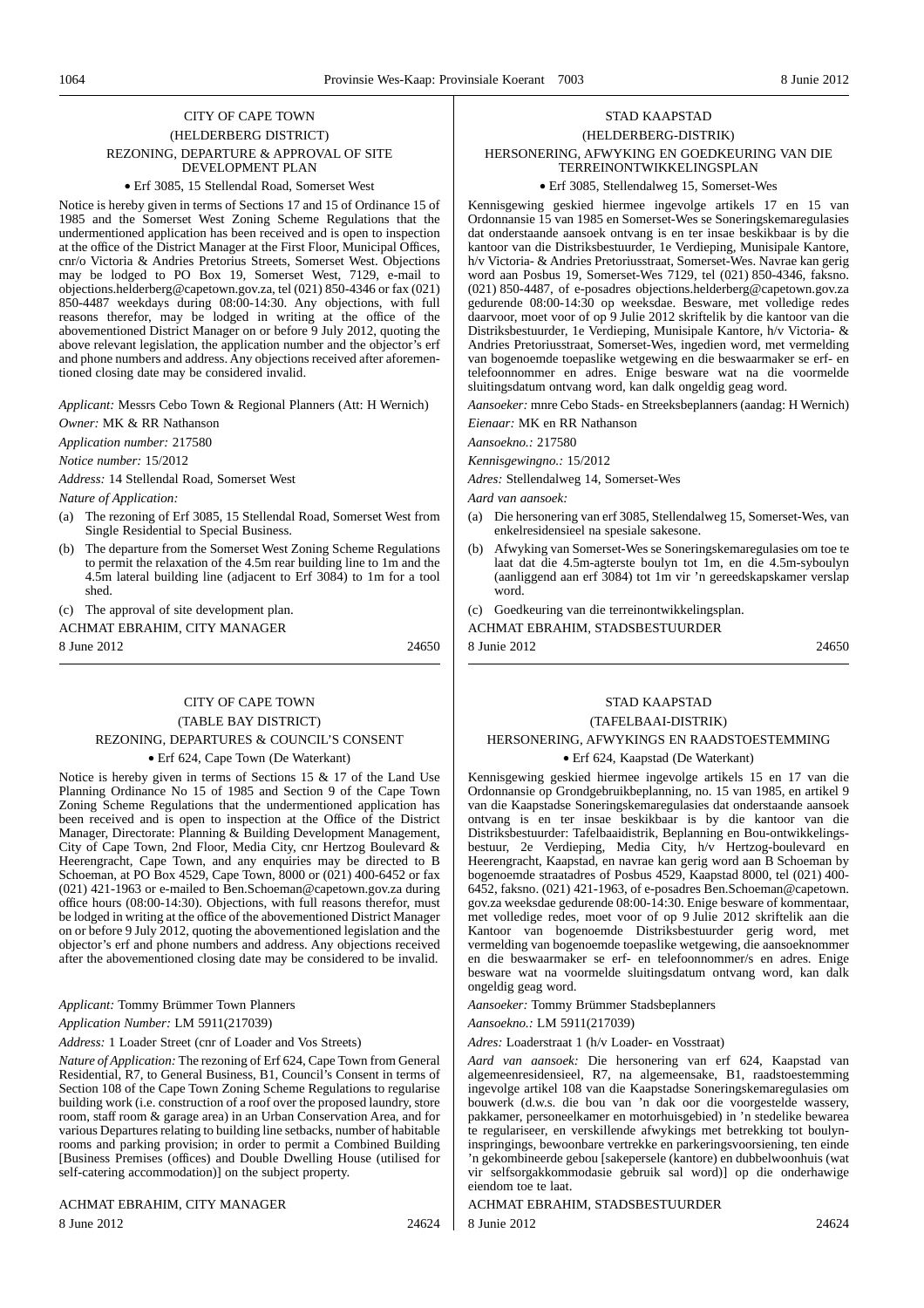## CITY OF CAPE TOWN

## (TABLE BAY DISTRICT)

#### REZONING AND DEPARTURES

#### • Erf 611, Cape Town, as indicated on locality plan

Notice is hereby given in terms of Sections 15 & 17 of the Land Use Planning Ordinance No 15 of 1985 that the undermentioned application has been received and is open to inspection at the Office of the District Manager: Table Bay District, Planning & Building Development Management, 2nd Floor, Media City, cnr Hertzog Boulevard & Heerengracht, Cape Town or PO Box 4529, Cape Town 8000. Enquiries may be directed to Friedrich Durow, Planning & Building Development Management, 2nd Floor, Media City, cnr Hertzog Boulevard & Heerengracht, Cape Town or PO Box 4529, Cape Town 8000, e-mail address: Friedrich.Durow@capetown.gov.za, tel (021) 400-6566 or fax (021) 421-1963 weekdays during 08:00-14:30. Any objections, with full reasons, may be lodged in writing at the office of the abovementioned District Manager on or before 9 July 2012, quoting the above relevant legislation, the application number and the objector's erf and phone numbers and address. Any objections received after aforementioned closing date may be considered invalid.

*Location address:* 23 Dixon Street, Cape Town

*Owner:* Messrs OI Investments (Pty) Ltd

*Applicant:* Messrs Tommy Brümmer Town Planners

*Application no:* 217038

*Nature of application:* Application is made for the rezoning of Remainder Erf 611, Cape Town from General Residential (R7) use zone to General Business (B1) use zone, in terms of Section 17 of the Land Use Planning Ordinance, no 15 of 1985, to permit a Combined Building, comprising of a Double Dwelling and a Business Premises (offices) on the property.

The following Permanent Departures, in terms of Section 15 of the Land Use Planning Ordinance, no 15 of 1985, were applied for:

- Section 44 read with Section 37: To permit 4 habitable rooms in lieu of 1 habitable room permitted.
- Section 60: To permit the building to be erected 0m in lieu of 4.5m from Waterkant and Dixon Streets (first and second floors).
- Section 77: To permit 0 bays in lieu of 2 bays required for a Double Dwelling.

#### ACHMAT EBRAHIM, CITY MANAGER

8 June 2012 24623

### CITY OF CAPE TOWN

### (CAPE FLATS DISTRICT)

## CLOSURE

#### • Public Place, Erf 104701, Cape Town

Notice is hereby given, in terms of Section 5(1) of the By-Law relating to the Management and Administration of the City of Cape Town's Immovable Property, that the City of Cape Town has closed a Public Place, being Erf 104701, Cape Town, shown ABCDEFGHJ KLMNPQRST on Plan LIS 264. Such closure is effective from the date of publication of this notice.

(S.G. Ref S/6892/83 v2 p.362) (CT14/3/4/3/163/00/104701) (Plan LIS 264)

#### ACHMAT EBRAHIM, CITY MANAGER

#### STAD KAAPSTAD

## (TAFELBAAI-DISTRIK)

#### HERSONERING EN AFWYKINGS

#### • Erf 611, Kaapstad, soos op die liggingsplan aangedui

Kennisgewing geskied hiermee ingevolge artikels 15 en 17 van die Ordonnansie op Grondgebruikbeplanning, nr. 15 van 1985, dat onderstaande aansoek ontvang is en ter insae beskikbaar is by die Kantoor van die Distriksbestuurder: Tafelbaai-distrik, Beplanning en Bou-ontwikkelingsbestuur, 2e Verdieping, Media City, h/v Hertzogboulevard en Heerengracht, Kaapstad, en navrae kan gerig word aan Friedrich Durow by bogenoemde straatadres of Posbus 4529, Kaapstad 8000, tel (021) 400-6566, faksno. (021) 421-1963, of e-posadres Friedrich.Durow@capetown.gov.za, weeksdae gedurende 08:00-14:30. Enige besware of kommentaar, met volledige redes, moet voor of op 9 Julie 2012 skriftelik aan die kantoor van bogenoemde Distriksbestuurder gerig word, met vermelding van bogenoemde toepaslike wetgewing, die aansoeknommer en die beswaarmaker se erf- en telefoonnommer/s en adres. Enige besware wat na voormelde sluitingsdatum ontvang word, kan dalk ongeldig geag word.

*Liggingsadres:* Dixonstraat 23, Kaapstad

*Eienaar:* mnre OI Investments (Edms.) Bpk.

*Aansoeker:* mnre. Tommy Brümmer Stadsbeplanners

*Aansoekno.:* 217038

*Aard van aansoek:* Die hersonering van die restant van erf 611, Kaapstad, van algemeenresidensieel (R7) na algemeensake (B1) ingevolge artikel 17 van die Ordonnansie op Grondgebruikbeplanning, no. 15 van 1985, om 'n gekombineerde gebou, bestaande uit 'n dubbelwoning en 'n sakeperseel (kantore), op die eiendom toe te laat.

Daar is ingevolge artikel 15 van die Ordonnansie op Grondgebruikbeplanning, no. 15 van 1985, om die volgende permanente afwykings aansoek gedoen:

- Artikel 44, gelees met artikel 37: Om 4 bewoonbare vertrekke in plaas van die toegelate 1 bewoonbare vertrek toe te laat.
- Artikel 60: Om toe te laat dat die gebou 0m in plaas van 4.5m van Waterkant- en Dixonstraat (eerste en tweede verdiepings) opgerig word.
- Artikel 77: Om 0 parkeerplekke in plaas van 2 parkeerplekke toe te laat wat vir 'n dubbelwoning vereis word.

ACHMAT EBRAHIM, STADSBESTUURDER

| 24623<br>8 Junie 2012 |
|-----------------------|
|                       |

## STAD KAAPSTAD

#### (KAAPSE VLAKTE-DISTRIK)

#### SLUITING

#### • Openbare Plek, Erf 104701, Kaapstad

Kennis geskied hiermee ingevolge artikel 5(1) van die Stadsverordening op die Bestuur en Administrasie van die Stad Kaapstad se Onroerende Eiendom, dat die Stad Kaapstad 'n openbare plek gesluit het, naamlik erf 104701, Kaapstad, met die letters ABCDEFGHJKLMNPQRST op plan LIS 264 aangedui. Sodanige sluiting is van krag vanaf hierdie kennisgewing se publikasiedatum.

(S.G. Ref S/6892/83 v2 p.362) (CT14/3/4/3/163/00/104701) (Plan LIS 264)

ACHMAT EBRAHIM, STADSBESTUURDER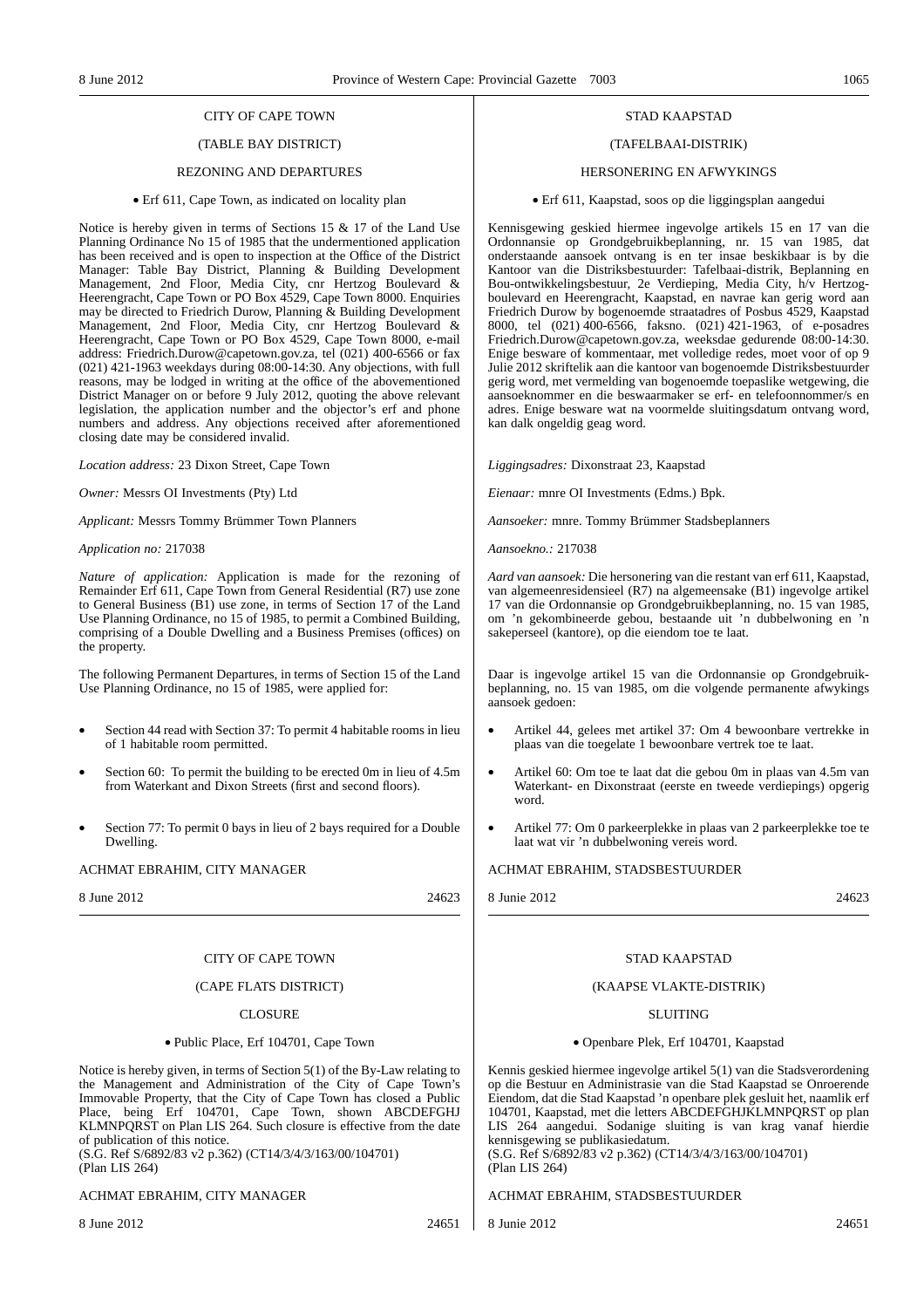## CITY OF CAPE TOWN (TABLE BAY DISTRICT)

#### REZONING • Erf 796

Notice is hereby given in terms of Section 17(2) of the Land Use Planning Ordinance No 15 of 1985, that the undermentioned application has been received and is open for inspection at the Office of the District Manager: Planning & Building Development Management, 2nd Floor, Media City, corner Hertzog Boulevard & Heerengracht, Cape Town and that any enquiries may be directed to Kajabo Ngendahimana, Planning & Building Development Management, 2nd Floor, Media City, corner Hertzog Boulevard & Heerengracht, Cape Town, tel (021) 400-6457 weekdays during 08:00-14:30. Any objections or comments, with full reasons therefor, must be lodged in writing at the office of the Director: Planning & Building Development Management, Cape Town Region, City of Cape Town, PO Box 4529, Cape Town, 8000, or fax (021) 421-1963 or e-mailed to kajabo.ngendahimana@capetown.gov.za on or before the closing date, quoting, the above Ordinance, the belowmentioned reference number, and the objector's Erf and phone numbers and address. Objections and comments may also be handdelivered to the abovementioned street addresses by no later than the closing date. The closing date for objections and comments is 9 July 2012. If your response is not sent to these addresses and/or fax number, and if, as a consequence it arrives late, it will be deemed to be invalid. For any further information, contact Kajabo Ernest Ngendahimana on (021) 400-6457 at the City of Cape Town.

*File Ref:* LM3704 (216281)

*Owner:* TDN Transvaal Dealership Network (Pty) Ltd

*Applicant:* MA Smith, Town and Regional Planner

*Address:* 1 St James Street, Vredehoek

*Nature of Application:* This application is to rezone the subject property from General Residential, Sub-Zone R3, to General Business, Sub-Zone B1, to regularize the existing Business Premises (Attorney's office) on the subject property.

ACHMAT EBRAHIM, CITY MANAGER 8 June 2012 24626

## CITY OF CAPE TOWN (TABLE BAY DISTRICT) REZONING & PERMANENT DEPARTURES

• Erf 296, Cape Town, as indicated on locality plan

Notice is hereby given in terms of Sections 17 and 15 of the Land Use Planning Ordinance No 15 of 1985 that the undermentioned application has been received and is open to inspection at the office of the District Manager: Table Bay District, Planning & Building Development Management, 2nd Floor, Media City, cnr Hertzog Boulevard & Heerengracht, Cape Town or PO Box 4529, Cape Town 8000. Enquiries may be directed to Friedrich Durow, Planning & Building Development Management, 2nd Floor, Media City, cnr Hertzog Boulevard & Heerengracht, Cape Town or PO Box 4529, Cape Town 8000, e-mail address: Friedrich.Durow@capetown.gov.za, tel (021) 400-6566 or fax  $(021)$  421-1963 weekdays during  $08:00$ -14:30. Any objections, with full reasons, may be lodged in writing at the office of the abovementioned District Manager on or before 9 July 2012, quoting the above relevant legislation, the application number and the objector's erf and phone numbers and address. Any objections received after aforementioned closing date may be considered invalid.

*Location address:* corner of Waterkant and Napier Streets, Cape Town

#### *Owner:* OI Investments (Pty) Ltd

*Applicant:* Messrs Tommy Brümmer Town Planners

*Application no:* 217990

*Nature of Application:* Application is made for the rezoning of Erf 296, Cape Town from General Residential (R7) use zone to General Business (B1) use zone, in terms of Section 17 of the Land Use Planning Ordinance, no 15 of 1985, to permit a Combined Building, comprising of a Dwelling House and a Restaurant on the property.

The following Permanent Departures were applied for:

- Section 44 read with Section 37: To permit 3 habitable rooms in lieu of 2 habitable rooms permitted.
- Section 60: To permit the building to be set back 0.0m in lieu of 4.5m from Napier Street for the first floor.
- To permit the building to be set back 0.0m in lieu of 4.5m from Waterkant Street for the first floor.

ACHMAT EBRAHIM, CITY MANAGER 8 June 2012 24625

#### STAD KAAPSTAD (TAFELBAAI-DISTRIK) HERSONERING • Erf 796

Kennisgewing geskied hiermee ingevolge artikel 17(2) van die Ordonnansie op Grondgebruikbeplanning, no. 15 van 1985, dat onderstaande aansoek ontvang is en ter insae beskikbaar is by die Kantoor van die Distriksbestuurder: Tafelbaai-distrik, Beplanning en Bou-ontwikkelingsbestuur, 2e Verdieping, Media City, h/v Hertzogboulevard en Heerengracht, Kaapstad, en navrae kan gerig word aan Kajabo Ngendahimana, by bogenoemde straatadres of Posbus 4529, Kaapstad 8000, tel (021) 400-6457, faksno. (021) 421-1963, of e-posadres kajabo.ngendahimana@capetown.gov.za, weeksdae kajabo.ngendahimana@capetown.gov.za, gedurende 08:00-14:30. Enige besware of kommentaar, met volledige redes, moet voor of op 9 Julie 2012 skriftelik aan die kantoor van bogenoemde Distriksbestuurder gerig word, met vermelding van bogenoemde toepaslike wetgewing, die aansoeknommer en die beswaarmaker se erf- en telefoonnommer/s en adres. Besware en kommentaar kan ook voor of op die sluitingsdatum by bogenoemde straatadres afgelewer word. As u reaksie nie voor of op die sluitingsdatum na dié adresse of faksno. gestuur word nie en gevolglik laat ontvang word, sal dit ongeldig geag word. Om nadere besonderhede, skakel Kajabo Ngendahimana, tel (021) 400-6457, Stad Kaapstad.

*Lêerno.:* LM3704 (216281)

*Eienaar:* TDN Transvaal Dealership Network (Edms.) Bpk.

*Aansoeker:* M A Smith, Stads- en Streeksbeplanner

*Adres:* St. Jamesstraat 1, Vredehoek

*Aard van aansoek:* Die hersonering van die onderhawige eiendom van algemeenresidensieel, subsone R3, na algemeensake, subsone B1, om die bestaande sakeperseel (prokureurskantoor) op die onderhawige eiendom te regulariseer.

ACHMAT EBRAHIM, STADSBESTUURDER 8 Junie 2012 24626

### STAD KAAPSTAD (TAFELBAAI-DISTRIK) HERSONERING EN PERMANENTE AFWYKINGS

• Erf 296, Kaapstad, soos daar op die liggingsplan getoon word

Kennisgewing geskied hiermee ingevolge artikels 17 en 15 van die Ordonnansie op Grondgebruikbeplanning, no. 15 van 1985, dat onderstaande aansoek ontvang is en ter insae beskikbaar is by die kantoor van die Distriksbestuurder: Tafelbaai-distrik, Beplanning en Bouontwikkelingsbestuur, 2e Verdieping, Media City, h/v Hertzog-boulevard en Heerengracht, Kaapstad, en navrae kan gerig word aan Friedrich Durow by bogenoemde straatadres of Posbus 4529, Kaapstad 8000, tel (021) 400-6566, faksno. (021) 421-1963, of e-posadres Friedrich. Durow@capetown.gov.za, weeksdae gedurende 08:00-14:30. Enige besware of kommentaar, met volledige redes, moet voor of op 9 Julie 2012 skriftelik aan die kantoor van bogenoemde Distriksbestuurder gerig word, met vermelding van bogenoemde toepaslike wetgewing, die aansoeknommer en die beswaarmaker se erf- en telefoonnommer/s en adres. Enige besware wat na voormelde sluitingsdatum ontvang word, kan dalk ongeldig geag word.

*Liggingsadres:* h/v Waterkant- en Napierstraat, Kaapstad

*Eienaar:* OI Investments (Edms.) Bpk.

*Aansoeker:* mnre Tommy Brümmer Stadsbeplanners

*Aansoekno.:* 217990

*Aard van aansoek:* Die hersonering van erf 296, Kaapstad, van algemeenresidensiële gebruiksone (R7) na algemeensakegebruiksone (B1), ingevolge artikel 17 van die Ordonnansie op Grondgebruikbeplanning, no. 15 van 1985, ten einde 'n gekombineerde gebou, bestaande uit 'n woonhuis en restaurant, op die eiendom toe te laat.

Daar is om die volgende permanente afwykings aansoek gedoen:

- Artikel 44, gelees met artikel 37: Om 3 bewoonbare vertrekke in plaas van die toegelate 2 bewoonbare vertrekke toe te laat.
- Artikel 60: Om toe te laat dat die gebou se inspringing vir die eerste verdieping 0.0m in plaas van 4.5m van Napierstraat is.
- Om toe te laat dat die gebou se inspringing vir die eerste verdieping 0.0m in plaas van 4.5m van Waterkantstraat is.

ACHMAT EBRAHIM, STADSBESTUURDER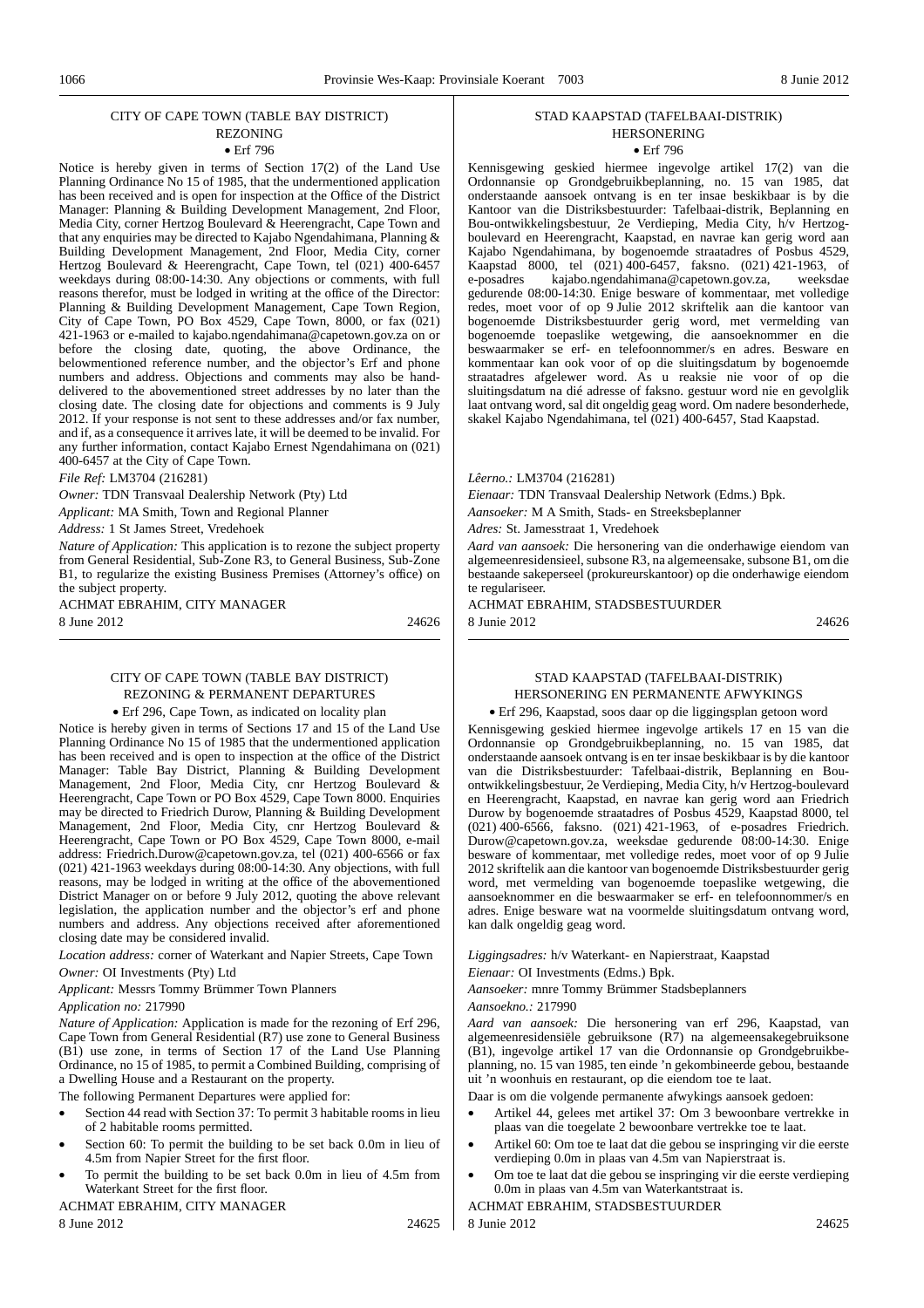## CITY OF CAPE TOWN

## (TYGERBERG REGION)

#### REZONING

*''The below notice as advertised in the Cape Times on Friday 1 June 2012 is hereby retracted and will be readvertised accordingly in due course.''*

#### • Erf 20496, Tygerdal, Goodwood

Notice is hereby given in terms of Section 17(2) of the Land Use Planning Ordinance (No 15 of 1985) that the undermentioned application has been received and is open to inspection at the office of the District Manager at 3rd Floor, Parow Civic, Voortrekker Road, Parow, 7500. Enquiries may be directed to Sharon Hoffman, Civic Centre, Private Bag X4, Parow, 7499 and 3rd Floor, Parow Civic, Voortrekker Road, Parow, 7499, sharon.hoffman@capetown.gov.za, tel (021) 938-8516 and fax (021) 938-8509 weekdays during 08:00-14:30. Any objections, with full reasons therefor, may be lodged in writing at the office of the abovementioned District Manager (or by using the following e-mail address: Objections.Tygerberg@capetown.gov.za) on or before 2 July 2012, quoting the above relevant legislation, the application number and the objector's erf and phone numbers and address. Any objections received after aforementioned closing date may be considered invalid.

*Applicant:* Siwakhile Mba

*Application number:* 217939

*Address:* 212 Alice Street, Tygerdal, Goodwood

*Nature of application:* Proposed rezoning of a portion of Erf 20496, Goodwood, from Public Open Space to Local Authority Purposes to permit the existing municipal buildings, structures and uses.

#### ACHMAT EBRAHIM, CITY MANAGER

8 June 2012 24622

#### STAD KAAPSTAD

#### (TYGERBERG-STREEK)

## HERSONERING

*''Die onderstaande kennisgewing, wat op 1 Junie 2012 in Die Burger gedatverteer was, word hiermee teruggetrek en sal te gelegener tyd weer geadverteer word.''*

#### • Erf 20496, Tygerdal, Goodwood

Kennisgewing geskied hiermee ingevolge artikel 17(2) van die Ordonnansie op Grondgebruikbeplanning, no. 15 van 1985, dat onderstaande aansoek ontvang is en ter insae beskikbaar is by die Kantoor van die Distriksbestuurder: Tygerberg-streek, 3e Verdieping, Munisipale Kantore, Voortrekkerweg, Parow. Navrae kan gerig word aan Sharon Hoffman, Privaatsak X4, Parow 7499, sharon.hoffman @capetown.gov.za, tel (021) 938-8516 en faksno. (021) 938-8509, weeksdae gedurende 08:00 tot 14:30. Besware, met volledige redes daarvoor, kan voor of op 2 Julie 2012 skriftelik by die kantoor van bogenoemde Distriksbestuurder ingedien word, of per e-pos na objections.tygerberg@capetown.gov.za gestuur word, met vermelding van die toepaslike wetgewing, die aansoeknommer en die beswaarmaker se erf- en telefoonnommer en adres. Enige besware wat na voormelde sluitingsdatum ontvang word, kan dalk ongeldig geag word.

*Aansoeker:* Siwakhile Mba

*Aansoekno.:* 217939

*Adres:* Alicestraat 212, Tygerdal, Goodwood

*Aard van aansoek:* Voorgestelde hersonering van 'n gedeelte van erf 20496, Goodwood, van openbare oop ruimte na plaaslikeowerheidsdoeleindes ten einde die bestaande munisipale geboue, strukture en gebruike toe te laat.

#### ACHMAT EBRAHIM, STADSBESTUURDER

8 Junie 2012 24622

## CAPE AGULHAS MUNICIPALITY

### APPLICATION FOR SUBDIVISION AND DEPARTURE: ERF 164, 1 GEEL STREET, NAPIER

Notice is hereby given in terms of Sections 24 and 15 of the Land Use Planning Ordinance, 1985 (Ordinance no. 15 of 1985) that Council has received the following applications:

Subdivision of Erf 164, Napier into three portions (Portion  $A = \pm 657$ m<sup>2</sup>, Portion B =  $\pm 657$ m<sup>2</sup> and Portion C =  $\pm 657$ m<sup>2</sup>) and Remainder =  $\pm 657$ m<sup>2</sup>.

Departure of the 2m side building line to 0m between the proposed Erven A and B.

Departure of the side building line of Portion C to provide for a 1.2m building line adjoining Erf 1381.

Departure from the street building lines for Portions A, B and C to 0m to address the contravention of the existing buildings.

In terms of section 21(4) of the Local Government Act: Municipal Systems, 2000 (Act 32 of 2000) notice is hereby given that persons who cannot read or write may request that an employee at any of the reception offices of the Cape Agulhas Municipality assist in the formulation and writing of input, comments or objections.

Further particulars are available for inspection in the office of the undersigned during office hours and written objections, if any, must reach him not later than 9 July 2012.

R STEVENS, MUNICIPAL MANAGER, PO BOX 51, BREDASDORP 7280

8 June 2012 24618

#### MUNISIPALITEIT KAAP AGULHAS

#### AANSOEK OM ONDERVERDELING EN AFWYKING: ERF 164, GEELSTRAAT 1, NAPIER

Kennis geskied hiermee ingevolge artikels 24 en 15 van die Ordonnansie op Grondgebruikbeplanning, 1985 (Ordonnansie no. 15 van 1985) dat die Raad die volgende aansoeke ontvang het:

Onderverdeling van Erf 164, Napier in drie gedeeltes (Gedeelte A =  $\pm 657$ m<sup>2</sup>, Gedeelte B =  $\pm 657$ m<sup>2</sup> en Gedeelte C =  $\pm 657$ m<sup>2</sup>) en Restant =  $\pm 657$ m<sup>2</sup>.

Afwyking van die 2m kantboulyne na 0m tussen die voorgestelde Erwe A en B.

Afwyking van die kantboulyn van Gedeelte C om voorsiening te maak vir 'n 1.2m boulyn teenaan Erf 1381.

Afwyking van die straatboulyne vir Gedeeltes A, B en C na 0m om die oorskryding van die bestaande geboue aan te spreek.

Ingevolge artikel 21(4) van die Wet op Plaaslike Regering: Munisipale Stelsels, 2000 (Wet 32 van 2000) word kennis gegee dat persone wat nie kan lees of skryf nie enige munisipale personeellid by enige ontvangskantoor van die Raad te Kaap Agulhas kan nader vir hulpverlening om u kommentaar, beswaar of inset op skrif te stel.

Verdere besonderhede van bogenoemde lê ter insae in die kantoor van die ondergetekende en skriftelike besware, indien enige, moet hom nie later as 9 Julie 2012 bereik nie.

STEVENS, MUNISIPALE BESTUURDER, POSBUS 51, BREDASDORP 7280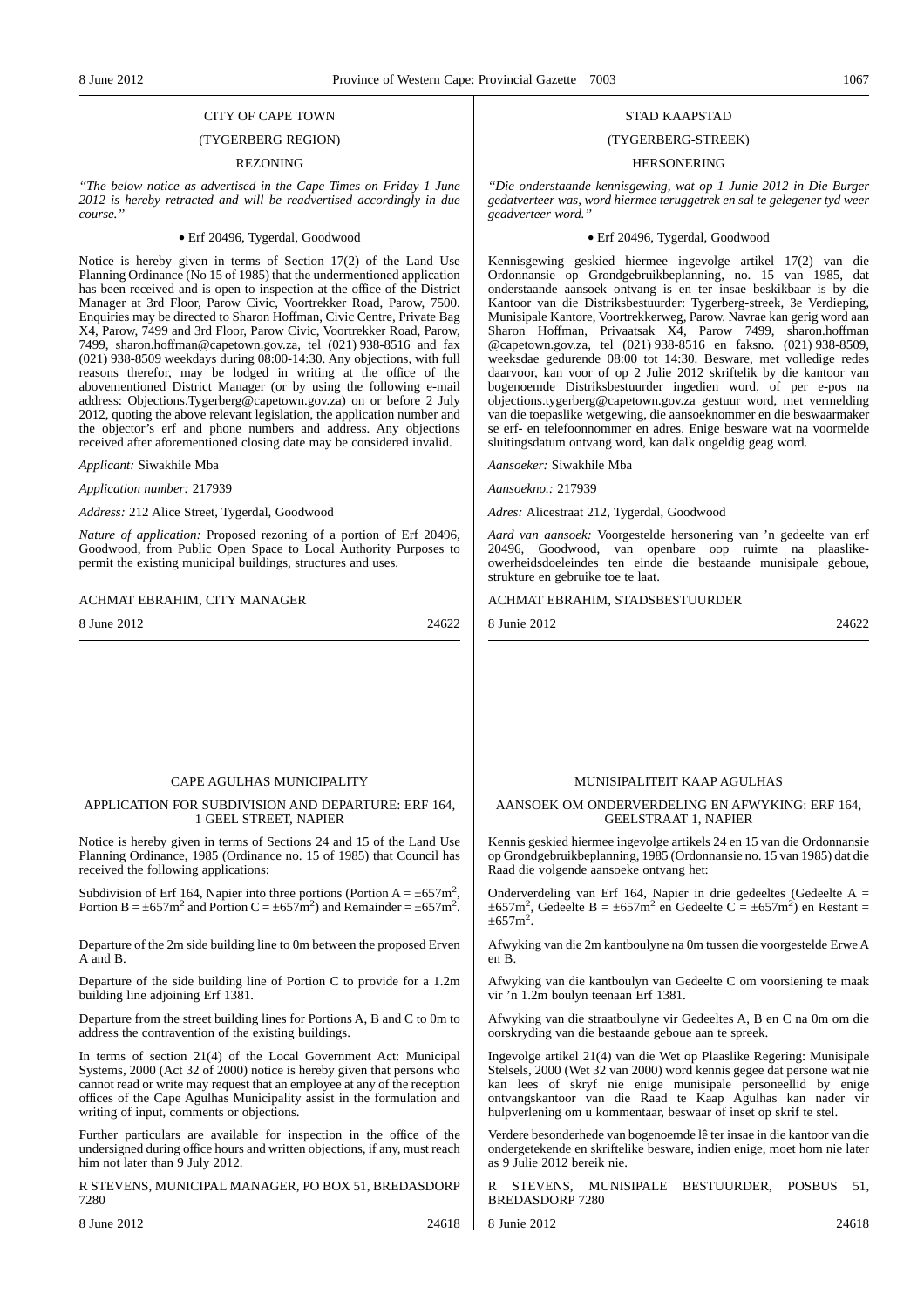## BERGRIVIER MUNICIPALITY PROPERTY RATES BY-LAW GENERAL INDEX

- 1. PREAMBLE
- 2. INTERPRETATION
- 3. ADOPTION AND IMPLEMENTATION OF RATES POLICY
- 4. CONTENTS OF RATES POLICY
- 5. ENFORCEMENT OF RATES POLICY
- 6. REPEAL OF BY-LAW
- 7. OPERATIVE DATE

### **1. PREAMBLE**

- (1) Section 229(1) of the Constitution authorises a municipality to impose rates on property and surcharges on fees for services provided by or on behalf of the Municipality.
- (2) In terms of section 3 of the Property Rates Act, a municipal council must adopt a policy consistent with the Property Rates Act on the levying of rates on rateable property in the Municipality.
- (3) In terms of section 6(1) of the Property Rates Act, a municipality must adopt by-laws to give effect to the implementation of its rates policy.
- (4) In terms of section 6(2) of the Property Rates Act, by-laws adopted in terms of section 6(2) may differentiate between different categories of properties; and different categories of owners of properties liable for the payment of rates.

## **2. INTERPRETATION**

In this by-law, the English text prevails in the event of any conflict with the Afrikaans text, and, unless the context otherwise indicates:

**''Municipality''** means Bergrivier Municipality;

**''Bergrivier Rates Policy''** means a rates policy adopted by the Bergrivier Municipality in terms of this by-law;

**''Constitution''** means the Constitution of the Republic of South Africa;

**''Credit Control and Debt Collection By-Law and Policy''** means Bergrivier Municipality's Credit Control and Debt Collection By-Law and Policy as required by sections 96(b), 97 and 98 of the Systems Act;

**''Property Rates Act''** means the Local Government: Municipal Property Rates Act, 6 of 2004;

**''rate''** or **''rates''** means a municipal rate on property as envisaged in section 229 of the Constitution.

## **3. ADOPTION AND IMPLEMENTATION OF RATES POLICY**

- (1) The Municipality shall adopt and implement a rates policy consistent with the Property Rates Act on the levying of rates on rateable property in the Municipality.
- (2) The Municipality shall not be entitled to levy rates other than in terms of a valid rates policy.

### **4. CONTENTS OF RATES POLICY**

The Municipality's rates policy shall, *inter alia*:

- (1) Apply to all rates levied by the Municipality pursuant to the adoption of the Municipality's annual budget;
- (2) Comply with the requirements for:
	- (a) The adoption and contents of a rates policy specified in terms of section 3 of the Property Rates Act;
	- (b) The process of community participation specified in section 4 of the Property Rates Act;
	- (c) The annual review of a rates policy specified in terms of section 5 of the Property Rates Act;
- (3) Specify any further principles, criteria and implementation measures consistent with the Property Rates Act for the levying of rates which the Municipality may wish to adopt;
- (4) Include such further enforcement mechanisms, if any, as the Municipality may wish to impose in addition to those contained in the Credit Control and Debt Collection By-Laws and Policy.

## **5. ENFORCEMENT OF RATES POLICY**

The Municipality's rates policy shall be enforced through the Credit Control and Debt Collection By-Law and Policy and any further enforcement mechanisms stipulated in the Municipality's rates policy.

### **6. REPEAL OF BY-LAW**

Repeal of Property Rates By-Law amended on 3 June 2011 Provincial Gazette 6879.

### **7. OPERATIVE DATE**

This By-Law shall take effect on 1 July 2012.

 $8 \text{ June } 2012$  24615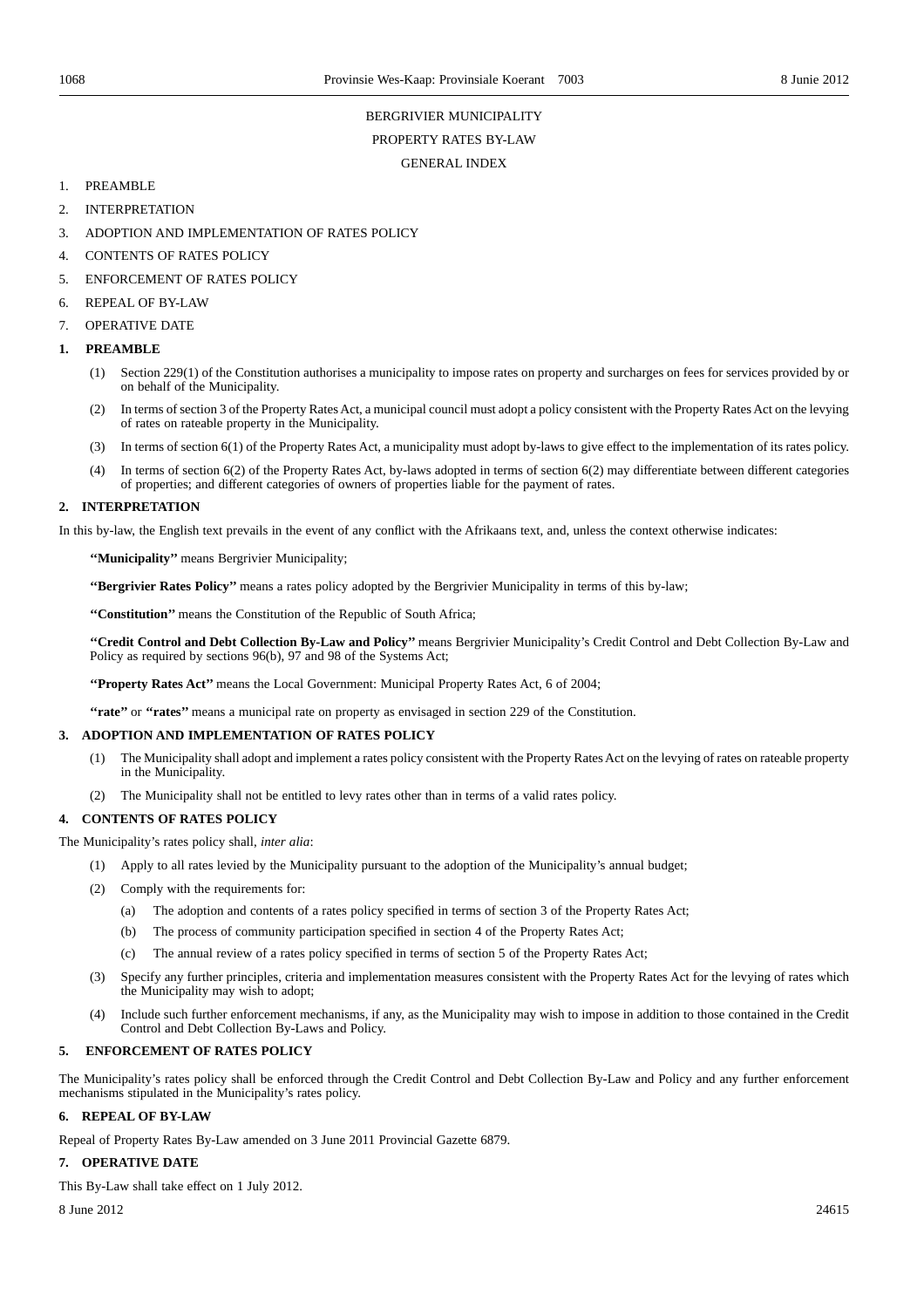#### CAPE AGULHAS MUNICIPALITY

#### PROPOSED DEPARTURE: ERF 2799, STRUISBAAI

Notice is hereby given in terms of the Land Use Planning Ordinance, 1985 (No 15 of 1985) that Council received the following application:

• Departure on Erf 2799, Struisbaai in order to store wood.

In terms of section 21(4) of the Local Government Act: Municipal Systems, 2000 (Act 32 of 2000) notice is hereby given that persons who cannot read or write may request that an employee at any of the reception offices of the Cape Agulhas Municipal Council assist in the formulation and writing of input, comments or objections.

Further particulars are available for inspection in the office of the undersigned during office hours and written objections, if any, must reach him not later than 9 July 2012.

R STEVENS, MUNICIPAL MANAGER, PO BOX 51, BREDASDORP 7280

8 June 2012 24616

### CAPE AGULHAS MUNICIPALITY

#### APPLICATION FOR SUBDIVISION: ERF 1109, 7 BERG STREET, BREDASDORP

Notice is hereby given in terms of section 24 of the Land Use Planning Ordinance, 1985 (Ordinance no. 15 of 1985) that Council has received an application for the subdivision of Erf 1109, Bredasdorp into Portion A  $(\pm 5043 \text{m}^2)$  and Remainder ( $\pm 2109 \text{m}^2$ ).

In terms of section 21(4) of the Local Government Act: Municipal Systems, 2000 (Act 32 of 2000) notice is hereby given that persons who cannot read or write may request that an employee at any of the reception offices of the Cape Agulhas Municipality assist in the formulation and writing of input, comments or objections.

Further particulars are available for inspection in the office of the undersigned during office hours and written objections, if any, must reach him not later than 9 July 2012.

R STEVENS, MUNICIPAL MANAGER, PO BOX 51, BREDASDORP 7280

8 June 2012 24617

#### CAPE AGULHAS MUNICIPALITY

#### PROPOSED REZONING AND SPECIAL CONSENT ON ERF 1015, 48 OCTOBER LANE, NAPIER

Notice is hereby given in terms of the Land Use Planning Ordinance 1985 (No 15 of 1985) that Council received the following application:

- Rezoning of Erf 1015, Napier in terms of Section 17 for Business Zone I purposes in order to develop a business.
- Special consent in order to operate a liquor store.

In terms of section 21(4) of the Local Government Act: Municipal Systems, 2000 (Act 32 of 2000) notice is hereby given that persons who can not read or write may request that an employee at any of the reception offices of the Cape Agulhas Municipal Council assist in the formulation and writing of input, comments or objections.

Further particulars are available for inspection in the office of the undersigned during office hours and written objections, if any, must reach him not later than 2 July 2012.

R STEVENS, MUNICIPAL MANAGER, PO BOX 51, BREDASDORP 7280

8 June 2012 24619

#### MUNISIPALITEIT KAAP AGULHAS

#### VOORGESTELDE AFWYKING: ERF 2799, STRUISBAAI

Kennis geskied hiermee ingevolge die Ordonnansie op Grondgebruikbeplanning, 1985 (Nr 15 van 1985) dat die Raad die volgende aansoek ontvang het, naamlik:

• Afwyking op Erf 2799, Struisbaai ten einde hout te berg.

Ingevolge artikel 21(4) van die Wet op Plaaslike Regering: Munisipale Stelsels, 2000 (Wet 32 van 2000) word kennis gegee dat persone wat nie kan skryf nie enige munisipale personeellid by enige ontvangskantore van die Raad te Kaap Agulhas kan nader vir hulpverlening om u kommentaar, beswaar of inset op skrif te stel.

Verdere besonderhede van bogenoemde lê ter insae in die kantoor van die ondergetekende en skriftelike besware, indien enige, moet hom nie later as 9 Julie 2012 bereik nie.

R STEVENS, MUNISIPALE BESTUURDER, POSBUS 51, BREDASDORP 7280

8 Junie 2012 24616

MUNISIPALITEIT KAAP AGULHAS

#### AANSOEK OM ONDERVERDELING: ERF 1109, BERGSTRAAT 7, BREDASDORP

Kennis geskied hiermee ingevolge artikel 24 van die Ordonnansie op Grondgebruikbeplanning, 1985 (Ordonnansie no. 15 van 1985) dat die Raad 'n aansoek ontvang het vir die onderverdeling van Erf 1109, Bredasdorp in Gedeelte A ( $\pm$ 5043m<sup>2</sup>) en Restant ( $\pm$ 2109m<sup>2</sup>).

Ingevolge artikel 21(4) van die Wet op Plaaslike Regering: Munisipale Stelsels, 2000 (Wet 32 van 2000) word kennis gegee dat persone wat nie kan lees of skryf nie enige munisipale personeellid by enige ontvangskantoor van die Raad te Kaap Agulhas kan nader vir hulpverlening om u kommentaar, beswaar of inset op skrif te stel.

Verdere besonderhede van bogenoemde lê ter insae in die kantoor van die ondergetekende en skriftelike besware, indien enige, moet hom nie later as 9 Julie 2012 bereik nie.

STEVENS, MUNISIPALE BESTUURDER, POSBUS 51, BREDASDORP 7280

8 Junie 2012 24617

### MUNISIPALITEIT KAAP AGULHAS

#### VOORGESTELDE HERSONERING EN VERGUNNING OP ERF 1015, OCTOBERLAAN 48, NAPIER

Kennis geskied hiermee ingevolge die Ordonnansie op Grondgebruikbeplanning, 1985 (Nr 15 van 1985) dat die Raad die volgende aansoek ontvang het, naamlik:

- Hersonering van Erf 1015, Napier ingevolge Artikel 17 vir Sakesone I doeleindes ten einde 'n sakegebou te ontwikkel.
- Vergunning ten einde 'n drankwinkel te bedryf.

Ingevolge artikel 21(4) van die Wet op Plaaslike Regering: Munisipale Stelsels 2000 (Wet 32 van 2000) word kennis gegee dat persone wat nie kan skryf nie enige munisipale personeellid by enige ontvangskantore van die Raad te Kaap Agulhas kan nader vir hulpverlening om u kommentaar, beswaar of inset op skrif te stel.

Verdere besonderhede van bogenoemde lê ter insae in die kantoor van die ondergetekende en skriftelike besware, indien enige, moet hom nie later as 2 Julie 2012 bereik nie.

R STEVENS, MUNISIPALE BESTUURDER, POSBUS 51, BREDAS-DORP 7280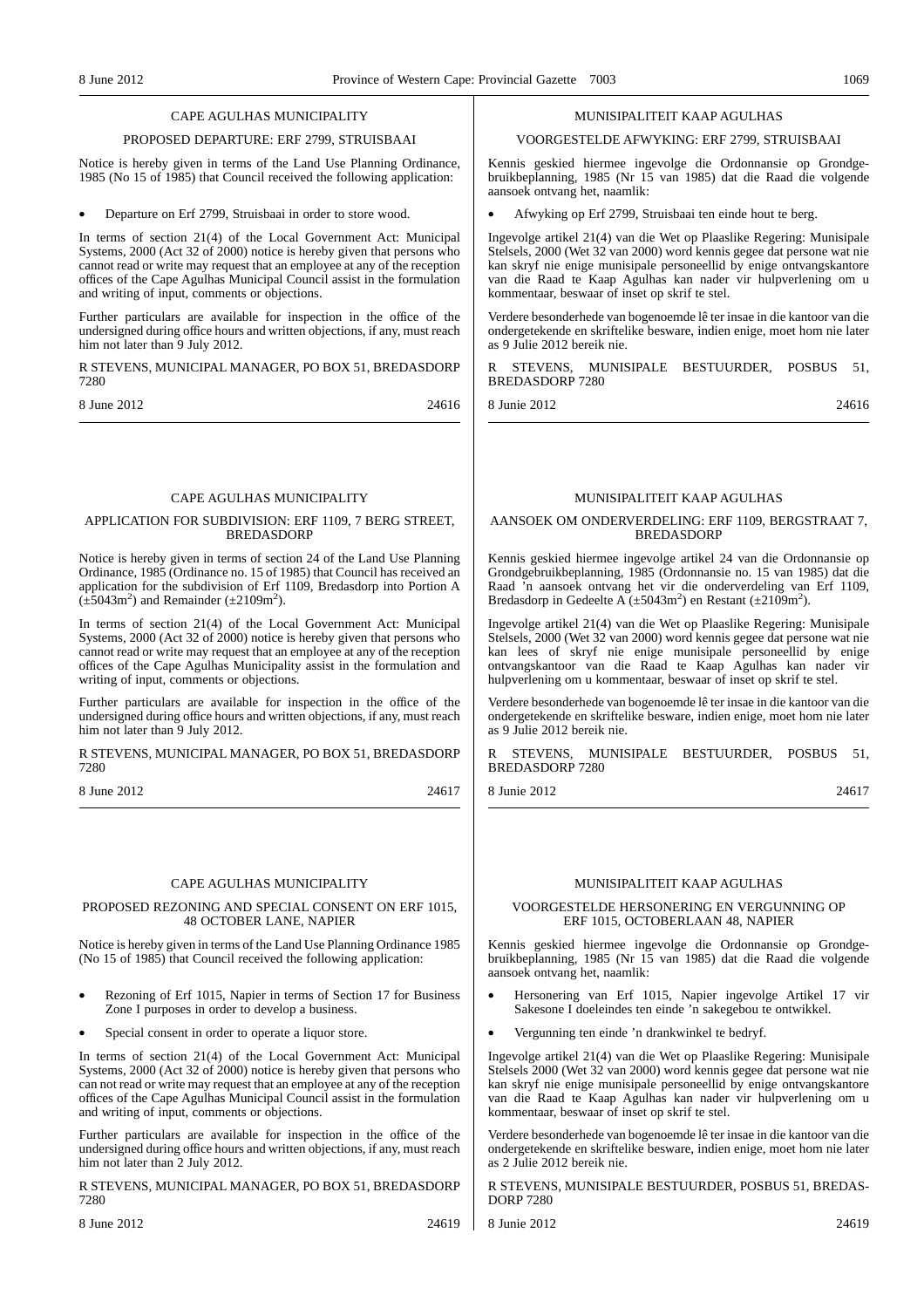### CAPE AGULHAS MUNICIPALITY

#### PROPOSED REZONING AND SPECIAL CONSENT ON ERF 122, 40 SAREL CILLIERS STREET, NAPIER

Notice is hereby given in terms of the Land Use Planning Ordinance, 1985 (No 15 of 1985) that Council received the following application:

- Rezoning of Erf 122, Napier in terms of Section 17 for Business Zone I purposes in order to operate a restaurant from the existing building.
- Special consent in order to use existing rooms for guest accommodation.

In terms of section 21(4) of the Local Government Act: Municipal Systems, 2000 (Act 32 of 2000) notice is hereby given that persons who cannot read or write may request that an employee at any of the reception offices of the Cape Agulhas Municipal Council assist in the formulation and writing of input, comments or objections.

Further particulars are available for inspection in the office of the undersigned during office hours and written objections, if any, must reach him not later than 2 July 2012.

#### R STEVENS, MUNICIPAL MANAGER, PO BOX 51, BREDASDORP 7280

8 June 2012 24620

### DRAKENSTEIN MUNICIPALITY

#### APPLICATION FOR REMOVAL OF RESTRICTIONS: ERF 20599, PAARL

Notice is hereby given in terms of Section 3(6) of the Removal of Restrictions Act, 1967 (Act 84 of 1967) that an application as set out below has been received and can be viewed during normal office hours at the Department Planning Services, c/o Market and Main Streets, Paarl, 7646 and any enquiries may be directed to J Pekeur, Tel (021) 807-4808/1 and Fax (021) 870-1562.

The application is also open for inspection at the office of the Director: Integrated Environmental Management, Provincial Government of the Western Cape, Room 204, 1 Dorp Street, Cape Town, from 08:00-12:30 and 13:00-15:30 (Monday to Friday). Telephonic enquiries in this regard may be made at  $(021)$  483-8105 and the Directorate's fax number is  $(021)$ 483-3633.

Any objections, with full reasons therefor, should be lodged in writing at the office of the abovementioned Director: Integrated Environmental Management, Private Bag X9086, Cape Town, 8000, with a copy to the Municipal Manager, Drakenstein Municipality, PO Box 1, Paarl 7622 before or on Monday, 9 July 2012 quoting the above Act and the objector's erf number. Any comments received after the aforementioned closing date may be disregarded.

## *Applicant:* CK RUMBOLL AND PARTNERS

*Nature of Application:* Removal of restrictive title conditions applicable to Erf 20599, Paarl, to enable the owner to subdivide the property into two (2) portions, namely: Portion A  $(\pm 1.05$ ha) and a Remainder  $(\pm 1.06$ ha).

JF METTLER, MUNICIPAL MANAGER

15/4/1 (20599) P

#### MUNISIPALITEIT KAAP AGULHAS

#### VOORGESTELDE HERSONERING EN VERGUNNING OP ERF 122, SAREL CILLIERSSTRAAT 40, NAPIER

Kennis geskied hiermee ingevolge die Ordonnansie op Grondgebruikbeplanning, 1985 (Nr 15 van 1985) dat die Raad die volgende aansoek ontvang het, naamlik:

- Hersonering van Erf 122, Napier ingevolge Artikel 17 vir Sakesone I doeleindes ten einde 'n restaurant vanaf die bestaande gebou te bedryf,
- Vergunning ten einde bestaande vertrekke vir gaste-akkommodasie in te rig.

Ingevolge artikel 21(4) van die Wet op Plaaslike Regering: Munisipale Stelsels, 2000 (Wet 32 van 2000) word kennis gegee dat persone wat nie kan skryf nie enige munisipale personeellid by enige ontvangskantore van die Raad te Kaap Agulhas kan nader vir hulpverlening om u kommentaar, beswaar of inset op skrif te stel.

Verdere besonderhede van bogsnoemde 16 lê insae in die kantoor van die ondergetekende en skriftelike besware, indien enige, moet hom nie later as 2 Julie 2012 bereik nie.

R STEVENS, MUNISIPALE BESTUURDER, POSBUS 51, BREDASDORP 7280

8 Junie 2012 24620

## DRAKENSTEIN MUNISIPALITEIT

### AANSOEK OM OPHEFFING VAN BEPERKINGS: ERF 20599, PAARL

Kennis geskied hiermee ingevolge Artikel 3(6) van die Wet op Opheffing van Beperkings, 1967 (Wet 84 van 1967) dat 'n aansoek soos hieronder uiteengesit ontvang is en gedurende normale kantoorure ter insae is by die Departement Beplanningsdienste, h/v Mark- en Hoofstraat, Paarl 7646 en enige navrae kan gerig word aan J Pekeur, Tel (021) 807-4808/1 en Faks (021) 870-1562.

Die aansoek is ook ter insae by die kantoor van die Direkteur: Geïntegreerde Omgewingsbestuur, Provinsiale Regering van die Wes-Kaap, Kamer 204, Dorpstraat 1, Kaapstad, vanaf 08:00-12:30 en 13:00-15:30 (Maandag tot Vrydag). Telefoniese navrae in hierdie verband kan gerig word aan (021) 483-8105 en die Direktoraat se faksnommer is (021) 483-3633.

Enige besware, met volledige redes daarvoor, moet skriftelik by die kantoor van bogenoemde Direkteur: Geïntegreerde Omgewingsbestuur, Privaatsak X9086, Kaapstad, 8000, met 'n afskrif aan die Munisipale Bestuurder, Drakenstein Munisipaliteit, Posbus 1, Paarl 7622 ingedien word voor of op Maandag, 9 Julie 2012 met vermelding van bogenoemde Wet en die beswaarmaker se erfnommer. Enige kommentaar wat na die voorgemelde sluitingsdatum ontvang word, mag moontlik nie in ag geneem word nie.

*Aansoeker:* CK RUMBOLL EN VENNOTE

*Aard van Aansoek:* Opheffing van beperkende titelvoorwaardes van toepassing op Erf 20599, Paarl, ten einde die eienaar in staat te stel om eiendom in twee (2) gedeeltes te onderverdeel, naamlik: Gedeelte A  $(\pm 1.05$ ha) en 'n Restant ( $\pm 1.06$ ha).

#### JF METTLER, MUNISIPALE BESTUURDER

15/4/1 (20599) P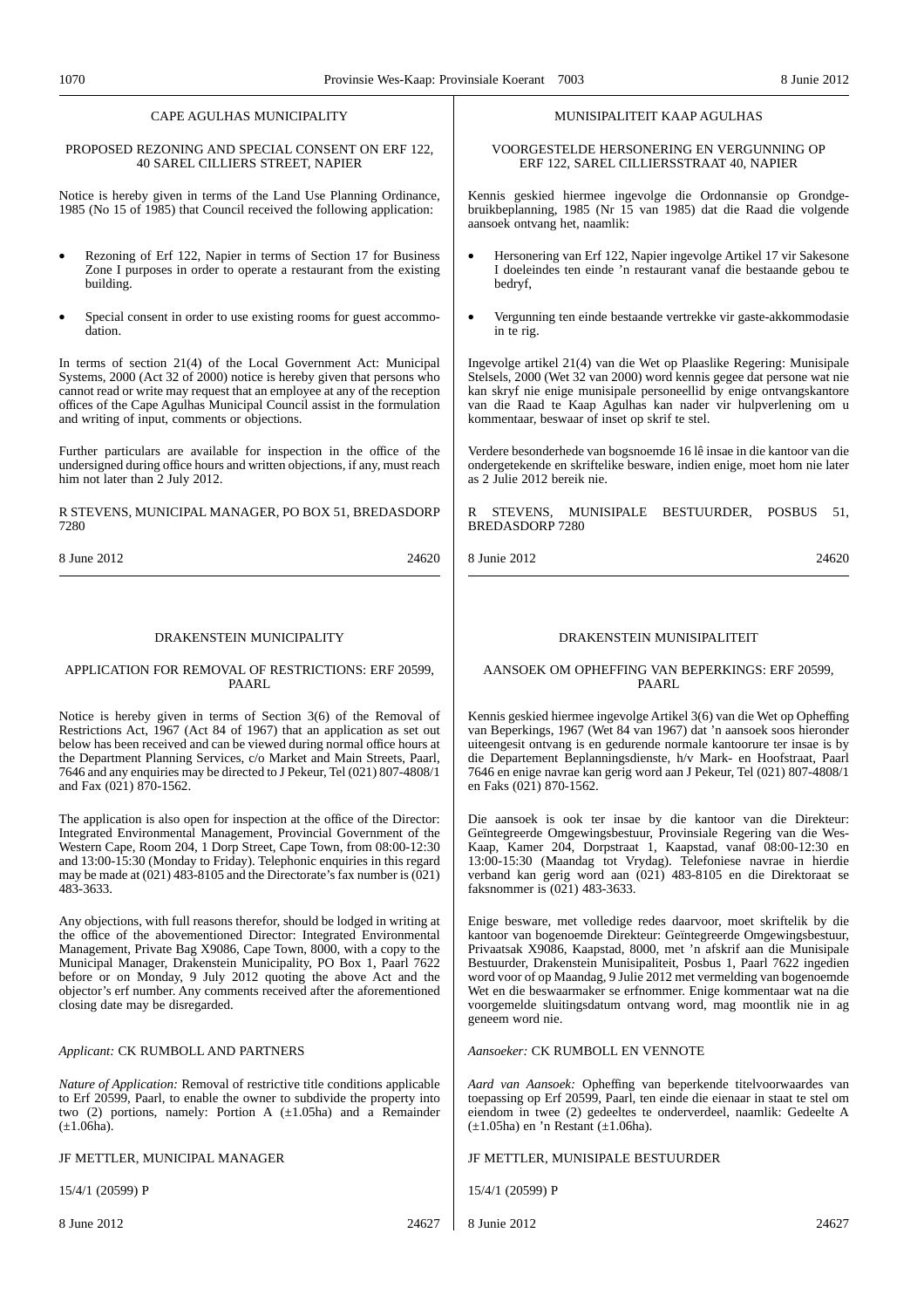## DRAKENSTEIN MUNICIPALITY

## PROMULGATION OF PROPERTY RATES FOR THE 2012/2013 FINANCIAL YEAR

Notice is hereby given in terms of section 14(2) of the Local Government: Municipal Property Rates Act (Act 6 of 2004) that the Municipal Council on 24 May 2012 adopted the following tariffs in respect of property rates:

### **1. RATES TARIFFS**

| (a) | Residential (All property except (b)-(h) below)                                     | 0.00581 |
|-----|-------------------------------------------------------------------------------------|---------|
| (b) | Houses with valuation of R150 000 and less                                          | Zero    |
| (c) | Vacant erven earmarked for sub-economical houses with valuation of R60 000 and less | Zero    |
| (d) | Property proclaimed as Agricultural land                                            | 0.00145 |
| (e) | Industrial and Commercial sites                                                     | 0.00974 |
| (f) | Government Property: 20% Rebate of this tariff in respect of Government Building    | 0.01472 |
| (g) | <b>Gholf Greens</b>                                                                 | 0.00145 |
| (h) | Improvements for Sports purpose (amateur)                                           | 0.00435 |
|     | B. EDG BEB LEE BO BRUCIOURDO                                                        |         |

## **2. RATES: REBATE TO PENSIONERS**

The Council has decided to grant a 50% rebate on rates to all pensioners/disabled persons who comply with the following criteria:

- (a) Be a natural person;
- (b) The property must be categorized residential;
- (c) Be the owner of the property on the 1st of July of the year which is being applied for;
- (d) Occupy the property as his/her normal residence;
- (e) Be 60 years of age on 1 July, in the financial year concerned;
- (f) Be in receipt of a total gross annual income from all sources (including the income of the spouse and all persons normally residing on that property) of not more than R48 762;
- (g) Produce a bar-coded Identity document;
- (h) In the case of a semi-detached dwelling where a portion of the dwelling is let, the rebate will only be applicable on the portion occupied by the applicant;
- (i) The rebate will only be applicable as from date of application of the current financial year.

## JF METTLER, MUNICIPAL MANAGER

 $8 \text{ June } 2012$  24628

## DRAKENSTEIN MUNISIPALITEIT

### AFKONDIGING VAN EIENDOMSBELASTINGTARIEWE VIR DIE 2012/2013 FINANSIËLE JAAR

Kennis geskied hierrnee ingevolge artikel 14(2) van die Wet op Plaaslike Regering: Munisipale Eiendomsbelastings (Wet 6 van 2004) dat die Munisipale Raad op 24 Mei 2012 die volgende tariewe ten opsigte van eiendomsbelasting goedgekeur het:

## **1. BELASTINGTARIEWE**

| (a) | Residensieel (alle eiendomme behalwe (b)-(h) hieronder)                              | 0.00581 |
|-----|--------------------------------------------------------------------------------------|---------|
| (b) | Huise met waardasies van R150 000 en minder                                          | Zero    |
| (c) | Vakante erwe geoormerk vir sub-ekonomiese huise met waardasies van R60 000 en minder | Zero    |
| (d) | Eiendomme geproklameer as Landbou grond                                              | 0.00145 |
| (e) | Industrie en Kommersiële erwe                                                        | 0.00974 |
| (f) | Staatseiendom: 20% afslag op hierdie tarief ten opsigte van Staatsgeboue             | 0.01472 |
| (ջ) | Golfbane                                                                             | 0.00145 |
| (h) | Verbeterings vir sportdoeleindes (amateur)                                           | 0.00435 |
|     | DEL LOBBLO, IZODBILIO, L'IN DENGIORNI I DIGGE                                        |         |

### **2. BELASTING: KORTING AAN PENSIOENARISSE**

Die Raad het besluit om 'n 50% korting op belasting toe te ken aan alle pensioenarisse/ongeskikte persone wie aan die volgende kriteria voldoen:

- (a) 'n Natuurlike persoon is;
- (b) Die eiendom residensieel kategoriseer is;
- (c) Die eienaar is van die eiendom op die 1ste Julie van die jaar waarvoor aansoek gedoen is;
- (d) Die eiendom bewoon as sy/haar normale woning;
- (e) 60 jaar oud is op 1 Julie, in die finansiële jaar ter sprake;
- (f) 'n Totale bruto jaarlikse bron van inkomste (ingesluit die inkomste van die eggenoot en alle persone wat normaalweg op die eiendom woon) van nie meer as R48 762 nie;
- (g) In besit is van 'n strepieskode identiteitsdokument;
- (h) In die geval van 'n skakelwoning waar 'n gedeelte verhuur word, die korting net van toepassing is op die gedeelte wat die applikant bewoon;
- (i) Die korting sal net van toepassing wees vanaf datum van aansoek van die huidige finansiële jaar.

## JF METTLER, MUNISPALE BESTUURDER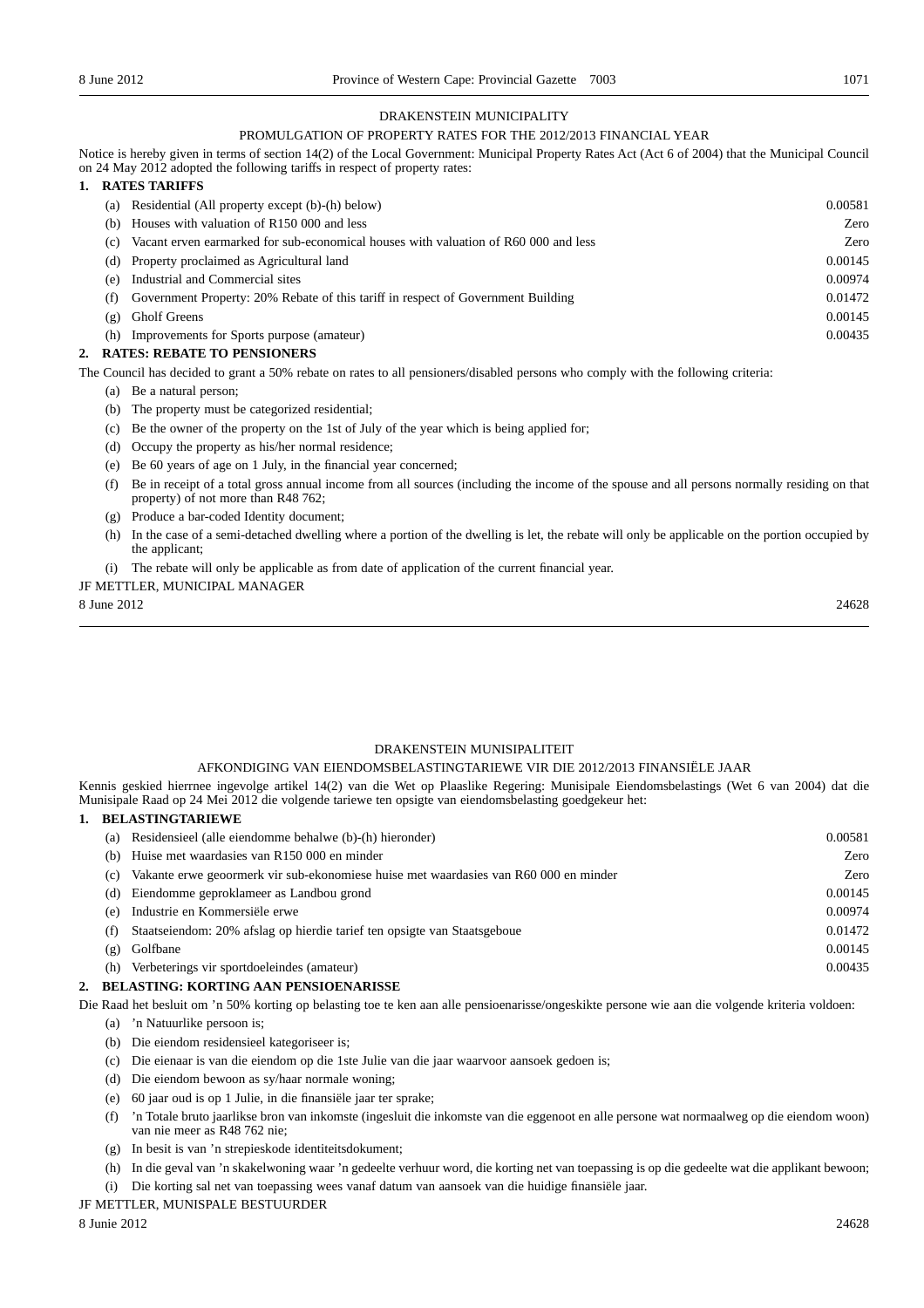### GEORGE MUNICIPALITY

#### NOTICE NO. 019/2012

#### PROPOSED SUBDIVISION AND CONSENT USE: BOVEN LANGE VALLEY 189/84, DIVISION GEORGE

Notice is hereby given that Council has received the following application on the abovementioned property:

Subdivision of Boven Lange Valley 189/84, Division George in terms of Section 24(2) of Ordinance 15 of 1985 into the following portions:

Portion  $A = \pm 3.8391$ ha Portion  $B = \pm 3.0$ ha Remainder =  $\pm 3.0$ ha

2. Consent use on Portion A in terms of the provisions of paragraph 4.6 of the Section 8 Scheme Regulations promulgated in terms of Ordinance 15 of 1985, for kennels, a guest-house, tourist facilities and farmstore on the property.

Details of the proposal are available for inspection at the Council's office, during normal office hours, Monday to Friday, 5th Floor, York Street, George, 6530.

*Enquiries:* Marisa Arries

*Reference:* Boven Lange Valley 189/84, Division George

Motivated objections, if any, must be lodged in writing with the Senior Manager: Planning, by not later than MONDAY, 9 JULY 2012. Please take note that no objections via e-mail will be accepted.

Any person, who is unable to write, can submit their objection verbally to the Council's offices where they will be assisted by a staff member to put their comments in writing.

T BOTHA, MUNICIPAL MANAGER, Civic Centre, York Street, George 6530

Tel: (044) 801-9473. Fax: 086 570 1900

E-mail: marisa@george.org.za

8 June 2012 24629

### HESSEQUA MUNICIPALITY

#### DEPARTURE: ERF 2179, 4 KLEIN VREDENBURG STREET, STILL BAY WEST

Notice is hereby given in terms of the provisions of Section  $15(1)(a)(i)$  of the Land Use Planning Ordinance 15 of 1985 (Ordinance 15 of 1985) that the Hessequa Council has received the following application on the abovementioned property:

Property: Erf 2179, Still Bay West (290m<sup>2</sup>)

*Proposal:* Departure from the Still Bay Scheme Regulations on the land-use restrictions for Residential zone III to exceed the allowable coverage from 40% to 66.98% and for the building line encroachment of the rear building line from 1.5m to 0m and the street building line from 4m to 0m.

#### *Applicant:* HA Coetzee

Details concerning the application are available at the office of the undersigned as well as Still Bay Offices during office hours. Any objections to the proposed application should be submitted in writing to reach the office of the undersigned not later than 9 July 2012.

People who cannot write can approach the office of the undersigned during normal office hours where the responsible official will assist you in putting your comments or objections in writing.

MUNICIPAL MANAGER, HESSEQUA MUNICIPALITY, PO BOX 29, RIVERSDALE 6670

8 June 2012 24631

## GEORGE MUNISIPALITEIT

## KENNISGEWING NR 019/2012

VOORGESTELDE ONDERVERDELING EN VERGUNNINGSGEBRUIK: BOVEN LANGE VALLEY 189/84, AFDELING GEORGE

Kennis geskied hiermee dat die Raad die volgende aansoek op bogenoemde eiendom ontvang het:

1. Onderverdeling van Boven Lange Valley 189/84, Afdeling George in terme van artikel 24(2) van Ordonnansie 15 van 1985 in die volgende gedeeltes:

> Gedeelte $A = \pm 3.8391$ ha Gedeelte  $B = \pm 3.0$ ha  $Restant = \pm 3.0$ ha

2. Vergunningsgebruik op Gedeelte A ingevolge die bepalings van paragraaf 4.6 van die Artikel 8 Skemaregulasies, uitgevaardig kragtens die bepalings van Ordonnansie 15 van 1985, vir 'n diereherberg, 'n gastehuis, toeristefasiliteite en plaaswinkel op die eiendom.

Volledige besonderhede van die voorstel sal gedurende gewone kantoorure, Maandag tot Vrydag, ter insae wees by die Raad se kantoor te 5de Vloer, Yorkstraat, George, 6530.

*Navrae:* Marisa Arries

*Verwysing:* Boven Lange Valley 189/84, Afdeling George

Gemotiveerde besware, indien enige, moet skriftelik by die Senior Bestuurder: Beplanning ingedien word nie later nie as MAANDAG, 9 JULIE 2012. Let asseblief daarop dat geen e-pos besware aanvaar sal word.

Indien 'n persoon nie kan skryf nie, kan sodanige persoon sy kommentaar mondelings by die Raad se kantoor aflê, waar 'n personeellid sal help om die kommentaar/vertoë op skrif te stel.

T BOTHA, MUNISIPALE BESTUURDER, Burgersentrum, Yorkstraat, George 6530

Tel: (044) 801-9473. Faks: 086 570 1900

E-pos: marisa@george.org.za

8 Junie 2012 24629

### HESSEQUA MUNISIPALITEIT

#### AFWYKING: ERF 2179, KLEIN VREDENBURGSTRAAT 4, STILBAAI-WES

Kennis geskied hiermee ingevolge die bepalings van Artikel 15(1)(a)(i) van die Ordonnansie op Grondgebruikbeplanning 15 van 1985 (Ordonnansie 15 van 1985) dat die Hessequa Raad die volgende aansoek op bogenoemde eiendom ontvang het:

Eiendomsbeskrywing: Erf 2179, Stilbaai-Wes (290m<sup>2</sup>)

A*ansoek:* Afwyking van die Stilbaai Skemaregulasies se grondgebruikbeperkings van Residensiële sone III ten einde die 40% toelaatbare dekking te oorskry tot 66.98% en die boulynoorskryding van die agterboulyn vanaf 1.5m na 0m en die straatboulyn vanaf 4m na 0m.

#### *Applikant:* HA Coetzee

Besonderhede rakende die aansoek is ter insae by die kantoor van die ondergetekende asook die Stilbaai Munisipale Kantore gedurende kantoorure. Enige besware teen die voorgenome aansoek moet skriftelik gerig word om die ondergetekende te bereik nie later as 9 Julie 2012 nie.

Persone wat nie kan skryf nie, kan die onderstaande kantoor nader tydens sy normale kantoorure waar die betrokke amptenaar u sal help om u kommentaar of besware op skrif te stel.

MUNISIPALE BESTUURDER, HESSEQUA MUNISIPALITEIT, POSBUS 29, RIVERSDAL 6670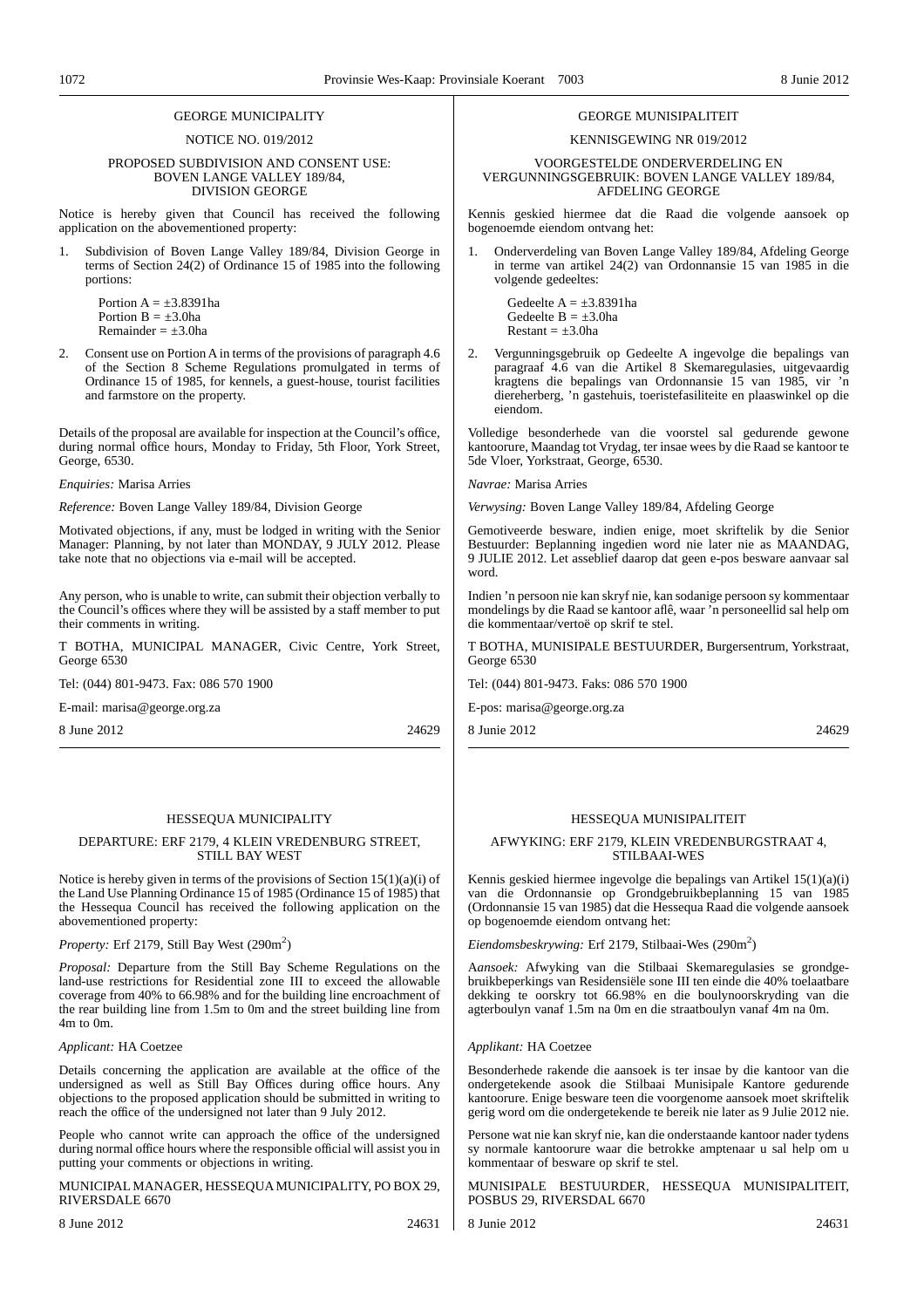## GEORGE MUNICIPALITY NOTICE NO. 038/2012 GEORGE CENTRAL BUSINESS DISTRICT LOCAL STRUCTURE PLAN

Notice is hereby given that the DRAFT LOCAL STRUCTURE PLAN FOR THE CENTRAL BUSINESS DISTRICT (CBD) OF GEORGE is available for comment in order to facilitate its approval by Council.

The CBD Structure Plan was developed to intervene in the current economic and spatial trends in the CBD to ensure a central business node that is vibrant, consumer friendly and retains and attracts business to ensure continued progress of the CBD.

Copies of the Draft CBD Structure Plan of George can be viewed at the following places:

- (a) Planning Department on the 5th Floor of the Municipal Building;
- (b) Main Municipal Library in George;
- (c) On the following Website Link: http://www.george.org.za/listings/ planning.

The Municipality hereby invites comments from interested and affected parties on the Draft CBD Structure Plan of George in terms of Section 4(10) of the Land Use Planning Ordinance (Ordinance 15 of 1985). Any suggestions or input is welcome and will be considered during the finalization and approval of the Structure Plan by Council.

Notice is hereby also given that a public meeting on the Draft CBD Structure Plan will take place in the Municipal Banquet Hall, York Street on 19 June 2012, from 18:00 until 20:00.

Written submissions may be lodged to the Director: Planning and Housing, PO Box 19, George 6530 before 13 August 2012. Any person who is unable to write, can submit their input, verbally to the Council's offices where they will be assisted by a staff member to put their comments in writing. Enquiries can be directed to Mr Carel Venter at the Planning Department ((044) 801-9476) or Mr Willem de Kock from WM de Kock Associates ((044) 873-0888).

T BOTHA, Municipal Manager, Civic Centre, York Street, George 6530

8 June 2012 24630

#### STELLENBOSCH MUNICIPALITY

#### PROMULGATION OF PROPERTY TAX RATES FOR THE 2012/ 2013 FINANCIAL YEAR

Notice is given in terms of section 14(2) of the Local Government Municipal Property Rates Act (No 6 of 2004) that the following property tax rates were approved by the Stellenbosch Municipal Council at the Council Meeting held on 31 May 2012:

| Non-residential properties | R <sub>0.01010</sub> |
|----------------------------|----------------------|
| Residential properties     | R <sub>0.00505</sub> |
| Agricultural properties    | R <sub>0.00126</sub> |

#### **1. Rebates:**

Gross Monthly/Household Income: Senior Citizens and Disabled Persons

### **Salary bands % Rebate** Up to R4 500 100%<br>From R4 501 to R6 500 25% 25% 25% From R4 501 to R6 500 75%  $\frac{75}{60}$ From R6 501 to R8 500 50% From R8 501 to R10 000

#### **2. Municipal Valuation**

100% i.r.o Residential property with a municipal valuation of R85 000

#### **3. Stellenbosch University**

A rebate of 20% will be granted to properties registered in the name of Stellenbosch University.

David Patrick Beretti, Acting Municipal Manager, PO Box 17, Stellenbosch 7599

8 June 2012 24637

### GEORGE MUNISIPALITEIT KENNISGEWINGNR. 038/2012 GEORGE SENTRALE SAKE KERN PLAASLIKE STRUKTUURPLAN

Kennis geskied hiermee dat die KONSEP PLAASLIKE STRUK-TUURPLAN VIR DIE SENTRALE SAKE KERN (SSK) VAN GEORGE beskikbaar is vir kommentaar ten einde die Plan se goedkeuring deur die Raad te fasiliteer.

Die SSK Struktuurplan is ontwikkel om te dien as intervensie in die huidige ekonomiese en ruimtelike tendense in die SSK. Sodoende verseker die Plan dat die sentrale besigheidsgebied 'n aktiewe en gebruikersvriendelike gebied is wat bestaande besighede laat uitbrei en nuwe besighede lok om groei in die gebied te verseker.

Afskrifte van die Konsep SSK Struktuurplan kan besigtig word by die volgende punte:

- (a) Beplanningsdepartement op die 5de Vloer van die Munisipale Gebou;
- (b) Hoof Munisipale Biblioteek in George;
- (c) Op die volgende webbladsy: http://www.george.org.za/listings/ planning.

Hiermee nooi die Munisipaliteit enige belanghebbende partye uit in terme van Regulasie 4(10) van die Ordonnansie op Grondgebruikbeplanning (Ordonnansie 15 van 1985) om insette en kommentaar te lewer op die Konsep SSK Struktuurplan. Enige voorstelle en insette is welkom en sal oorweeg word met die finalisering van die plan en goedkeuring deur die Raad.

Kennis word hiermee ook gegee dat 'n publieke vergadering vir die Konsep SSK Struktuurplan gehou sal word in die Munisipale Banketsaal, Yorkstraat, op 19 Junie 2012 vanaf 18:00 tot 20:00.

Geskrewe voorleggings kan ingedien word by die Direkteur: Beplanning en Behuising, Posbus 19, George, 6530 voor 13 Augustus 2012. Persone wat nie kan skryf nie kan hulle insette mondelings by die munisipale kantoor doen, waar 'n amptenaar behulpsaam sal wees om die kommentaar op skrif te stel. Navrae kan gerig word aan mnr Carel Venter by die Beplanningsdepartement ((044) 801-9476) of mnr Willem de Kock van WM de Kock Associates ((044) 873-0888).

BOTHA, Munisipale Bestuurder, Burgersentrum, Yorkstraat, GEORGE 6530

8 Junie 2012 24630

#### STELLENBOSCH MUNISIPALITEIT

#### PROKLAMERING VAN BELASTINGTARIEWE VIR DIE 2012/ 2013 FINANSIËLE JAAR

Kennis geskied hiermee in terme van artikel 14(2) van die Plaaslike Regering Munisipale Eiendomsbelasting Wet (No 6 van 2004) dat die volgende belasting tariewe goedgekeur is deur die Raad van Stellenbosch Munisipaliteit by die Raadsvergadering gehou op 31 Mei 2012:

| Nie-residensiële eiendomme | R0.01010              |
|----------------------------|-----------------------|
| Residensiële eiendomme     | R <sub>0</sub> .00505 |
| Landbou eiendomme          | R <sub>0</sub> .00126 |

#### **1. Kortings:**

Bruto maandelikse/huishoudelike inkomste: Pensioenarisse en Gestremde Persone

| Salarisskaal             | % Korting |
|--------------------------|-----------|
| Tot en met R4 500        | 100%      |
| Vanaf R4 501 tot R6 500  | 75%       |
| Vanaf R6 501 tot R8 500  | 50%       |
| Vanaf R8 501 tot R10 000 | 25%       |
|                          |           |

### **2. Munisipale Waardasie**

100% ten opsigte van Residensiële eiendom met 'n munisipale waarde van R85 000

### **3. Stellenbosch Universiteit**

'n Korting van 20% sal toegestaan word op eiendomme wat geregistreer is in die naam van die Universiteit van Stellenbosch.

David Patrick Beretti, Waarnemende Munisipale Bestuurder, Posbus 17, Stellenbosch 7599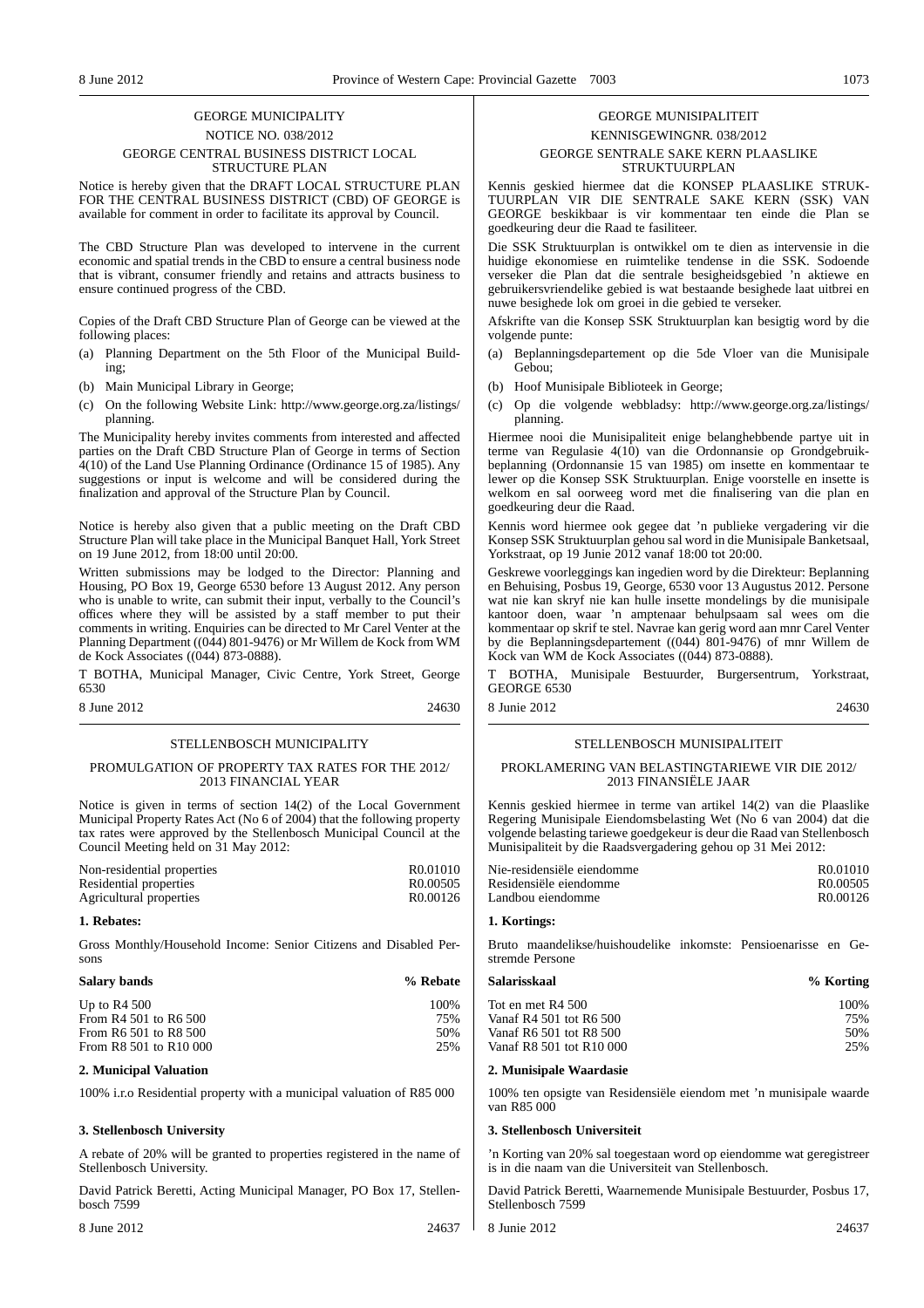## KNYSNA MUNICIPALITY

LAND USE PLANNING ORDINANCE, 1985 (ORDINANCE 15 OF 1985)

LOCAL GOVERNMENT: MUNICIPAL SYSTEMS ACT, 2000 (ACT 32 OF 2000) AND MUNICIPAL ORDINANCE 20 OF 1974

PROPOSED SUBDIVISION, REZONING AND ROAD CLOSURE: ERF 7212 (CHUNGWA STREET, BONGANI), KNYSNA

Notice is hereby given in terms of Sections 17 and 24 of Ordinance 15 of 1985 and Section 137 of the Municipal Ordinance 20 of 1974 that the undermentioned application has been received by the Municipal Manager and is open for inspection at the Municipal Town Planning Offices, Old Main Building, 3 Church Street, Knysna. Any objections, with full reasons therefor, should be lodged in writing with the Municipal Manager, PO Box 21, Knysna 6570 on or before Monday, 9 July 2012 quoting the above Ordinance and objector's erf number.

Notice is further given in terms of Section 21(4) of the Local Government: Municipal Systems Act, 2000 (Act 32 of 2000) that people who cannot write may approach the Town Planning Section during normal office hours at the Municipal Offices where the Secretary will refer you to the responsible official whom will assist you in putting your comments or objections in writing.

*Applicant:* V P M PLANNING

*Nature of application:*

- 1. Rezoning of Erf 7212, Knysna from ''Street Zone'' to ''Authority Zone'' to accommodate the planned land use;
- 2. The area  $(\pm 233 \text{m}^2)$  be subdivided off the Remainder of Erf 7212 Knysna;
- 3. The closure of portion of the street as a public road in terms of Section 137 of the Municipal Ordinance 20 of 1974.

File reference: 7212 KNY

LA WARING, MUNICIPAL MANAGER

8 June 2012 24632

#### KNYSNA MUNISIPALITEIT

ORDONNANSIE OP GRONDGEBRUKBEPLANNING, 1985 (ORDONNANSIE 15 VAN 1985)

WET OP PLAASLIKE REGERING: MUNISIPALE STELSELS, 2000 (WET 32 VAN 2000) EN MUNISIPALE ORDONNANSIE 20 VAN 1974

VOORGESTELDE ONDERVERDELING, HERSONERING EN PADSLUITING: ERF 7212 (CHUNGWASTRAAT, BONGANI), KNYSNA

Kennis geskied hiermee ingevolge Artikels 17 en 24 van Ordonnansie 15 van 1985 en Artikel 137 van die Munisipale Ordonnansie 20 van 1974 dat die onderstaande aansoek deur die Munisipale Bestuurder ontvang is en ter insae lê by die Munisipale Stadsbeplanning Kantore, Old Main Gebou, Kerkstraat 3, Knysna. Enige besware, met volledige redes daarvoor, moet skriftelik by die Munisipale Bestuurder, Posbus 21, Knysna, 6570 ingedien word op of voor Maandag, 9 Julie 2012, met vermelding van bogenoemde Ordonnansie en beswaarmaker se erfnommer.

Ingevolge Artikel 21(4) van die Wet op Plaaslike Regering: Munisipale Stelsels 2000 (Wet 32 van 2000) word verder kennis gegee dat persone wat nie kan skryf nie die Stadsbeplanningsafdeling kan nader tydens normale kantoorure waar die Sekretaresse u sal verwys na die betrokke amptenaar wat u sal help om u kommentaar of besware op skrif te stel.

*Aansoeker:* V P M PLANNING

*Aard van aansoek:*

- 1. Die hersonering van Erf 7212, Knysna vanaf ''Straatsone'' na ''Owerheidsone'' om die beplande stuk grond te gebruik;
- 2. Die area  $(\pm 233 \text{m}^2)$  te onderverdeel vanaf die restant van Erf 7212, Knysna;
- 3. Die sluiting van 'n gedeelte van die straat as publieke pad in terme van Artikel 137 van die Munisipale Ordonnansie 20 van 1974.

Lêerverwysing: 7212 KNY

LA WARING, MUNISIPALE BESTUURDER

8 Junie 2012 24632

#### SWARTLAND MUNICIPALITY

#### NOTICE 121/2011/2012

#### PROPOSED REZONING ON ERF 10609, MALMESBURY

Notice is hereby given in terms of Section 17(1) of Ordinance 15 of 1985 that an application has been received for the rezoning of Erf 10609 (±614m2 in extent), situated in Voortrekker Street, Malmesbury, from single residential zone to business zone in order to erect a business building (3 offices) and 2 flats.

Further particulars are available during office hours (weekdays) at the Department Development Services, Office of the Manager: Planning, Building Control and Valuations, Municipal Office, Church Street, Malmesbury.

Any comments, whether an objection or support, may be lodged in writing with the undersigned not later than 5 July 2012 at 17:00.

JJ SCHOLTZ, MUNICIPAL MANAGER, MUNICIPAL OFFICE, PRI-VATE BAG X52, MALMESBURY 7299

## MALMESBURY

Kennis geskied hiermee ingevolge Artikel 17(1) van Ordonnansie 15 van 1985 dat 'n aansoek ontvang is vir die hersonering van Erf 10609 (groot ±614m2 ), geleë te Voortrekkerstraat, Malmesbury vanaf enkelwoningsone na sakesone ten einde 'n sakegebou (3 kantore) en 2 woonstelle op te rig.

SWARTLAND MUNISIPALITEIT KENNISGEWING 121/2011/2012 VOORGESTELDE HERSONERING VAN ERF 10609,

Verdere besonderhede is gedurende gewone kantoorure (weeksdae) by Departement Ontwikkelingsdienste, die Kantoor van die Bestuurder: Beplanning, Boubeheer en Waardasies, Munisipale Kantoor, Kerkstraat, Malmesbury beskikbaar.

Enige kommentaar, hetsy beswaar of ondersteuning, kan skriftelik by die ondergetekende ingedien word nie later nie as 5 Julie 2012 om 17:00.

SCHOLTZ, MUNISIPALE BESTUURDER, MUNISIPALE KANTORE, PRIVAATSAK X52, MALMESBURY 7299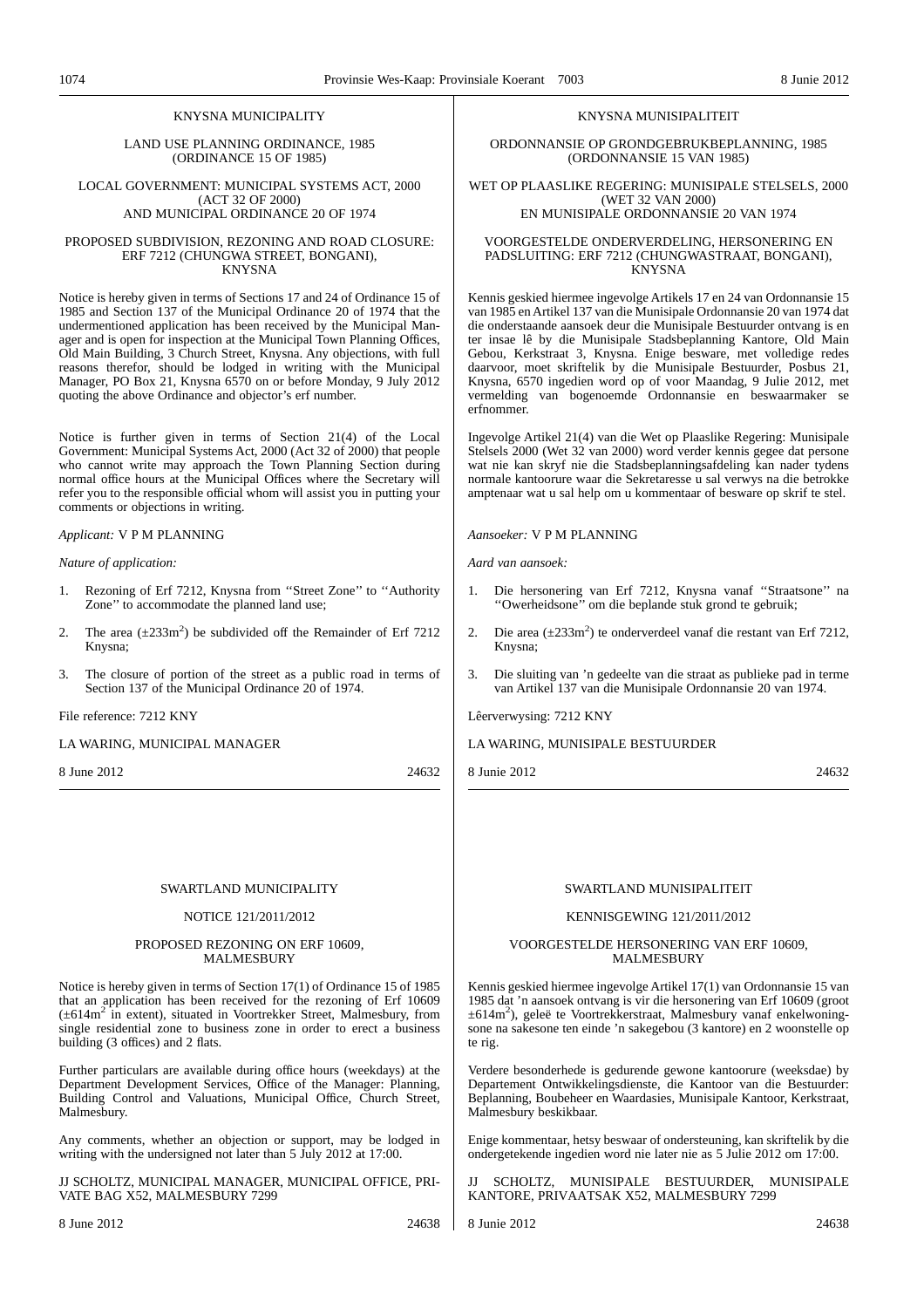#### KNYSNA MUNICIPALITY

#### LAND USE PLANNING ORDINANCE, 1985 (ORDINANCE 15 OF 1985), CAPE MUNICIPAL ORDINANCE, 1974 (ORDINANCE 20 OF 1974) AND LOCAL GOVERNMENT: MUNICIPAL FINANCE MANAGEMENT ACT, 2003 (ACT 56 OF 2003) AND LOCAL GOV-ERNMENT: MUNICIPAL SYSTEMS ACT, 2000 (ACT 32 OF 2000)

#### PROPOSED REZONING, SUBDIVISION, CONSOLIDATION, ALIENATION AND ROAD CLOSURE: ERF 3545 (cnr Long Street & Waterfront Drive and Gordon Street), KNYSNA

Notice is hereby given in terms of Sections 15, 17(2) and 24 of Ordinance 15 of 1985, in terms of the Cape Municipal Ordinance, 1974 (Ordinance 20 of 1974) and Local Government: Municipal Finance Management Act, 2003 (Act 56 of 2003) that the undermentioned application has been received by the Municipal Manager and is open for inspection at the Municipal Town Planning Offices, Old Main Building, 3 Church Street, Knysna. Any objections, with full reasons therefor, should be lodged in writing with the Municipal Manager, PO Box 21, Knysna, 6570 on or before Monday, 9 July 2012 quoting the above Ordinance and objector's erf number.

Notice is further given in terms of Section 21(4) of the Local Government: Municipal Systems Act 2000 (Act 32 of 2000) that people who cannot write may approach the Town Planning Section during normal office hours at the Municipal Offices where the Secretary will refer you to the responsible official whom will assist you in putting your comments or objections in writing.

*Applicant:* HM VREKEN TRP obo Mass Build (Pty) Ltd t/a Builder's Trade Depot

*Nature of application:*

- 1. The closure of a portion  $(588m^2$  in extent) of Gordon Street (a public road), in terms of the Cape Municipal Ordinance, 1974 (Ordinance 20 of 1974).
- 2. The rezoning of the closed portion of Gordon Street from ''Street Zone" to "Local Business Zone" in terms of Section 17 of the Land Use Planning Ordinance, 1985 (Ordinance 15 of 1985);
- The subdivision of the closed portion of Gordon Street (588m<sup>2</sup> in extent) in terms of Section 24 of the Land Use Planning Ordinance, 1985 (Ordinance 15 of 1985);
- 4. The alienation of a portion of municipal land (588m<sup>2</sup> in extent) in terms of the Local Government: Municipal Finance Management Act, 2003 (Act 56 of 2003);
- 5. The consolidation of the alienated portion of Gordon Street with Knysna Erf 3545;
- 6. A departure from the Knysna Zoning Scheme Regulations (1992) for a relaxation in the street building line (along Long Street and Gordon Street) from 5.0m to 2.0m to accommodate the new structure.

File reference: 3545 KNY

## LA WARING, MUNICIPAL MANAGER

8 June 2012 24633

## SWELLENDAM MUNICIPALITY APPLICATION FOR DEPARTURE: ERF 564 (VOORTREK STREET), SWELLENDAM

Notice is hereby given in terms of the Land Use Planning Ordinance, 1985 (Ordinance no. 15 of 1985) that Council has received an application from Mr GJ van Deventer for a departure on Erf 564, Swellendam in order to conduct a restaurant, tea garden, art market and a nursery from the property.

Further particulars regarding the proposal are available for inspection at the Municipal office, Swellendam during office hours. Objections to the proposal, if any, must reach the undermentioned on or before 9 July 2012. Persons who are unable to read and write will be assisted, during office hours, at the Municipal office, Swellendam, to write down their objections.

N NEL, MUNICIPAL MANAGER, MUNICIPAL OFFICE, SWEL-LENDAM

Notice: 101/2012

8 June 2012 24641

#### KNYSNA MUNISIPALITEIT

ORDONNANSIE OP GRONDGEBRUIKBEPLANNING, 1985 (ORDONNANSIE 15 VAN 1985) KAAPSE MUNISIPALE ORDONNANSIE, 1974 (ORDONNANSIE 20 VAN 1974) EN PLAASLIKE OWERHEID: MUNISIPALE FINANSIESBESTUURWET, 2003 (WET 56 VAN 2003) EN WET OP PLAASLIKE REGERING: MUNISIPALE STELSELS, 2000 (WET 32 VAN 2000)

#### VOORGESTELDE HERSONERING, ONDERVERDELING, KONSOLIDASIE, VERVREEMDING EN SLUITING VAN PAD: ERF 3545 (h/v Langstraat & Waterfrontrylaan en Gordonstraat), KNYSNA

Kennis geskied hiermee ingevolge Artikels 15, 17(2) en 24 van Ordonnansie 15 van 1985, in terme van die Kaapse Munisipale Ordonnansie, 1974 (Ordonnansie 20 van 1974) en Plaaslike Owerheid: Munisipale Finansiesbestuurswet, 2003 (Wet 56 van 2003) dat die onderstaande aansoek deur die Munisipale Bestuurder ontvang is en ter insae lê by die Munisipale Stadsbeplanning Kantore, Old Main Gebou, Kerkstraat 3, Knysna. Enige besware met volledige redes daarvoor, moet skriftelik by die Munisipale Bestuurder, Posbus 21, Knysna, 6570 ingedien word op of voor Maandag, 9 Julie 2012, met vermelding van bogenoemde Ordonnansie en beswaarmaker se erfnommer.

Ingevolge Artikel 21(4) van die Wet op Plaaslike Regering : Munisipale Stelsels, 2000 (Wet 32 van 2000) word verder kennis gegee dat persone wat nie kan skryf nie die Stadsbeplanningsafdeling kan nader tydens normale kantoorure waar die Sekretaresse u sal verwys na die betrokke amptenaar wat u sal help om u kommentaar of besware op skrif te stel.

*Aansoeker:* HM VREKEN TRP nms Mass Build (Edms) Bpk h/a Builder's Trade Depot

*Aard van aansoek:*

- 1. Die sluiting van 'n gedeelte (588m<sup>2</sup> groot) van Gordonstraat ('n publieke pad), in terme van die Kaapse Munisipale Ordonnansie, 1974 (Ordonnansie 20 van 1974).
- 2. Die hersonering van die geslote gedeelte van Gordonstraat vanaf ''Straatsone'' na ''Plaaslike Besigheidsone'' in terme van Artikel 17 van die Ordonnansie op Grondgebruikbeplanning 1985 (Ordonnansie 15 of 1985);
- 3. Die onderverdeling van die geslote gedeelte van Gordonstraat (588m<sup>2</sup> groot) in terme van Artikel 24 van die Ordonnansie op Grondgebruikbeplanning (Ordonnansie 15 van 1985);
- 4. Die vervreemding van 'n gedeelte van munisipale grond (588m<sup>2</sup> groot) in terme van die Plaaslike Owerheid: Munisipale Finansiesbestuurswet, 2003) (Wet 56 van 2003);
- 5. Die konsolidasie van die vervreemde gedeelte van Gordonstraat met Knysna Erf 3545;
- 6. 'n Afwyking van die Knysna Soneringskemaregulasies (1992) vir die verslapping van die straatboulyn (langs Lang- en Gordonstraat) vanaf 5.0m na 2.0m om die voorgestelde strukture te akkommodeer.

Lêerverwysing: 3545 KNY

LA WARING, MUNISIPALE BESTUURDER

8 Junie 2012 24633

## SWELLENDAM MUNISIPALITEIT AANSOEK OM AFWYKING: ERF 564 (VOORTREKSTRAAT), SWELLENDAM

Kennis geskied hiermee in terme van die Ordonnansie op Grondgebruikbeplanning, 1985 (Ordonnansie nr. 15 van 1985) dat die Raad 'n aansoek ontvang het van mnr GJ van Deventer vir 'n afwyking op Erf 564, Swellendam ten einde 'n restaurant, teetuin, kunsmark en kwekery op die eiendom te bedryf.

Verdere besonderhede van die voorstel lê gedurende kantoorure by die Swellendam Munisipale kantoor ter insae. Skriftelike besware teen die voorstel, indien enige, moet die ondergemelde bereik voor of op 9 Julie 2012. Persone wat nie kan lees en skryf nie, sal gedurende kantoorure by die Munisipale kantoor, Swellendam gehelp word om hul besware neer te skryf.

N NEL, MUNISIPALE BESTUURDER, MUNISIPALE KANTOOR, **SWELLENDAM** 

Kennisgewing: 101/2012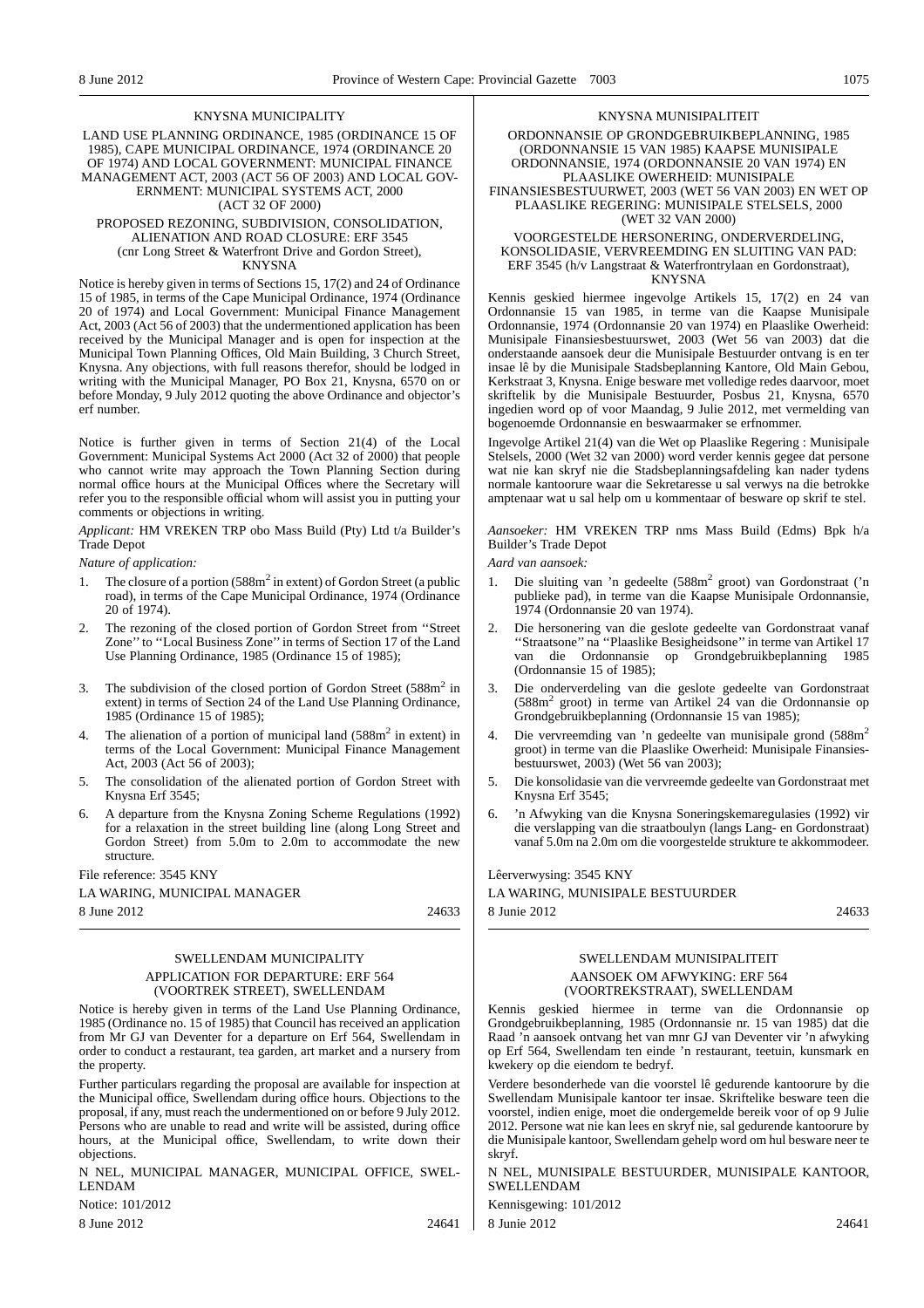## MATZIKAMA MUNICIPALITY

### PUBLIC NOTICE FOR LEVYING OF RATES FOR 2012/2013

Notice is hereby given in terms of Section 14 (1) of the Local Government: Municipal Property Rates Act, 2004 (6 of 2004), hereinafter referred to as the ''Act'', that Matzikama Municipality passed a resolution to levy rates at the approved rate on properties in the area of Matzikama Municipality. The resolution taken, together with the relevant documentation is available on the website at www.matzikamamun.co.za or at the following offices of Matzikama Municipality:

- 37 Church Street, Vredendal South
- Bultweg, Vredendal North
- Vallei Street, Klawer
- 7 Church Street, Vanrhynsdorp
- Du Toit Street, Lutzville
- Kusweg, Doringbaai
- Ebenhaeser
- **Strandfontein**
- Kliprand
- Nuwerus
- Bitterfontein
- Molsvlei
- Stofkraal
- Rietpoort

Please note that in terms of Section 78 of the Local Government: Municipal Property Rates Act, 2004 (6 of 2004) and Property Rates Regulations, Chapter 6(2), persons who cannot read or write are invited to visit the office of the Director of Finance where officials will assist them to complete their relevant documentation.

For enquiries during office hours (08:00-17:00) please telephone: WET van der Westhuizen or LJ Bruwer (027) 201-3326.

DGI O'NEILL, MUNICIPAL MANAGER, PO BOX 98, VREDENDAL 8160

Notice No: K21/2012

8 June 2012 24634

#### SWARTLAND MUNICIPALITY

#### NOTICE 116/2011/2012

### PROPOSED REZONING ON ERF 3790, DARLING

Notice is hereby given in terms of Section 17(1) of Ordinance 15 of 1985 that an application has been received for the rezoning of Erf 3790 (portion of erf  $551 \pm 5.0524$ ha in extent) situated in the northern part of Darling from agricultural zone I to authority zone in order to create a graveyard.

Further particulars are available during office hours (weekdays) at the Department Development Services, Office of the Manager: Planning, Building Control and Valuations, Municipal Office, Church Street, Malmesbury.

Any comments whether an objection or support, may be lodged in writing with the undersigned not later than 22 June 2012 at 15:45.

JJ SCHOLTZ, MUNICIPAL MANAGER, MUNICIPAL OFFICE, PRI-VATE BAG X52, MALMESBURY 7299

#### MATZIKAMA MUNISIPALITEIT

#### PUBLIEKE KENNISGEWING VIR VASSTELLING VAN BELASTINGKOERSE VIR 2012/2013

Kennis geskied hiermee ingevolge Artikel 14(1) van die Wet op Plaaslike Regering: Munisipale Eiendomsbelasting, 2004 (6 van 2004), hierna genoem die ''Wet'', dat die Matzikama Munisipaliteit 'n besluit geneem het vir die heffing van eiendomsbelasting om teen die goedgekeurde koerse heffings te plaas op eiendomme binne die gebied van Matzikama Munisipaliteit. Die besluit wat geneem is, is saam met die nodige dokumentasie beskikbaar op die Matzikama Munisipaliteit se webtuiste by www.matzikamamun.co.za of by die volgende kantore van Matzikama Munisipaliteit:

- Kerkstraat 37, Vredendal-Suid
- Bultweg, Vredendal-Noord
	- Valleistraat, Klawer
- Kerkstraat 7, Vanrhynsdorp
- Du Toitstraat, Lutzville
- Kusweg, Doringbaai
- Ebenhaeser
- **Strandfontein**
- Kliprand
- Nuwerus
- Bitterfontein
- Molsvlei
- Stofkraal
- Rietpoort

Geliewe kennis te neem dat u ingevolgeArtikel 78 van die Wet op Plaaslike Regering: Munisipale Eiendomsbelasting, 2004 (6 van 2004) en Munisipale Eiendomsbelastings Regulasie, Hoofstuk 6(2), genooi word om ingeval waar u nie kan lees of skryf nie die kantoor van die Direkteur van Finansies te besoek waar personeel u behulpsaam sal wees, gedurende genoemde ure, met die voltooiing van enige tersaaklike dokumentasie.

Vir navrae tydens kantoorure (08:00-17:00) skakel asseblief: WET van der Westhuizen of LJ Bruwer (027) 201-3326.

DGI O'NEILL, MUNISIPALE BESTUURDER, Munisipale Kantore, Posbus 98, VREDENDAL 8160

Kennisgewingnr: K21/2012

8 Junie 2012 24634

### SWARTLAND MUNISIPALITEIT

## KENNISGEWING 116/2011/2012

VOORGESTELDE HERSONERING VAN ERF 3790, DARLING

Kennis geskied hiermee ingevolge Artikel 17(1) van Ordonnansie 15 van 1985 dat 'n aansoek ontvang is vir die hersonering van Erf 3790 (gedeelte van erf 551 (groot ±5.0524ha), geleë in die noordelike gedeelte van Darling vanaf landbousone I na owerheidsone ten einde 'n begraafplaas te skep.

Verdere besonderhede is gedurende gewone kantoorure (weeksdae) by Departement Ontwikkelingsdienste, die Kantoor van die Bestuurder: Beplanning, Boubeheer en Waardasies, Munisipale Kantoor, Kerkstraat, Malmesbury beskikbaar.

Enige kommentaar, hetsy beswaar of ondersteuning, kan skriftelik by die ondergetekende ingedien word nie later nie as 22 Junie 2012 om 15:45.

SCHOLTZ, MUNISIPALE BESTUURDER, MUNISIPALE KANTORE, PRIVAATSAK X52, MALMESBURY 7299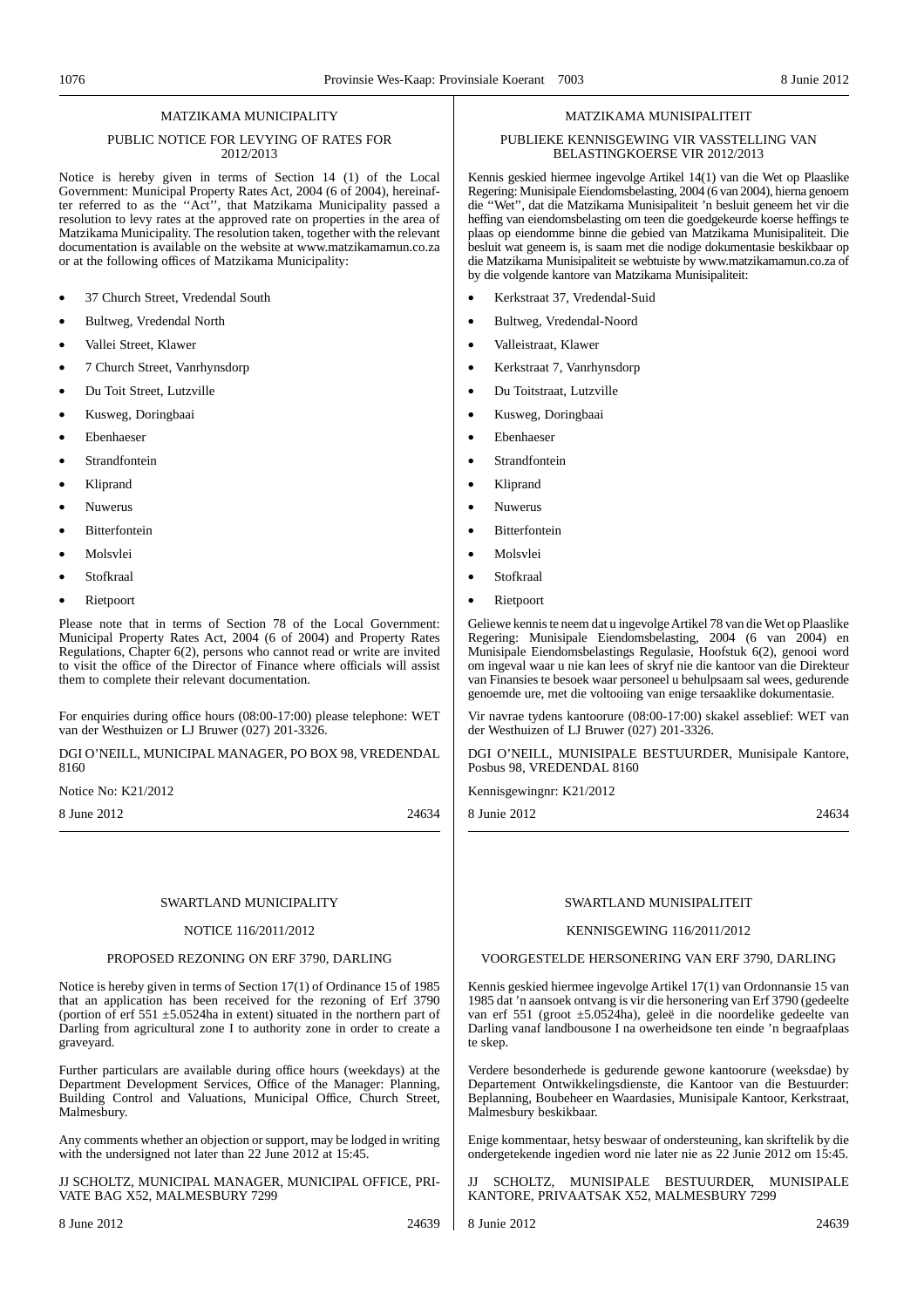#### SWARTLAND MUNICIPALITY

### NOTICE 115/2011/2012

#### PROPOSED REZONING WITH CONSENT USES, DEPARTURES AND SUBDIVISIONS OF REMAINDER OF ERF 23, ERF 138 AND POR-TION OF REMAINDER OF FARM 642, RIEBEEK WEST

#### **Remainder Erf 23**

Notice is hereby given in terms of section 17(1) of Ordinance 15 of 1985 that an application has been received for the rezoning of remainder of erf 23  $(\pm 2.039)$ ha in extent), situated in Voortrekker Street, Riebeek West from agricultural zone I to transport zone II  $(\pm 0.29)$ ha) and business zone II  $(\pm 1.05)$ ha) respectively in order to create a road as well as erecting shops on ground level and flats on first floor level.

Application is also made in terms of paragraph 4.7 of the section 8 Zoning Scheme Regulations of Ordinance 15 of 1985 for a consent use in order to erect flats as applicable to the business zone II zoning.

Application is also made in terms of section 24(1) of Ordinance 15 of 1985 for the subdivision of the remainder of erf 23 into a remainder  $(\pm 1.05$ ha is offered for consolidation with road reserve of Voortrekker Street — road usage established before 1986), portion 1 (±0.29ha — transport zone II) and portion 2  $(\pm 1.05ha$  — business zone II).

#### **Remainder Erf 23**

Notice is hereby given in terms of section 17(1) of Ordinance 15 of 1985 that an application has been received for the rezoning of the remainder of erf 23 (5729m<sup>2</sup> in extent), Riebeek West from agricultural zone I to business zone I in order to establish a wine cellar with wine selling and tasting facilities as well as offices.

Application is also made for a consent use in terms of paragraph 4.7 of the section 8 Zoning Scheme Regulations of Ordinance 15 of 1985 for a wine shop as applicable on the business zone I zoning in order to conduct wine selling.

Application is further made for the departure in term of section  $15(1)(a)(ii)$  of Ordinance 15 of 1985 in order to operate a tasting facility.

#### **Erf 138**

Notice is hereby given in terms of Section 17(1) of Ordinance 15 of 1985 that an application has been received for the rezoning of portion of erf 138 (±3345m2 in extent), situated in Voortrekker Street Riebeek West from agricultural zone I to business zone I in order to establish a restaurant and amphitheatre.

Application is also made in terms of paragraph 4.7 of the section 8 Zoning Scheme Regulations of Ordinance 15 of 1985 for a consent use for a place of entertainment as applicable on the business I zoning in order to establish an amphitheatre.

Application is further made for a departure in terms of section  $15(1)(a)(i)$  of Ordinance 15 of 1985 in order to depart from the prerequisite on site parking with a shortage of 3 parking bays.

Further application is made in terms of section 24(1) of Ordinance 15 of 1985 for the subdivision of erf 138 (5728m<sup>2</sup> in extent), into a remainder  $(\pm 2383 \text{m}^2 - \text{is offered for consolidation with road reserve of Voortrekker Street - road usage established before 1986) and portion 1 (\pm 3345 \text{m}^2).$ 

#### **Portion 8 of the farm no. 642, Division Malmesbury**

Notice is hereby given in terms of section 17(1) of Ordinance 15 of 1985 that an application has been received for the rezoning of a portion of portion 8 of farm no. 642 (±0.74ha in extent), Division Malmesbury situated directly south of Riebeek West from agricultural zone I to business zone I in order to establish a conference facility.

Application is also made for a consent use in terms of paragraph 4.7 of the section 8 Zoning Scheme Regulations in terms of Ordinance 15 of 1985 for a place of assembly as applicable on the business zone I zoning in order to establish a conference facility.

Application is further made for a departure in terms of section  $15(1)(a)(i)$  of Ordinance 15 of 1985 in order to depart from the prerequisite on site parking with a shortage of 27 parking bays.

#### **Portion street between erf 138, remainder of erf 23 and portion 8 of farm no. 642, Division Malmesbury**

Notice is hereby given in terms of section 17(1) of Ordinance 15 of 1985 that an application has been received for the rezoning of a portion of the remainder street (0.12ha in extent), Riebeek West from transport zone II to business zone I.

Application is also made in terms of section 24(1) of Ordinance 15 of 1985 for the subdivision of portion of the remainder street into a remainder and portion 1 (±0.12ha). Portion 1 is offered for consolidation with portion 8 of the farm no. 642, Division Malmesbury.

Further application is made in terms of section 137(1) of Ordinance 20 of 1974 for the closure of a portion of the remainder street ( $\pm$ 0.12ha).

Further particulars are available during office hours (weekdays) at the Department Development Services, Office of the Manager: Planning, Building Control and Valuations, Municipal Office, Church Street, Malmesbury.

Any comments whether an objection or support, may be lodged in writing with the undersigned not later than 22 June 2012 at 15:45.

### JJ SCHOLTZ, MUNICIPAL MANAGER, MUNICIPAL OFFICE, PRIVATE BAG X52, MALMESBURY

 $8 \text{ June } 2012$  24640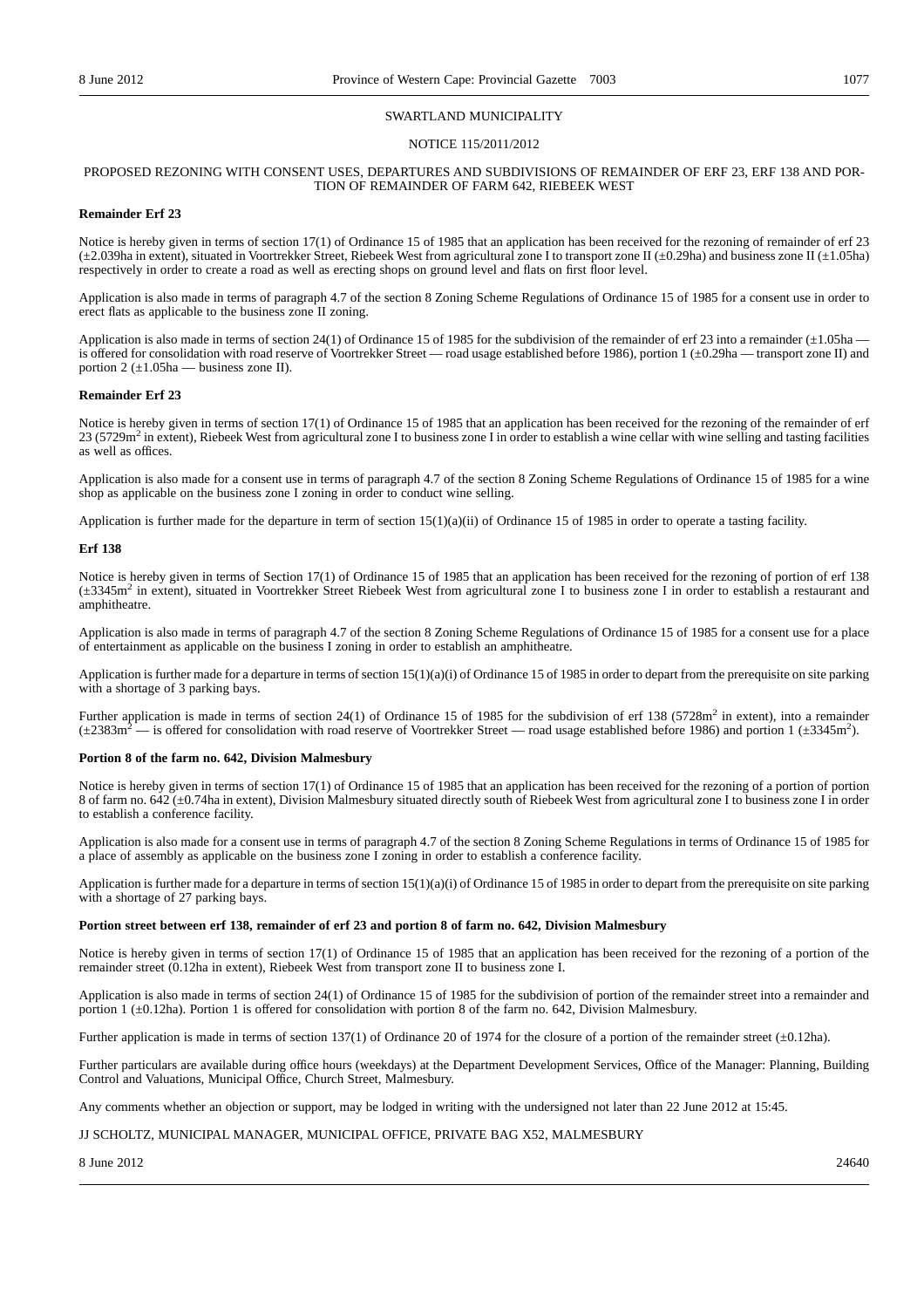#### MUNISIPALITEIT SWARTLAND

#### KENNISGEWING 115/2011/2012

#### VOORGESTELDE HERSONERING MET VERGUNNINGS, AFWYKINGS EN ONDERVERDELINGS VAN DIE RESTANT VAN ERF 23, ERF 138 & GEDEELTE VAN DIE RESTANT VAN PLAAS 642, RIEBEEK-WES

### **Restant Erf 23**

Kennis geskied hiermee ingevolge artikel 17(1) van Ordonnansie 15 van 1985 dat 'n aansoek ontvang is vir die hersonering van restant van erf 23 (groot ±2.039ha), geleë te Voortrekkerstraat, Riebeek-Wes vanaf landbousone I na onderskeidelik vervoersone II (±0.29ha) en sakesone II (±1.05ha) ten einde 'n pad te skep asook om winkels op grondvlak en woonstelle op eerstevloervlak op te rig.

Aansoek word ook gedoen ingevolge paragraaf 4.7 van die artikel 8 Soneringskemaregulasies van Ordonnansie 15 van 1985 vir 'n vergunningsgebruik ten einde woonstelle soos van toepassing op die sakesone II sonering op te rig.

Aansoek word verder gedoen ingevolge artikel 24(1) van Ordonnansie 15 van 1985 vir die onderverdeling van die restant van erf 23 in 'n restant (±1.05ha — word aangebied vir konsolidasie met die padreserwe van Voortrekkerstraat — padgebruik vestig voor 1986), gedeelte 1 (±0.29ha vervoersone II) en gedeelte 2 (±1.05ha — sakesone II).

#### **Restant Erf 23**

Kennis geskied hiermee ingevolge artikel 17(1) van Ordonnansie 15 van 1985 dat 'n aansoek ontvang is vir die hersonering van restant van erf 23 (groot 5729m<sup>2</sup> ), Riebeek-Wes vanaf landbousone I na sakesone I ten einde 'n wynkelder met wynverkope en 'n proefasiliteit asook kantore te vestig.

Aansoek word ook gedoen vir 'n vergunningsgebruik ingevolge paragraaf 4.7 van die artikel 8 Soneringskemaregulasies van Ordonnansie 15 van 1985 vir 'n drankwinkel soos van toepassing op die sakesone I sonering ten einde wynverkope te bedryf.

Aansoek word verder gedoen vir 'n afwyking ingevolge artikel 15(1)(a)(ii) van Ordonnansie 15 van 1985 ten einde 'n proefasiliteit te bedryf.

#### **Erf 138**

Kennis geskied hiermee ingevolge artikel 17(1) van Ordonnansie 15 van 1985 dat 'n aansoek ontvang is vir die hersonering van 'n gedeelte van erf 138 (groot ±3345m2 ), geleë te Voortrekkerstraat, Riebeek-Wes vanaf landbousone I na sakesone I ten einde 'n restaurant en amfiteater te vestig.

Aansoek word ook gedoen ingevolge paragraaf 4.7 van die artikel 8 Soneringskema regulasies van Ordonnansie 15 van 1985 vir 'n vergunningsgebruik vir 'n vermaaklikheidsplek soos van toepassing op die sakesone I sonering ten einde 'n amfiteater te vestig.

Aansoek word verder gedoen vir 'n afwyking ingevolge artikel 15(1)(a)(i) van Ordonnansie 15 van 1985 ten einde af te wyk van die vereiste op-perseel parkering met 'n tekort van 3 parkeerplekke.

Verder word aansoek gedoen ingevolge artikel 24(1) van Ordonnansie 15 van 1985 vir die onderverdeling van erf 138 (groot 5728m<sup>2</sup>), in 'n restant (±2383m<sup>2</sup> — word aangebied vir konsolidasie met die padreserwe van Voortrekkerstraat — padgebruik vestig voor 1986), en gedeelte 1 (±3345m2 )

#### **Gedeelte 8 van die plaas no. 642, Afdeling Malmesbury**

Kennis geskied hiermee ingevolge artikel 17(1) van Ordonnansie 15 van 1985 dat 'n aansoek ontvang is vir die hersonering van 'n gedeelte van gedeelte 8 van die plaas no. 642 (groot ±0.74ha), afdeling Malmesbury, geleë direk suid van Riebeek-Wes, vanaf landbousone I na sakesone I ten einde 'n konferensiefasiliteit te vestig.

Aansoek word ook gedoen vir 'n vergunningsgebruik ingevolge paragraaf 4.7 van die artikel 8 Soneringskemaregulasies van Ordonnansie 15 van 1985 vir 'n vergaderplek soos van toepassing op die sakesone I sonering ten einde 'n konferensiefasiliteit te vestig.

Aansoek word verder gedoen vir 'n afwyking ingevolge artikel 15(1)(a)(i) van Ordonnansie 15 van 1985 ten einde af te wyk van die vereiste op-perseel parkering met 'n tekort van 27 parkeerplekke.

#### **Gedeelte straat tussen erf 138, restant van erf 23 en gedeelte 8 van die plaas no. 642, Afdeling Malmesbury**

Kennis geskied hiermee ingevolge Artikel 17(1) van Ordonnansie 15 van 1985 dat 'n aansoek ontvang is vir die hersonering van 'n gedeelte van die restant straat (groot ±0.12ha), Riebeek-Wes vanaf vervoersone II na sakesone I.

Aansoek word ook gedoen ingevolge artikel 24(1) van Ordonnansie 15 van 1985 vir die onderverdeling van 'n gedeelte van die restant straat in 'n restant en gedeelte 1 (±0.12ha). Gedeelte 1 word aangebied vir konsolidasie met gedeelte 8 van die plaas no. 642, Afdeling Malmesbury.

Verder word aansoek gedoen ingevolge artikel 137(1) van Ordonnansie 20 van 1974 vir die sluiting van 'n gedeelte van die restant straat (±0.12ha).

Verdere besonderhede is gedurende gewone kantoorure (weeksdae) by Departement Ontwikkelingsdienste, die Kantoor van die Bestuurder: Beplanning, Boubeheer en Waardasies, Munisipale Kantoor, Kerkstraat, Malmesbury beskikbaar.

Enige kommentaar, hetsy beswaar of ondersteuning, kan skriftelik by die ondergetekende ingedien word nie later nie as 22 Junie 2012 om 15:45.

#### JJ SCHOLTZ, MUNISIPALE BESTUURDER, MUNISIPALE KANTOOR, PRIVAATSAK X52, MALMESBURY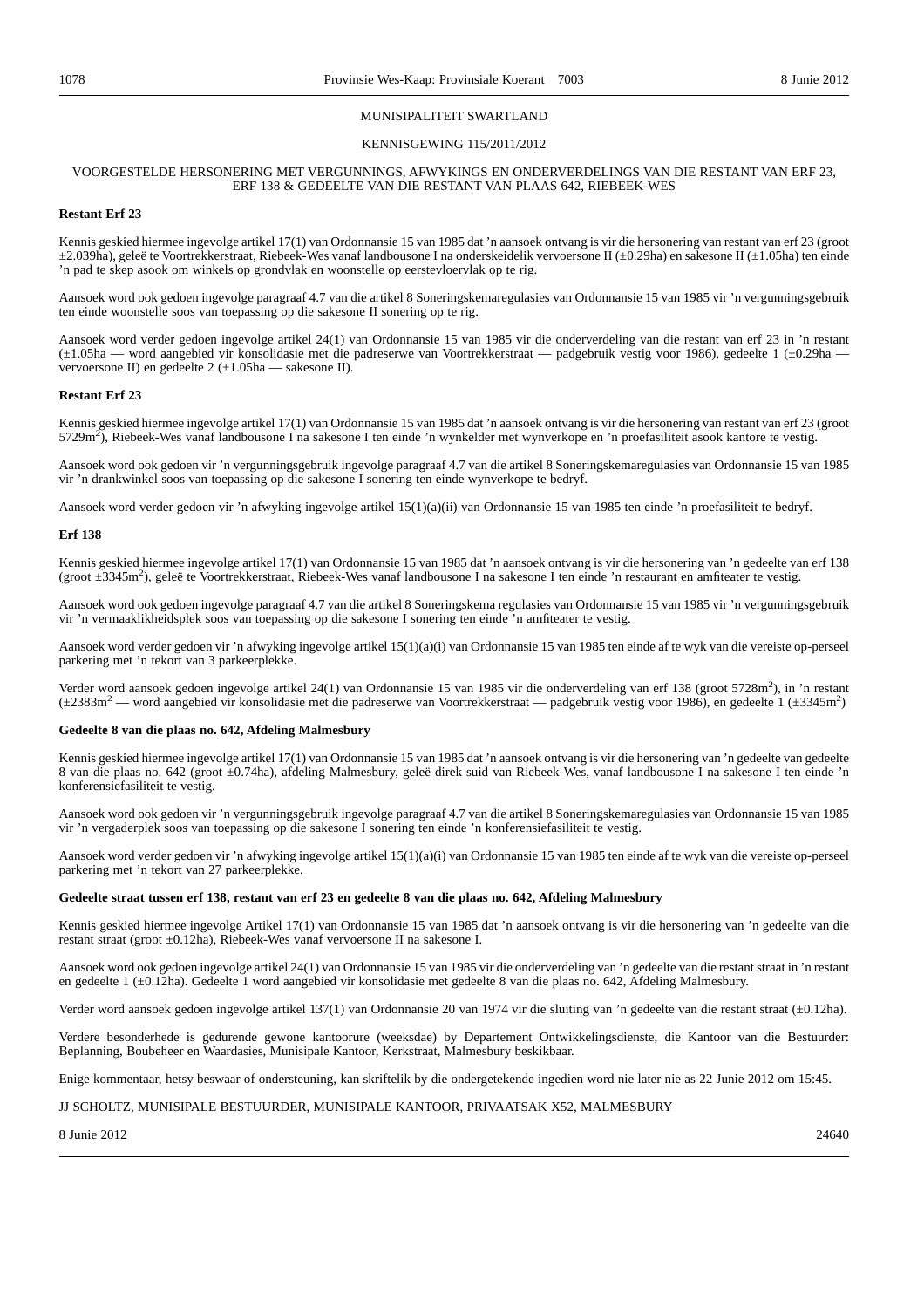#### MOSSEL BAY MUNICIPALITY

LAND USE PLANNING ORDINANCE, 1985 (ORD. 15 OF 1985)

### LOCAL GOVERNMENT: MUNICIPAL SYSTEMS ACT, 2000 (ACT 32 OF 2000)

#### APPLICATION FOR REZONING AND CONSENT USES: ERF 14651, MOSSEL BAY (SITUATED AT ALPHA, BETA AND ZETA STREETS)

Notice is hereby given that the undermentioned application has been received by the Municipality in terms of section  $17(1)$  of the above Ordinance and Regulation 4.4 of the Mossel Bay Zoning Scheme Regulations, 1984 and is open to inspection at the Town Planning Division, 4th Floor, Montagu Place Building, Montagu Street, Mossel Bay. Any objections, with full reasons therefor, must be lodged in writing with the Municipal Manager, PO Box 25, Mossel Bay 6500 on or before Monday, 9 July 2012, quoting the above application and objector's erf number. Any comment or objection received after the aforementioned closing date may be disregarded. Any enquiries in this regard may be directed to Ms H Vorster, Town Planning, at telephone number (044) 606-5077 or fax number (044) 690-5786.

In terms of section 21(4) of the Local Government: Municipal Systems Act, 2000 (Act 32 of 2000) notice is hereby given that people who cannot write may approach the Legal Services Division during office hours, where a member of staff will assist you in putting your comments or objections in writing.

*Applicant:* WKL Prof Land Surveyors, PO Box 10033, DANA BAY 6510

*Nature of Application:* Proposed rezoning of Erf 14651, Mossel Bay, measuring 1.7228ha, from "Group Housing Zone" to "General Residential Zone'' and consent uses for group housing and institutional buildings.

File Reference: 15/4/9/5

DR M GRATZ, MUNICIPAL MANAGER

8 June 2012 24635

#### THEEWATERSKLOOF MUNICIPALITY

#### DETERMINATION OF TARIFFS FOR THE FINANCIAL YEAR 1 JULY 2012 TO 30 JUNE 2013

Notice is hereby given in terms of the provisions of section 75A(3)(b) of the Local Government: Municipal Systems Act, 2000 (Act No 32 of 2000), as amended, and section 14 of the Local Government: Municipal Property Rates Act, 2004 (Act No 6 of 2004), that the Theewaterskloof Municipality amended the tariffs for water, electricity, sewage, refuse removal, sundry items and property rates per Council Resolution C43/2012 dated 24 May 2012. The amended tariffs will be applied as from 1 July 2012.

The following property rates will be levied from 1 July 2012:

| Industrial and Business property | 1.36 cent/Rand |
|----------------------------------|----------------|
| Agricultural property            | 0.17 cent/Rand |
| Residential property             | 0.68 cent/Rand |

Full details of the Council Resolution, rebates on property rates and particulars of the determined tariffs are available for inspection on the municipal website (www.twk.org.za), at all public libraries and municipal offices in the area of the Municipality.

HSD WALLACE, MUNICIPAL MANAGER, PO Box 24, CALEDON 7230

8 June 2012 24642

#### MOSSELBAAI MUNISIPALITEIT

ORDONNANSIE OP GRONDGEBRUIKBEPLANNING, 1985 (ORD. 15 VAN 1985)

PLAASLIKE REGERING: WET OP MUNISIPALE STELSELS, 2000 (WET 32 VAN 2000)

#### AANSOEK OM HERSONERING EN VERGUNNINGSGEBRUIKE: ERF 14651, MOSSELBAAI (GELEË TE ALPHA-, BETA- EN ZETASTRAAT)

Kennis geskied hienmee dat die ondergemelde aansoek ingevolge artlkel 17(1) van die bostaande Ordonnansie en Regulasie 4.4 van die Mosselbaai Soneringskemaregulasies, 1984 deur die Munisipaliteit ontvang is en ter insae lê by die Afdeling Stadsbeplanning, 4de Vloer, Montagu Plek Gebou, Montagustraat, Mosselbaai. Enige besware, met volledige redes daarvoor, moet skriftelik by die Munisipale Bestuurder, Posbus 25, Mosselbaai 6500 ingedien word op of voor Maandag, 9 Julie 2012, met vermelding van bogenoemde aansoek en beswaarmaker se erfnommer. Enige kommentaar of beswaar wat na die voorgemelde sluitingsdatum ontvang word mag moontlik nie in ag geneem word nie. Enige navrae kan gerig word aan me H Vorster, Stadsbeplanning, by telefoonnommer (044) 606-5077 of faksnommer (044) 690-5786.

Ingevolge artikel 21(4) van die Plaaslike Regering: Wet op Munisipale Stelsels, 2000 (Wet 32 van 2000) word kennis hiermee gegee dat persone wat nie kan skryf nie, die Afdeling Regsdienste kan nader tydens kantoorure, waar 'n lid van die personeel u behulpsaam sal wees om u kommentaar of beswaar op skrif te stel.

*Aansoeker:* WKL Prof Landmeters, Posbus 10033, DANABAAI 6510

*Aard van Aansoek:* Voorgestelde hersonering van Erf 14651, Mosselbaai, groot 1.7228ha, vanaf ''Groepbehuising Sone'' na ''Algemene Residensiële Sone'' en vergunningsgebruike vir groepbehuising en inrigtingsgeboue.

Lêerverwysing: 15/4/9/5

DR M GRATZ, MUNISIPALE BESTUURDER

8 Junie 2012 24635

### MUNISIPALITEIT THEEWATERSKLOOF

#### TARIEFVASSTELLING VIR DIE FINANSIËLE JAAR 1 JULIE 2012 TOT 30 JUNIE 2013

Kennis geskied hiermee ingevolge die bepalings van artikel 75A(3)(b) van die Wet op Plaaslike Regering: Munisipale Stelsels, 2000 (Wet No 32 van 2000), soos gewysig, en artikel 14 van die Wet op Plaaslike Regering: Munisipale Eiendomsbelasting, 2004 (Wet No 6 van 2004), dat die Munisipaliteit Theewaterskloof water-, elektrisiteit-, riool-, vullisverwydering- , diverse- en eiendomsbelastingtariewe aangepas het, per Raadsbesluit R43/2012 gedateer 24 Mei 2012. Aangepaste tariewe sal op 1 Julie 2012 in werking tree.

Die volgende eiendomsbelastingtariewe sal vanaf 1 Julie 2012 van toepassing wees:

| Industrieel en Besighede eiendom | 1.36 sent/Rand   |
|----------------------------------|------------------|
| Landbou eiendom                  | $0.17$ sent/Rand |
| Residensiële eiendom             | $0.68$ sent/Rand |

Volle besonderhede van die Raadsbesluit, kortings op eiendomsbelasting en vasgestelde tariewe is ter insae op die munisipale webwerf (www.twk.org.za) en by alle publieke biblioteke en munisipale kantore in die gebied van die Munisipaliteit.

HSD WALLACE, MUNISIPALE BESTUURDER, POSBUS 24, CALEDON 7230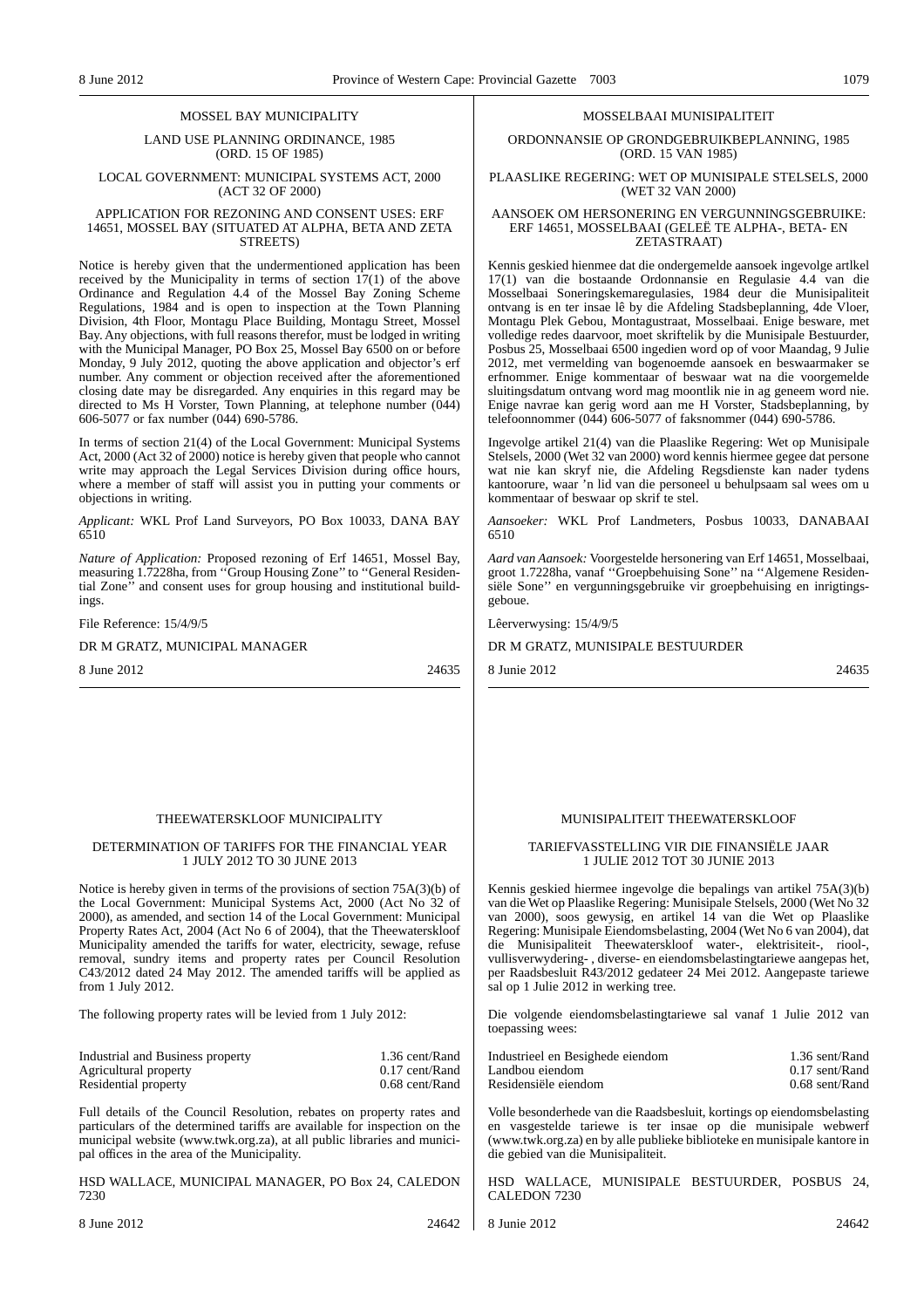## CITY OF CAPE TOWN

## THE CITY OF CAPE TOWN HEREBY GIVES NOTICE THAT THE PERIOD OF VALIDITY OF THE 2009 GENERAL VALUATION ROLL HAS BEEN AMENDED TO 1 JULY 2010 UNTIL 30 JUNE 2013.

## **Sixth Supplementary Valuation to the 2009 General Valuation Roll (SV06) for the financial year 2012/2013**

Notice is hereby given in terms of section 49 (1)(a)(i) of the Local Government: Municipal Property Rates Act, 2004 (Act no. 6 of 2004), hereinafter referred to as the "Act," that the Sixth Supplementary Valuation Roll to the 2009 General Valuation Roll (SV06) for the financial year 2012/2013 is open for public inspection at the venues as stated below as from 21 June 2012 until 31 July 2012. The forms for the lodging of objections are obtainable at these venues. In addition the valuation roll is available on the Council website as from 21 June 2012 (the address is provided below).

Properties were selected to appear on the Sixth Supplementary Valuation Roll to the 2009 General Valuation Roll (SV06) Roll in terms of section 78(1) of Act if the property a) was incorrectly omitted from the Valuation Roll; b) has been included in the municipality after the last general valuation; c) has been subdivided or consolidated after the last general valuation; d) has undergone a substantial increase or decrease in market value since the last general valuation; e) was substantially incorrectly valued in the last general valuation; f) must be revalued for any other exceptional reason; g) of which the category has changed.

In terms of Section 49(1)(a)(ii) of the Act, any property owner or person who so desires may lodge an objection with the municipal manager in respect of any matter reflected in, or omitted from the valuation roll, within the abovementioned period. Objections may only be lodged in respect of properties valued on the SV06 Roll. The owners of these properties will be notified of their SV06 valuations in writing at the postal address currently held on the City's database.

Attention is specifically drawn to the fact that in terms of section 50(2) of the Act an objection must be in relation to a specific individual property and not against the supplementary valuation roll as a whole. The forms for lodging an objection can be obtained from one of the venues listed below, and can be downloaded from the website. A separate objection form must be completed per property.

**DATE: 21 June 2012 – 31 July 2012** 

| NO. | <b>NAMES OF VENUE</b>                        | <b>ADDRESS OF VENUE</b>                                                                                                           | <b>OPERATING HOURS OF VENUE</b> |
|-----|----------------------------------------------|-----------------------------------------------------------------------------------------------------------------------------------|---------------------------------|
| 1.  | 14TH FLOOR, CAPE TOWN<br><b>CIVIC CENTRE</b> | <b>HERTZOG BOULEVARD, CAPE TOWN</b>                                                                                               | $08:30 - 15:45$                 |
| 2.  | <b>BELLVILLE CIVIC CENTRE</b>                | <b>VOORTREKKER ROAD, BELLVILLE (CNR OF</b><br><b>VOORTREKKER ROAD &amp; QUARRY STREET - NEXT TO</b><br><b>SANLAM HEAD OFFICE)</b> | $08:30 - 15:45$                 |
| 3.  | <b>MILNERTON CIVIC CENTRE</b>                | PIENAAR ROAD, MILNERTON<br>(NEXT TO MILNERTON LIBRARY)                                                                            | $08:30 - 15:45$                 |
| 4.  | <b>PLUMSTEAD</b><br><b>ADMINISTRATION</b>    | <b>CNR OF VICTORIA ROAD &amp; MAIN ROAD, PLUMSTEAD</b><br>(NEXT TO CHECKERS)                                                      | $08:30 - 15:45$                 |
| 5.  | <b>BRACKENFELL CIVIC</b><br><b>CENTRE</b>    | CNR OF OLD PAARL ROAD & PARADYS STREET<br>(OPPOSITE HYPERMARKET)                                                                  | $08:30 - 15:45$                 |
| 6.  | <b>STRAND MUNICIPAL</b><br><b>BUILDING</b>   | <b>CNR OF MAIN ROAD &amp; FAGAN STREET, STRAND</b><br>(NEXT TO STRAND HALL)                                                       | $08:30 - 15:45$                 |

Completed objection forms can be submitted as follows:

- Email valuationsobjection@capetown.gov.za
- x Fax 0865886042
- Post to (preferably via registered mail) The City of Cape Town, For Attention: The Objection Co-ordinator, P O Box 4522, Cape Town 8000
- By Hand at one of our public inspection venues

**Web: www.capetown.gov.za** For more information: Sharecall: 086 010 3089

ACHMAT EBRAHIM, CITY MANAGER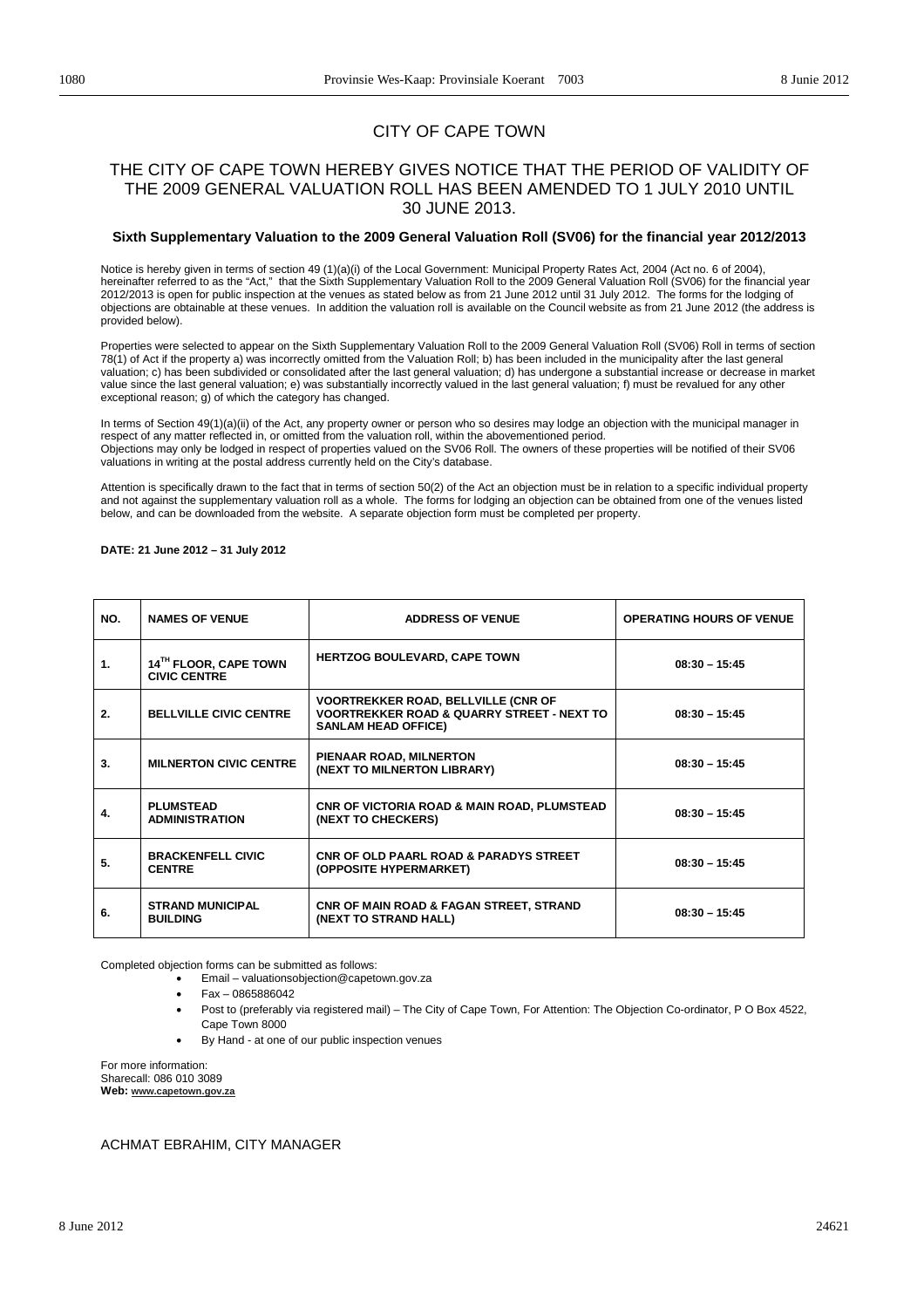## STAD KAAPSTAD (TYGERBERG-STREEK)

## DIE STAD KAAPSTAD GEE HIERMEE KENNIS DAT DIE GELDIGHEIDSDUUR VAN DIE 2009- ALGEMENE WAARDASIELYS GEWYSIG IS NA 1 JULIE 2010 TOT 30 JUNIE 2013.

## **Sesde Aanvullende Waardasielys tot die 2009- Algemene Waardasielys (SV06), vir die 2012/2013-boekjaar**

Ingevolge artikel 49(1)(a)(i) van die Wet op Plaaslike Regering: Munisipale Eiendomsbelasting (Wet 6 of 2004), hierna die "Wet" genoem, word daar hiermee kennis gegee dat die sesde aanvullende waardasielys van die 2009- algemene waardasielys (SV06) vir die 2012/2013-boekjaar vir die publiek by die lokale hieronder ter insae lê vanaf 21 Junie 2012 tot 31 Julie 2012. Die vorms vir die indiening van besware is by hierdie lokale beskikbaar. Die waardasielys is ook vanaf 21 Junie 2012 op die Raad se webwerf beskikbaar (adres hieronder).

Eiendomme word ingevolge artikel 78(1) van die Wet op die sesde aanvullende waardasielys van die 2009- algemene waardasielys (SV06) geplaas indien dit: a) foutiewelik uit die waardasielys gelaat is; b) na die laaste algemene waardasie by die munisipaliteit ingesluit is; c) na die laaste algemene waardasie onderverdeel of gekonsolideer is; d) 'n wesenlike toename of vermindering in markwaarde ondergaan het sedert die laaste algemene waardasie; e) in die laaste algemene waardasie aansienlik verkeerd gewaardeer is; f) om enige ander buitengewone rede herwaardeer moet word; g) waarvan die kategorie verander het.

Ingevolge artikel 49(1)(a)(ii) van die Wet kan enige eiendomsbesitter of ander persoon wat wil, binne die gemelde tydperk 'n beswaar by die munisipale bestuurder indien oor enige saak wat op die waardasielys verskyn of daaruit weggelaat is. Besware kan slegs ten opsigte van eiendomme wat op die SV06-lys gewaardeer is, ingedien word. Die eienaars van hierdie eiendomme sal skriftelik van hul SV06-waardasies in kennis gestel word via die posadres wat tans op die Stad se databasis is.

Aandag word spesifiek gevestig op die feit dat 'n beswaar ingevolge artikel 50(2) van die Wet met 'n spesifieke, individuele eiendom verband moet hou en nie teen die aanvullende waardasielys as 'n geheel ingedien kan word nie. Die vorms vir die indiening van besware is by die lokale hieronder genoem beskikbaar en kan van die webwerf afgelaai word. 'n Afsonderlike beswaarvorm moet vir elke eiendom ingevul word.

| NR.           | <b>NAAM VAN LOKAAL</b>                                              | <b>ADRES VAN LOKAAL</b>                                                                                       | <b>BEDRYFSURE</b><br><b>VAN LOKAAL</b> |
|---------------|---------------------------------------------------------------------|---------------------------------------------------------------------------------------------------------------|----------------------------------------|
| $\mathbf 1$ . | <b>14DE VERDIEPING,</b><br><b>KAAPSTAD-</b><br><b>BURGERSENTRUM</b> | HERTZOG-BOULEVARD, KAAPSTAD                                                                                   | $08:30 - 15:45$                        |
| 2.            | <b>BELLVILLE-</b><br><b>BURGERSENTRUM</b>                           | <b>VOORTREKKERWEG, BELLVILLE</b><br>(H.V. VOORTREKKERWEG EN QUARRYSTRAAT-LANGS SANLAM-<br><b>HOOFKANTOOR)</b> | $08:30 - 15:45$                        |
| 3.            | <b>MILNERTON-</b><br><b>BURGERSENTRUM</b>                           | PIENAARWEG, MILNERTON<br>(LANGS MILNERTON-BIBLIOTEEK)                                                         | $08:30 - 15:45$                        |
| 4.            | <b>PLUMSTEAD-</b><br><b>ADMINISTRASIE</b>                           | H.V. VICTORIAWEG EN HOOFWEG, PLUMSTEAD<br>(LANGS CHECKERS)                                                    | $08:30 - 15:45$                        |
| 5.            | <b>BRACKENFELL-</b><br><b>BURGERSENTRUM</b>                         | <b>H.V. OU PAARLWEG EN PARADYSSTRAAT</b><br>(OORKANT HIPERMARK)                                               | $08:30 - 15:45$                        |
| 6.            | <b>STRAND MUNISIPALE</b><br><b>GEBOU</b>                            | <b>H.V. HOOFWEG EN FAGANSTRAAT, STRAND (LANGS DIE STRAND-</b><br>SAAL)                                        | $08:30 - 15:45$                        |

#### **DATUM: 20 Maart 2012 – 26 April 2012**

Ingevulde beswaarvorms kan soos volg ingedien word:

- x E-pos valuationsobjection@capetown.gov.za
- x Faks 086 588 6042
- Pos (verkieslik per geregistreerde pos) aan Die Stad Kaapstad, vir aandag: Die Beswaarkoördineerder, Posbus 4522, Kaapstad 8000
- Per hand By een van ons openbare inspeksielokale

**Web: www.capetown.gov.za** Vir meer inligting: Deeloproep: 086 010 3089

ACHMAT EBRAHIM, STADSBESTUURDER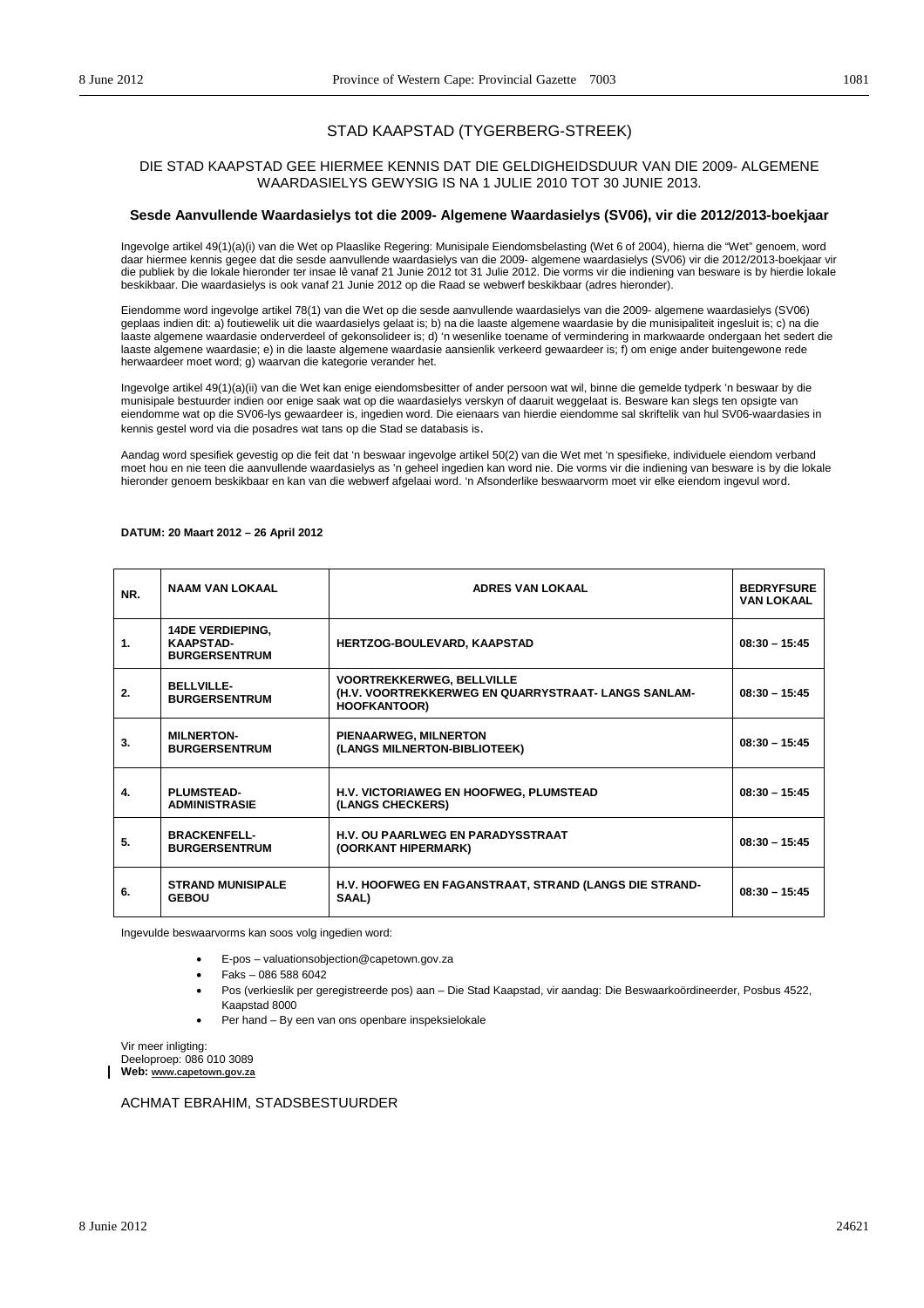$\overline{\phantom{a}}$ 

## CITY OF CAPE TOWN

## ISIXEKO SASEKAPA SIKHUPHA ISAZISO SOKUBA KUYE KWANDISWA ITHUBA LOKUVUMELEKA NGOKUSESIKWENI KOLUHLU LOQINGQO-MAXABISO EEPROPATI NGOKUPHANGALELEYO LWANGO-2009 UKUSUSELA NGOWO-1 JULAYI 2010 KUDE IBENGOWAMA-30 JUNI 2013.

## **ULuhlu lwesiThandathu loQingqo-maxabiso oloNgezelelwa kuLuhlu loQingqo-maxabiso Jikelele lwango 2009 (SV06) lonyaka-mali ka-2012/2013**

Kukhutshwa isaziso ngokwemigaqo yecandelo lama-49 (1)(a)(i) loMthetho weeRhafu zeePropati: kubuRhulumente beNgingqi, 2004 (uMthetho ongunomb. 6 ka-2004), apha ochazwa ngokuba "nguMthetho," sokuba uLuhlu lwesiThandathu loQingqo-maxabiso oloNgezelelwe kuLuhlu loQingqo-maxabiso Jikelele lwango-2009 (SV06) lonyaka-mali ka-2012/2013 kuvumelekile ukuba lungaphengululwa luluntu kwezi ndawo zikhankanywe ngezantsi apha ukususela ngomhla wama-21 Juni 2012 ukuya kowama- 31 Julayi 2012. Amaxwebhu okungenisa inkcaso ayafumaneka kwezi ndawo. Ngaphezulu, uluhlu loqingqo-maxabiso luya kufumaneka kwiwebhusayithi yeBhunga ukususela ngomhla wama-21 Juni 2012, kule dilesi yewebhusayithi ingezantsi.

Kukhethwe iipropati eziza kuvela kuLuhlu lwesiThandathu loQingqo-maxabiso oloNgezelelwe kuLuhlu loQingqo-maxabiso Jikelele lwango-2009 (SV06) ngokwemigaqo yecandelo lama-78(1) loMthetho ukuba lo propati) yayishiywe ngempazamo kuLuhlu loQingqo-maxabiso; b) ukuba lo propati ibandakanywe kuvimba weenkcukacha zikamasipala emva koqingqo-maxabiso jikelele lokugqibela; c) ithe yohlula-hlulwa okanye yadityaniswa emva koqingqo-maxabiso jikeleke lokugqibela; d) ithe yonyuka okanye yehla kakhulu ngokwexabiso lemarike ukususela kuqingqomaxabiso jikelele lokugqibela; e) ipropati yayibekelwe ixabiso ngendlela engeyiyo kakhulu kuqingqo-maxabiso jikelele lokuqala; f) kufuneka ibekelwe ixabiso kwakhona ngaso nasiphi na esinye isizathu esingaqhelekanga; g) nalapho udidi olo ekulo luthe lwaguquka.

Ngokwemigaqo yeCandelo 49(1)(a)(ii) loMthetho, nabani na ongumnini wepropati okanye umntu onqwenela ukungenisa inkcaso kumphathi kamasipala ngokuphathelene nawo nawuphi na umcimbi oboniswe, okanye oshiywe kuLuhlu loQingqo-maxabiso ngeli xesha likhankanywe ngasentla.

Izichaso zingangeniswa ngokuphathelene neepropati eziqingqwe kuLuhlu i-SV06. Abanini bezi propati baya kwaziswa ngoqingqo-maxabiso (SV06) lweepropati zabo ngokuthi babhalelwe kwiidilesi zeposi ezigcinwe kuvimba weenkcukacha wesiXeko.

Bakhunjuzwa ngokukodwa ukuba ngokwemigaqo yecandelo lama-50(2) loMthetho, inkcaso mayenziwe ngokuphathelene nepropati eyodwa ethile ingekuko ngokuchasene noluhlu loqingqo-maxabiso olongezelelweyo ngokubanzi. Amaxwebhu okungenisa inkcaso ayafumaneka kwenye yezi ndawo zidweliswe ngezantsi apha, kananjalo zingafunyanwa nakwiwebhusayithi. Makugcwaliswe uxwebhu olulodwa lwenkcaso ngokubhekiselele kwipropati nganye.

Amaxwebhu agcwalisiweyo enkcaso angangeniswa ngolu hlobo:

- x Nge-imeyile valuationsobjection@capetown.gov.za
- $\bullet$  Ngefeksi 0865886042
- Ngeposi (kungcono kusetyenziswe iposi ebhalisiweyo) The City of Cape Town, For Attention: The Objection Coordinator, P O Box 4522, Cape Town ,8000
- x Buqu Kwenye yeendawo zokuphengulula uluhlu loqingqo-maxabiso zoluntu

Ngolwazi oluthe vetshe:

**Iwebhusayithi: www.capetown.gov.za** Inombolo yomnxeba ekwabelwana ngeendleko zayo: 086 010 3089

**UMHLA: 21 Juni 2012 – 31 Julayi 2012** 

| INOMB. | <b>AMAGAMA EENDAWO</b>                       | <b>IDILESI YENDAWO</b>                                                                                                | AMAXESHA OKUVULA KWEZI<br><b>NDAWO</b> |
|--------|----------------------------------------------|-----------------------------------------------------------------------------------------------------------------------|----------------------------------------|
| 1.     | 14TH FLOOR, CAPE TOWN<br><b>CIVIC CENTRE</b> | <b>HERTZOG BOULEVARD, CAPE TOWN</b>                                                                                   | $08:30 - 15:45$                        |
| 2.     | <b>BELLVILLE CIVIC CENTRE</b>                | <b>VOORTREKKER ROAD, BELLVILLE</b><br>(CNR OF VOORTREKKER ROAD & QUARRY STREET-<br><b>NEXT TO SANLAM HEAD OFFICE)</b> | $08:30 - 15:45$                        |
| 3.     | <b>MILNERTON CIVIC CENTRE</b>                | PIENAAR ROAD, MILNERTON<br>(NEXT TO MILNERTON LIBRARY)                                                                | $08:30 - 15:45$                        |
| 4.     | <b>PLUMSTEAD</b><br><b>ADMINISTRATION</b>    | <b>CNR OF VICTORIA ROAD &amp; MAIN ROAD,</b><br><b>PLUMSTEAD</b><br>(NEXT TO CHECKERS)                                | $08:00 - 15:45$                        |
| 5.     | <b>BRACKENFELL CIVIC</b><br><b>CENTRE</b>    | <b>CNR OF OLD PAARL ROAD &amp; PARADYS STREET</b><br>(OPPOSITE HYPERMARKET)                                           | $08:30 - 15:45$                        |
| 6.     | <b>STRAND MUNICIPAL</b><br><b>BUILDING</b>   | <b>CNR OF MAIN ROAD &amp; FAGAN STREET, STRAND</b>                                                                    | $08:30 - 15:45$                        |

ACHMAT EBRAHIM CITY MANAGER Provincial Gazette: 08/06/2012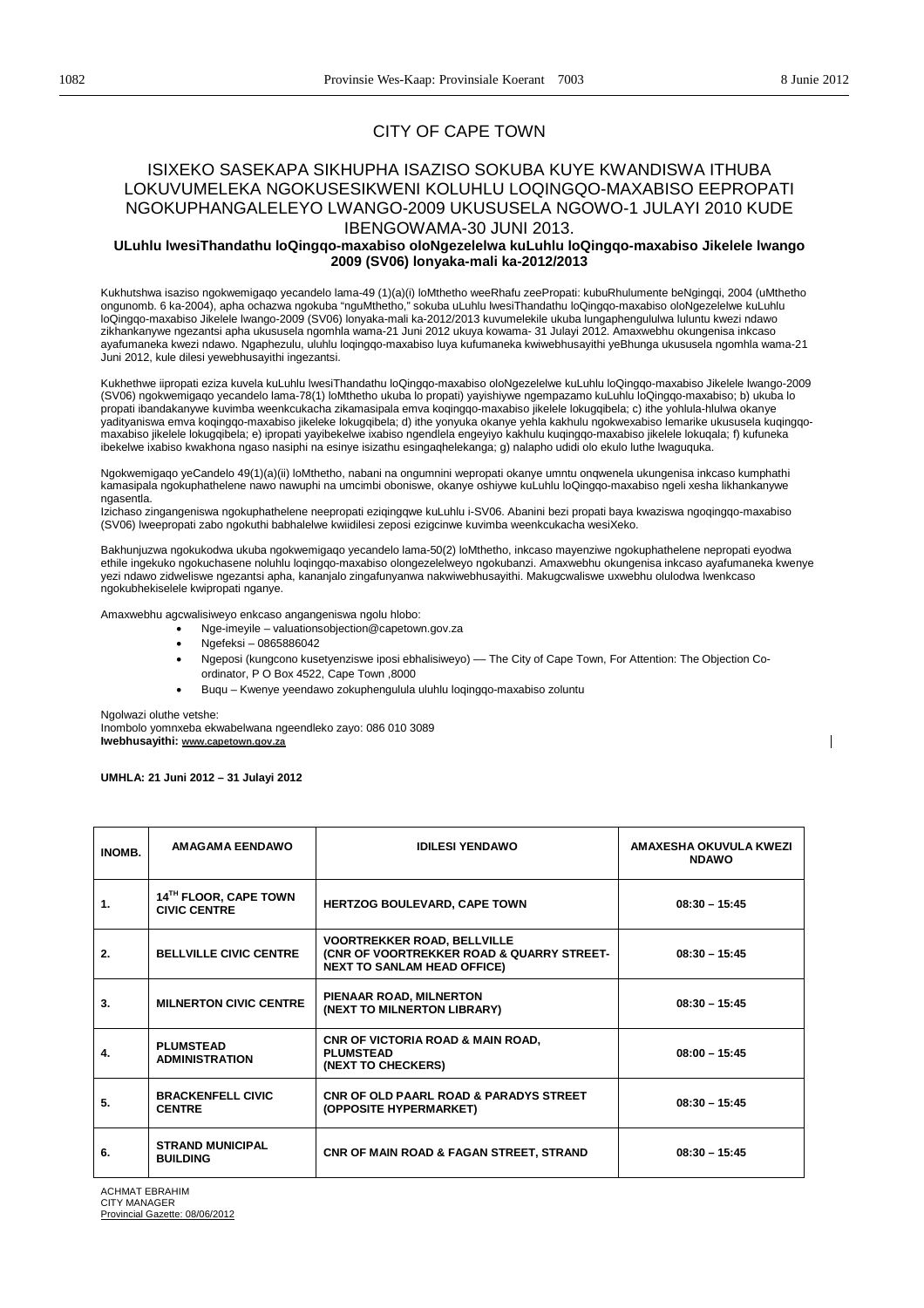#### OVERSTRAND MUNICIPALITY

#### (NOTICE 41/2012)

In terms of section 14(2) of the Local Government: Municipal Property Rates Act, 6 of 2004, the following resolution as adopted by Council on 30 May 2012 is hereby promulgated:

Council resolved at its council meeting on 30 May 2012, item 10, that the property rates reflected in Annexure A, be approved and imposed for the budget year 2012/13.

The English version was the adopted version.

## ANNEXURE A (P514-P516)

#### ASSESSMENT (PROPERTY) RATES

The proposed property rates are to be levied in accordance with existing Council policies, unless otherwise indicated and both the Local Government Municipal Property Rates Act 2004 (MPRA) and the Local Government Municipal Finance Management Act 2003.

A Draft Rates Policy was reviewed by the councillors, ward committees and public participation after tabled by the Director of Finance. The proposed rates increase is 6.13% for Residential Properties and 7.98% for Commercial Properties.

Property rates are based on values indicated in the General Valuation Roll (GV 2012). The Roll is updated for properties affected by land sub-divisions, alterations to buildings, demolitions and new buildings (improvements) through Supplemental Valuation Rolls (SV). All values are as at the date of the GV, being 2 July 2011.

Rebates and concessions are granted to certain categories of property usage and/or property owner.

The definitions and listing of categories are reflected in the Draft Rates Policy attached as Annexure A.

#### **Commercial Properties Land and/or Improvements**

All properties other than those defined below as residential will be rated as 'non-residential'' properties. This includes all undeveloped land. The cent-in-the-rand for all 'non-residential'' properties for 2012/13 is proposed to be R0.00514.

#### **Residential Properties Land and/or Improvements**

For all residential properties, as defined per the Rates Policy, the first R15 000.00 of the rateable value of all residential properties is exempted from property tax. A further R35 000.00 of the rateable value is exempted in respect of all residential properties where a residential completion certificate has been issued and an additional rebate of 20% of the levy calculated on such properties.

The cent-in-the-rand for residential properties is proposed to be R0.00346.

#### **Agricultural Properties**

Agricultural properties (including farms and small holding) fall into the following categories:

- (a) Farms and smallholdings used for bona fide farming purposes;
- (b) Farms and smallholdings used primarily for residential in nature

The bona fide farming properties: 85% of the tax applicable on residential property in urban areas, if the owner provides the council with certain information in an affidavit from a registered professional accounting officer that the income from farming activities exceeds 40% of the household income, by 30 September each year.

Properties used for residential purposes: 50% of the tax applicable on residential property in urban areas. To qualify for a residential rebate, owners of smallholdings must apply to the council by 30 September of each year and declare in an affidavit that no contraventions of the zoning scheme take place on the property.

#### **Other Rates Rebates**

- A rebate of 100% to approved applicants, in terms of the Rating Policy, who's household income consist of 2x social pension only;
- A rebate of 40% to approved applicants, in terms of the Rating Policy, who are older than 60 with a total household income less than 4x the Government approved social pension per month;
- A rebate of 30% to approved applicants, in terms of the Rating Policy, who are older than 60 with a total household income of more than 4x but less than 8x the Government approved Social pension amount per month.
	- Property must be occupied permanently;
	- The applicant must be the registered owner;
	- Only one residential unit allowed on the property.
	- May not be the owner of more than one property

C Groenewald, Municipal Manager, PO Box 20, Hermanus 7200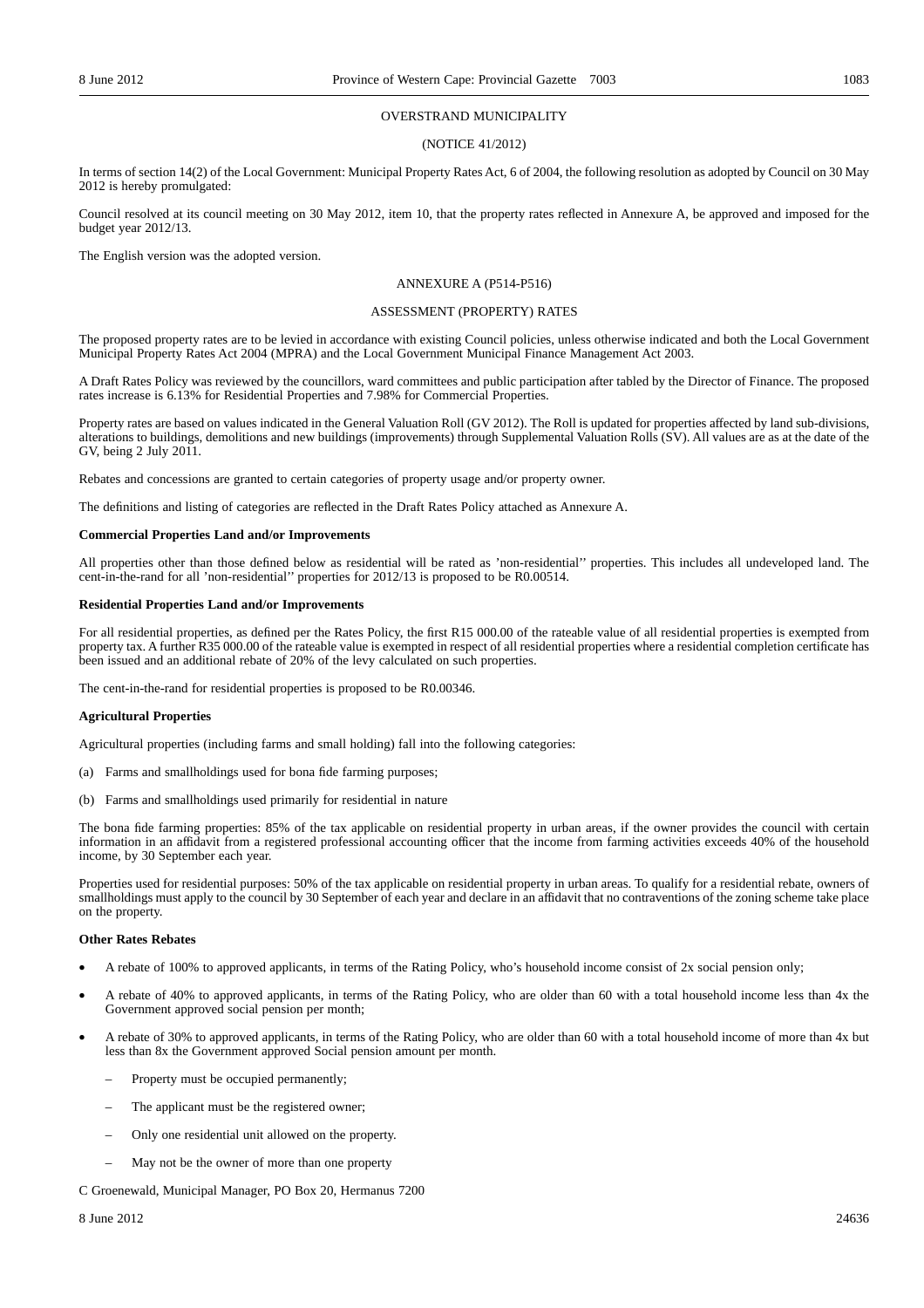#### OVERSTRAND MUNISIPALITEIT

#### (KENNISGEWING 41/2012)

Ingevolge artikel 14(2) van die Wet op Plaaslike Regering: Munisipale Eiendomsbelasting, Wet 6 van 2004, word onderstaande raadsbesluit van 30 Mei 2012 hiermee afgekondig:

Die raad het tydens die raadsvergadering op 30 Mei 2012, item 10, goedgekeur dat die eiendomsbelastingtariewe soos uiteengesit in Aanhangsel A geimplimenteer word vir die finansiële jaar 2012/13.

#### AANHANGSEL A (P514-P516)

#### (EIENDOMS)BELASTINGTARIEWE

Die goedgekeurde eiendomsbelastingtariewe sal ingevolge bestaande raadsbeleid, tensy anders aangedui, sowel as ingevolge die Wet op Plaaslike Regering: Munisipale Eiendomsbelasting, 2004 en die Wet op Plaaslike Regering: Munisipale Finansiële Bestuur, 2003, gehef word.

Die konsepbelastingbeleid was hersien deur die raadslede, wykskomitees en publieke deelneming nadat dit ter tafel gelê is deur die Direkteur van Finansies. Die voorgestelde verhoging in eiendomsbelastingtariewe is 6.13% vir Residentiële Eiendomme en 7.98% vir Besigheids Eiendomme.

Eiendomsbelasting berus op waardes wat in die nuwe algemene waardasielys, (d.w.s dié van 2012) vervat word. Vir eiendomme wat deur grondonderverdelings, verbouings, slopings en nuwe geboue (verbeterings) geraak word, word dié lys deur aanvullende waardasielyste bygewerk. Alle waardes is soos op die datum van die algemene waardasielys, synde 2 Julie 2011.

Kortings en toewysings word aan sekere eiendomsgebruik- en/of eienaarskategorieë toegestaan.

Die kategorieomskrywings en lyste word in die konsep Belastingbeleid, aangeheg by die Item as Aanhangsel A weergegee.

#### **Kommersiële Eiendomme (grond en/of verbeteringe)**

Alle eiendomme buiten dié wat hier onder as residensieel omskryf word, sal as 'nie-residensiële'' eiendomme belas word. Dit sluit alle onontwikkelde grond in. Die sent-in-die-rand tarief vir alle 'nie-residensiële eiendomme vir 2012/13 is R0.00514.

#### **Residensiële Eiendomme (grond en/of verbeteringe)**

Vir alle residensiële eiendomme soos in die Belastingbeleid omskryf, is die eerste R15 000.00

van die belasbare eiedom vrygestel van eiendomsbelasting. 'n Verdere R35 000.00

van die belasbare eiendom is vrygestel vir alle residensiële eiendom waar 'n sertifikaat van voltooiing uitgereik is en 'n addisionele korting van 20% van die heffing soos bereken op sodanige eiendom.

Die voorgestelde sent-in-die-rand tarief vir alle residensiële eiendomme vir 2012/13 beloop R0.00346.

#### **Landboueiendomme**

Landboueiendomme (wat plase en kleinhoewes insluit) word in die volgende kategorieë verdeel:

- (a) eiendomme wat vir bona fide-boerderydoeleindes gebruik word en
- (b) eiendomme wat hoofsaaklik aangewend word vir residensiële doeleindes.

Bona fide-boerderyeiendom: 85 % korting van die belasting betaalbaar op residensiële eiendom in landelike gebiede, indien die eienaar 'n beëdigde verklaring indien van 'n geregistreerde professionele rekenkundige beampte dat die inkomste van boerdery aktiwiteite meer as 40% van die huishoudelike inkomste is, voor of op 30 September van elke jaar.

Eiendomme wat gebruik word vir residensiële doeleindes: 50% korting van die belasting betaalbaar op residensiële eiendom. Om te kwalifiseer vir die residensiële korting moet eienaars van kleinhoewes aansoek doen by die raad voor of op 30 September van elke jaar en 'n beëdigde verklaring indien dat dit nie strydig is met die sonering van die eiendom nie.

#### **Ander Belasting Kortings**

- 'n Korting van 100% aan goedgekeurde aansoekers, in terme van die Belastingsbeleid, waar die huishoudelike inkomste slegs bestaan uit 2x maatskaplike pensioen;
- 'n Korting van 40%aan goedgekeurde aansoekers, in terme van die Belastingsbeleid, waar persone ouer is as 60 jaar met 'n totale huishoudelike inkomste nie meer as 4x die goedgekeurde Maatskaplike pensioen per maand is;
- 'n Korting van 30% aan goedgekeurde aansoekers, in terme van die Belastingsbeleid, waar persone ouer as 60 jaar met 'n totale huishoudelike inkomste groter as 4x maar minder as 8x die goedgekeurde Maatskaplike pensioen per maand is.
	- Eiendom moet permanent bewoon word;
	- Die aansoeker moet die geregistreerde eienaar wees;
	- Slegs een residensiële eenheid op die eiendom het.
	- Mag nie meer as 1 eiendom besit nie.

### C Groenewald, Munisipale Bestuurder, Posbus 20, Hermanus 7200

8 Junie 2012 24636 2002 2003 2004 2012 2023 2034 2046 2052 2053 2064 207 208 209 2005 2007 2008 2007 2008 201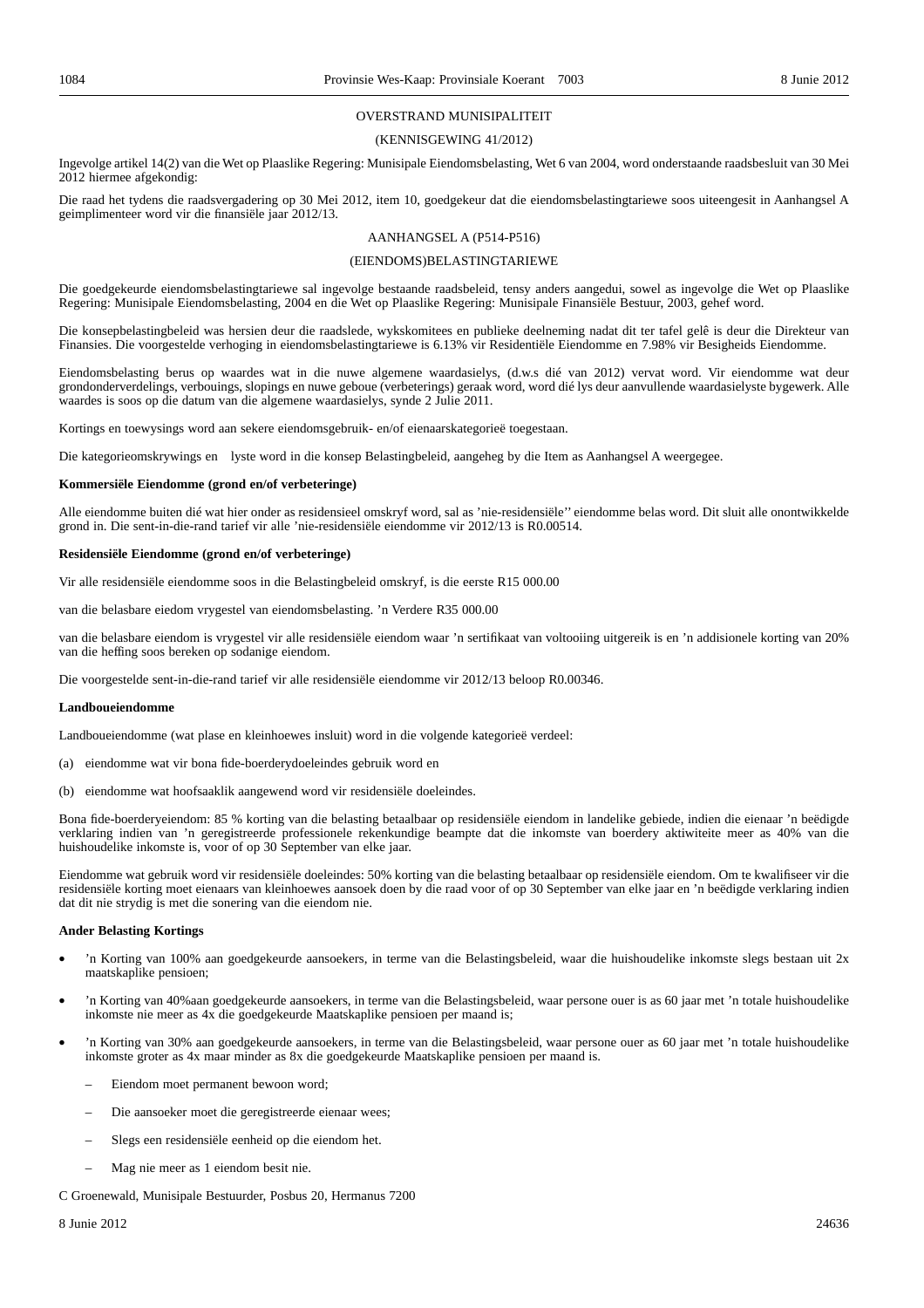

## **BEAUFORT WEST MUNICIPALITY**



Notice No. 57/2012

## 2012/2013 FINANCIAL YEAR : FINAL CAPITAL AND OPERATING BUDGET AND FIXING OF PROPERTY RATES, TARIFFS AND FEES

For general information notice is hereby given in terms of the stipulations of Section 22(a)(i) of the Local Government: Municipal Finance Management Act, 2003 (Act 56/2003) and Section 21A of the Local Government: Municipal Systems Act, 2000 (Act 32/2000) that the Local Council has approved the Final Capital and Operating Budget for the 2012/2013 financial year on 30 May 2012 and that the undermentioned tariffs will increase as follows with effect from 1 July 2012 :-

 $\mathbf{1}$ . Property rates based on the valuation roll which commenced on 1 July 2009 will be levied as follows:-

| Residential | R 0.013286 |
|-------------|------------|
| Commercial  | R 0.019326 |
| Rural Area  | R 0.003321 |

Discount on certain qualifying properties will be considered in terms of the Council's rates policy

 $2.$ Tariffs regarding the following will increase as follows:-

| Sanitation                              | 7%     |
|-----------------------------------------|--------|
| Refuse                                  | 7%     |
| Water                                   | 35%    |
| Electricity: Residential and Commercial | 11.03% |
| Sundries                                | 7%     |

In terms of Section 14(2) of the Local Government: Municipal Property Rates Act, 2004 (Act 6 of 2004) it is hereby promulgated that the Local Council for Beaufort West, has on 30 May 2012 in terms of Sections 14(1) of the aforesaid act resolved as follows:

- $"3.1"$ That the Annual Budget of the municipality for the financial year 2012/13; and indicative for the two projected outer years 2013/14 and 2014/15 be approved as set out in the following schedules:
- $3.1.1$ Operating revenue and expenditure by standard classification reflected in table A2;
- $3.1.2$ Operating revenue and expenditure by municipal vote reflected in table A3;
- Operating revenue by source and expenditure by type reflected in table A4;  $3.1.3$
- $3.1.4$ Capital expenditure by vote, standard classification and funding reflected in table A5;
- $3.2$ That the Beaufort West Municipality, acting in terms of section 75A of the Local Government: Municipal Systems Act (Act 32 of 2000) approves and adopts with effect from 1 July 2012 the following tariffs for property rates:

| 3.2.1 | Residential        | R0.013286 |
|-------|--------------------|-----------|
|       | 3.2.2 Agricultural | R0.003321 |
| 3.2.3 | Commercial         | R0.019326 |

324 Rebates in respect of residential and agricultural properties will be granted in accordance with the municipality's rates policy.

325 A rate rebate shall be granted to owners of properties who meet the following criteria: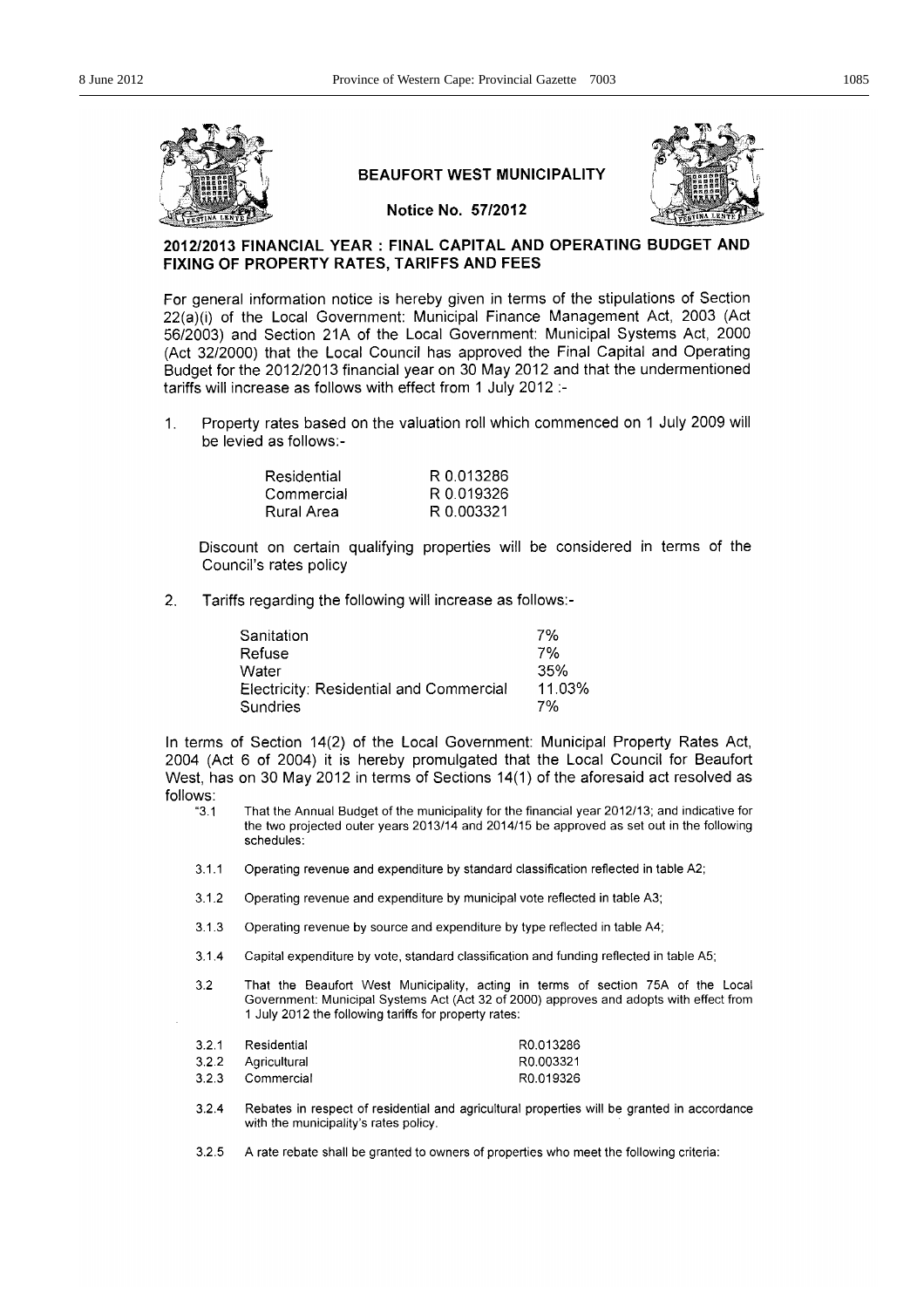- $3.2.5.1$ The property must be occupied by the owner;
- $3.2.5.2$ The rebate will be available to one property only in cases where more than one property is owned by the applicants;
- $3.2.5.3$ The owner must be older than 60 years;
- $3254$ The rebate shall be granted on properties where the municipal valuation is less than R450,000.00
- $326$ The rebate referred to in the previous paragraph shall be dependent on the monthly household income as follows:

| 3.2.6.1 | Less than R1,200 per month                 | $\blacksquare$           | -30% |
|---------|--------------------------------------------|--------------------------|------|
| 3.2.6.2 | R <sub>1</sub> ,201 to R <sub>1</sub> ,500 | $\overline{\phantom{0}}$ | 20%  |
| 3.2.6.3 | R <sub>1.501</sub> to R <sub>2.320</sub>   |                          | 10%  |

 $3.3$ That the tariffs and charges as reflected in the tariff book be increased as follows for the 2012/13 financial year:

| 3.3.1 | Water                 | -                            | $35\%$  |
|-------|-----------------------|------------------------------|---------|
| 3.3.2 | Sanitation            | $\overline{\phantom{a}}$     | 7%:     |
| 3.3.3 | Refuse Removal        | $\overline{\phantom{a}}$     | 7%∶     |
| 3.3.4 | <b>Sundry Tariffs</b> | $\qquad \qquad \blacksquare$ | 7%:     |
| 3.3.5 | Electricity           | $\overline{\phantom{a}}$     | 11.03%. |
|       |                       |                              |         |

- $3.4$ That the rates in respect of the agricultural properties in the former Murraysburg DMA be aligned with the tariffs applicable to the other agricultural properties under the jurisdiction of the Beaufort West Municipality:
- $3.5$ That approval be granted that a new tariff for issuing a rates clearance certificate be introduced with effect from 1 July 2012. The tariff will be R80,00 per rates clearance certificate in duplicate and that an additional R40,00 per copy be charged for extra copies or re-issuance:
- $3.6$ That no provision was made for new posts or to fill vacancies, the organogram in. the Engineering Department be revisited to ensure basic service delivery in the water and sewerage sections."

The aforementioned resolution is available for inspection on Mondays to Fridays from 07:30 to 16:15 at the following locations:

- $\blacktriangleright$ Beaufort West: Corporative Services Office, 112 Donkin Street - Ms. S. Murrav
- □Merweville: Municipal Office, Voortrekker Street, Merweville Ms. P. Braaft  $\blacktriangleright$
- $\tilde{\mathcal{L}}$ □Nelspoort: Municipal Office, Nelspoort - Ms. V. Jonas
- □Murraysburg: Municipal Office, 23 Beaufort Street, Murraysburg Mr. E.R. Δ Klink
- Church Street Library, 15 Church Street  $\triangleright$
- $\triangleright$ Mimosa Library, Meyer Street - M.A. van Rensburg
- $\triangleright$ Wheely Wagon, Kwa-Mandlenkosi
- $\blacktriangleright$ □ Official website: www.beaufortwestmun.co.za

| Municipal Office  | J Booysen                |
|-------------------|--------------------------|
| 112 Donkin Street | <b>Municipal Manager</b> |
| Beaufort West     |                          |
| 6970              | [5/1/2/1 & 5/6/1]        |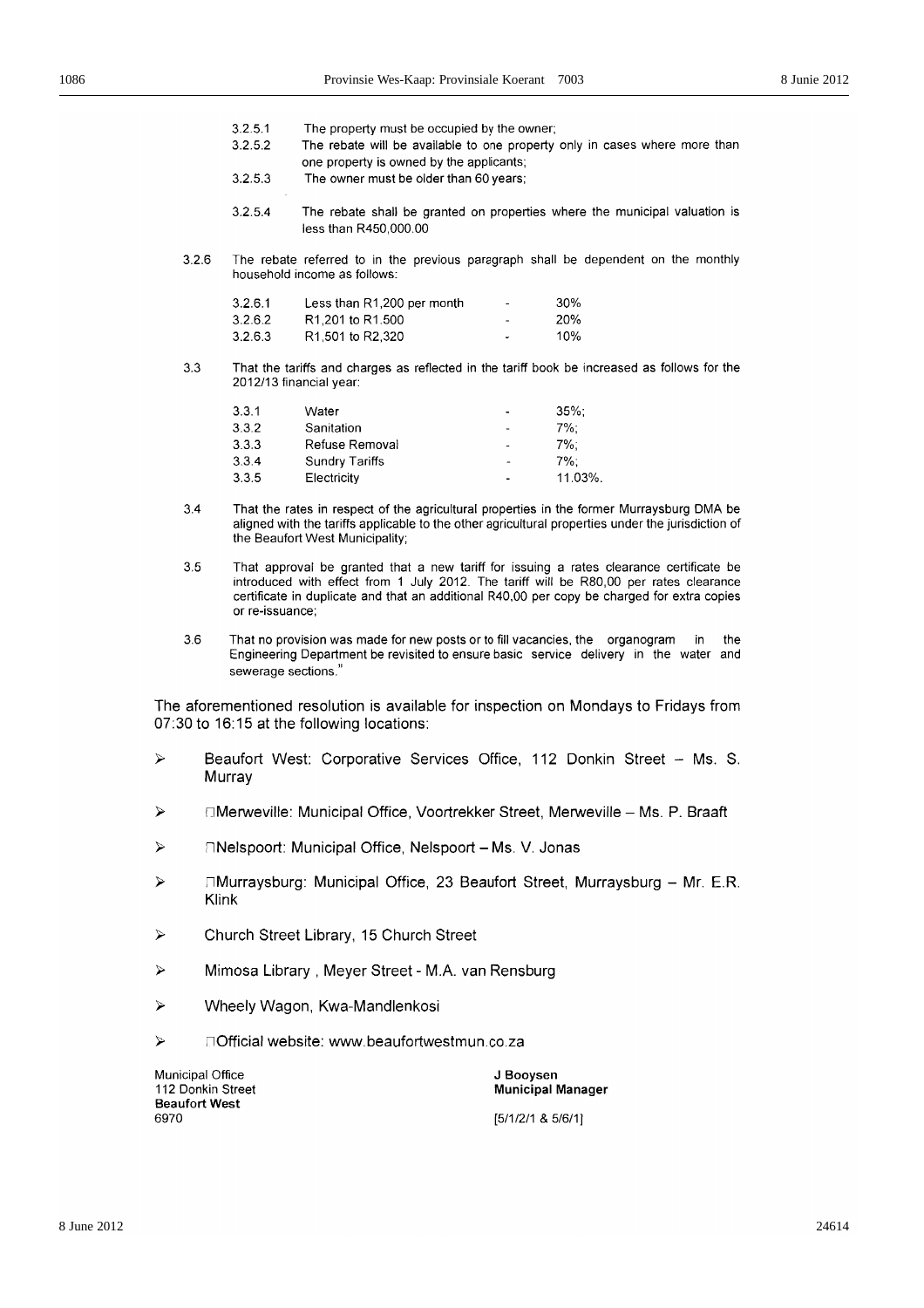

## **MUNISIPALITEIT BEAUFORT-WES**



Kennisgewing No. 57/2012

## 2012/2013 BOEKJAAR: FINALE KAPITAAL- EN BEDRYFSBEGROTING EN DIE VASSTELLING VAN EIENDOMSBELASTING, TARIEWE EN FOOIE

Ter algemene inligting geskied kennisgewing hiermee kragtens die bepalings van Artikel 22(a)(i) van die Wet op Plaaslike Regering : Munisipale Finansiële Bestuur, 2003 (Wet 56/2003) en Artikel 21A van die Wet op Plaaslike Regering: Munisipale Stelsels, 2000 (Wet 32/2000) dat die Kapitaal- en Bedryfsbegroting vir die 2012/2013 boekjaar op 30Mei 2012 finaal deur die Plaaslike Raad aanvaar is en dat tariewe soos volg opwaarts aangepas sal word vanaf 1 Julie 2012:-

 $\mathbf{1}$ . Eiendomsbelasting gebaseer op die waardasierol wat op 1 Julie 2009 in werking getree het, sal soos volg gehef word:-

| Residensieel     | R 0.013286 |
|------------------|------------|
| Kommersieel      | R 0.019326 |
| Landelike gebied | R 0.003321 |

Korting op sekere kwalifiserende eiendomme sal in terme van die Raad se belastingbeleid toegestaan word.

 $2.$ Tariewe ten opsigte van die volgende sal soos volg verhoog word:-

| Sanitasie                                  | 7%     |
|--------------------------------------------|--------|
| Vullis                                     | 7%     |
| Water                                      | 35%    |
| Elektrisiteit: Residensieel en Kommersieel | 11.03% |
| Diverse                                    | 7%     |

Ingevolge Artikel 14(2)saamgelees met Artikel 14(3) van die Wet op Plaaslike Regering: Munisipale Eiendomsbelasting, 2004 (Wet 6 van 2004) word hierby afgekondig dat die Plaaslike Raad vir Beaufort-Wes ingevolge Artikel 14(1) van die voormelde wet op 30 Mei 2012, soos volg besluit het:

- $"3.1"$ That the Annual Budget of the municipality for the financial year 2012/13; and indicative for the two projected outer years 2013/14 and 2014/15 be approved as set out in the following schedules:
- $3.1.1$ Operating revenue and expenditure by standard classification reflected in table A2;
- $3.1.2$ Operating revenue and expenditure by municipal vote reflected in table A3;
- $3.1.3$ Operating revenue by source and expenditure by type reflected in table A4;
- $3.1.4$ Capital expenditure by vote, standard classification and funding reflected in table A5;
- $3.2$ That the Beaufort West Municipality, acting in terms of section 75A of the Local Government: Municipal Systems Act (Act 32 of 2000) approves and adopts with effect from 1 July 2012 the following tariffs for property rates:

| 3.2.1 | Residential        | R0.013286 |
|-------|--------------------|-----------|
|       | 3.2.2 Agricultural | R0.003321 |
| 3.2.3 | Commercial         | R0.019326 |

- $3.2.4$ Rebates in respect of residential and agricultural properties will be granted in accordance with the municipality's rates policy.
- $3.2.5$ A rate rebate shall be granted to owners of properties who meet the following criteria: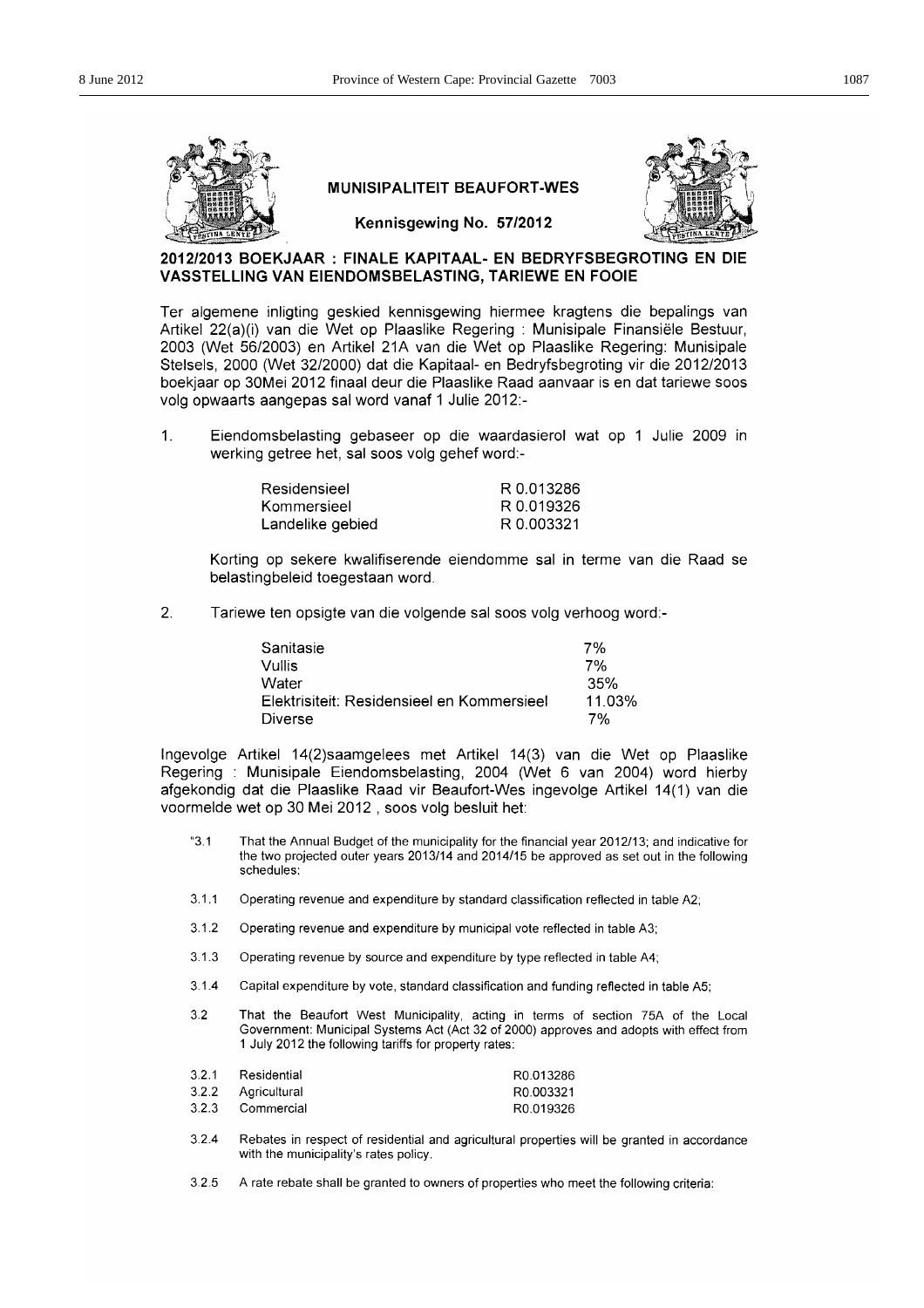- $3251$ The property must be occupied by the owner;
- The rebate will be available to one property only in cases where more than  $3.2.5.2$ one property is owned by the applicants;
- $3.2.5.3$ The owner must be older than 60 years:
- $3.2.5.4$ The rebate shall be granted on properties where the municipal valuation is less than R450,000.00
- $3.2.6$ The rebate referred to in the previous paragraph shall be dependent on the monthly household income as follows:

| 3.2.6.1 | Less than R1,200 per month                 | $\overline{\phantom{0}}$ | 30% |
|---------|--------------------------------------------|--------------------------|-----|
| 3.2.6.2 | R <sub>1</sub> ,201 to R <sub>1</sub> ,500 | $\blacksquare$           | 20% |
| 3.2.6.3 | R <sub>1,501</sub> to R <sub>2</sub> ,320  | ۰                        | 10% |

 $3.3$ That the tariffs and charges as reflected in the tariff book be increased as follows for the 2012/13 financial year:

| 3.3.1 | Water                 | $\overline{\phantom{a}}$ | $35\%$ : |
|-------|-----------------------|--------------------------|----------|
| 3.3.2 | Sanitation            |                          | $7\%$ :  |
| 3.3.3 | Refuse Removal        | ٠                        | 7%:      |
| 3.3.4 | <b>Sundry Tariffs</b> | $\overline{\phantom{a}}$ | $7\%$ :  |
| 3.3.5 | Electricity           | $\overline{a}$           | 11.03%.  |

- $3.4$ That the rates in respect of the agricultural properties in the former Murraysburg DMA be aligned with the tariffs applicable to the other agricultural properties under the jurisdiction of the Beaufort West Municipality;
- $3.5$ That approval be granted that a new tariff for issuing a rates clearance certificate be introduced with effect from 1 July 2012. The tariff will be R80,00 per rates clearance certificate in duplicate and that an additional R40,00 per copy be charged for extra copies or re-issuance;
- $36$ That no provision was made for new posts or to fill vacancies, the organogram in the Engineering Department be revisited to ensure basic service delivery in the water and sewerage sections."

Die besluit soos voormeld lê ter insae vanaf Maandae tot Vrydae vanaf 07:30 tot 16:15 by die volgende lokale:

- $\blacktriangleright$ Beaufort-Wes: Korporatiewe Kantore, Donkinstraat 112 - Me. S. Murray
- Þ Merweville: Munisipale Kantore, Voortrekkerstraat, Merweville - Me. P. Braaft
- Nelspoort: Munisipale Kantore, Nelspoort Me. V. Jonas Þ
- 
- Murraysburg: Munisipale Kantore, Beaufortstraat 23, Murraysburg Mnr. E.R. Þ Klink
- $\triangleright$ Kerkstraat Biblioteek, Kerkstraat 15
- $\overline{z}$ Mimosa Biblioteek, Meyerstraat - Me. M.A. van Rensburg
- $\overline{\mathbf{z}}$ Wheely Wagon, Kwa-Mandlenkosi
- Ź Amptelike webtuiste : www.beaufortwestmun.co.za

Munisipale Kantore Donkinstraat 112 **Beaufort-Wes** 6970

J Booysen Munisipale Bestuurder  $[5/1/2/1 8 5/6/1]$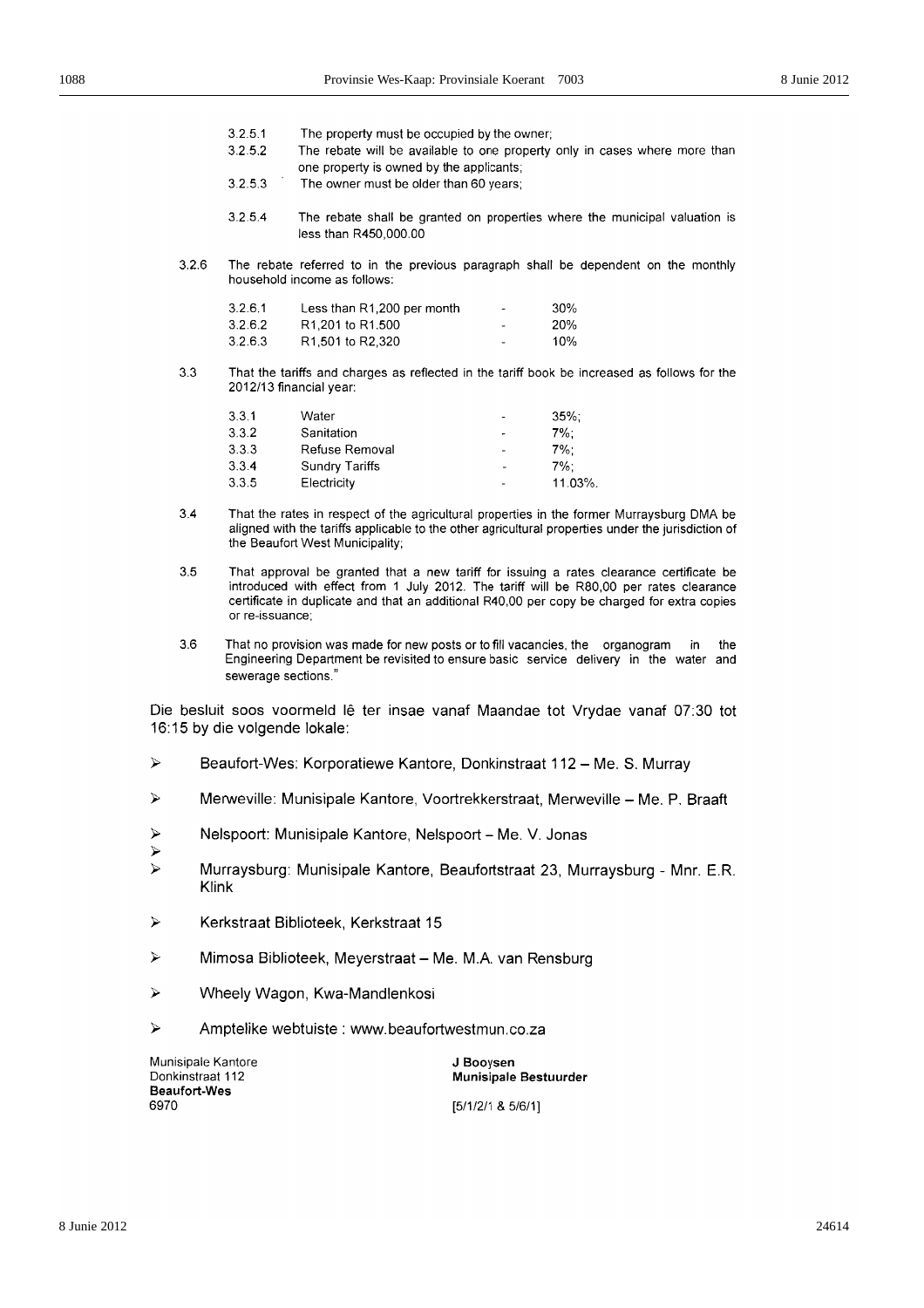## **WESTERN CAPE GAMBLING AND RACING BOARD**

## **OFFICIAL NOTICE**

## **RECEIPT OF APPLICATIONS FOR SITE LICENCES**

In terms of the provisions of Section 32(2) of the Western Cape Gambling and Racing Act, 1996 (Act 4 of 1996), as amended, the Western Cape Gambling and Racing Board ("the Board") hereby gives notice that applications for site licences, as listed below, have been received. A site licence will authorise the licence holder to place a maximum of five limited payout machines in approved sites outside of casinos for play by the public.

## **DETAILS OF APPLICANTS**

| 1. | <b>Name of business:</b>                                                                         | <b>Liam Restaurant CC</b><br>CK 2009/107166/23                                   |
|----|--------------------------------------------------------------------------------------------------|----------------------------------------------------------------------------------|
|    | At the following site:                                                                           | t/a Stino's Pub<br>Shop C & D Larenhof<br>70 Voortrekker Road,<br>Bellville 7530 |
|    | Erf number:<br>Persons having a financial<br>interest of 5% or more in                           | 11157, Bellville                                                                 |
|    | the business:                                                                                    | Antonio Amaro Abreu Pereira (100%)                                               |
| 2. | <b>Name of business:</b>                                                                         | <b>Wuisters Transport CC</b><br>CK 2003/083471/23<br>t/a Tiekiedraai             |
|    | At the following site:                                                                           | 12 Viben Street,<br>Brackenfell Industria 7560                                   |
|    | Erf number:<br>Persons having a financial<br>interest of 5% or more in                           | 4251, Brackenfell                                                                |
|    | the business:                                                                                    | Albert John Henry Wuister (100%)                                                 |
| 3. | Name of business:                                                                                | <b>Brian Bernard Dunn</b><br><b>Sole Proprietor</b><br>t/a Brian's Pub & Bistro  |
|    | At the following site:<br>Erf number:<br>Persons having a financial<br>interest of 5% or more in | 115 Regent Road, Sea Point 8005<br>46, Sea Point                                 |
|    | the business:                                                                                    | Brian Bernard Dunn (100%)                                                        |
| 4. | Name of business:                                                                                | <b>Talla's Tavern and Pub CC</b><br>CK 1995/019773/23<br>t/a Talla's Tavern      |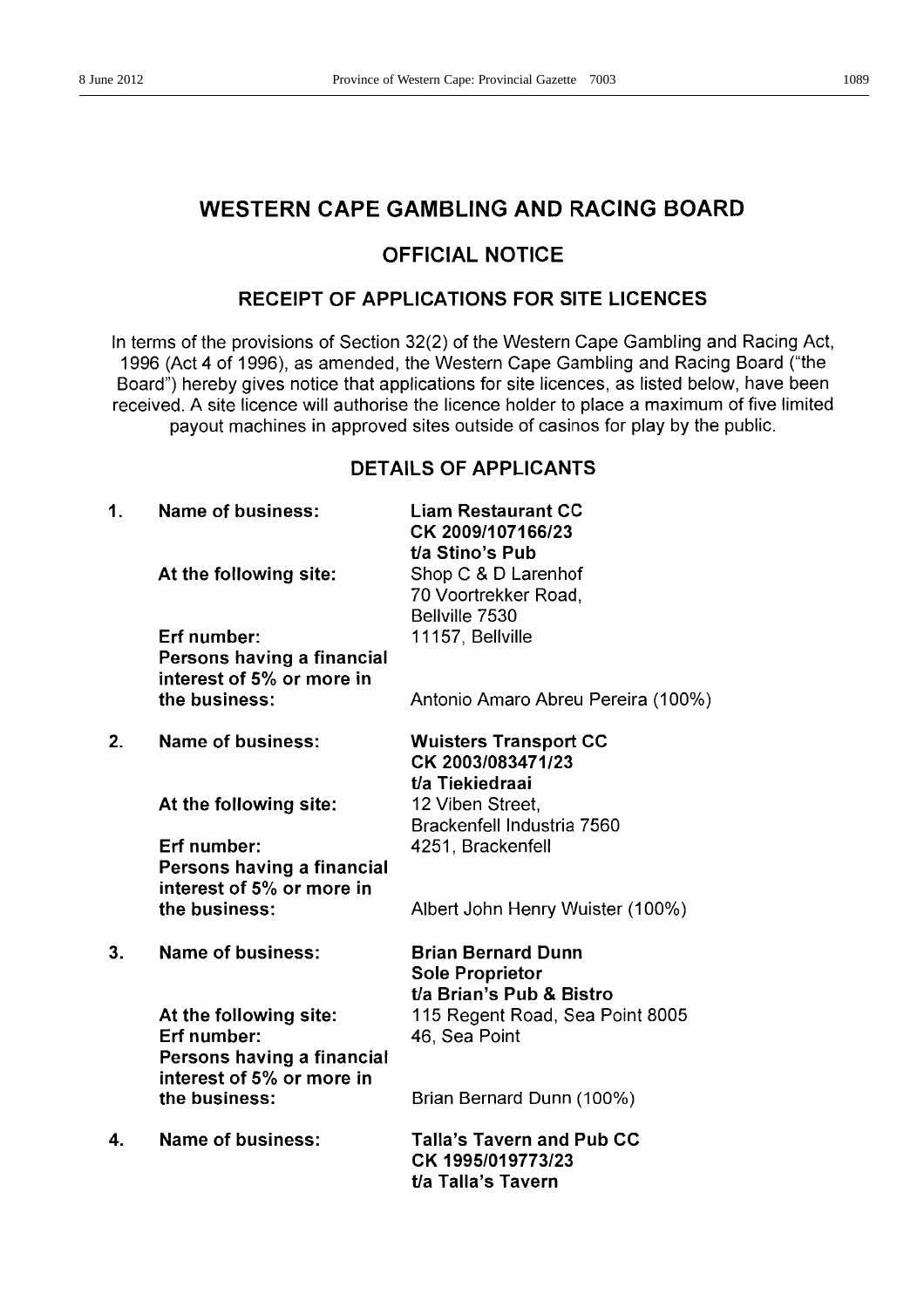At the following site: Erf number: Persons having a financial interest of 5% or more in the business:

67 Beach Road, Gordon's Bay 7140 329, Gordon's Bay

Henry Charles Muller (56%) Louise Helena Muller (20%) Henry Charles Muller (Jr.) (12%) Joshua Muller (12%)

## WRITTEN COMMENTS AND OBJECTIONS

Residents of this province who wish to lodge objections or to furnish comment on any application, may do so in writing. In the case of written objections to an application, the grounds on which such objections are founded, must be furnished. Where comment in respect of an application is furnished, full particulars and facts to substantiate such comment must be provided. The name, address and telephone number of the person submitting the objection or offering the comment must also be provided. Comments or objections must reach the Board by no later than 16:00 on Friday, 29 June 2012.

Notice is hereby given that, in terms of Regulation 24(2) of the National Gambling Regulations, the Board will schedule a public hearing in respect of an application only if, on or before 16:00 on Friday, 29 June 2012, a written objection to such application relating to:

- (a) the probity or suitability for licensing of any of the persons to be involved in the operation of the relevant business, or
- (b) the suitability of the proposed site for the conduct of gambling operations

has been received. If a public hearing is scheduled, the date of such hearing will be advertised in this publication approximately 14 days prior to the date thereof.

Objections or comments must be forwarded to the Chief Executive Officer, Western Cape Gambling and Racing Board, P.O. Box 8175, Roggebaai 8012 or handed to the Chief Executive Officer, Western Cape Gambling and Racing Board, Seafare House, 68 Orange Street, Gardens, Cape Town or faxed to the Chief Executive Officer at one of the aforementioned addresses on fax number +27 (0)21 422 2603.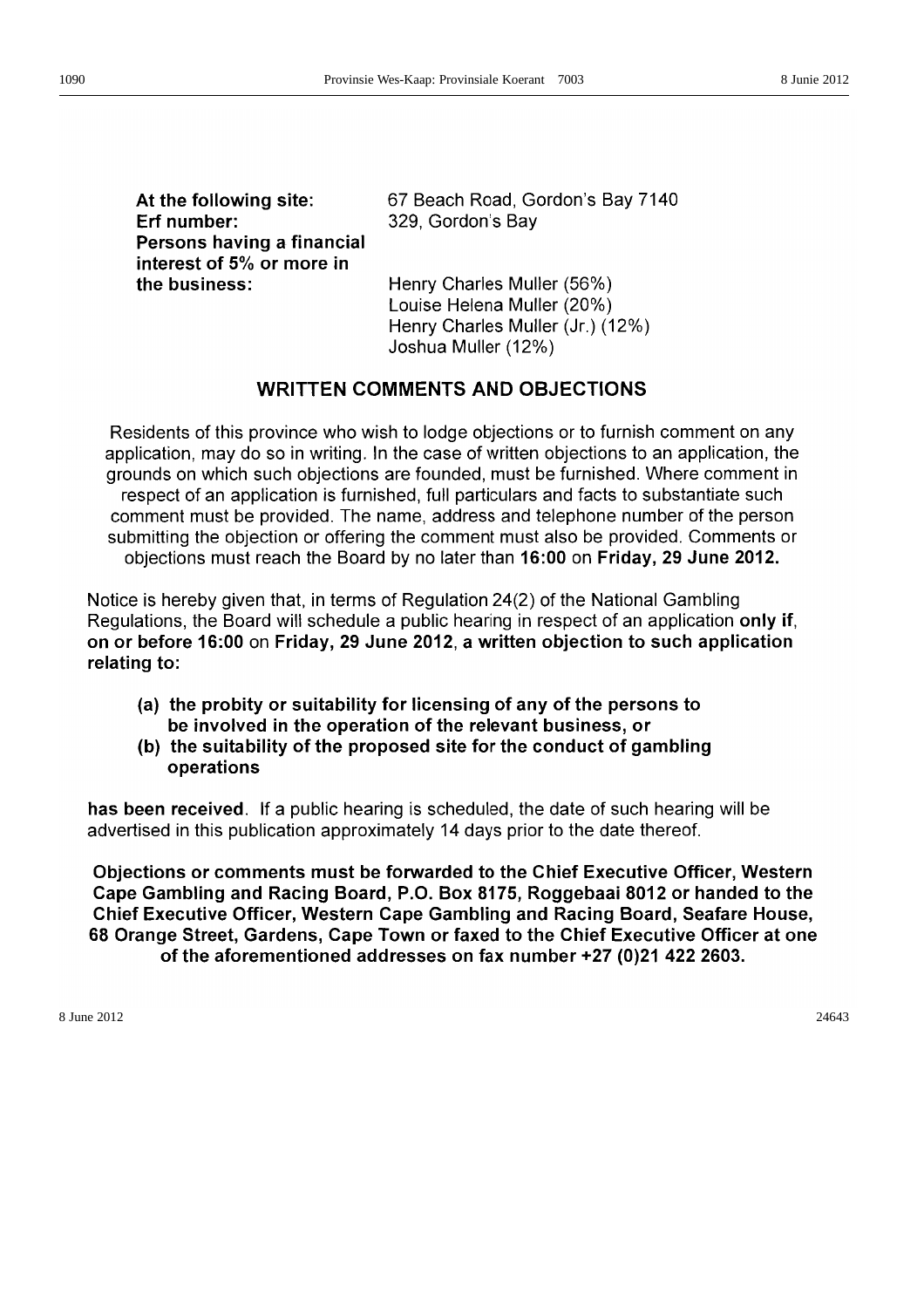## **WES-KAAPSE RAAD OP DOBBELARY EN WEDRENNE**

## **AMPTELIKE KENNISGEWING**

## **ONTVANGS VAN AANSOEKE VIR PERSEELLISENSIES**

Kragtens die bepalings van artikel 32(2) van die Wes-Kaapse Wet op Dobbelary en Wedrenne, 1996 (Wet 4 van 1996), soos gewysig, gee die Wes-Kaapse Raad op Dobbelary en Wedrenne ("die Raad") hiermee kennis dat aansoeke om perseellisensies, soos onder aangedui, ontvang is. 'n Perseellisensie sal die lisensiehouer magtig om 'n maksimum van vyf beperkte uitbetalingmasjiene in goedgekeurde persele buite die casino's te plaas om deur die publiek gespeel te word.

## **BESONDERHEDE VAN AANSOEKERS**

 $1.$ Naam van besigheid:

By die volgende perseel:

Frfnommer:

Persone met 'n finansiële belang van 5% of meer in die besigheid:

 $2<sub>1</sub>$ Naam van besigheid:

By die volgende perseel:

Erfnommer: Persone met 'n finansiële belang van 5% of meer in die besigheid:

 $3<sub>1</sub>$ Naam van besigheid:

> By die volgende perseel: Erfnommer: Persone met 'n finansiële belang van 5% of meer in die besigheid:

4. Naam van besigheid: **Liam Restaurant BK** BK 2009/107166/23 h/a Stino's Pub Winkel C & D Larenhof Voortrekkerweg 70, Bellville 7530 11157. Bellville

Antonio Amaro Abreu Pereira (100%)

**Wuisters Transport BK** BK 2003/083471/23 h/a Tiekiedraai Vibenstraat 12. Brackenfell Industrieel 7560 4251, Brackenfell

Albert John Henry Wuister (100%)

**Brian Bernard Dunn** Alleeneienaar h/a Brian's Pub & Bistro Regentweg 115, Seepunt 8005 46. Seepunt

Brian Bernard Dunn (100%)

**Talla's Tavern and Pub BK** BK 1995/019773/23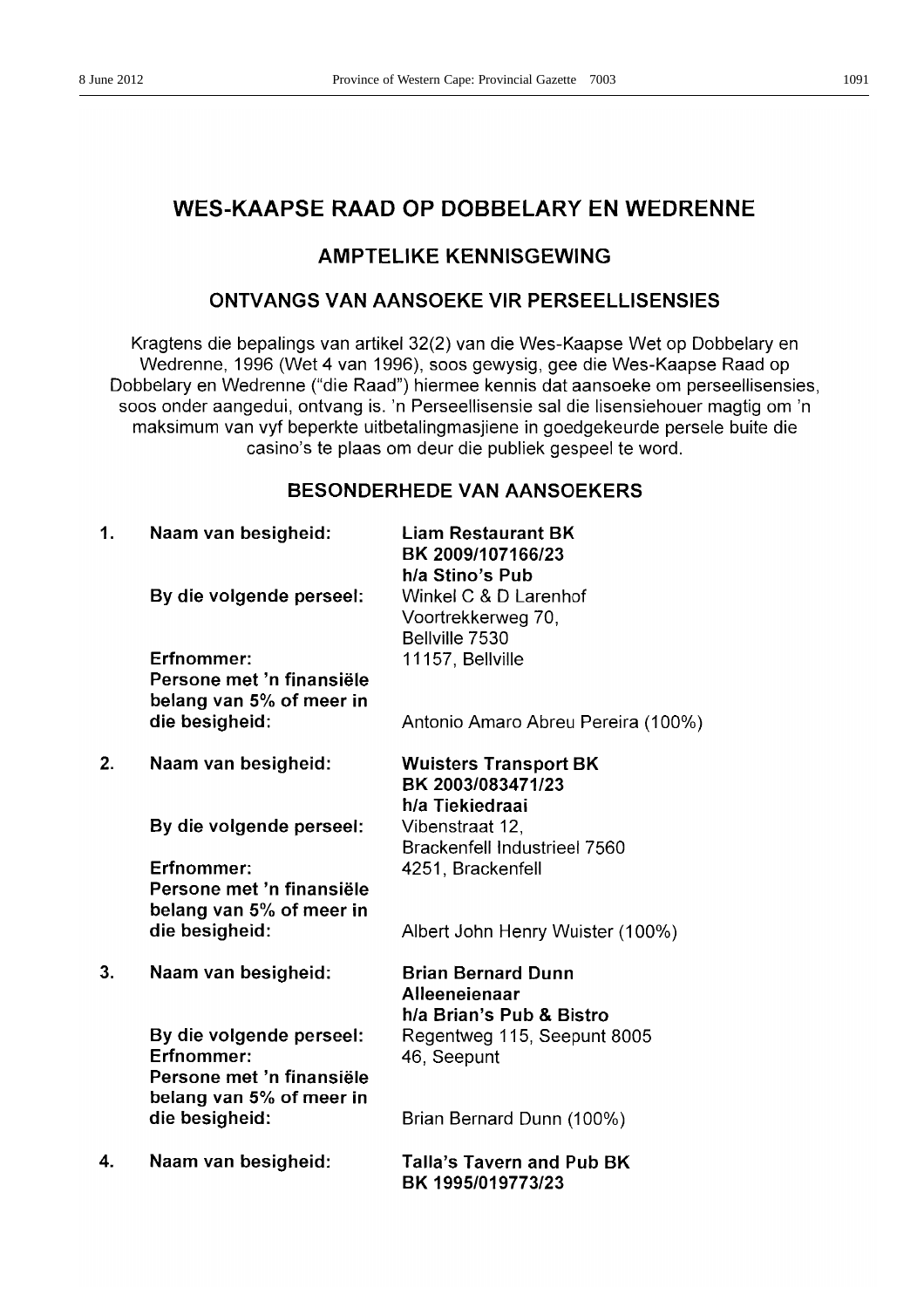By die volgende perseel: Erfnommer: Persone met 'n finansiële belang van 5% of meer in die besigheid:

h/a Talla's Tavern Kusweg 67, Gordonsbaai 7140 329. Gordonsbaai

Henry Charles Muller (56%) Louise Helena Muller (20%) Henry Charles Muller (Jnr.) (12%) Joshua Muller (12%)

## SKRIFTELIKE KOMMENTAAR EN BESWARE

Inwoners van hierdie provinsie wat belangstel om besware aan te teken teen of kommentaar te lewer op enige aansoek, mag dit skriftelik doen. In die geval van skriftelike besware teen 'n aansoek, moet die redes waarop sodanige besware gebaseer is, verskaf word. Waar kommentaar betreffende die aansoek verstrek word, moet die volle besonderhede en feite om sodanige kommentaar te staaf, verskaf word. Die naam, adres en telefoonnommer van die persoon wat beswaar maak of kommentaar lewer, moet ook verskaf word. Kommentaar of besware moet die Raad op die laatste teen 16:00 op Vrydag, 29 Junie 2012 bereik.

Kennis geskied hiermee dat die Raad, ingevolge regulasie 24(2) van die Nasionale Dobbelregulasies, 'n openbare verhoor ten opsigte van 'n aansoek sal skeduleer slegs indien 'n skriftelike beswaar teen 'n aansoek voor of om 16:00 op Vrydag, 29 Junie 2012 ontvang is. Sodanige beswaar moet betrekking hê op:

- (a) die onkreukbaarheid of geskiktheid van enige van die persone, wat betrokke sal wees by die bedryf van die relevante onderneming, vir lisensiëring, of
- (b) die geskiktheid van die voorgestelde perseel vir die bedryf van dobbelaktiwiteite.

Indien 'n openbare verhoor geskeduleer word, sal die datum van sodanige verhoor ongeveer 14 dae vóór die verhoordatum in hierdie publikasie geadverteer word.

Besware of kommentaar moet gestuur word aan die Hoof- Uitvoerende Beampte, Wes-Kaapse Raad op Dobbelary en Wedrenne, Posbus 8175, Roggebaai 8012, of ingehandig word by die Hoof- Uitvoerende Beampte, Wes-Kaapse Raad op Dobbelary en Wedrenne, Seafare Huis, Oranjestraat 68, Tuine, Kaapstad of gefaks word aan die Hoof- Uitvoerende Beampte by een van die voorafgenoemde adresse by faksnommer +27 (0)21 422 2603.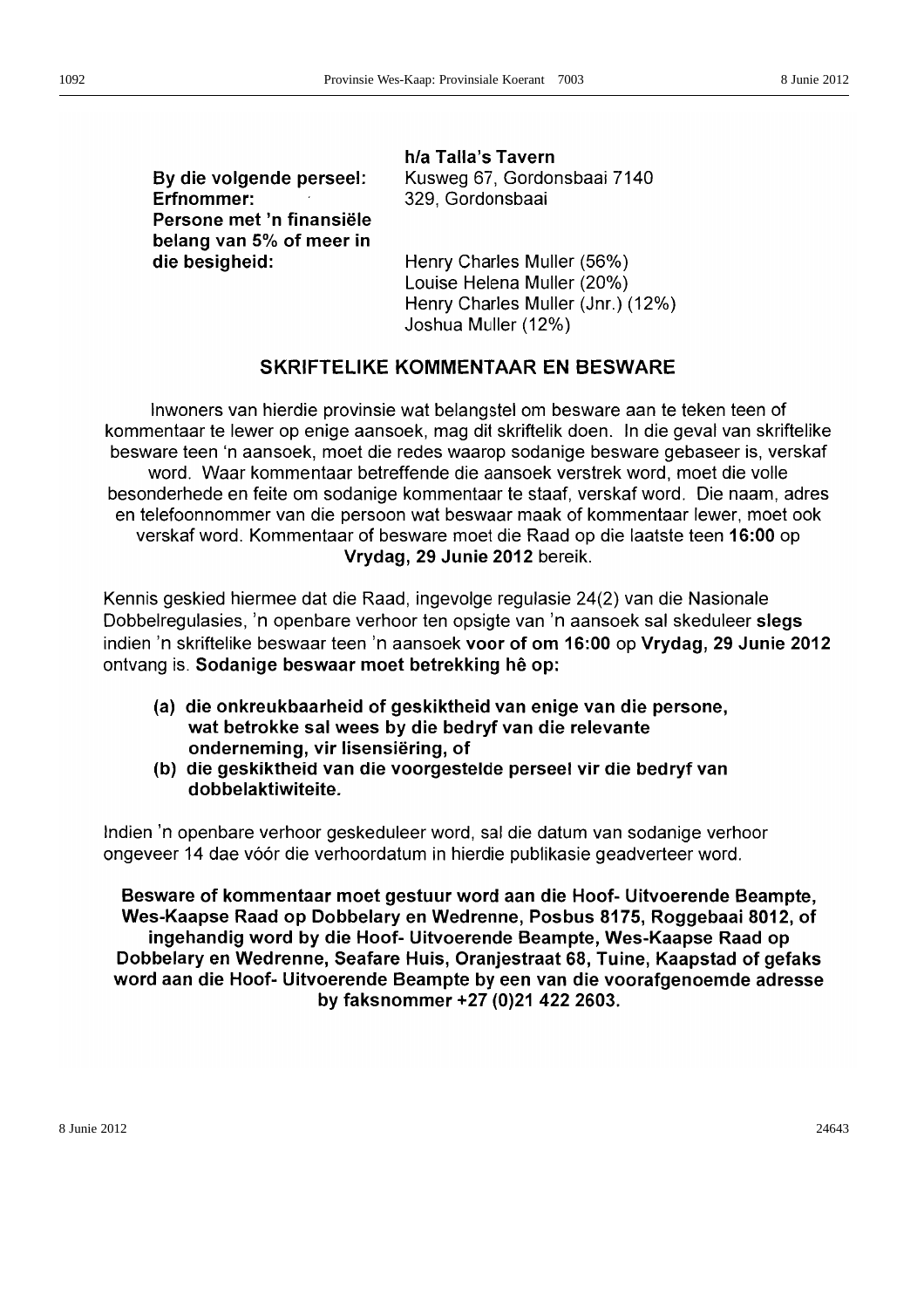## **WESTERN CAPE GAMBLING AND RACING BOARD**

## **OFFICIAL NOTICE**

## RECEIPT OF APPLICATIONS FOR SITE LICENCES

In terms of the provisions of Section 32(2) of the Western Cape Gambling and Racing Act, 1996 (Act 4 of 1996), as amended, the Western Cape Gambling and Racing Board ("the Board") hereby gives notice that applications for site licences, as listed below, have been received. A site licence will authorise the licence holder to place a maximum of five limited payout machines in approved sites outside of casinos for play by the public.

## **DETAILS OF APPLICANTS**

| 1. | <b>Name of business:</b>                                                                         | <b>Marvink Trading CC</b><br>CK 2008/032579/23<br>t/a Papa Jo's                               |
|----|--------------------------------------------------------------------------------------------------|-----------------------------------------------------------------------------------------------|
|    | At the following site:                                                                           | Shop 2 & 3, Fish Hoek Centre<br>90 Main Road, Fish Hoek 7975                                  |
|    | Erf number:<br>Persons having a financial<br>interest of 5% or more in                           | 10477, Fish Hoek                                                                              |
|    | the business:                                                                                    | Raymond Rundle (50%)<br>Dorothea Susanna Elizabeth Rundle (50%)                               |
| 2. | Name of business:                                                                                | <b>Marvink Trading CC</b><br>CK 2008/032579/23<br>t/a Mambo's                                 |
|    | At the following site:<br>Erf number:<br>Persons having a financial<br>interest of 5% or more in | 3 Gray Road, Plumstead 7800<br>70519, Plumstead                                               |
|    | the business:                                                                                    | Raymond Rundle (50%)<br>Dorothea Susanna Elizabeth Rundle (50%)                               |
| 3. | <b>Name of business:</b>                                                                         | Wilhelm Jacobus Louwrens Geldenhuys<br><b>Sole Proprietor</b>                                 |
|    | At the following site:<br>Erf number:<br>Persons having a financial<br>interest of 5% or more in | t/a Duroc's Pub & Grill<br>Theewater Crescent, Villiersdorp 6848<br>1727, Villiersdorp        |
|    | the business:                                                                                    | Wilhelm Jacobus Louwrens Geldenhuys (100%)                                                    |
| 4. | <b>Name of business:</b>                                                                         | <b>Steven ljumba Kampies</b><br><b>Sole Proprietor</b><br>t/a Serengeti Action Sportsmans Pub |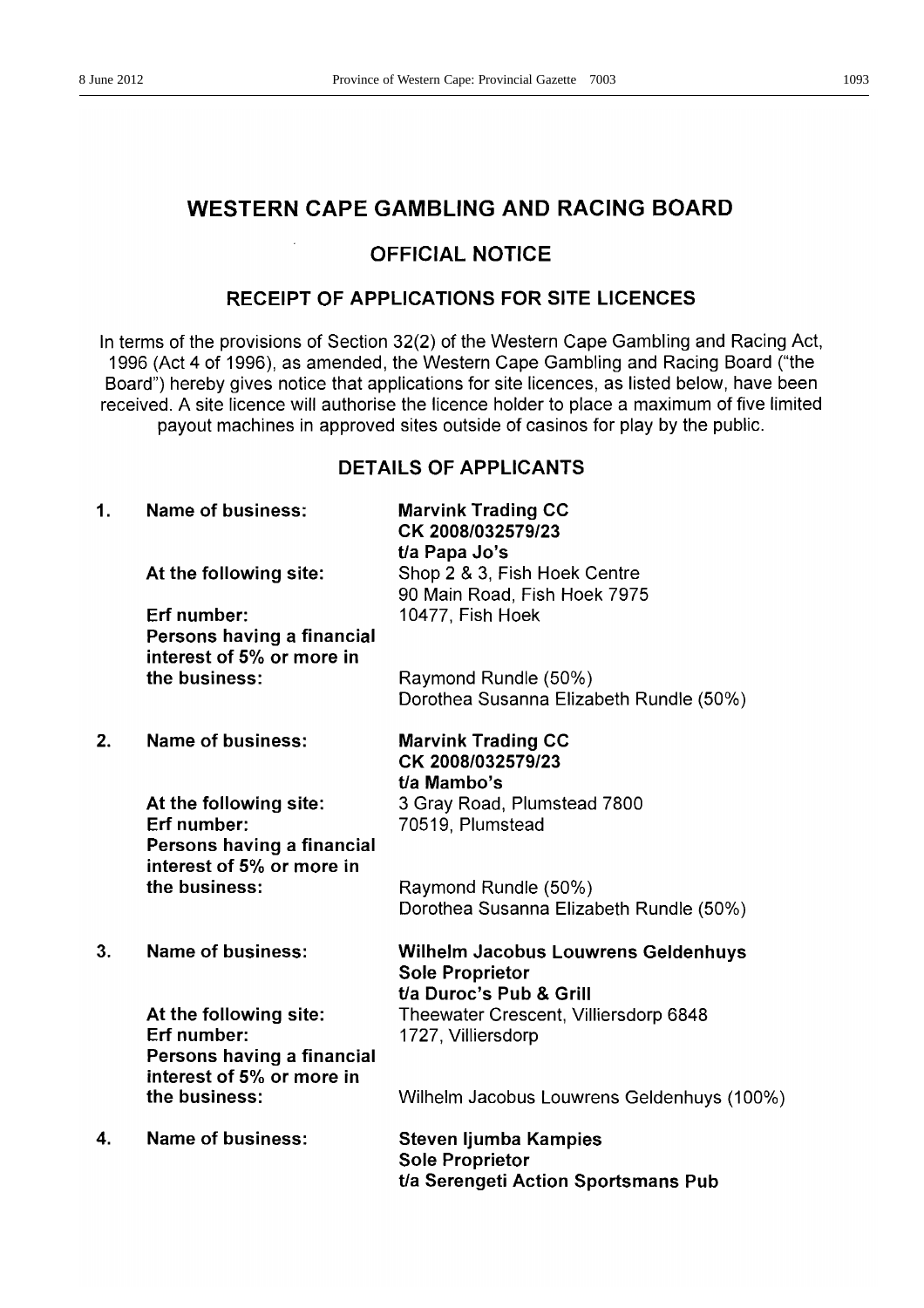| At the following site:                                                 | Erf 2701, Cnr Beet & Vallei Streets,<br>Newton, Wellington 7655 |
|------------------------------------------------------------------------|-----------------------------------------------------------------|
| Erf number:<br>Persons having a financial<br>interest of 5% or more in | 2701, Wellington                                                |
| the business:                                                          | Steven ljumba Kampies (100%)                                    |

## **WRITTEN COMMENTS AND OBJECTIONS**

Residents of this province who wish to lodge objections or to furnish comment on any application, may do so in writing. In the case of written objections to an application, the grounds on which such objections are founded, must be furnished. Where comment in respect of an application is furnished, full particulars and facts to substantiate such comment must be provided. The name, address and telephone number of the person submitting the objection or offering the comment must also be provided. Comments or objections must reach the Board by no later than 16:00 on Friday, 29 June 2012.

Notice is hereby given that, in terms of Regulation 24(2) of the National Gambling Regulations, the Board will schedule a public hearing in respect of an application only if, on or before 16:00 on Friday, 29 June 2012, a written objection to such application relating to:

- (a) the probity or suitability for licensing of any of the persons to be involved in the operation of the relevant business, or
- (b) the suitability of the proposed site for the conduct of gambling operations

has been received. If a public hearing is scheduled, the date of such hearing will be advertised in this publication approximately 14 days prior to the date thereof.

Objections or comments must be forwarded to the Chief Executive Officer, Western Cape Gambling and Racing Board, P.O. Box 8175, Roggebaai 8012 or handed to the Chief Executive Officer, Western Cape Gambling and Racing Board, Seafare House, 68 Orange Street, Gardens, Cape Town or faxed to the Chief Executive Officer at one of the aforementioned addresses on fax number +27 (0)21 422 2603.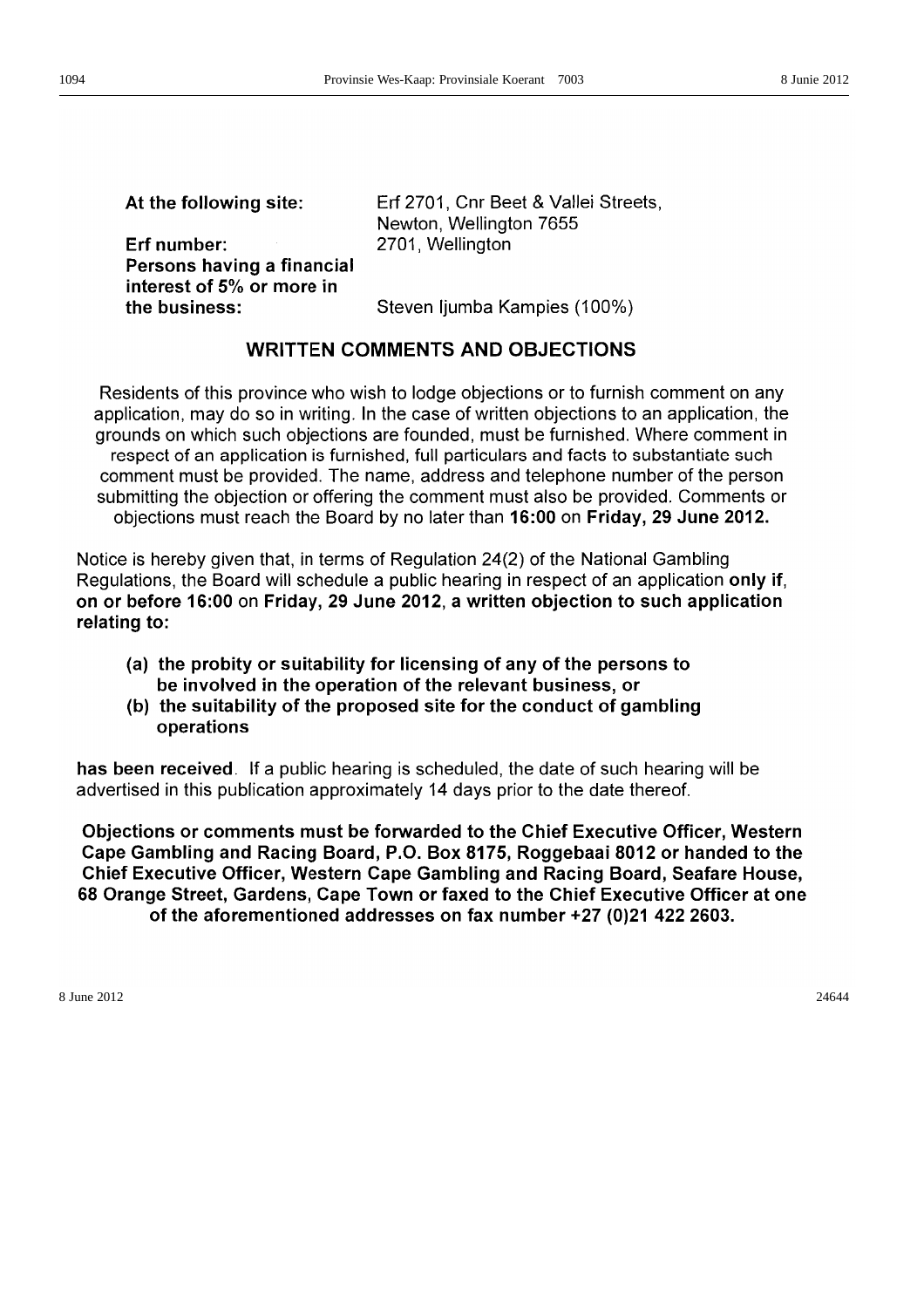## **AMPTELIKE KENNISGEWING**

## **ONTVANGS VAN AANSOEKE VIR PERSEELLISENSIES**

Kragtens die bepalings van artikel 32(2) van die Wes-Kaapse Wet op Dobbelary en Wedrenne, 1996 (Wet 4 van 1996), soos gewysig, gee die Wes-Kaapse Raad op Dobbelary en Wedrenne ("die Raad") hiermee kennis dat aansoeke om perseellisensies, soos onder aangedui, ontvang is. 'n Perseellisensie sal die lisensiehouer magtig om 'n maksimum van vyf beperkte uitbetalingmasjiene in goedgekeurde persele buite die casino's te plaas om deur die publiek gespeel te word.

## **BESONDERHEDE VAN AANSOEKERS**

| 1. | Naam van besigheid:                                                                                    | <b>Marvink Trading BK</b><br>BK 2008/032579/23<br>h/a Papa Jo's                     |
|----|--------------------------------------------------------------------------------------------------------|-------------------------------------------------------------------------------------|
|    | By die volgende perseel:                                                                               | Winkel 2 & 3, Vishoeksentrum                                                        |
|    | Erfnommer:<br>Persone met 'n finansiële<br>belang van 5% of meer in                                    | Hoofweg 90, Vishoek 7975<br>10477, Vishoek                                          |
|    | die besigheid:                                                                                         | Raymond Rundle (50%)<br>Dorothea Susanna Elizabeth Rundle (50%)                     |
| 2. | Naam van besigheid:                                                                                    | <b>Marvink Trading BK</b><br>BK 2008/032579/23<br>h/a Mambo's                       |
|    | By die volgende perseel:<br><b>Erfnommer:</b><br>Persone met 'n finansiële                             | Grayweg 3, Plumstead 7800<br>70519, Plumstead                                       |
|    | belang van 5% of meer in<br>die besigheid:                                                             | Raymond Rundle (50%)<br>Dorothea Susanna Elizabeth Rundle (50%)                     |
| 3. | Naam van besigheid:                                                                                    | <b>Wilhelm Jacobus Louwrens Geldenhuys</b><br>Alleeneienaar                         |
|    | By die volgende perseel:<br><b>Erfnommer:</b><br>Persone met 'n finansiële<br>belang van 5% of meer in | h/a Duroc's Pub & Grill<br>Theewatersingel, Villiersdorp 6848<br>1727, Villiersdorp |
|    | die besigheid:                                                                                         | Wilhelm Jacobus Louwrens Geldenhuys                                                 |
| 4. | Naam van besigheid:                                                                                    | Steven ljumba Kampies<br>Alleeneienaar                                              |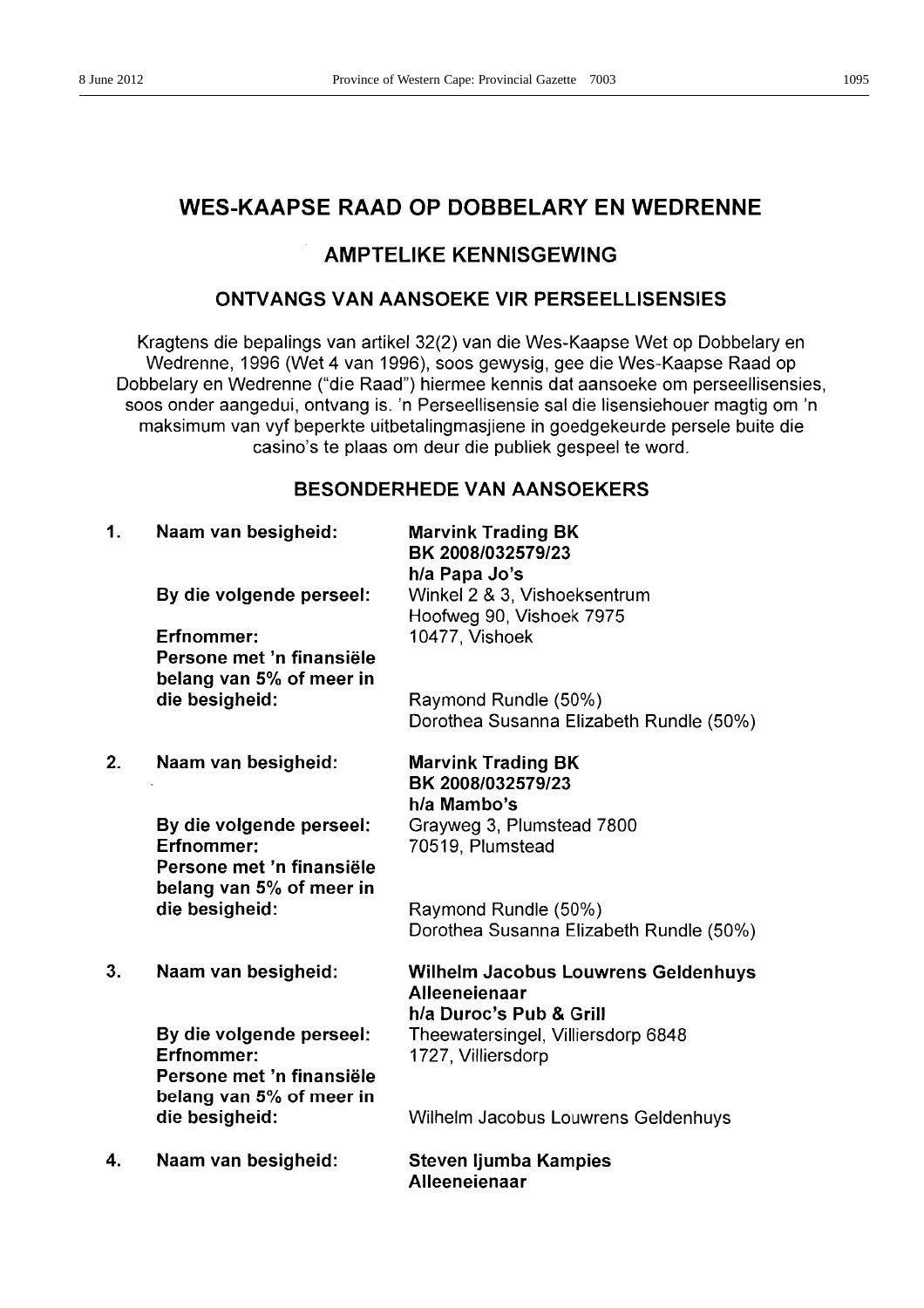| By die volgende perseel:                   | h/a Serengeti Action Sportsmans Pub<br>Erf 2701, H/v Beet- en Valleistrate,<br>Newton, Wellington 7655 |
|--------------------------------------------|--------------------------------------------------------------------------------------------------------|
| Erfnommer:<br>Persone met 'n finansiële    | 2701, Wellington                                                                                       |
| belang van 5% of meer in<br>die besigheid: | Steven ljumba Kampies (100%)                                                                           |

## SKRIFTELIKE KOMMENTAAR EN BESWARE

Inwoners van hierdie provinsie wat belangstel om besware aan te teken teen of kommentaar te lewer op enige aansoek, mag dit skriftelik doen. In die geval van skriftelike besware teen 'n aansoek, moet die redes waarop sodanige besware gebaseer is, verskaf word. Waar kommentaar betreffende die aansoek verstrek word, moet die volle besonderhede en feite om sodanige kommentaar te staaf, verskaf word. Die naam, adres en telefoonnommer van die persoon wat beswaar maak of kommentaar lewer, moet ook verskaf word. Kommentaar of besware moet die Raad op die laatste teen 16:00 op Vrydag, 29 Junie 2012 bereik.

Kennis geskied hiermee dat die Raad, ingevolge regulasie 24(2) van die Nasionale Dobbelregulasies. 'n openbare verhoor ten opsigte van 'n aansoek sal skeduleer slegs indien 'n skriftelike beswaar teen 'n aansoek voor of om 16:00 op Vrydag, 29 Junie 2012 ontvang is. Sodanige beswaar moet betrekking hê op:

- (a) die onkreukbaarheid of geskiktheid van enige van die persone, wat betrokke sal wees by die bedryf van die relevante onderneming, vir lisensiëring, of
- (b) die geskiktheid van die voorgestelde perseel vir die bedryf van dobbelaktiwiteite.

Indien 'n openbare verhoor geskeduleer word, sal die datum van sodanige verhoor ongeveer 14 dae vóór die verhoordatum in hierdie publikasie geadverteer word.

Besware of kommentaar moet gestuur word aan die Hoof- Uitvoerende Beampte, Wes-Kaapse Raad op Dobbelary en Wedrenne, Posbus 8175, Roggebaai 8012, of ingehandig word by die Hoof- Uitvoerende Beampte, Wes-Kaapse Raad op Dobbelary en Wedrenne, Seafare Huis, Oranjestraat 68, Tuine, Kaapstad of gefaks word aan die Hoof- Uitvoerende Beampte by een van die voorafgenoemde adresse by faksnommer +27 (0)21 422 2603.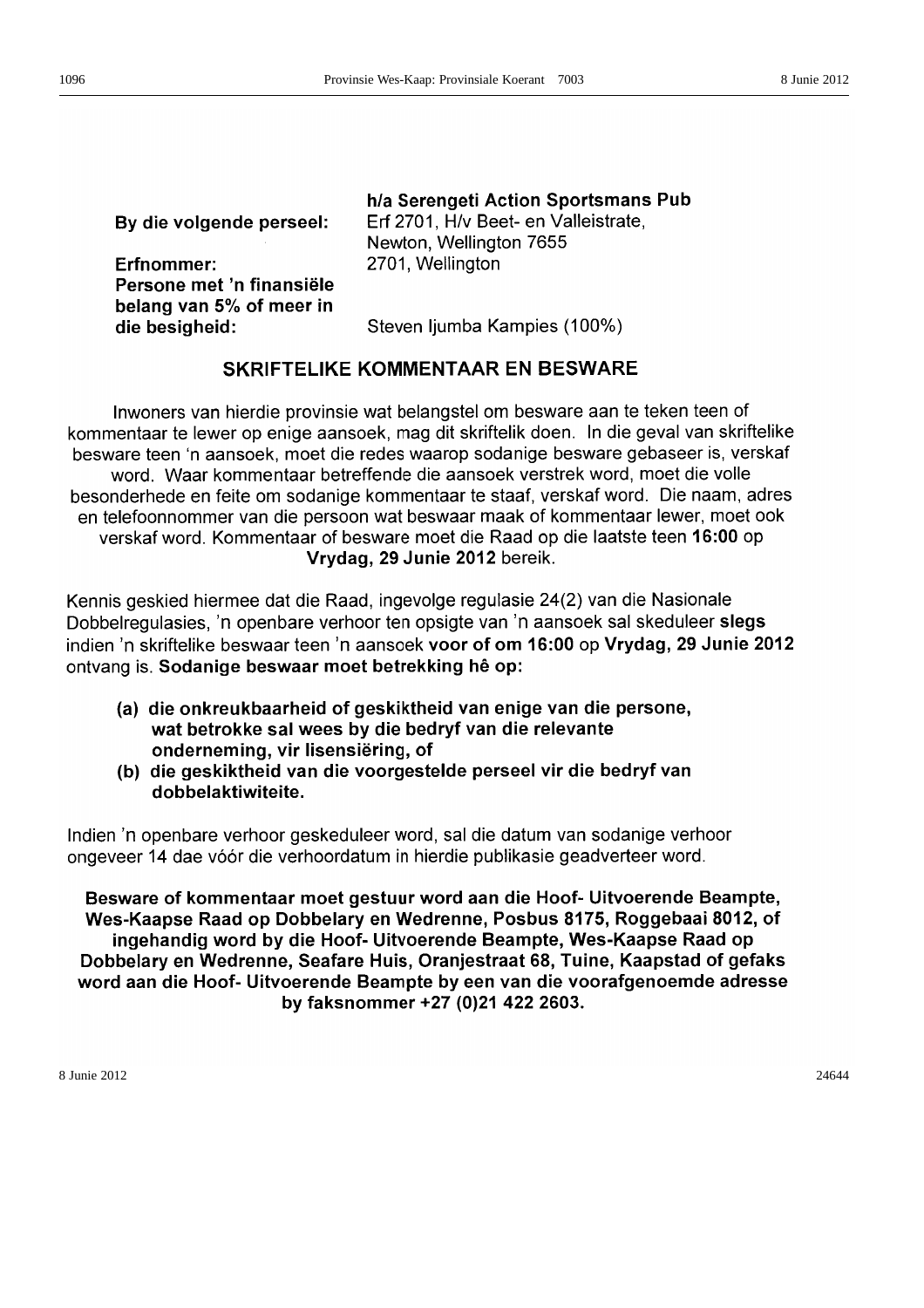# **WESTERN CAPE BIOSHERE RESERVES ACT, 2011** (ACT 6 OF 2011)

# DRAFT WESTERN CAPE BIOSPHERE RESERVES **REGULATIONS**

The Provincial Minister of Local Government, Environmental Affairs and Development Planning in the Province of the Western Cape intends to make the Regulations set out in the Schedule in terms of section 10 of the Western Cape Biosphere Reserves Act, 2011 (Act 6 of 2011).

Interested parties are invited to furnish written comments or make representations to Mr Willem Smith at Willem. Smith@pgwc.gov.za by Friday, 2 August 2012 with regard to the intended Regulations.

## **SCHEDULE**

## ARRANGEMENT OF REGULATIONS

- $1<sub>1</sub>$ Definitions
- $2.$ Public participation in establishment of biosphere reserve
- $3<sub>1</sub>$ Establishment of Biosphere Reserve Interim Committee
- $\mathbf{4}$ **Establishment of Management Committee**
- 5 Compilation of constitution
- $6.$ Participation of interested and affected parties in preparation of framework plan
- $7<sub>1</sub>$ Drafting of framework plan
- 8. **Transitional provisions**
- 9. Funding
- 10. Annual report
- 11. Appeal to Minister
- 12. Withdrawal of biosphere reserve status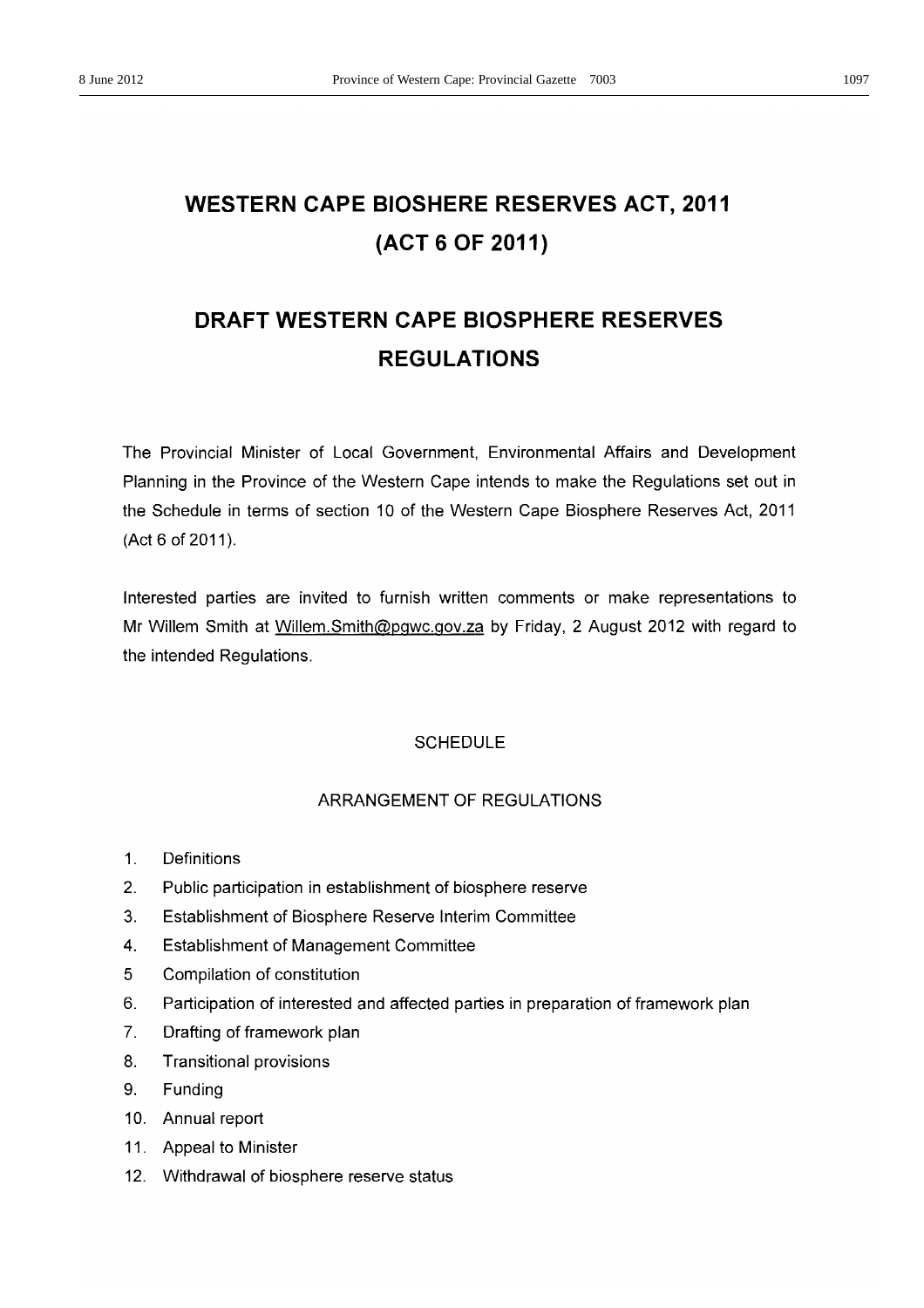## 13. Short title

## **Definitions**

 $\mathbf{1}$ In these regulations, "the Act" means the Western Cape Biosphere Reserves Act. 2011 (Act 6 of 2011), and unless the context indicates otherwise, a word or expression to which a meaning has been assigned in the Act retains that meaning.

## Public participation in establishment of biosphere reserve

- $2. (1)$ Any person, group of persons or organ of state requesting preliminary approval for the establishment of a biosphere reserve as contemplated in section 3(1) of the Act (in this regulation referred to as "the applicant") must -
	- publish a notice of the proposed establishment of a biosphere reserve in  $(a)$ the Provincial Gazette and at least two newspapers distributed in the area in which the biosphere reserve is to be located; and
	- $(b)$ if the proposed biosphere reserve is to include any private land
		- send a copy of the notice by registered post to the last known  $(i)$ postal address of each owner of land within the affected area: and
		- inform in an appropriate manner any other person whose rights  $(ii)$ in that land may be affected by the establishment of the biosphere reserve.
	- $(2)$ The notice contemplated in subregulation  $(1)(a)$  must --
		- $(a)$ invite members of the public to submit to the applicant written representations on or objections to the establishment of the biosphere reserve within 60 days from the date of publication of the notice in the **Provincial Gazette:**
		- (b) contain sufficient information to enable members of the public to submit meaningful representations or objections; and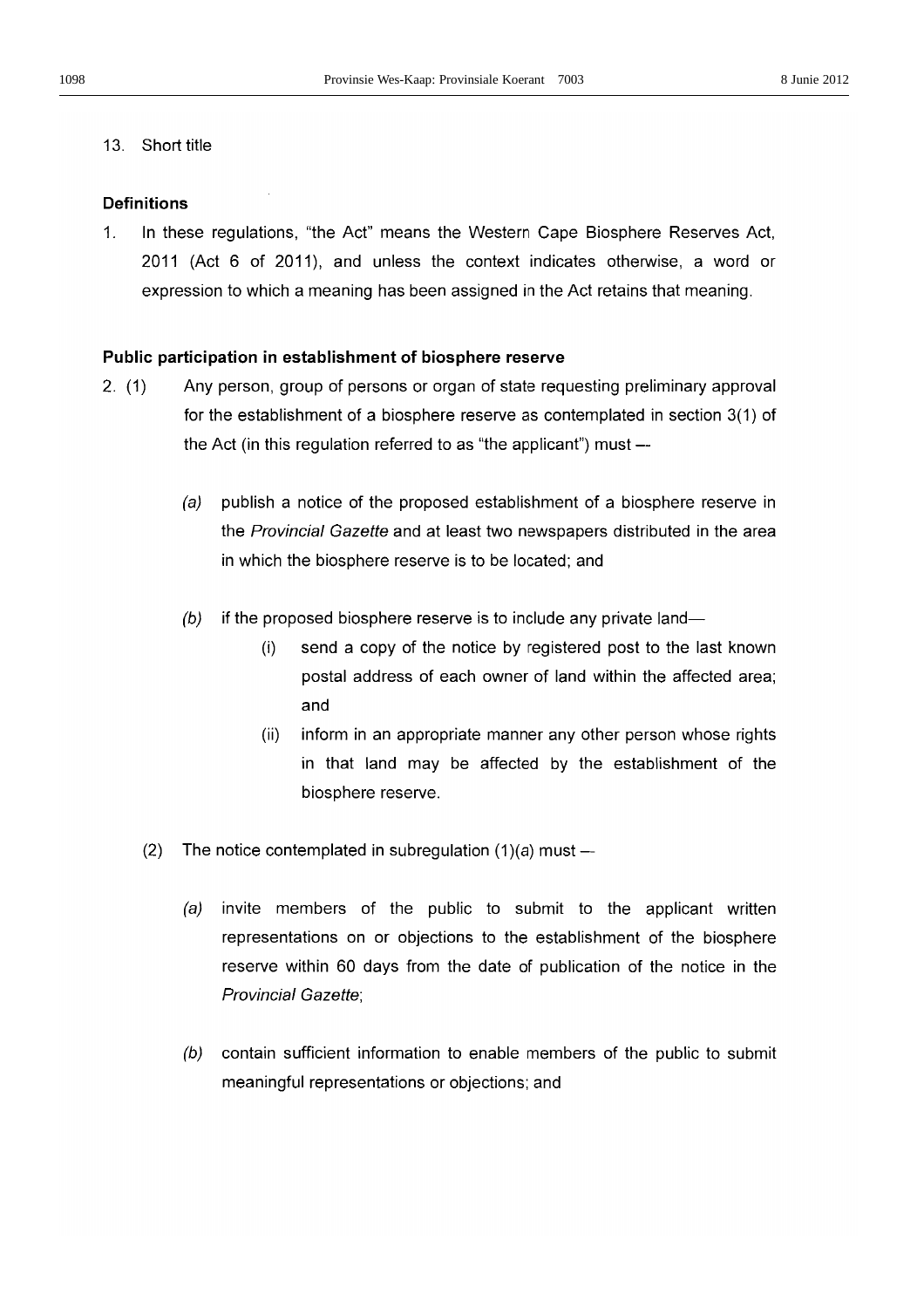- include a clear description or map of the area that will be incorporated in  $\left( c\right)$ the biosphere reserve.
- $(3)$ The applicant may allow any interested person to present oral evidence to the applicant, but such evidence must be allowed where the proposed establishment of the biosphere reserve will affect the rights or interests of a local community.
- $(4)$ The applicant must give due consideration to all representations and objections received or presented before submitting the request for preliminary approval of the establishment of a biosphere reserve to the Minister.

## **Establishment of Biosphere Reserve Interim Committee**

- $3<sup>1</sup>$ A Biosphere Reserve Interim Committee, must comprise at least the following:  $(1)$ 
	- $(a)$ One representative nominated by each district municipality within whose area of jurisdiction the proposed biosphere reserve or part thereof is located:
	- (b) one representative nominated by each local municipality within whose area of jurisdiction the proposed biosphere reserve or part thereof is located:
	- one representative nominated by each metropolitan municipality within  $\left( c\right)$ whose area of jurisdiction the proposed biosphere reserve or part thereof is located:
	- $(d)$ one representative nominated by the Department;
	- $(e)$ one representative nominated by the provincial department responsible for agriculture;
	- $(f)$ one representative nominated by CapeNature;
	- $(q)$ one representative nominated by Agri Wes-Cape;
	- $(h)$ one representative nominated by all ratepayers' associations located within the proposed biosphere reserve or part thereof, after a nomination process undertaken by the ratepayers' associations;
	- $(i)$ one representative nominated by all community based organisations located within the proposed biosphere reserve or part thereof, after a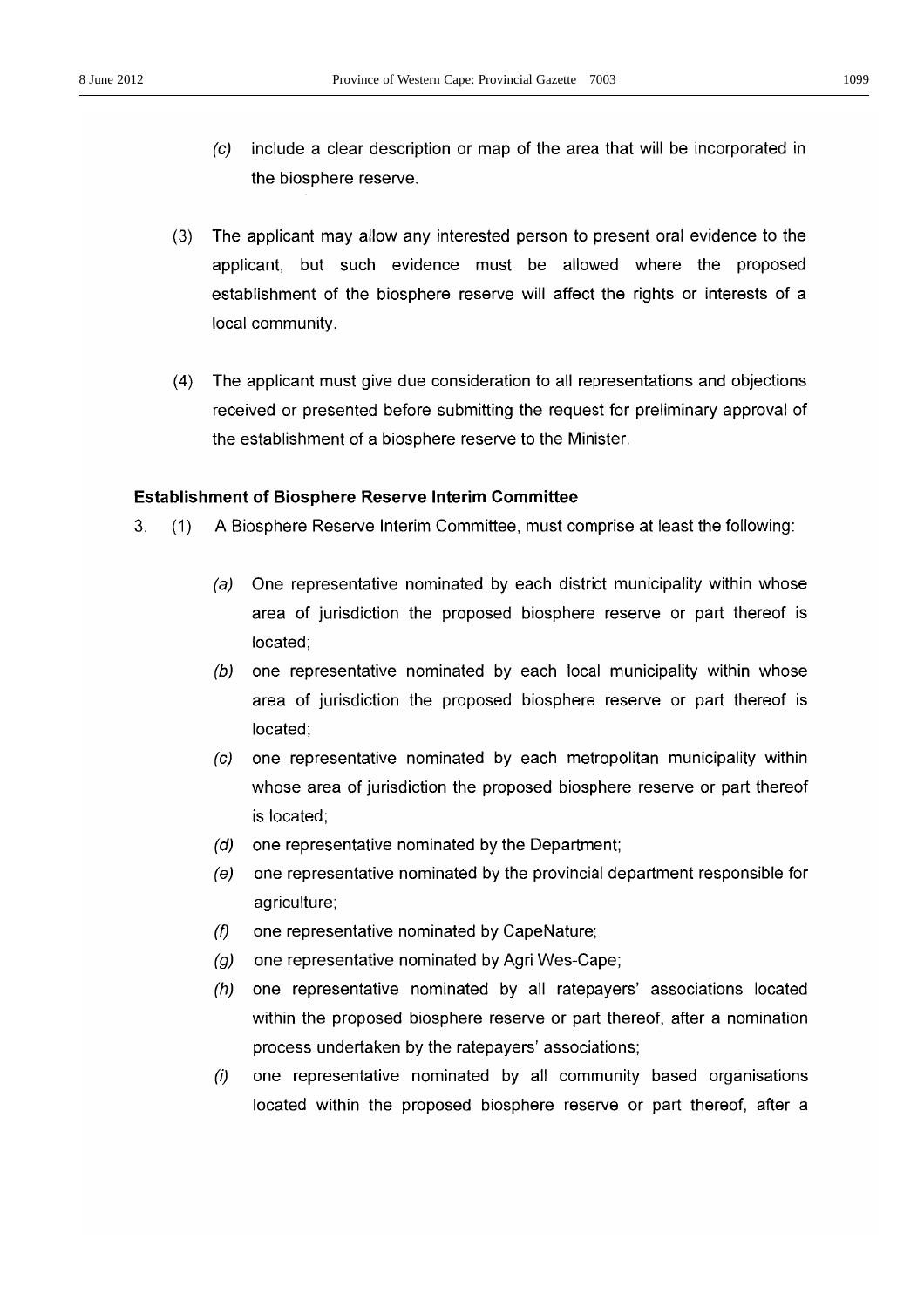nomination process undertaken by the community based organisations; and

- $(i)$ one representative nominated by all non-governmental organisations with an interest in the proposed biosphere reserve, after a nomination process undertaken by the non-governmental organisations.
- $(2)$ The persons nominated in accordance with subregulation (1) must elect a chairperson.
- The chairperson must provide the Minister with the particulars of the persons  $(3)$ nominated, in order for the Minister to assess whether the Biosphere Reserve Interim Committee will be broadly representative as required by section 3(5) of the Act.
- (4) If the Minister is not satisfied that the proposed composition of the Biosphere Reserve Interim Committee adheres to the requirements of section 3(5) of the Act, the Minister must refer the matter back to the chairperson.
- (5) If necessary for the purpose of allowing the Biosphere Reserve Interim Committee to continue with the compilation of an application for UNESCO designation of the biosphere reserve, the Minister may approve the proposed composition of the Biosphere Reserve Interim Committee even if it does not fully comply with the requirements set out in subregulation (1).

## **Establishment of Management Committee**

- $4<sup>1</sup>$  $(1)$ The Biosphere Reserve Interim Committee must-
	- (a) within 30 days of the publication of the notice of the designation of the biosphere reserve contemplated in section 4(5) of the Act publish a notice in the Provincial Gazette and at least two newspapers distributed in the area of the biosphere reserve inviting the public to submit names of persons for appointment to the Management Committee of the biosphere reserve within 60 days;
	- (b) within 30 days of the expiry of that 60 day period provide the Minister with the names and particulars of the persons it intends to appoint to the Management Committee; and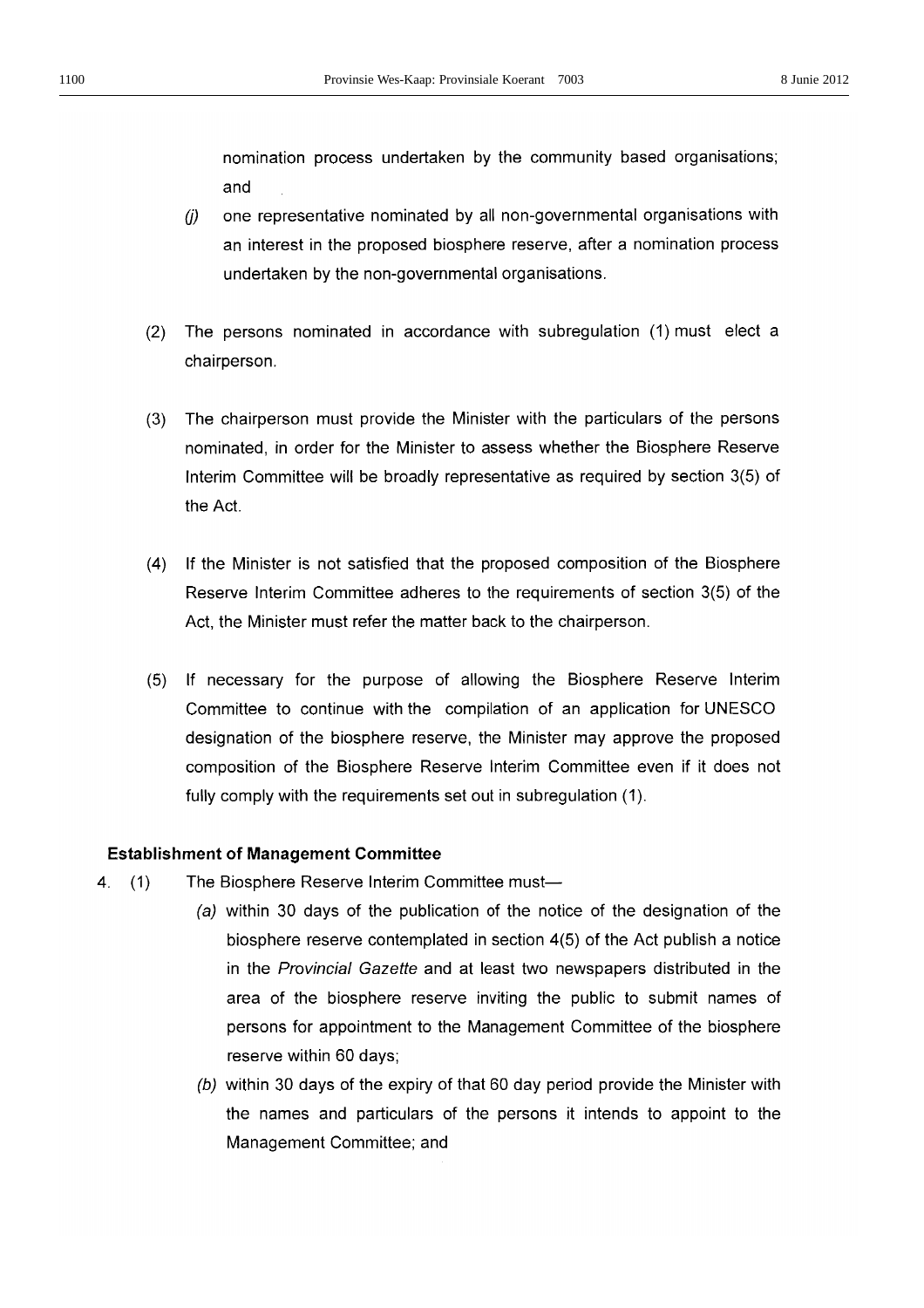- (c) within 30 days of the Minister endorsing those appointments establish the Management Committee and appoint its members.
- The Management Committee must comprise the following portfolios or areas of  $(2)$ responsibility or any combination thereof:
	- $(a)$ Chairperson;
	- $(b)$ vice chairperson;
	- $(c)$ accounting officer;
	- biodiversity and conservation;  $(d)$
	- community affairs;  $(e)$
	- $(f)$ labour:
	- $(g)$ commerce;
	- $(h)$ education;
	- economic development and planning;  $(i)$
	- marketing and public relations; and  $(i)$
	- $(k)$ tourism.
	- $(3)$ The Minister may appoint persons with suitable technical expertise to support the Management Committee. Those persons must be nominated by the Management Committee and approved by the Minister, and must comprise at least the following:
		- One representative nominated by the Department;  $(a)$
		- one representative nominated by the provincial department responsible for  $(b)$ agriculture;
		- $(c)$ one representative nominated by CapeNature;
		- one representative nominated by each district municipality within whose  $(d)$ area of jurisdiction the biosphere reserve or part thereof is located;
		- one representative nominated by each local municipality with in whose  $(e)$ area of jurisdiction the biosphere reserve or part thereof is located; and
		- $(f)$ one representative nominated by each metropolitan municipality within whose area of jurisdiction the biosphere reserve or part thereof is located.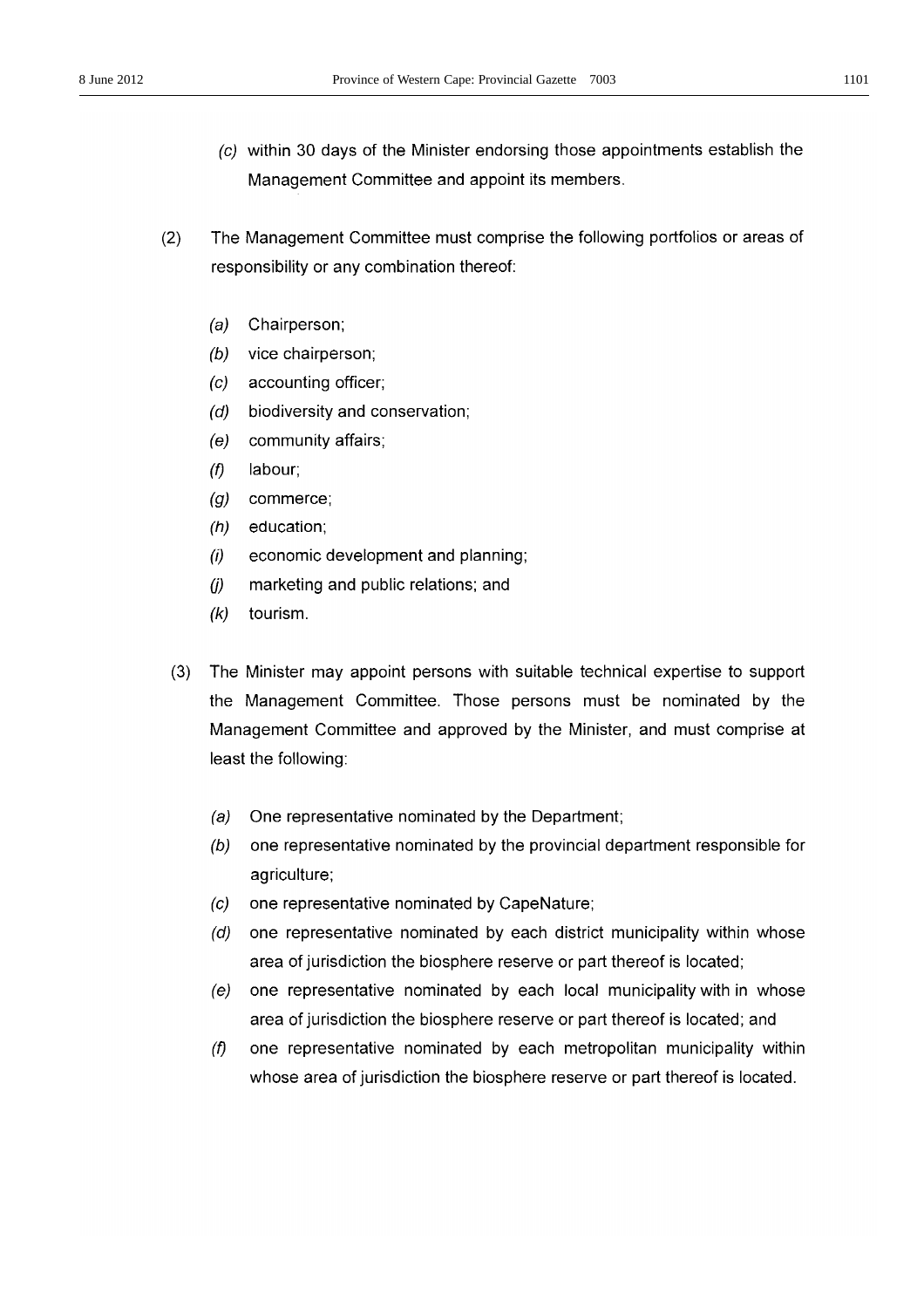- $(4)$ The Minister may on request of the Management Committee approve other portfolios or areas of responsibility to be provided for in the Management Committee.
- The Minister may on request of the Management Committee approve other  $(5)$ technical expertise to be provided in support of the Management Committee.
- $(6)$ The management of a biosphere reserve contemplated in section 11(1) of the Act must-
	- (a) within 90 days of these Regulations coming into effect—
		- (i) nominate suitable persons to fill the portfolios or areas of responsibility contemplated in subregulation (2); and
		- (ii) nominate persons with suitable technical expertise as contemplated in subregulation (3);
	- (b) within 30 days of the expiry of that 90 day period provide the Minister with the names and particulars of the persons it intends to appoint to the Management Committee: and
	- (c) within 30 days of the Minister endorsing those appointments establish the Management Committee and appoint its members.
- $(7)$ If necessary for the purpose of the continued management of a biosphere reserve, the Minister may approve the proposed composition of the Management Committee even if it does not fully comply with the requirements set out in subregulation (2).

## **Compilation of constitution**

- 5.  $(1)$ The Management Committee must adopt as the legal form of the biosphere reserve any one of the following:
	- $(a)$ Non-profit company in terms of the Companies Act, 2008 (Act 67 of 2008);
	- $(b)$ trust:
	- voluntary association:  $(c)$
	- $(d)$ nonprofit organisation in terms of the Nonprofit Organisations Act, 1997 (Act 71 of 1997):
	- $(e)$  foundation; or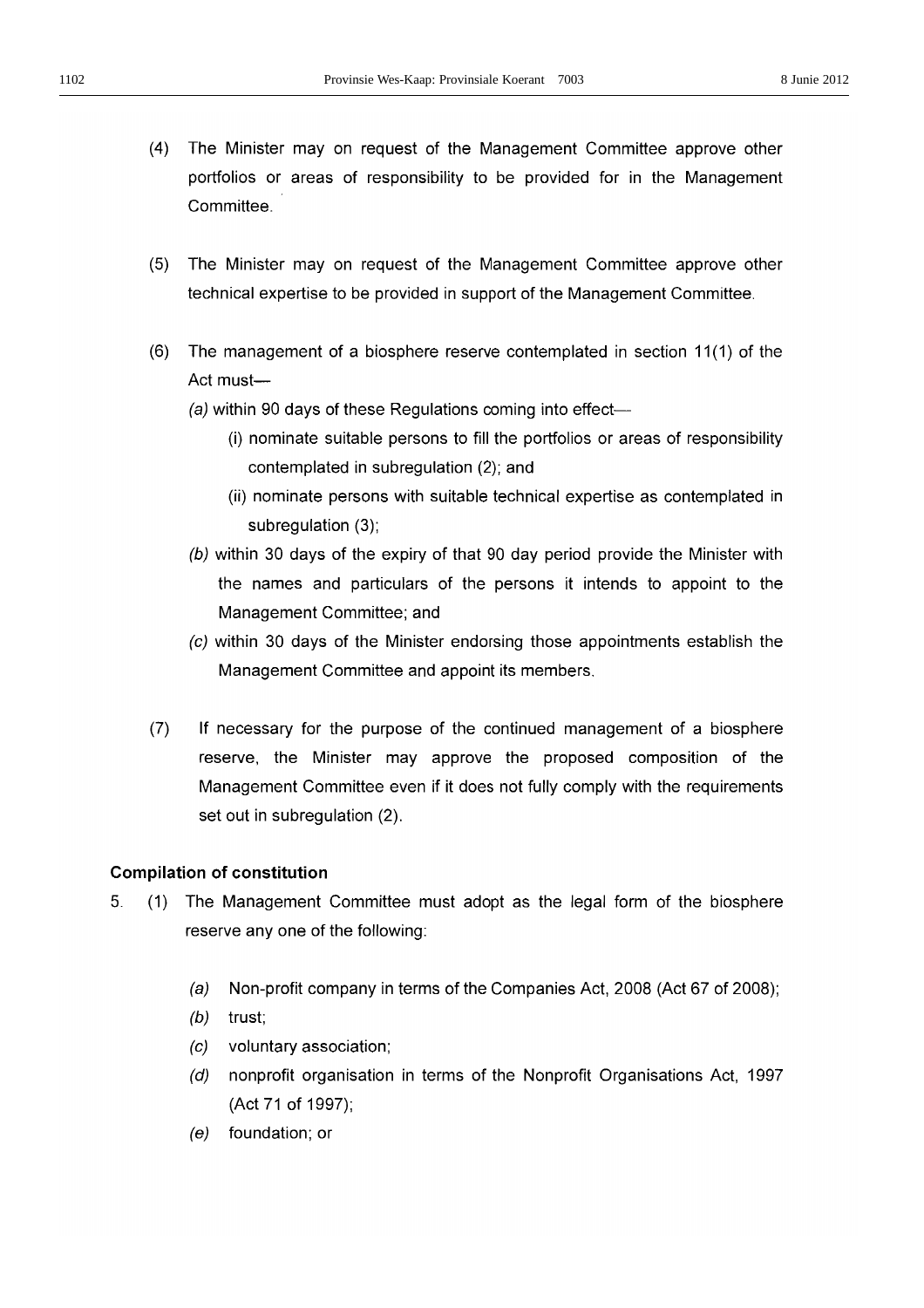- $(f)$ any other legal form acceptable to the Minister.
- $(2)$ The constitution as contemplated in section  $5(4)(b)$  of the Act must be compiled in terms of the legal form adopted in accordance with subregulation (1).
- $(3)$ The constitution of the biosphere reserve must at least provide for the following:
	- (a) A code of conduct for members:
	- accountability and responsibility;  $(b)$
	- standing rules of order; and  $(c)$
	- role and responsibilities of the Management Committee.  $(d)$

## Participation of interested and affected parties in preparation of framework plan

- $6.$ The Management Committee, in preparing a framework plan as contemplated in  $(1)$ section 6(1) of the Act, must publish the products as contemplated in regulation 7(1) in the Provincial Gazette and at least two newspapers distributed in the area of the biosphere reserve.
	- $(2)$ The Management Committee must invite interested and affected parties to submit to the Management Committee written representations or objections on the products within 60 days from the date of publication in the Provincial Gazette.
	- $(3)$ The Management Committee must, where the proposed framework plan will affect the rights or interests of a local community allow any interested or affected party to make oral representations to the Management Committee.
	- $(4)$ The Management Committee must give due consideration to all representations and objections received or presented before preparing the final framework plan.
	- The Minister must publish the approved framework plan in the *Provincial*  $(5)$ Gazette.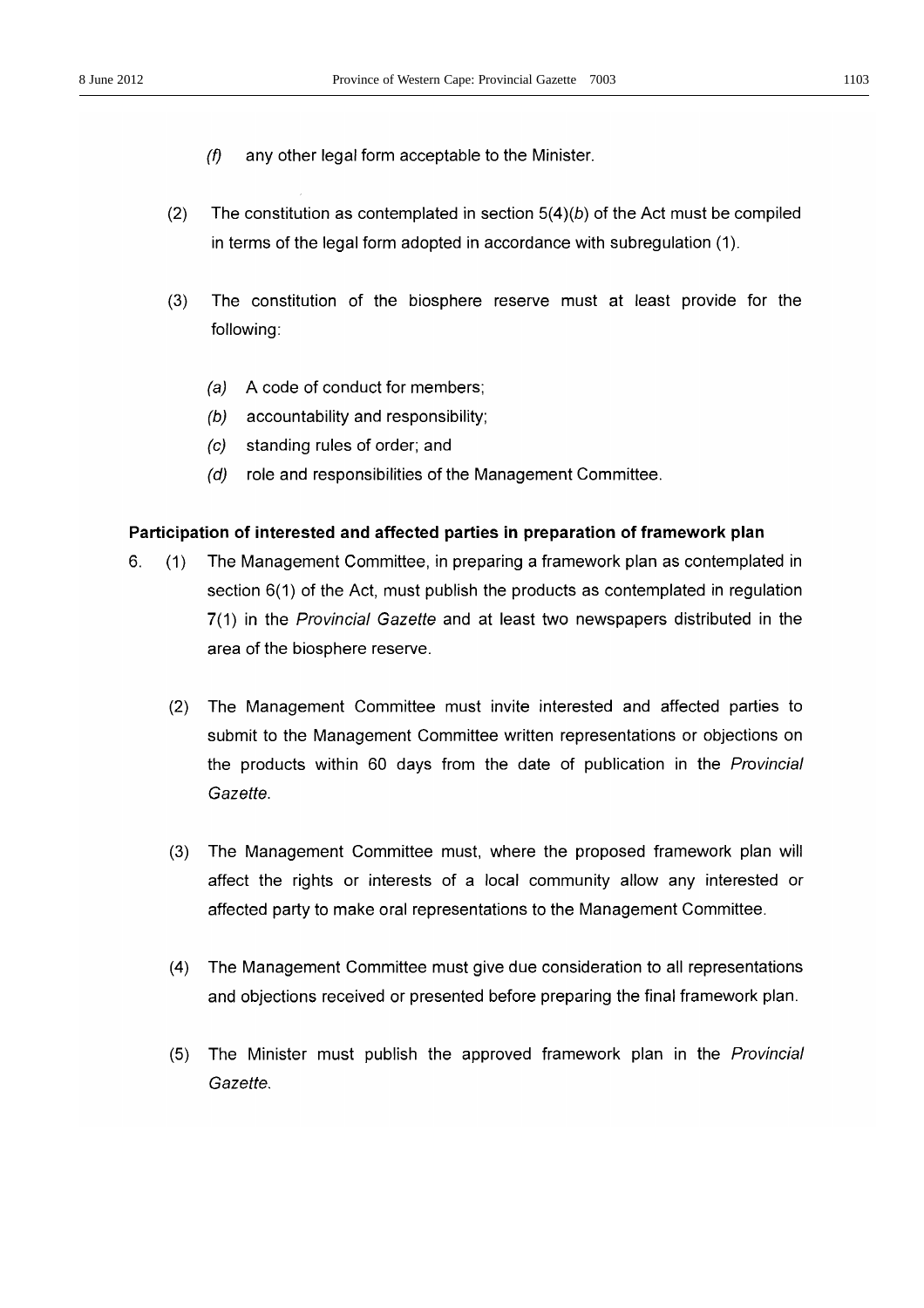## Drafting of framework plan

- 7. (1) A framework plan must include at least the following products:
	- (a) A report on the current status of the geographical area concerned, including problems and issues;
	- $(b)$ a project framework, including goals and objectives;
	- (c) a spatial development report;
	- (d) a first draft plan and further draft plans, if needed; and
	- $(e)$  a final draft plan.
	- (2) In order to ensure that interested and affected parties and the competent authorities participate fully in the process principle of planning, each product listed in subregulation (1) must include -
		- $(a)$  a drafting phase;
		- (b) a stakeholder participation phase; and
		- $(c)$ an endorsement phase.
	- (3) Any amendment made to a framework plan as contemplated in section  $6(7)$  of the Act must be undertaken in terms of the process contemplated in subregulations (1) and (2).

## **Transitional provisions**

8.  $(1)$ Subject to subregulations (2) and (3), the Minister may approve a spatial plan in existence before the commencement of the Act, as a framework plan in terms of the Act.

 $(2)$ The Minister, may approve a spatial plan in terms of subregulation (1) as a framework plan, if he or she is satisfied that -

- the spatial plan is consistent with the provisions of the Act;  $(a)$
- (b) inputs submitted by organs of state, interested and affected parties and the public have been addressed adequately;
- the spatial plan does not compromise or impede municipal planning; and  $(c)$
- (d) the spatial plan complies with any other requirements that the Minister considers applicable.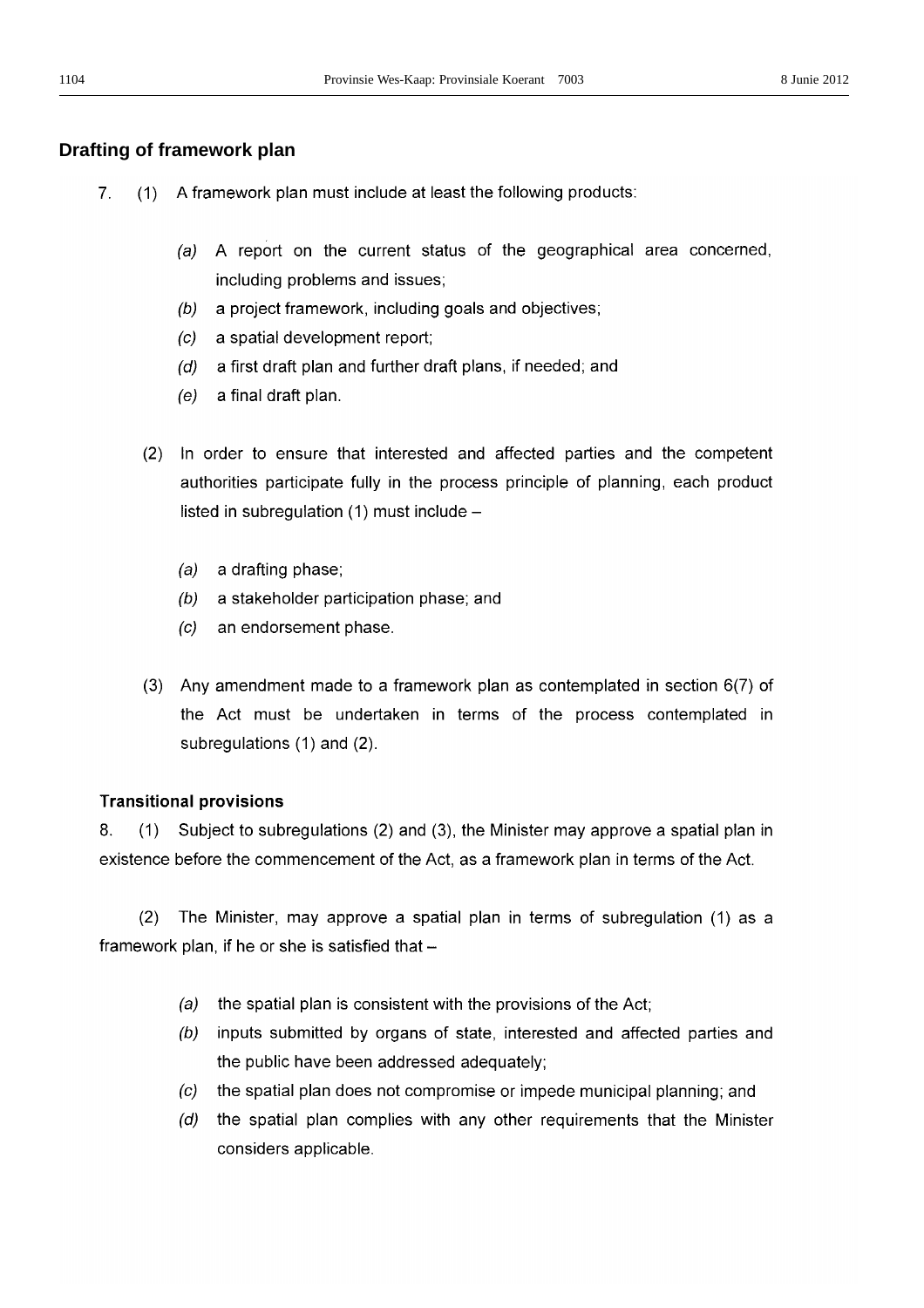- $(3)$ If the Minister is not so satisfied, he or she may  $$ 
	- amend the spatial plan to meet the requirements of subregulation (2)  $(a)$ before approving it as a framework plan;
	- (b) refer the framework plan to the Management Committee concerned to address the requirements of subregulation (2), and to resubmit it to the Minister for reassessment; or
	- withdraw the spatial plan.  $\left( c\right)$
- $(4)$ The Minister must within 10 days of a decision to approve a spatial plan as a framework plan, or to amend or withdraw a spatial plan, in terms of this regulation publish a notice of the decision in the Provincial Gazette.

## **Funding**

- 9.  $(1)$ A Biosphere Reserve Interim Committee or Management Committee may apply to the Minister for financial assistance for a project contemplated in section 8 of the Act, and must, in its application  $-$ 
	- (a) provide a business plan;
	- $(b)$  provide a budget;
	- (c) indicate to what extent the funding will be utilised towards attaining the objectives of the Man and the Biosphere Programme;
	- (d) indicate to what extent the funding will support departmental strategic goals and objectives; and
	- (e) indicate what measures will be put in place to ensure effective, efficient and transparent financial management and internal control.
	- $(2)$ If the Minister approves the application for financial assistance, the Minister and the Biosphere Reserve Interim Committee or Management Committee must conclude a written memorandum of agreement.
	- $(3)$ The Biosphere Reserve Interim Committee or Management Committee must-
		- for audit purposes retain expenditure vouchers, including cashed cheques,  $(a)$ indicating the biosphere reserve project numbers; and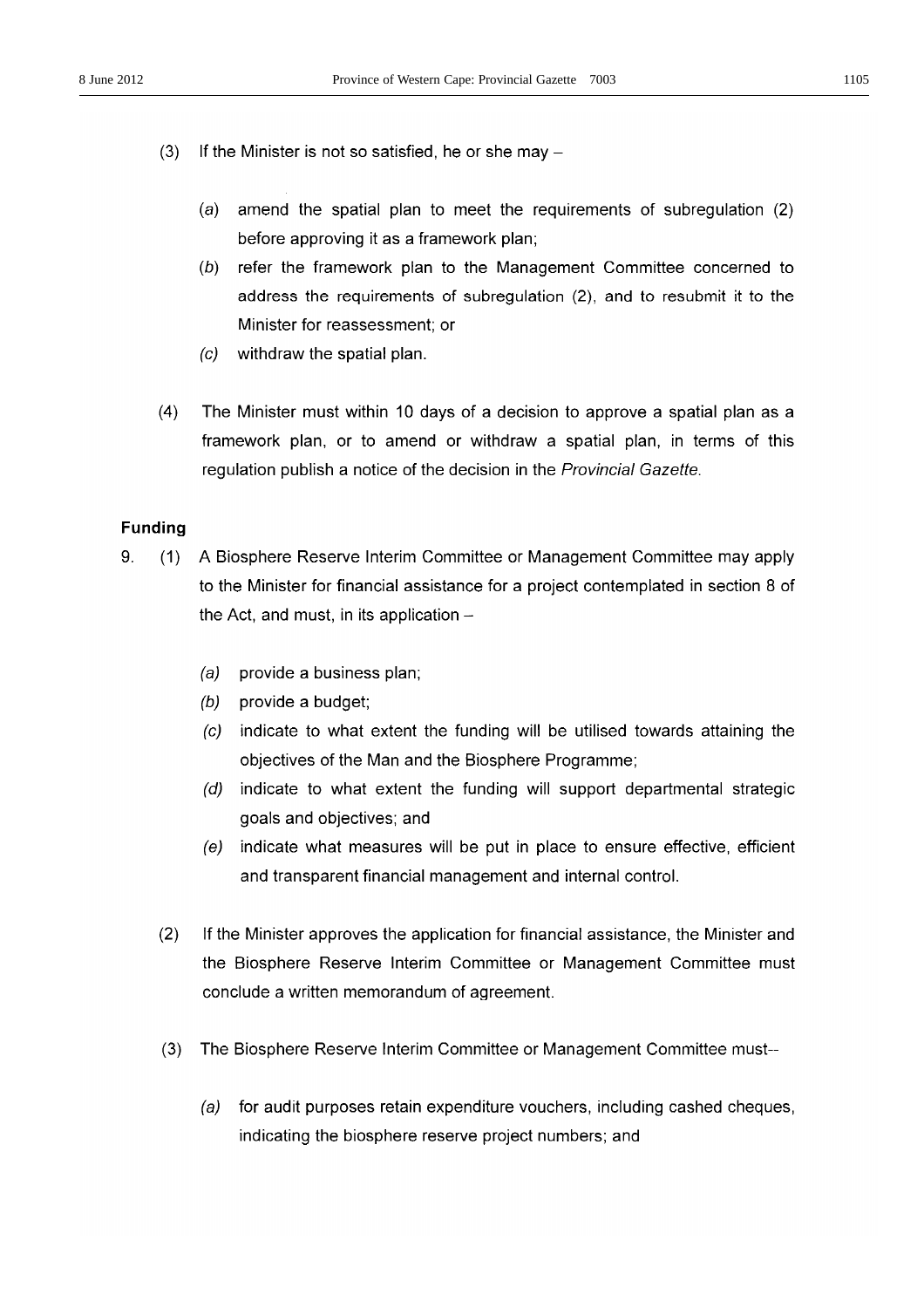- (b) forward to the Minister within five months of the end of the financial year of the biosphere reserve the audited financial statements for the biosphere reserve.
- $(4)$ The Biosphere Reserve Interim Committee or Management Committee must-
	- $(a)$ submit a written report with regard to operational as well as project progress to the Minister on a monthly basis or on request by the Minister;
	- submit a final report with regard to the project to the Minister within 40  $(b)$ days after completion of a project; and
	- $(c)$ grant the Department access to project information and the financial records of the biosphere reserve at all reasonable times after the Department has given written notice to the Biosphere Reserve Interim Committee or Management Committee of its intention to inspect the financial records.
- The progress report contemplated in subregulation  $(4)(a)$  must include project  $(5)$ information, including financial records, updated time frames and revised deliverables (where applicable), and information on project management and organisation, stakeholder participation and ownership.
- $(6)$ Should the Biosphere Reserve Interim Committee or Management Committee not commence with a project-
	- (a) within three months after the funds have been paid over for that project; or
	- (b) by the later date as agreed upon in writing between the Biosphere Reserve Interim Committee or Management Committee and the Minister,

all payments already made must be refunded to the Minister within 30 days, including interest thereon calculated at the prevailing interest rate set by the South African Reserve Bank, from the date of cancellation of the project.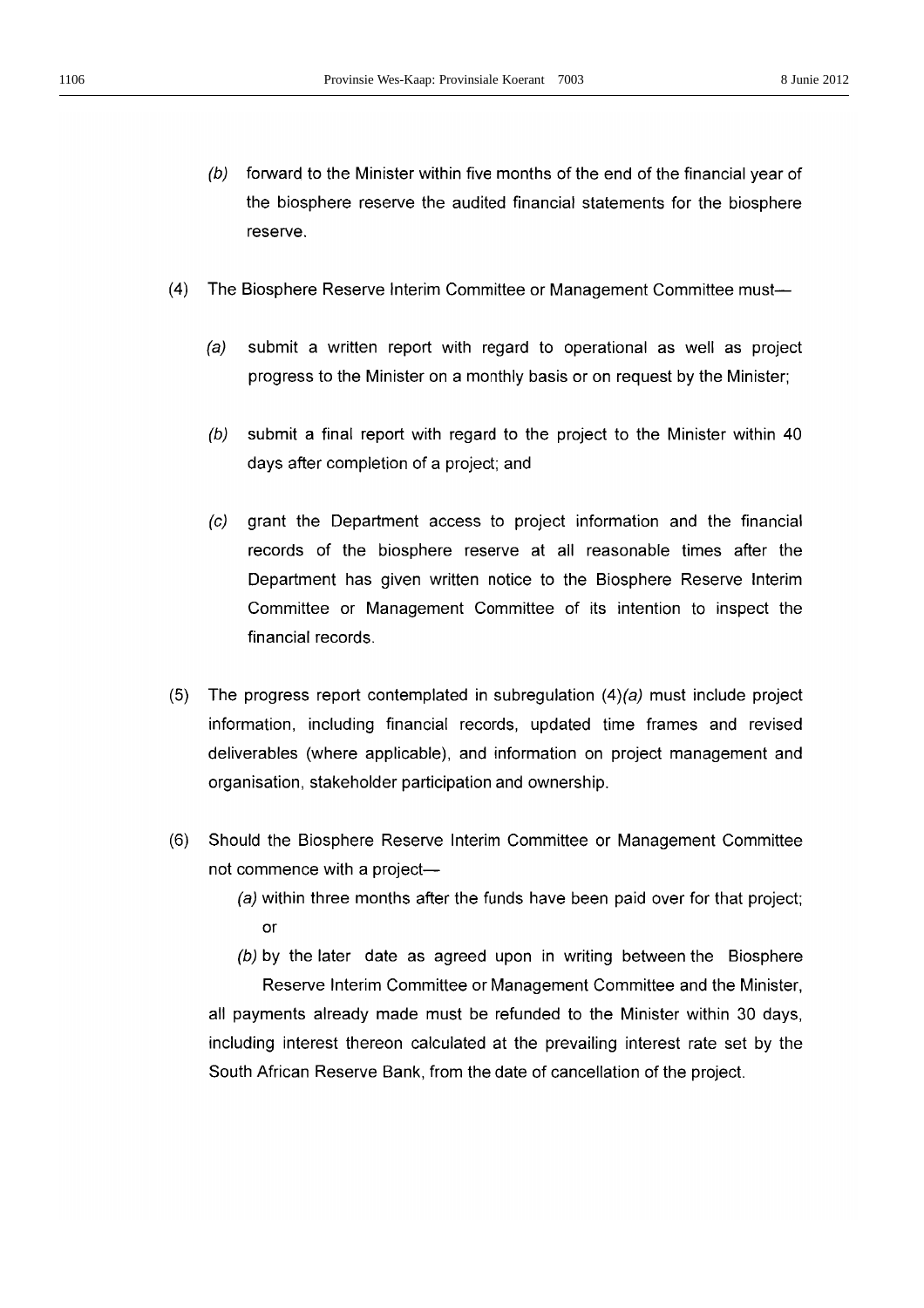- (7) Funds provided by the Minister during a financial year of the biosphere reserve must be utilised before the end of that financial year, or such later date as agreed upon in writing between the Biosphere Reserve Interim Committee or Management Committee and the Minister.
- (8) Surplus funds, including interest thereon calculated at the prevailing interest rate set by the South African Reserve Bank, must be paid back to the Minister immediately on completion of the project.
- Notwithstanding subregulations (7) and (8), the Minister may in writing allow the  $(9)$ Biosphere Reserve Interim Committee or Management Committee to roll over surplus funds, including interest thereon, to the following financial year to be used for the purposes of operational expenditure or any other biosphere reserve projects, subject to the conclusion of a new memorandum of agreement between the Biosphere Reserve Interim Committee or Management Committee and the Minister, which must include a business plan and budget approved by the Minister.
- (10) A Biosphere Reserve Interim Committee or Management Committee may obtain funding from other sources in order to execute its mandate in terms of the Man and the Biosphere Programme.

## Annual report

- 10. In the annual report contemplated in section  $5(4)(c)$  of the Act, the Management Committee must provide at least the following:
	- (a) The amount of funding received from provincial and national government sources, a description of the projects completed and the budget allocation per project;
	- the amount of funding received from municipalities, a description of the projects  $(b)$ completed and the budget allocation per project;
	- the amount of funding received from non-government and donor organisations,  $(C)$ a description of the projects completed and the budget allocation per project;
	- (d) the composition of the Management Committee;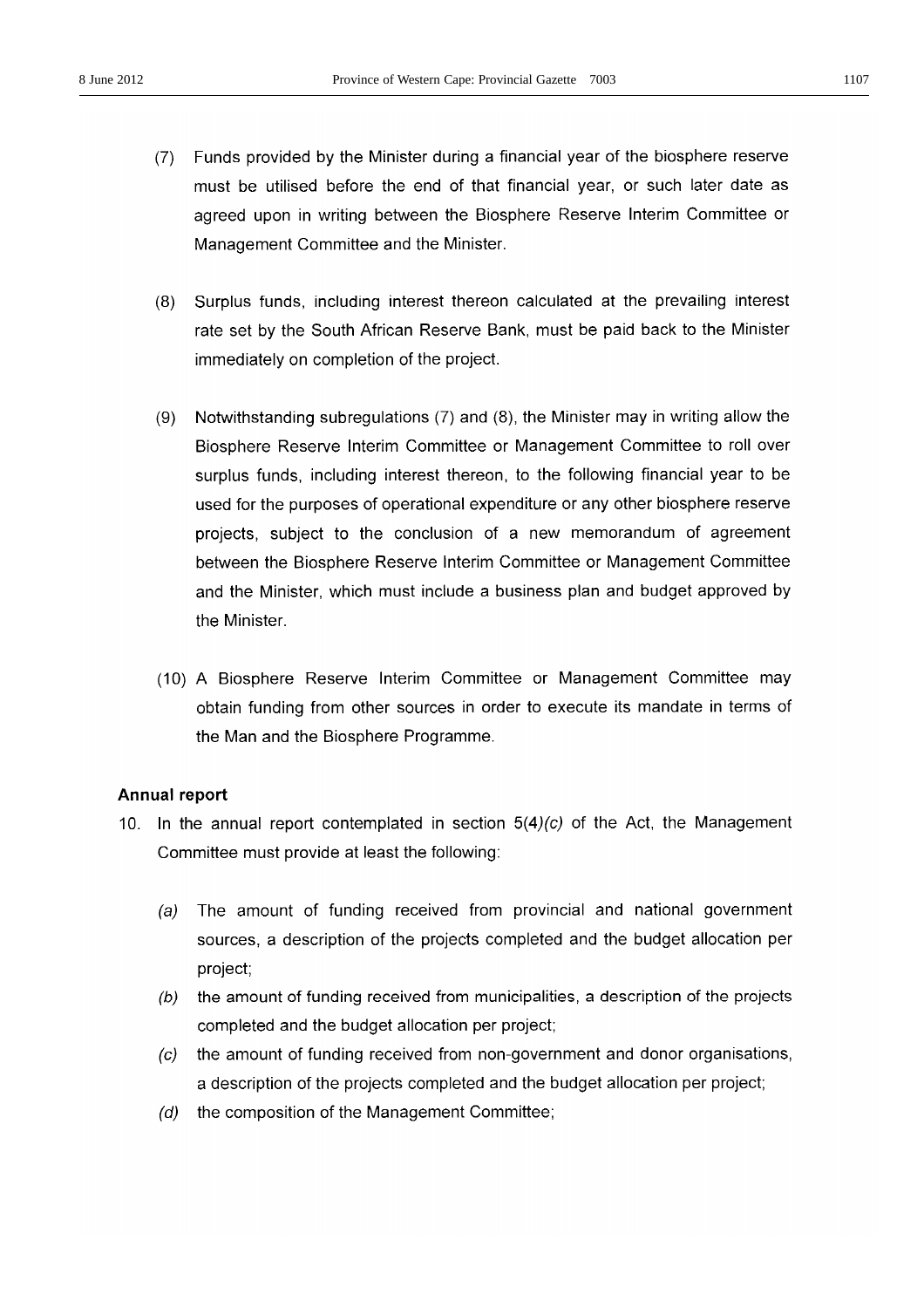- a schedule of meetings held and attendance of Management Committee  $(e)$ members;
- $(f)$ the composition of the staff of the Management Committee:
- the number of jobs created through the implementation of projects;  $(a)$
- $(h)$ the area within the biosphere reserve put under formal conservation status;
- $(i)$ particulars of the implementation of the biosphere reserve operational and corporate management plan and framework plan: and
- $(i)$ any other matter the Minister may request the Management Committee to report on.

## **Appeal to Minister**

- $11.$ (1) A person wishing to appeal against a decision referred to in section 9(5) of the Act must lodge a notice of appeal with the Minister within 20 days of being notified of the decision, or if not notified, of becoming aware of the decision.
	- $(2)$ The notice of appeal must specify at least
		- the name of the appellant;  $(a)$
		- a description of the matter to which the appeal refers;  $(b)$
		- details of the decision to which the appeal refers;  $(c)$
		- (d) the grounds of appeal; and
		- $(e)$ a brief summary of the facts on which the appellant relies.
	- $(3)$ The Minister may confirm, set aside or vary the decision concerned.
	- $(4)$ The Minister must make a decision as contemplated in subregulation (3) within 30 days of the notice of appeal being lodged in terms of subregulation (1).

## Withdrawal of biosphere reserve status

12. If, in terms of a review as contemplated in section 5(5) of the Act, it is found that a biosphere reserve no longer complies with the Man and the Biosphere criteria, the Minister-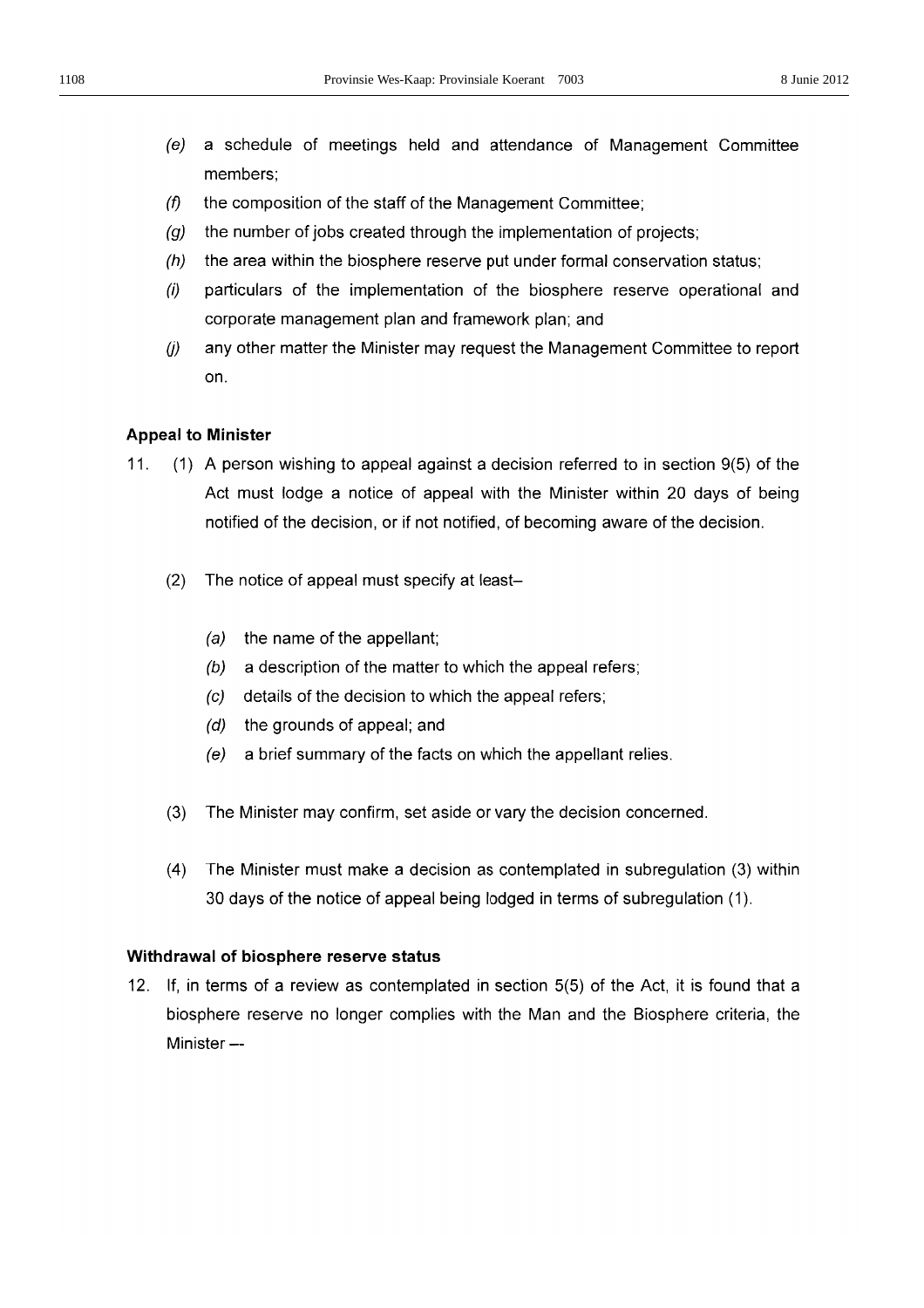- may, after consultation with the Management Committee and interested and  $(a)$ affected parties, recommend the withdrawal of the biosphere reserve status of the biosphere reserve; and
- (b) must forward the recommendation to the national Minister for submission to UNESCO.

## **Short title**

13. These regulations are called the Western Cape Biosphere Reserve Regulations, 2012.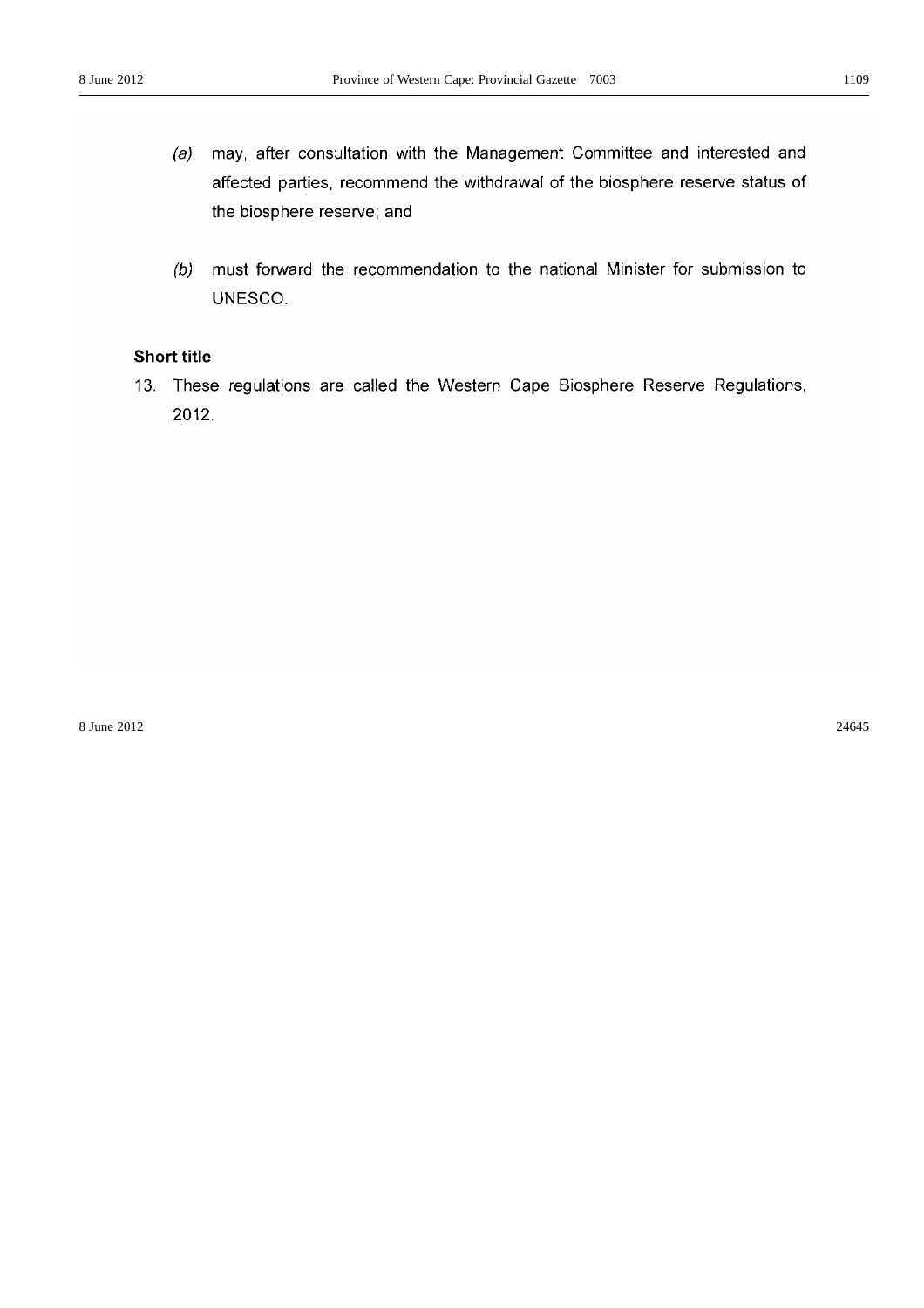

## **WESTERN CAPE GOVERNMENT**

## DEPARTMENT OF TRANSPORT AND PUBLIC WORKS

## CHIEF DIRECTORATE: PROPERTY MANAGEMENT

## NOTICE OF PROPOSED EXCHANGE OF PROVINCIAL STATE LAND

Notice is hereby given in terms of the provisions of the Western Cape Land Administration Act. No. 6 of 1998 and its Regulations that the Chief Directorate: Property Management, Department of Transport and Public Works on behalf of the Western Cape Government, proposes to exchange Portion 1 an unregistered portion of Erf 11810 Worcester (28. 3413 hectares in extent) to the Boland College for Erven 4, 174, 176, 192, 1722, 2645, 2646, 2647 and 4578 Worcester (in total 11. 0329 hectares in extent), emanating from an approval granted by the Cabinet of the Western Cape Government for the exchange of these properties.

Interested parties are hereby called upon to submit any representations, in writing, which they wish to make regarding such proposed exchange in terms of section 3(2) of the Act, to The Chief Director: Property Management, Room 4-01, 9 Dorp Street, Cape Town, 8001, or at Private Bag X9160, Cape Town, 8000, or by facsimile at (021) 483-5144, not later than 21 (twenty one days) after the last date upon which this notice appears.

The descriptions of the properties proposed to be exchange are as follows:

| <b>ERF NO</b>                                                     | <b>ADMINISTRATIVE</b><br><b>DISTRICT</b> | <b>TITLE DEED</b><br><b>NUMBER</b> | <b>EXTENT</b> | <b>CURRENT</b><br><b>ZONING</b> | <b>CURRENT</b><br>USE OF<br><b>LAND</b> |
|-------------------------------------------------------------------|------------------------------------------|------------------------------------|---------------|---------------------------------|-----------------------------------------|
| Portion 1 an<br>unregistered portion<br>of Erf 11810<br>Worcester | Worcester                                | T90269/2004                        | 28,3413ha     | Institutional                   | Educational<br>Purposes                 |
| Erf 4 Worcester                                                   | Worcester                                | T21097/1994                        | 1.3299ha      | Institutional                   | Governmental<br>Purposes                |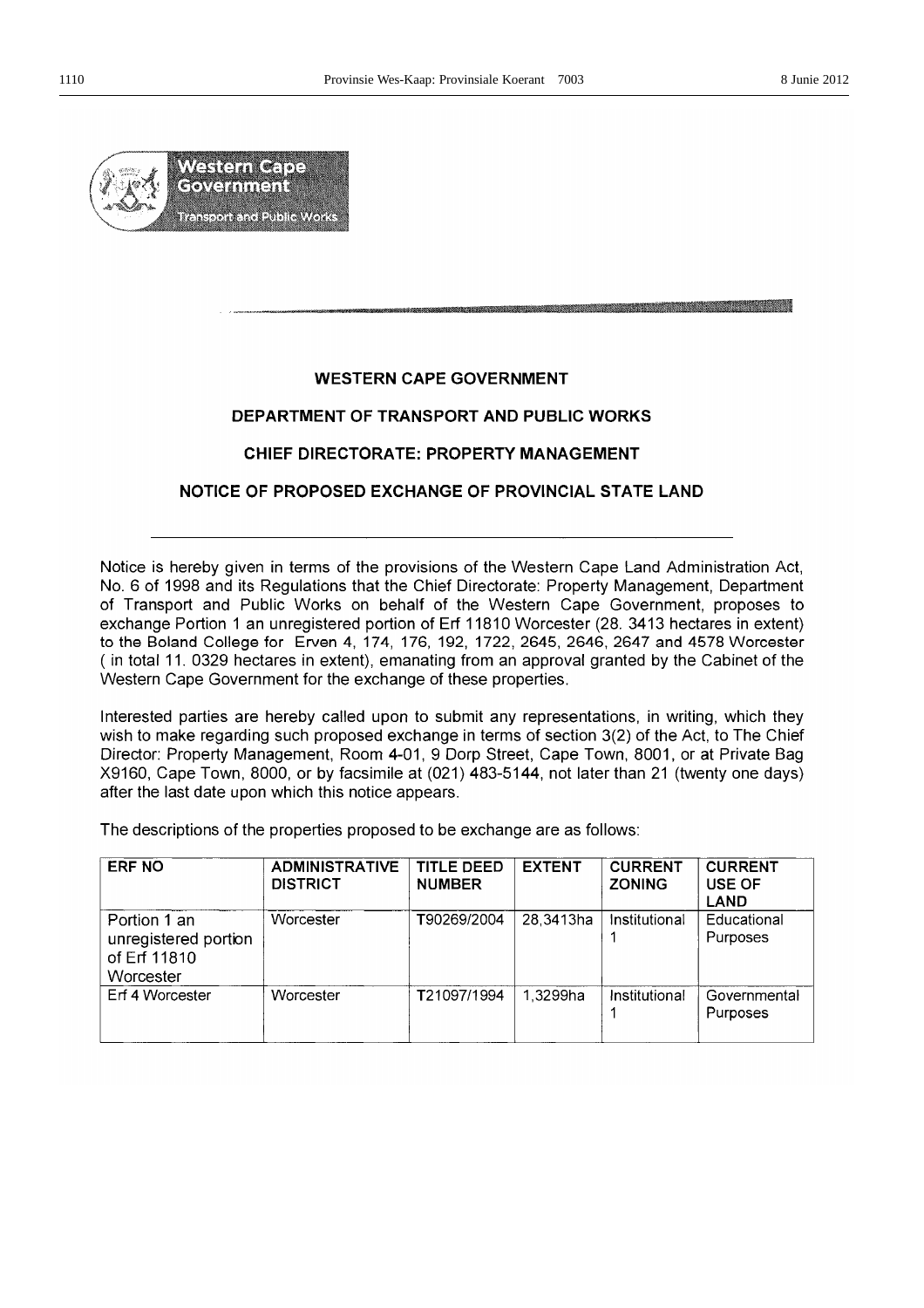| Erf 174 Worcester  | Worcester | T21097/1994 | 0,4814ha | Institutional      | Governmental<br>Purposes |
|--------------------|-----------|-------------|----------|--------------------|--------------------------|
| Erf 176 Worcester  | Worcester | T21097/1994 | 0,4826ha | Institutional      | Governmental<br>Purposes |
| Erf 192 Worcester  | Worcester | T21097/1994 | 0,3827ha | Institutional      | Governmental<br>Purposes |
| Erf 1722 Worcester | Worcester | T21097/1994 | 1,3124ha | Institutional      | Governmental<br>Purposes |
| Erf 2645 Worcester | Worcester | T21097/1994 | 1,7885ha | Institutional      | Governmental<br>Purposes |
| Erf 2646 Worcester | Worcester | T21097/1994 | 0,5954ha | Institutional      | Governmental<br>Purposes |
| Erf 2647 Worcester | Worcester | T21097/1994 | 3,7050ha | Institutional      | Governmental<br>Purposes |
| Erf 4578 Worcester | Worcester | T21097/1994 | 0,9550ha | Institutional<br>1 | Governmental<br>Purposes |

Relevant information of the afore-mentioned Provincial State land and the proposed exchange are available for inspection at the office of the Chief Director: Property Management, Room 412, 4<sup>th</sup> Floor, 9 Dorp Street, Cape Town.

The contact person is Mr. J Titus who can be contacted on telephone number (021) 483 5214 or e-mail address: John.titus@pgwc.gov.za

 $8 \text{ June } 2012$  24646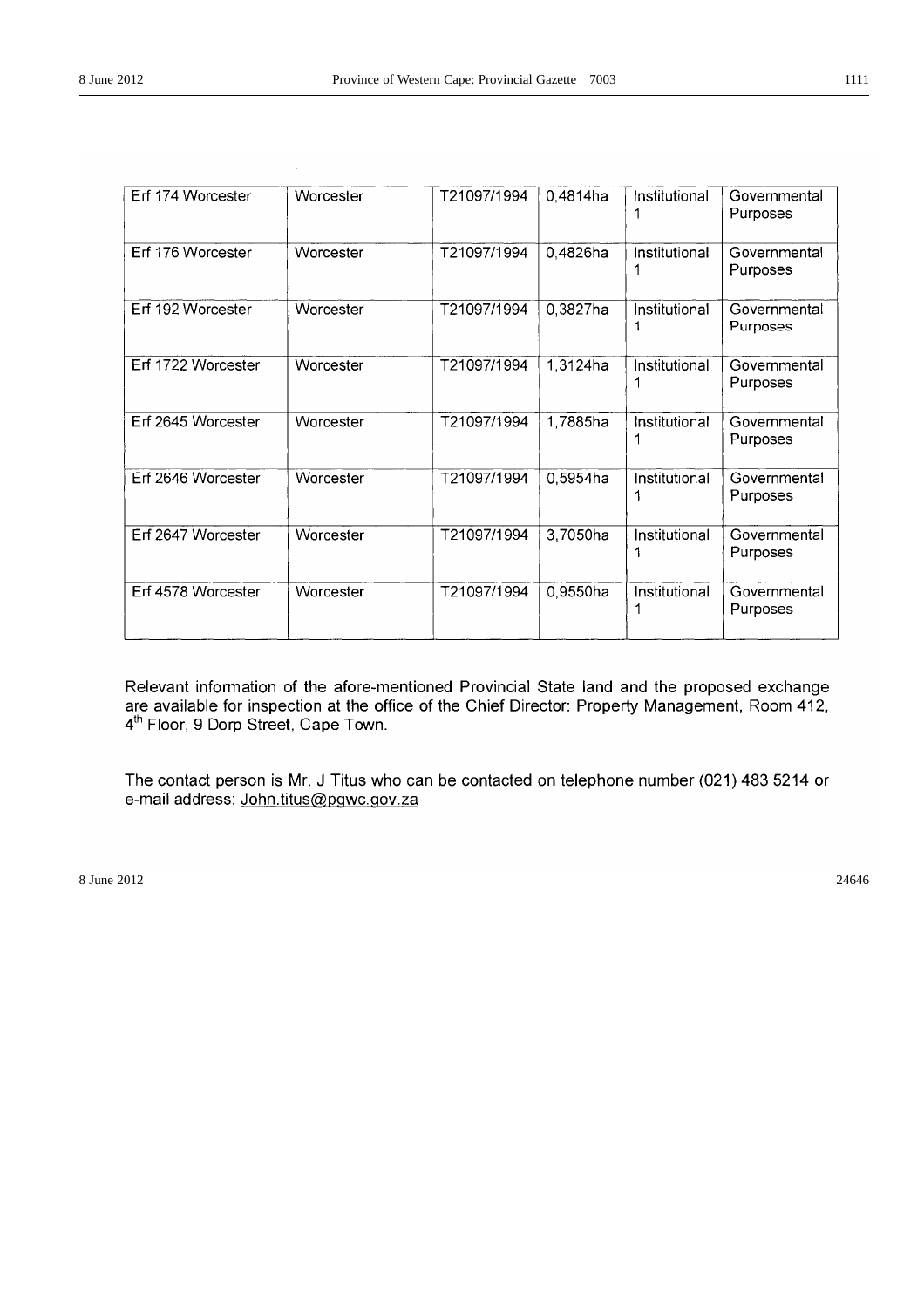a da kasa da wasan katika matsa ya kasa na matsa ya kasa ya kasa ya kasa ya kasa ya kasa ya kasa ya kasa ya ka



## **WES-KAAPSE REGERING**

## DEPARTEMENT VAN VERVOER EN PUBLIEKE WERKE

## **HOOF DIREKTORAAT: EIENDOMSBESTUUR**

## KENNISGEWING VAN VOORGESTELDE RUILING VAN PROVINSIALE **STAATSGROND**

Kennis geskied hiermee in terme van die Wes-Kaapse Grond Administrasie Wet, 1998 No. 6 van 1998 en die Regulasies daarvan dat die Hoof Direktoraat: Eiendomsbestuur, Departement van Vervoer en Publieke Werke namens die Wes-Kaapse Regering, voorstel dat Gedeelte 1, 'n ongeregistreerde gedeelte van Erf 11810, Worcester (28. 3413 hektaar groot) geruil word met die Boland Kollege vir Erwe 4, 174, 176, 192, 1722, 2645, 2646, 2647 en 4578 Worcester (in totaal 11. 0329 hektaar groot), voortspruitend uit 'n goedkeuring veleen deur die Kabinet van die Wes-Kaapse Regering vir die ruiling van hierdie eiendomme.

Belangstellende partye word versoek om enige vertoë wat hulle wil rig met betrekking tot die voorgestelde ruiling in terme van Artikel 3 (2) van die Wet skriftelik voor te le aan die Hoof Direkteur: Eiendomsbestuur, Kamer 4–01, Dorpstraat 9, Kaapstad, 8001 of aan Privaatsak X9160, Kaapstad, 8000 of per faks aan (021) 483 – 5144, nie later as 21 dae (een en twintig dae) na die laaste datum waarop hierdie kennisgewing geplaas word

Die beskrywing van die eiendomme wat vir die ruiling voorgestel is, is die volgende:

| <b>ERF NO</b>                                                            | <b>ADMINISTRATIEWE</b><br><b>DISTRIK</b> | <b>TITELAKTE</b><br><b>NOMMER</b> | <b>GROOTTE</b> | <b>HUIDIGE</b><br><b>SONERING</b> | <b>HUIDIGE</b><br><b>GEBRUIK VAN</b><br><b>GROND</b> |
|--------------------------------------------------------------------------|------------------------------------------|-----------------------------------|----------------|-----------------------------------|------------------------------------------------------|
| Gedeelte 1<br>'n ongeregistreerde<br>gedeelte van Erf<br>11810 Worcester | Worcester                                | T90269/2004                       | 28,3413ha      | Instansie 1                       | Onderwys<br>Doeleindes                               |
| Erf 4 Worcester                                                          | Worcester                                | T21097/1994                       | 1,3299ha       | Instansie 1                       | Regerings-<br>doeleindes                             |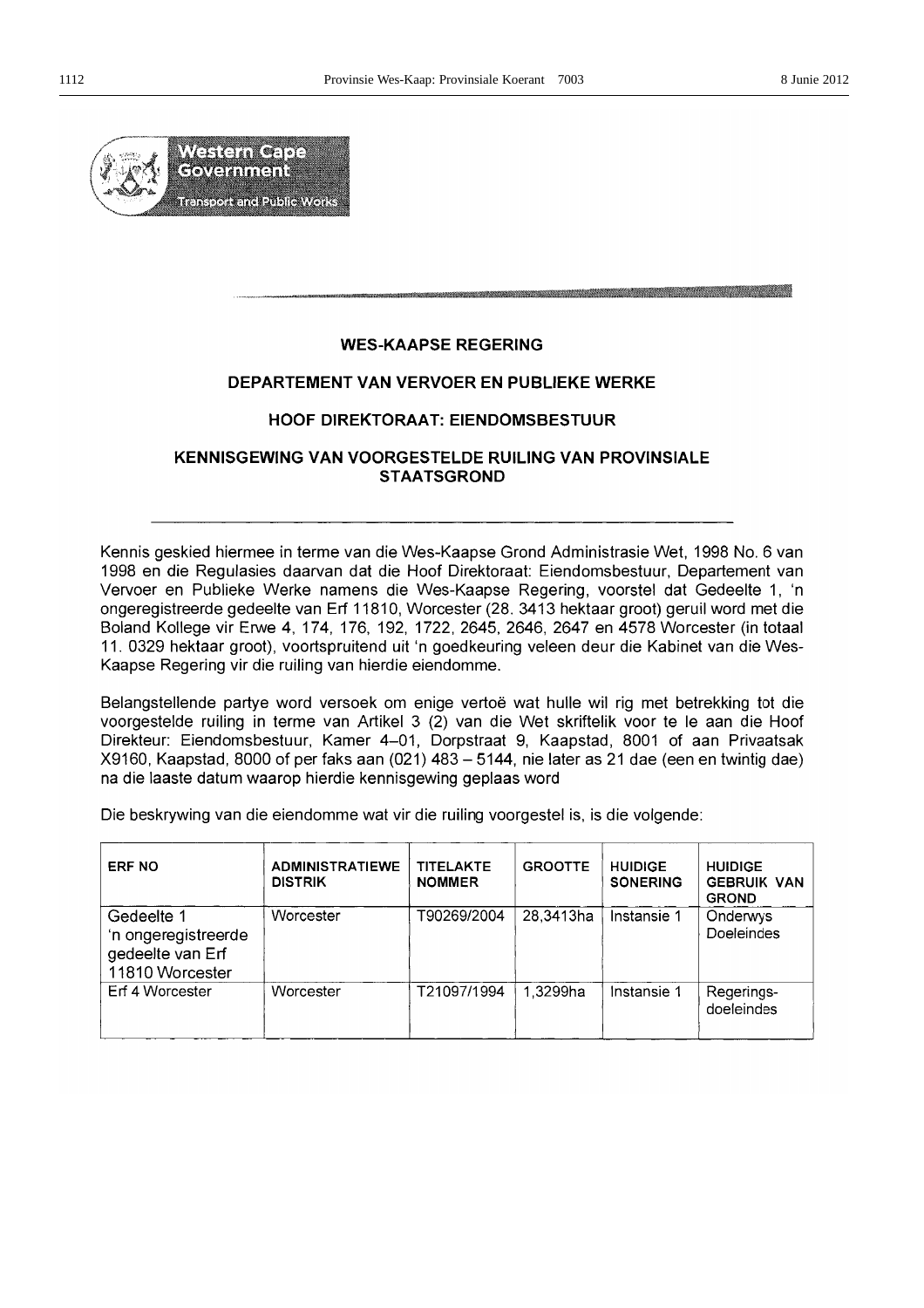| Erf 174 Worcester  | Worcester | T21097/1994 | 0,4814ha | Instansie 1 | Regerings-<br>doeleindes |
|--------------------|-----------|-------------|----------|-------------|--------------------------|
| Erf 176 Worcester  | Worcester | T21097/1994 | 0,4826ha | Instansie 1 | Regerings-<br>doeleindes |
| Erf 192 Worcester  | Worcester | T21097/1994 | 0,3827ha | Instansie 1 | Regerings-<br>doeleindes |
| Erf 1722 Worcester | Worcester | T21097/1994 | 1,3124ha | Instansie 1 | Regerings-<br>doeleindes |
| Erf 2645 Worcester | Worcester | T21097/1994 | 1,7885ha | Instansie 1 | Regerings-<br>doeleindes |
| Erf 2646 Worcester | Worcester | T21097/1994 | 0,5954ha | Instansie 1 | Regerings-<br>doeleindes |
| Erf 2647 Worcester | Worcester | T21097/1994 | 3,7050ha | Instansie 1 | Regerings-<br>doeleindes |
| Erf 4578 Worcester | Worcester | T21097/1994 | 0,9550ha | Instansie 1 | Regerings-<br>doeleindes |

Relevante inligting aangaande die voorafgenoemde Provinsiale Staatsgrond en die voorgestelde ruiling is beskikbaar vir inspeksie by die kantoor van die Hoof Direkteur: Eiendomsbestuur, Kamer 412, 4de Vloer, Dorpstraat 9, Kaapstad,

Die kontakpersoon is Mnr J. Titus wie by telefoonnommer (021) 483 5214 of per e-pos John.titus@pgwc.gov.za gekontak word.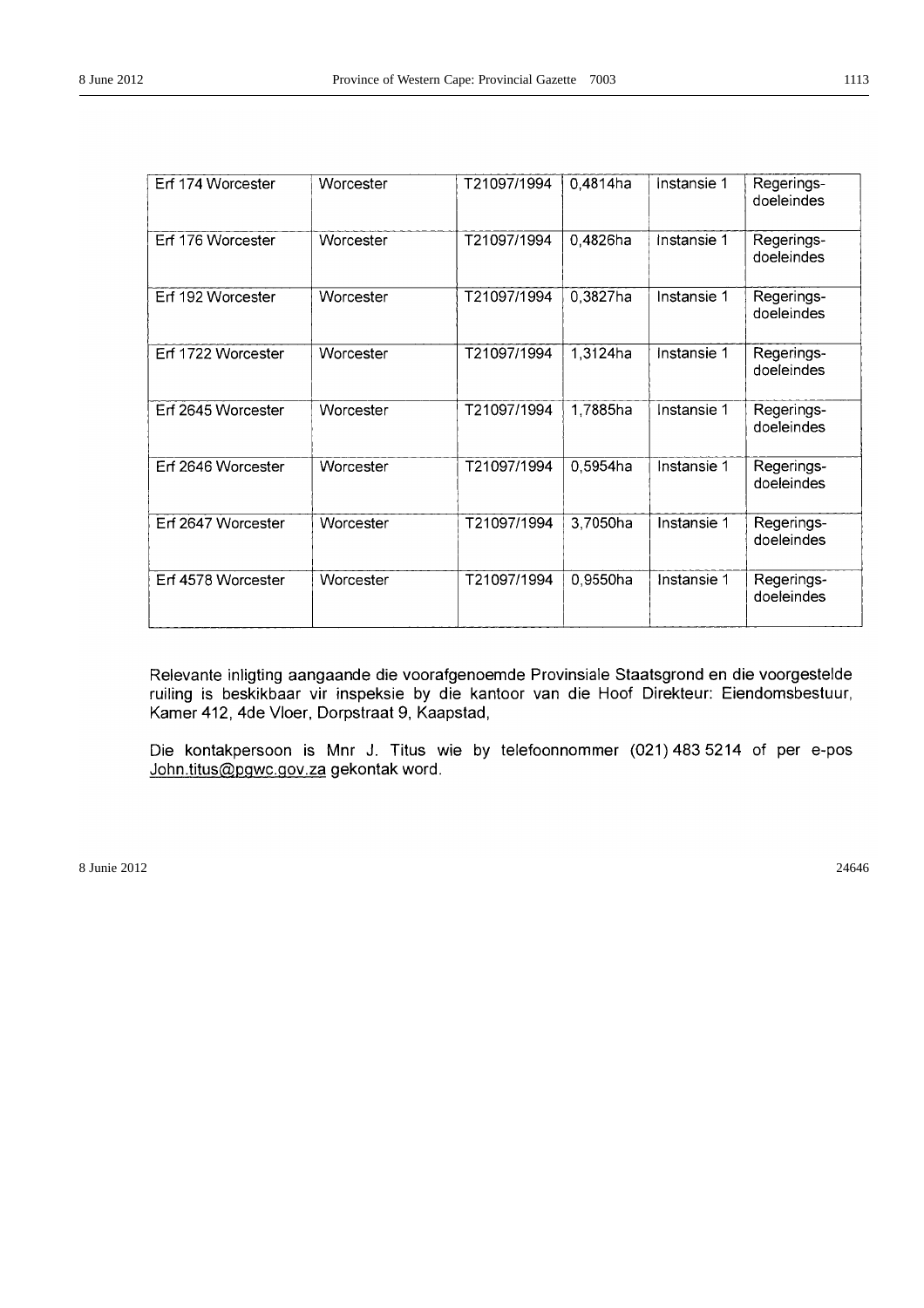

## 

## URHULUMENTE WENTSHONA KOLONI

## **ISEBE LEZOTHUTHO NEMISEBENZI YOLUNTU**

## ICANDELO LOLAWULO LWEZAKHIWO NEMIHLABA

## **ISAZISO SOKUTSHINTSHELWA KOMHLABA WEPHONDO KARHULUMENTE**

Kukhutshwa isaziso ngokweemfuno zoMthetho weNtshona Koloni woLawulo loMhlaba, Nombolo 6 ka 1998 kunye neMimiselo yawo sokuba uMlawuli oyiNtloko woLawulo lweZakhiwo neMihlaba kwiSebe lezoThutho neMisebenzi yoLuntu egameni likaRhulumente weNtshona Koloni, ngeenjongo zokutshintshelwa kweesahlulo 1 esingabhaliswanga sesiza 11810 eWorcester (esibukhulu obuzihektare ezingama-28. 3413) kwiKholeji yaseBoland kwiziza 4, 174, 176, 192, 1722, 2645, 2646, 2647 no 4578 eWorcester (zizonke zibukhulu obumalunga neehektare eziyi-11. 0329), ngokwemvume enikezelwe yiKhabhinethi kaRhulumente weNtshona Koloni ngokutshintshelwa kwale mihlaba.

Imibutho enomdla iyamenywa ukuba ifake iziphakamiso zayo zibhaliwe ngokwecandelo 3(2) loMthetho, kuMncedisi-mphathi woLawulo lwezaKhiwo neMihlaba, kwiGumbi 4-01, 9 Dorp Street, eKapa, 8001, okanye kwaPrivate Bag X9160, Cape Town, 8000, okanye ngefeksi kule nombolo (021) 483-5144, kwisithuba seentsuku ezingama 21 (iintsuku ezingamashumi amabini ananye) sipapshiwe esi saziso.

Ingcaciso yemihlaba etshintshelwayo ingolu hlobo lulandelayo:

| <b>INOMBOLO YESIZA</b>                                                 | ISITHILI<br><b>SOLAWULO</b> | <b>INOMBOLO</b><br><b>YETAYITILE</b><br>YOMHLABA | <b>UBUKHU</b><br>LU | <b>ESICANDE</b><br><b>LWE KONA</b> | <b>OSETYENZIS</b><br><b>ELWA KONA</b><br><b>UMHLABA</b><br><b>OKWANGOK</b> |
|------------------------------------------------------------------------|-----------------------------|--------------------------------------------------|---------------------|------------------------------------|----------------------------------------------------------------------------|
| Isahlulo 1 isahlulo<br>sesiza<br>esingabhaliswanga<br>11810 eWorcester | Worcester                   | T90269/2004                                      | 28,3413ha           | Iziko 1                            | linjongo<br>zeMfundo                                                       |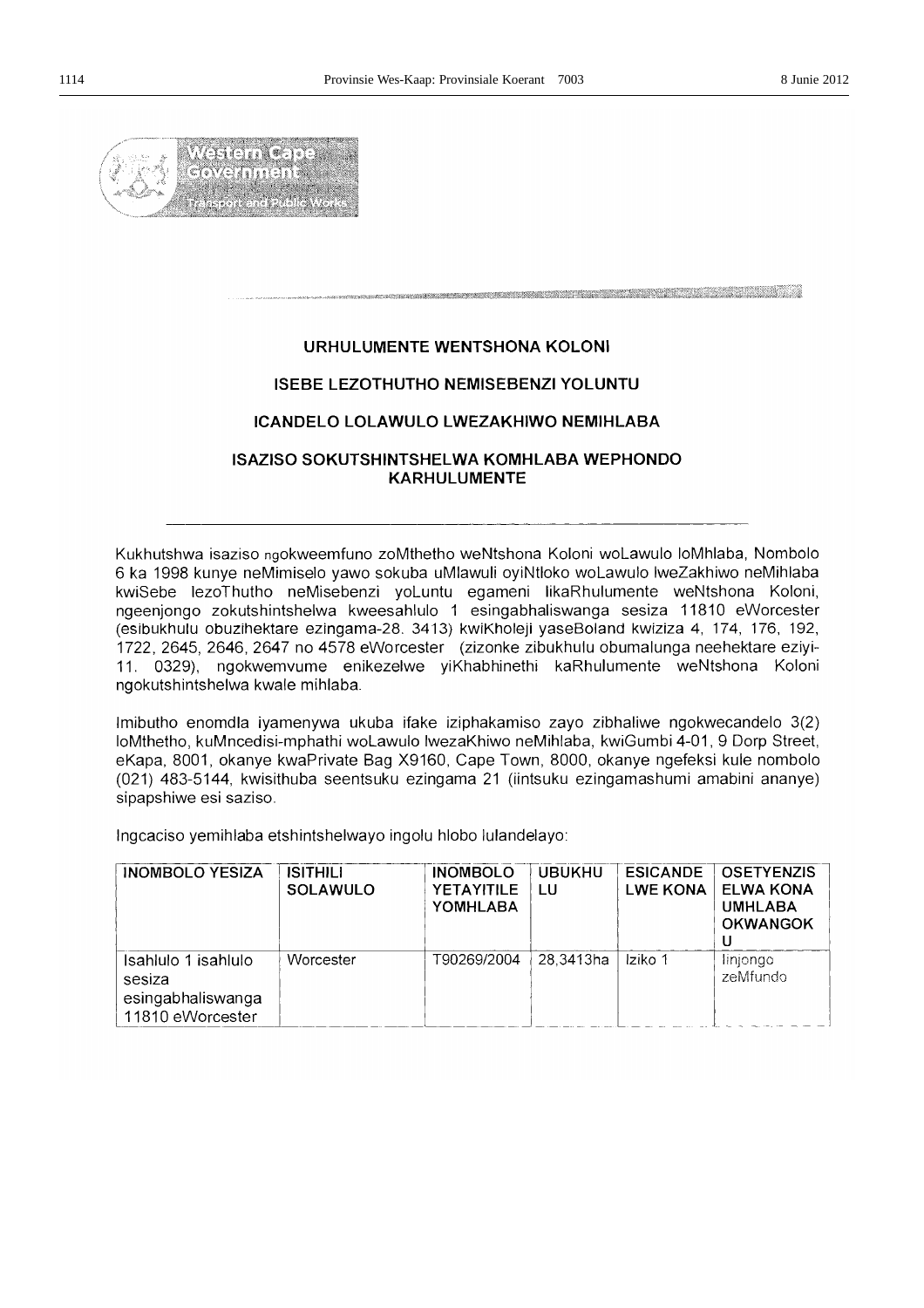| Isiza 4 eWorcester    | Worcester | T21097/1994 | 1,3299ha    | Iziko 1 | linjongo<br>zikaRhulument<br>е |
|-----------------------|-----------|-------------|-------------|---------|--------------------------------|
| Isiza 174 eWorcester  | Worcester | T21097/1994 | 0,4814ha    | Iziko 1 | linjongo<br>zikaRhulument<br>е |
| Isiza 176 eWorcester  | Worcester | T21097/1994 | 0,4826ha    | Iziko 1 | linjongo<br>zikaRhulument<br>е |
| Isiza 192 eWorcester  | Worcester | T21097/1994 | $0,3827$ ha | Iziko 1 | linjongo<br>zikaRhulument<br>e |
| Isiza 1722 eWorcester | Worcester | T21097/1994 | 1,3124ha    | Iziko 1 | linjongo<br>zikaRhulument<br>e |
| Isiza 2645 eWorcester | Worcester | T21097/1994 | 1,7885ha    | Iziko 1 | linjongo<br>zikaRhulument<br>e |
| Isiza 2646 eWorcester | Worcester | T21097/1994 | 0,5954ha    | Iziko 1 | linjongo<br>zikaRhulument<br>е |
| Isiza 2647 eWorcester | Worcester | T21097/1994 | 3,7050ha    | Iziko 1 | linjongo<br>zikaRhulument<br>е |
| Isiza 4578 eWorcester | Worcester | T21097/1994 | 0,9550ha    | Iziko 1 | linjongo<br>zikaRhulument<br>e |

linkcukacha ezipheleleyo zomhlaba ochazwe ngasentla kaRhulumente wePhondo nokutshintshelwa kwawo ziyafumaneka kwabo bafuna ukuzihlola kwi-ofisi yoMncedisi-mphathi woLawulo lweZakhiwo neMihlaba kwiGumbi 412, kuMgangatho 4, 9 Dorp Street, eKapa.

Qhagamshelana noMnu J Titus kule nombolo yomnxeba (021) 483 5214 okanye idilesi yeimeyile: John.titus@pgwc.gov.za

 $8 \text{ June } 2012$  24646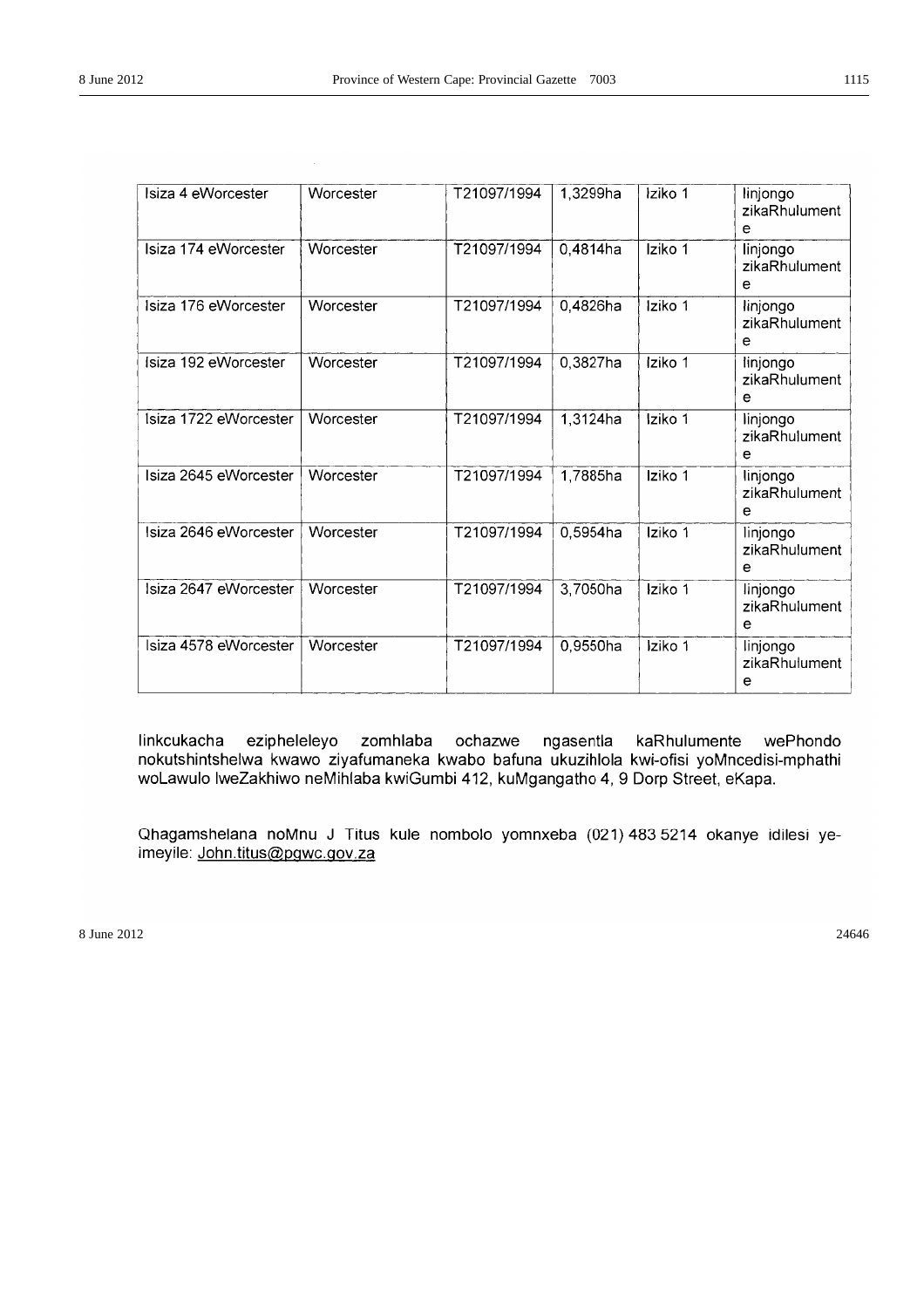

# AMENDMENT TO NOTICE FOR THE PROPOSED LEASE OF **PROVINCIAL IMMOVABLE ASSET**

The Western Cape Government wishes to amend the property description in respect of the Notice dated Friday, 11 May 2012, as follows:

Portions of Groote Schuur Hospital, i.e. New Main Building, D-Floor, consisting of Zones D9, D18, D19, D21, D27, D25 and D26, in extent of approximately 6 000 m<sup>2</sup>, as well as a portion of the Protective Isolation Unit Zone F4, in extent of approximately 158.28 m<sup>2</sup>, and a portion of Zone AZ 25, in extent of approximately 271.30 m<sup>2</sup>.

Interested parties are hereby invited to submit written representations, in terms of Section 3(2) of the Act, to the Assistant Executive Manager: Property Management, Private Bag X9160, Cape Town, 8000, within 21 (twenty one) days of the date upon which this notice last appears.

Full details of the property and the proposed letting are available for inspection during office hours (08:00 to 16:00, Mondays to Fridays), in the office of Ms J Tantaal, Chief Directorate Property Management, Room 4-46, 9 Dorp Street, Cape Town, Tel. (021) 483-5315.

 $8 \text{ June } 2012$  24647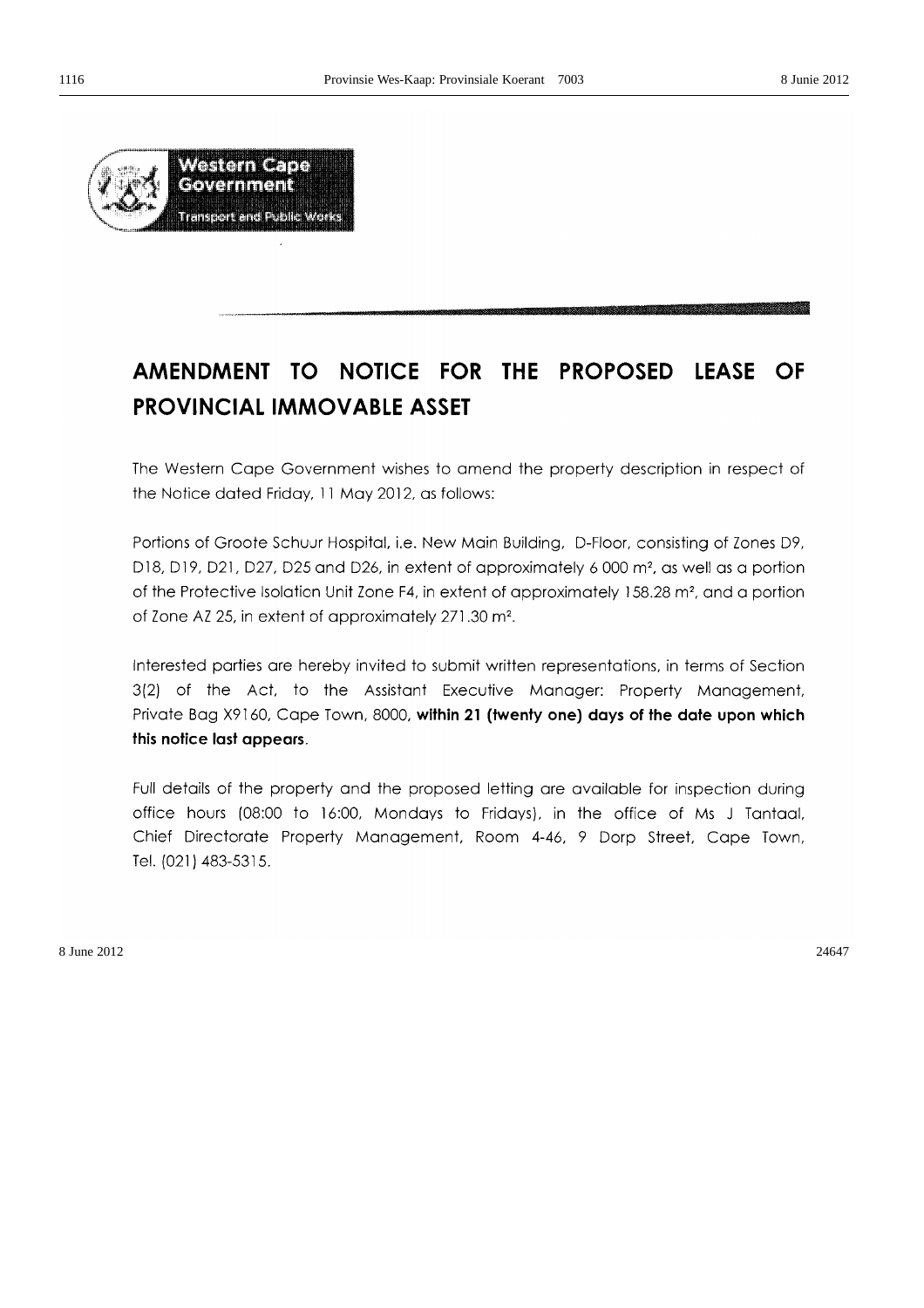

# WYSIGING VAN KENNISGEWING VIR DIE VOORGENOME **VERHURING VAN PROVINSIALE VASTE BATE**

Die Weskaapse Regering wysig hiermee die beskrywing van die eiendom ten opsigte van die Kennisgewing gedateer, Vrydag, 11 Mei 2012, soos volg:

Gedeeltes van Groote Schuur Hospitaal, naamlik Nuwe Hoofgebou, D-Vloer, bestaande uit Sones D9, D18, D19, D21, D25 en D26, in omvang van ongeveer 6 000 m<sup>2</sup>, sowel as 'n gedeelte van die Beskerming Isolasie Eenheid Sone F4, in omvang van ongeveer 158.28 m<sup>2</sup>, en 'n gedeelte van Sone AZ 25, in omvang van ongeveer 271.30 m<sup>2</sup>.

Belangstellende partye word hiermee uitgenooi om, ingevolge artikel 3(2) van die Wet, geskrewe voorleggings in te dien aan die Assistent-Uitvoerende Bestuurder: Eiendomsbestuur, Privaatsak X9160, Kaapstad, 8000, binne 21 (een-en-twintig) dae van die laaste datum waarop hierdie kennisgewing verskyn.

Volledige besonderhede van die eiendom en die voorgenome verhuring is gedurende kantoorure (08:00 tot 16:00, Maandae tot Vrydae) beskikbaar vir insae in die kantoor van me. J Tantaal, Hoofdirektoraat: Eiendomsbestuur, Kamer 4-46, Dorpstraat 9, Kaapstad. Tel. (021) 483 5315.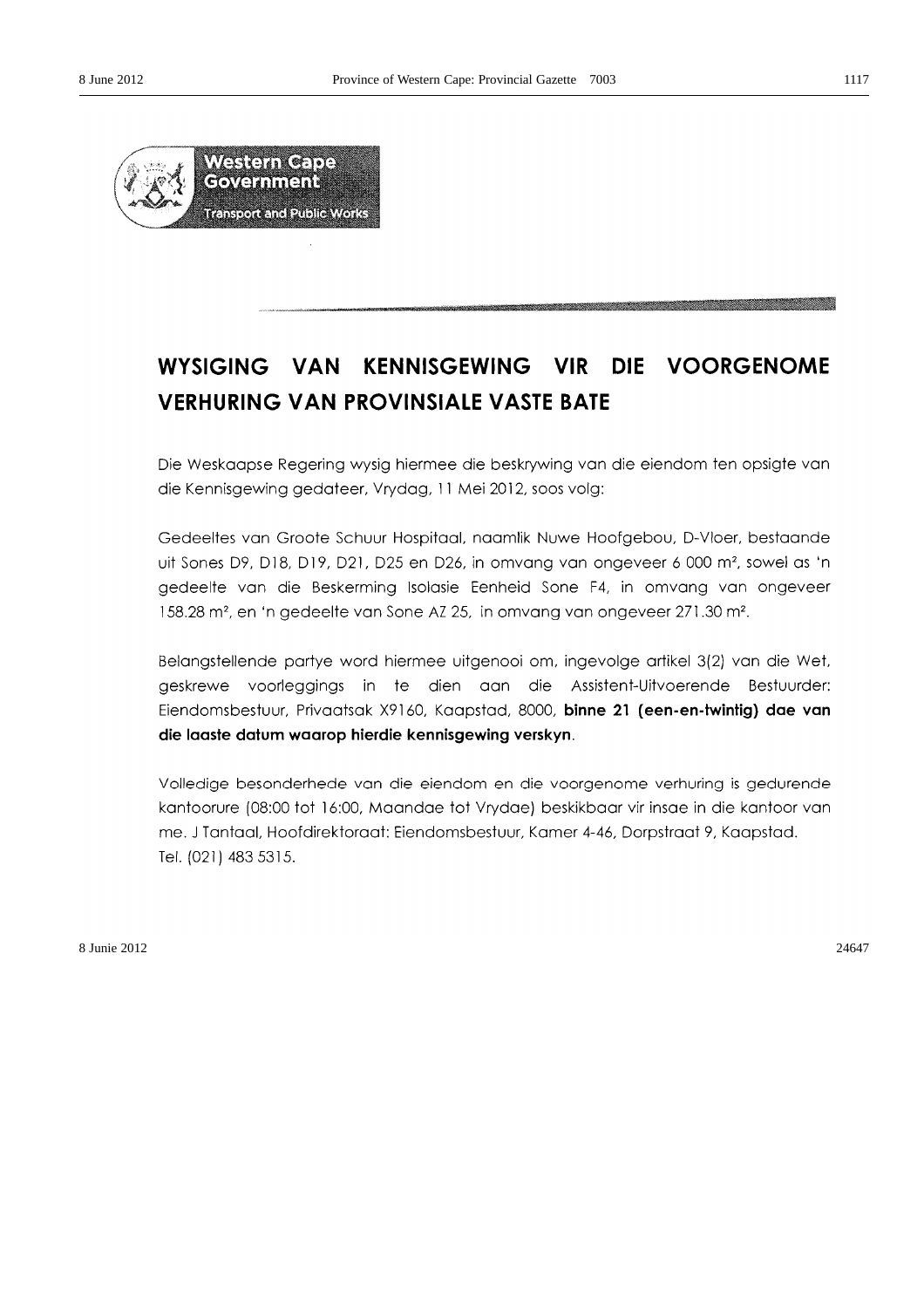

# ISILUNGISO KWISAZISO SOKUQESHISA NGEMPAHLA YEXABISO **ENGAHAMBISEKIYO YEPHONDO**

URhulumente weNtshona Koloni ungwenela ukulungisa ingcaciso yezakhiwo kwiSaziso sangoLwesihlanu, 11 kuCanzibe 2012, ngolu hlobo lulandelayo:

Isahlulo sesiBhedlele iGroote Schuur, umzekelo iSakhiwo eSitsha, uMgangatho D, onamaCandelo D9, D18, D19, D21, D27, D25 no-D26, esibukhulu obumalunga ne-6 000 m<sup>2</sup>, kwakunye nesahlulo se-Protective Isolation Unit Zone F4, esibukhulu obumalunga ne-158.28 m<sup>2</sup>, nesahlulo seCandelo AZ 25, esibukhulu obumalunga ne-271.30 m<sup>2</sup>.

Imibutho enomdla iyamenywa ukuba ifake iziphakamiso zayo zibhaliwe ngokwecandelo 3(2) loMthetho, kuMncedisi-mphathi woLawulo lwezaKhiwo neMihlaba, kwiGumbi, Private Bag X9160, eKapa, 8000, kwisithuba seentsuku ezingama 21 (iintsuku ezingamashumi amabini ananye) sipapshiwe esi saziso.

linkcukacha ezipheleleyo zomhlaba nezokuqeshisa ziyafumaneka kwabo bafuna ukuzihlola ngamaxesha omsebenzi (08:00 ukuya kweye-16:00, ngoMvulo ukuya ngoLwesihlanu kwi-ofisi kaNksz J Tantaal, kuLawulo oluyiNtloko lweZakhiwo neMihlaba, kwiGumbi 4-46, 9 Dorp Street, eKapa, inombolo yomnxeba (021) 483-5315.

 $8 \text{ June } 2012$  24647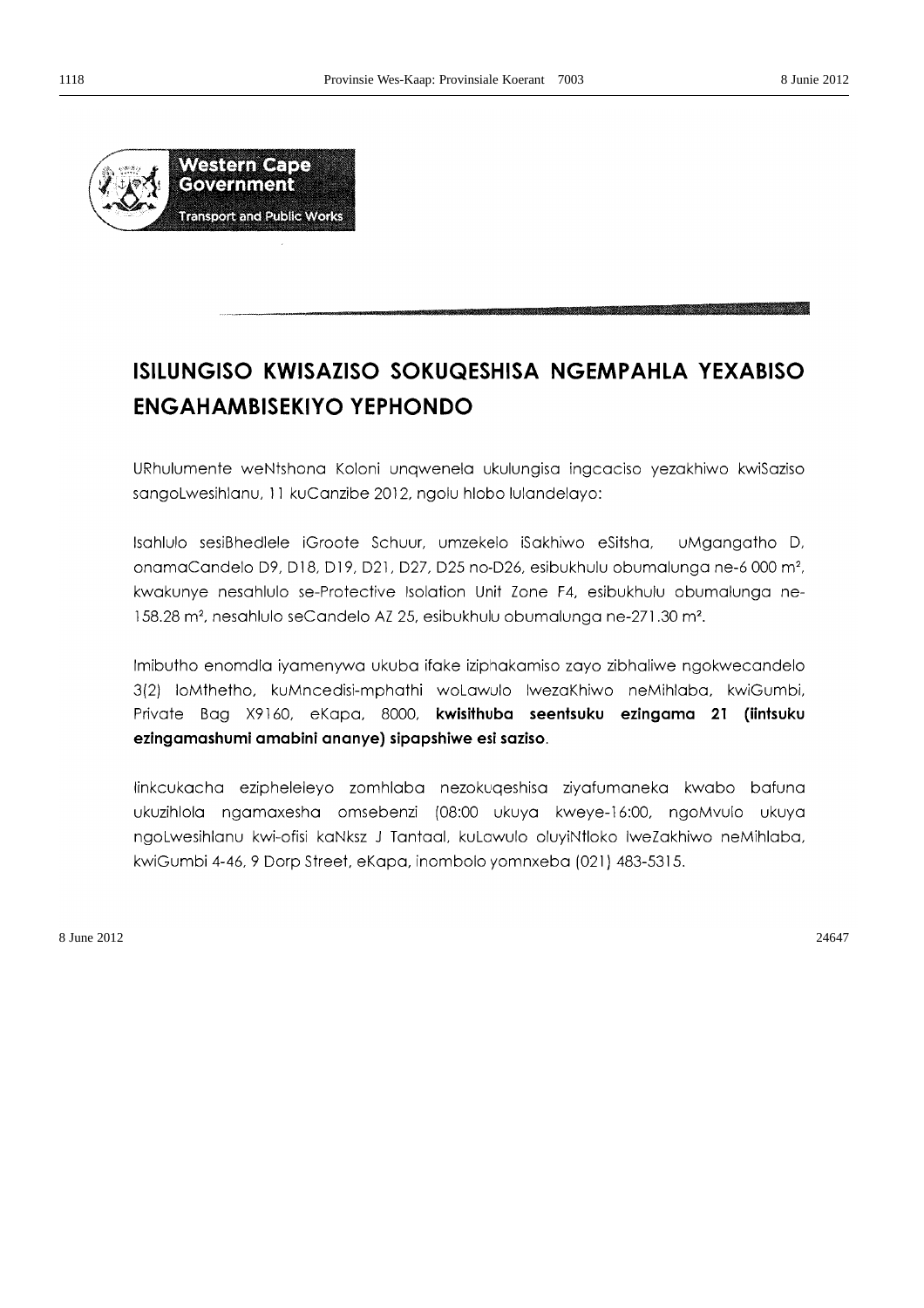| The "Provincial Gazette" of the<br><b>Western Cape</b>                                                                                                                                                                                    | Die "Provinsiale Koerant" van die<br><b>Wes-Kaap</b>                                                                                                                                                                                                                   |  |  |
|-------------------------------------------------------------------------------------------------------------------------------------------------------------------------------------------------------------------------------------------|------------------------------------------------------------------------------------------------------------------------------------------------------------------------------------------------------------------------------------------------------------------------|--|--|
| appears every Friday, or if that day is a public holiday,<br>on the last preceding working day.                                                                                                                                           | verskyn elke Vrydag of, as die dag 'n openbare<br>vakansiedag is, op die laaste vorige werkdag.                                                                                                                                                                        |  |  |
| <b>Subscription Rates</b>                                                                                                                                                                                                                 | Tarief van Intekengelde                                                                                                                                                                                                                                                |  |  |
|                                                                                                                                                                                                                                           |                                                                                                                                                                                                                                                                        |  |  |
| R233,88 per annum, throughout the Republic of South<br>Africa.                                                                                                                                                                            | R233,88 per jaar, in die Republiek van<br>Suid-Afrika.                                                                                                                                                                                                                 |  |  |
| R233,88 + postage per annum, Foreign Countries.                                                                                                                                                                                           | R233,88 + posgeld per jaar, Buiteland.                                                                                                                                                                                                                                 |  |  |
| Selling price per copy over the counter R13,80                                                                                                                                                                                            | Prys per eksemplaar oor die toonbank is R13,80                                                                                                                                                                                                                         |  |  |
| Subscriptions are payable in advance.                                                                                                                                                                                                     | Intekengeld moet vooruitbetaal word.                                                                                                                                                                                                                                   |  |  |
| Single copies are obtainable at Room M21, Provincial<br>Legislature Building, 7 Wale Street, Cape Town<br>8001.                                                                                                                           | Los eksemplare is verkrygbaar by Kamer M21,<br>Provinsiale Wetgewing-gebou, Waalstraat 7,<br>Kaapstad 8001.                                                                                                                                                            |  |  |
|                                                                                                                                                                                                                                           |                                                                                                                                                                                                                                                                        |  |  |
| <b>Advertisement Tariff</b>                                                                                                                                                                                                               | <b>Advertensietarief</b>                                                                                                                                                                                                                                               |  |  |
| First insertion, R33,00 per cm, double column.                                                                                                                                                                                            | Eerste plasing, R33,00 per cm, dubbelkolom.                                                                                                                                                                                                                            |  |  |
| Fractions of cm are reckoned as a cm.                                                                                                                                                                                                     | Gedeeltes van 'n cm word as een cm beskou.                                                                                                                                                                                                                             |  |  |
|                                                                                                                                                                                                                                           |                                                                                                                                                                                                                                                                        |  |  |
| Notices must reach the Director-General not later than<br>10:00 on the last working day but one before the issue<br>of the Gazette.                                                                                                       | Kennisgewings moet die Direkteur-generaal uiterlik om<br>10:00 op die voorlaaste werkdag voor die uitgawe van<br>die Koerant bereik.                                                                                                                                   |  |  |
| Whilst every effort will be made to ensure that notices<br>are published as submitted and on the date desired,<br>the Administration does not accept responsibility for<br>errors, omissions, late publications or failure to<br>publish. | Hoewel alle pogings aangewend sal word om te sorg<br>dat kennisgewings soos ingedien en op die verlange<br>datum gepubliseer word, aanvaar die Administrasie<br>nie verantwoordelikheid vir foute, weglatings, laat<br>publikasies of versuim om dit te publiseer nie. |  |  |
| All correspondence must be addressed to the<br>Director-General, PO Box 659, Cape Town 8000, and<br>cheques, bank drafts, postal orders and money orders<br>must be made payable to the Department of the<br>Premier.                     | Alle briefwisseling moet aan die Direkteur-generaal,<br>Posbus 659, Kaapstad 8000, gerig word en tjeks,<br>bankwissels, posorders en poswissels moet aan die<br>Departement van die Premier betaalbaar gemaak<br>word.                                                 |  |  |